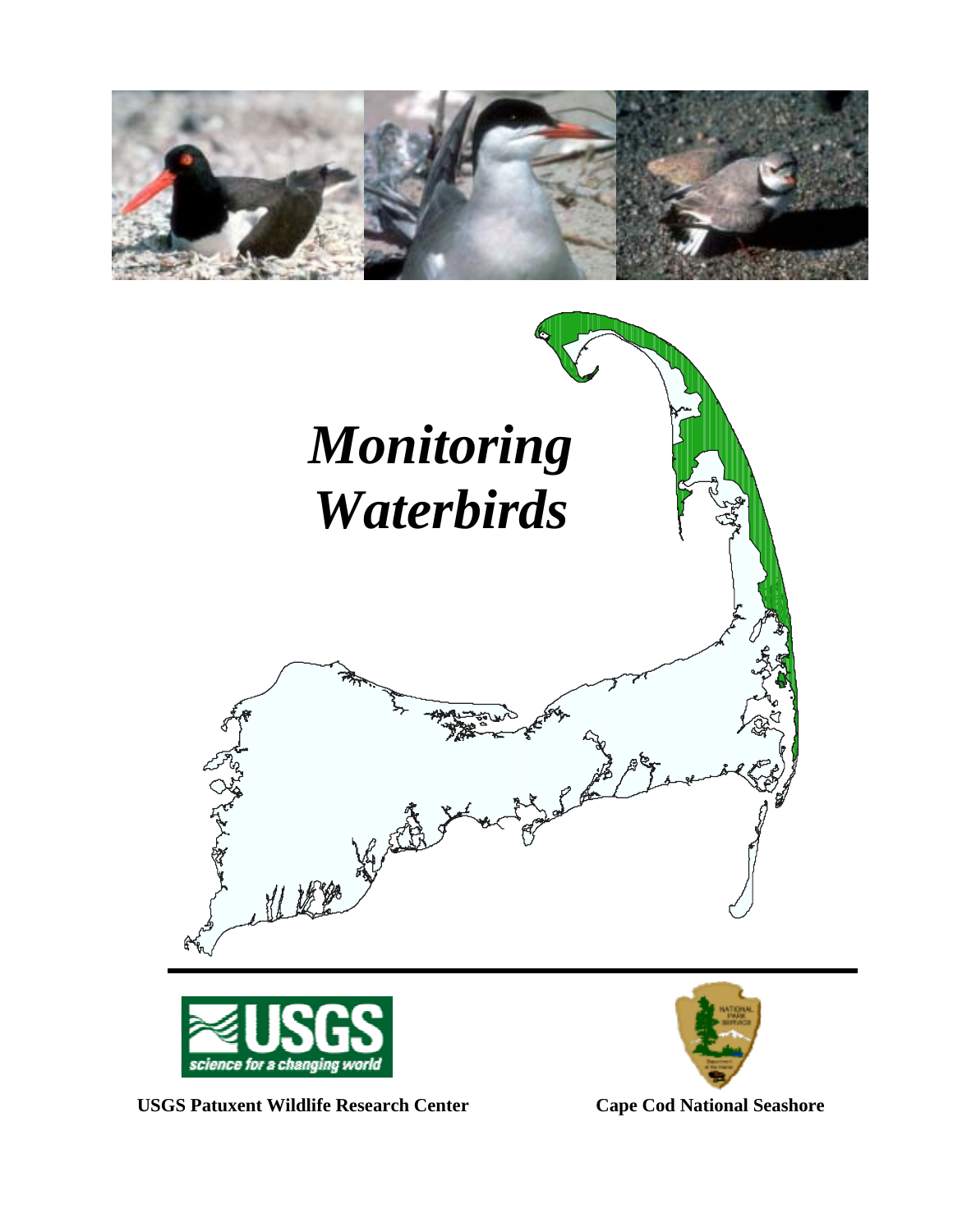# *Waterbird Monitoring Protocol for Cape Cod National Seashore and other Coastal Parks, Refuges, and Protected Areas*

A Protocol for the Long-term Coastal Ecosystem Monitoring Program at Cape Cod National Seashore

> R. Michael Erwin, Principal Investigator USGS Patuxent Wildlife Research Center Department of Environmental Sciences University of Virginia , Charlottesville VA 22903

 Courtney J. Conway USGS Arizona Cooperative Fish and Wildlife Research Unit University of Arizona, Tucson AZ 85721

Steven W. Hadden National Park Service Cape Cod National Seashore, South Wellfleet MA 02667 (Present address: Great Smoky Mountains National Park 1314 Cherokee Orchard Rd. Gatlinburg TN 37738)

> Jeff S. Hatfield USGS Patuxent Wildlife Research Center Merriam Laboratory, Laurel MD 20708

Scott M. Melvin Massachusetts Division of Fisheries and Wildlife Natural Heritage and Endangered Species Section Westboro MA 01581

*January, 2003* 

Long-term Coastal Ecosystem Monitoring Program Cape Cod National Seashore Wellfleet, MA 02667

*This report is on the National Park Service Inventory and Monitoring website:*  http://www.nature.nps.gov/im/monitor/protocoldb.cfm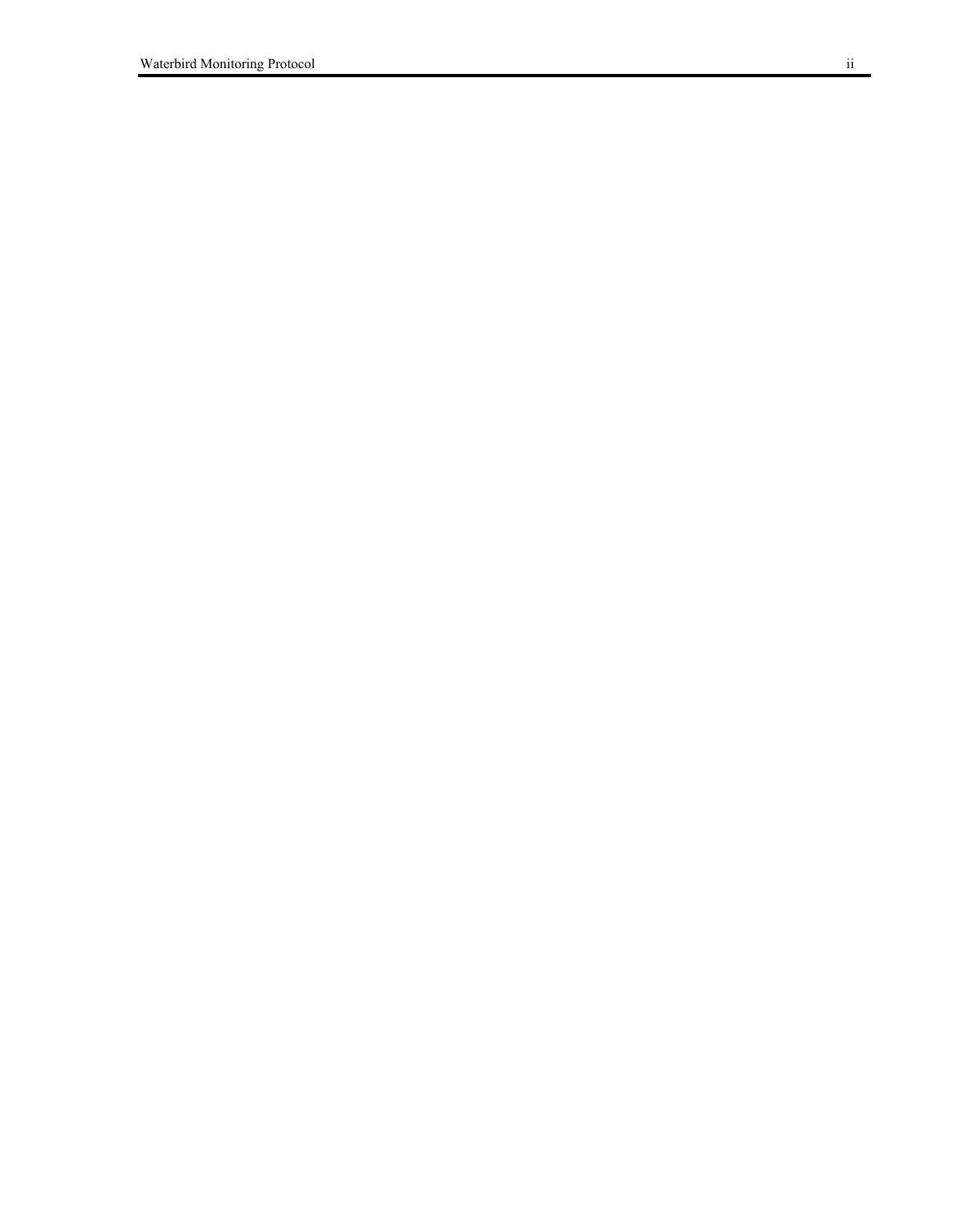# **PREFACE**

# **Overview of the Long-term Monitoring Program**

Cape Cod National Seashore serves as a National Park Service prototype monitoring park for the Atlantic and Gulf Coast biogeographic region. The USGS, in cooperation with the National Park Service, is charged with designing and testing monitoring protocols for implementation at Cape Cod National Seashore. It is expected that many of the protocols will have direct application at other Seashore parks, as well as U.S. Fish and Wildlife Service coastal refuges, within the biogeographic region.

The Long-term Coastal Monitoring Program at Cape Cod National Seashore is composed of numerous protocols that are relevant to the major ecosystems types (Estuaries and Salt Marshes, Barrier Islands/Spits/Dunes, Pond and Freshwater Wetlands, Coastal Uplands). The overall program is designed so that all of the protocols are interrelated. For example, information acquired from the Nekton, Shoreline, Salt Marsh, and Water Quality protocols may be especially relevant to interpreting observed trends for waterbirds. Roman and Barrett (1999) present a conceptual description of the entire monitoring program.

# **Protocol Organization**

To maintain some consistency among the various monitoring protocols, each protocol is organized as follows. PART ONE of the protocol is intended to provide detail on the objectives of the monitoring protocol and to provide justification for the recommended sampling program. Extensive incorporation of relevant literature and presentation of data collected during the protocol development phase of the project are used to justify a particular sampling design, sampling method, or data analysis technique. PART TWO is a step-by-step description of the field, laboratory, data analysis, and data management aspects of the protocol.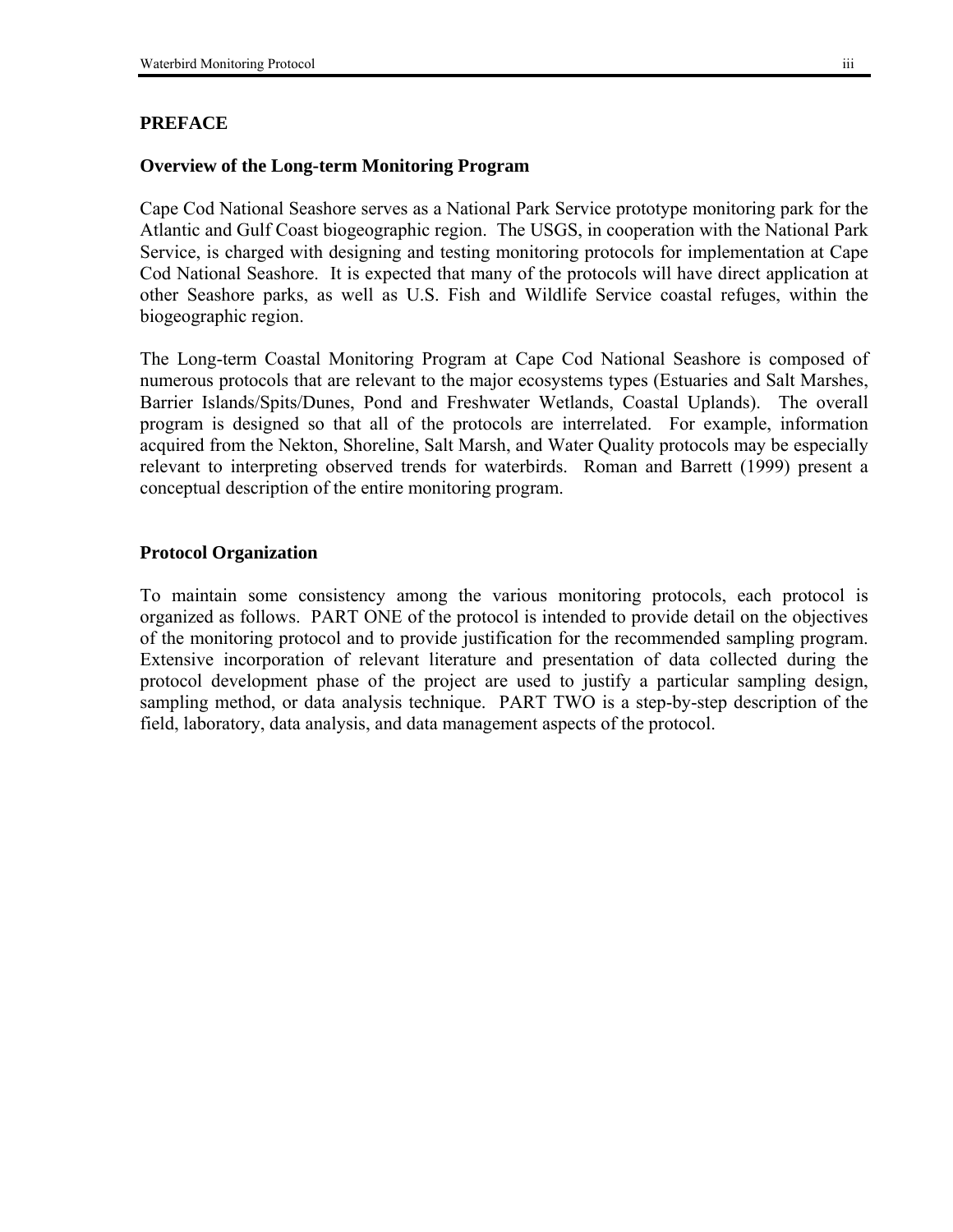#### **Executive Summary**

As part of the partnership between the USGS-BRD and the National Park Service for developing "Protocols for Long-Term Coastal Ecosystem Monitoring" at Cape Cod National Seashore (CACO) and other coastal parks and refuges, we present a series of recommendations for protocols to be followed for inventory and/or monitoring of four groups of waterbirds: Piping Plovers (*Charadrius melodus*) during nesting season, marsh birds (rails, bitterns, coots, grebes), nesting colonial waterbirds (gulls, terns, skimmers, herons), and migrating and/or wintering shorebirds and waterfowl. Because of the demands of this protocol in light of other competing monitoring needs, we suggest that not all aspects of this protocol be followed every year. We have also included some components (Beached Bird Surveys) that were never field evaluated, but are still important for coastal land management units to consider. We prepared this report with CACO as the prototype in mind, but wanted to make it broad enough to be applicable to other coastal parks, national wildlife refuges, and other conservation lands (*e.g.* The Nature Conservancy, or state parks). We conducted the field evaluation of these protocols during Fall 1999 to Winter 2001.

For Piping Plovers, a strict regimen is to be followed as already outlined in the Region 5 USFWS Recovery Plan for this threatened species. At highest priority is collecting data to determine annual estimates of numbers of breeding adults, numbers and locations of nests, hatching success, causes of nest loss, and fledgling numbers (*i.e.* annual fecundity). This effort is part of a cooperative federal, state, and NGO effort as described in the recovery plan and results are to be reported to the appropriate State coordinators. In addition, we recommend that, on an occasional basis, nesting habitat measurements be taken both at the nest site and in the surrounding landscape.

For marsh birds, we recommend, as a moderate priority, occasional (3-5 year) breeding season surveys of freshwater marshes > 2 ha in size with emergent vegetation, using call broadcast surveys. Point counts with 50 m radius circles are to be placed every 200 m along streams and shorelines when conducting the May - June surveys. Surveys should be conducted at least 3 times during this period, during morning periods (0600 - 1100 h). Although marsh birds were rare in all seasons during our surveys from 1999 - 2001, we confirmed the presence of 7 species, with Sora Rails, Pied-billed Grebes and Virginia Rails, being most commonly detected. We suspected that an American Bittern overwintered at one Provincetown marsh, and that at least one pair of Least Bittern, Sora, and Virginia Rail bred at two different Provincetown marshes. Because of the rarity of this group, occasional status surveys are recommended, but insufficient data will preclude any attempt at trend assessments.

Monitoring colonial waterbirds, such as terns, gulls, cormorants, and wading birds, within federal land units should be given high priority and conducted annually. For most of the Atlantic Coast, the nesting surveys should be standardized and conducted between 5 and 20 June. Least Terns, because of their high potential for movement and renesting, should be surveyed 3 times during the period June 5 to ca. July 5. For large traditional colonies of waterbirds, permanent transects should be set up comprising a sample of at least 20%. When conducting ground estimates for gulls, terns, and cormorants, nests should be marked and a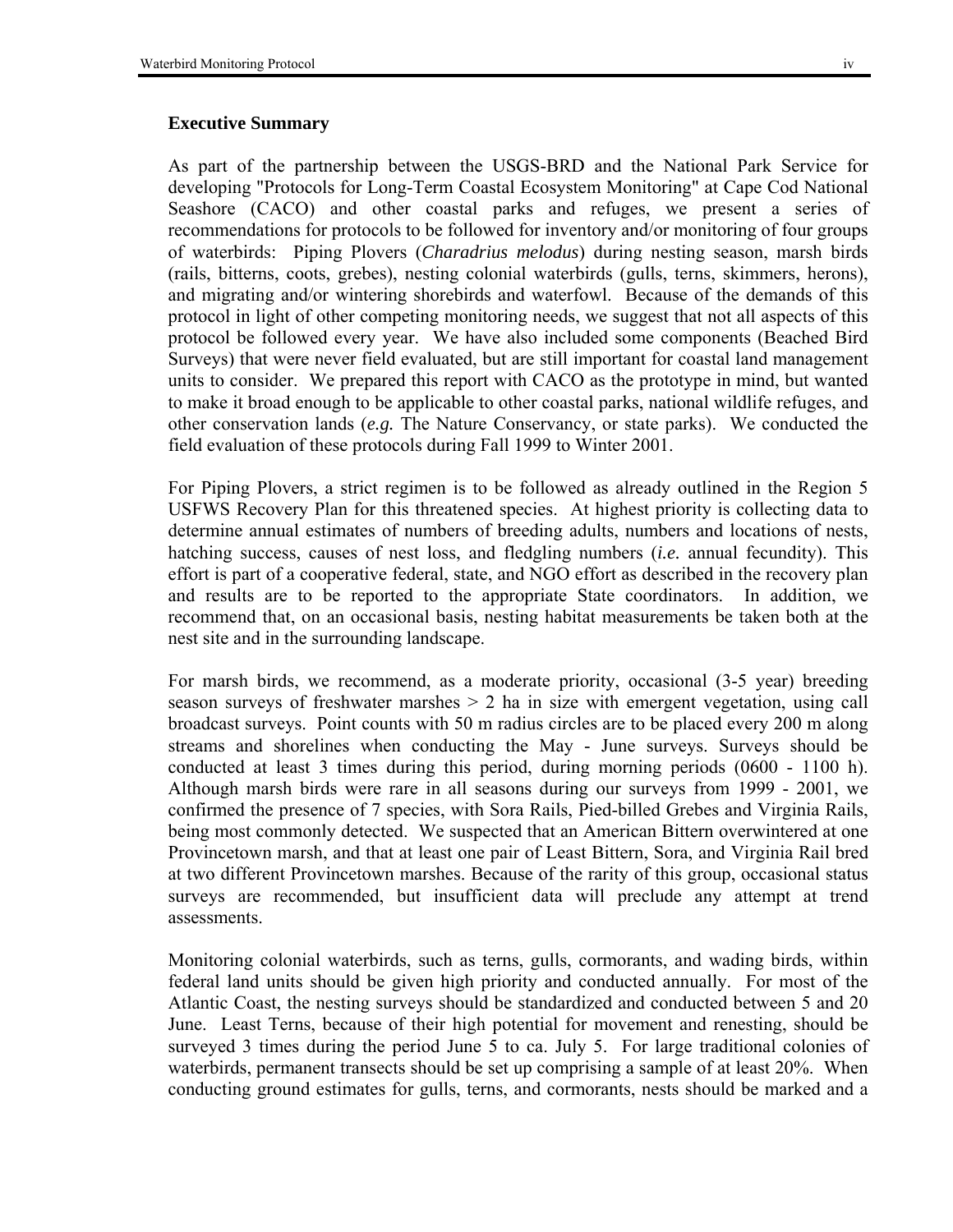mark-recapture method (*e.g.* Lincoln-Petersen Index) used for estimating total active numbers of nests. At wading bird colonies, nest counts along randomly selected transects, should be conducted as above, with nests apportioned among species based on estimated percentages of adults flushed from the colony. At least at a few of these transects, two separate counts should be made using Lincoln-Petersen methods to assess accuracy of counts. To minimize the effects of disturbance, late-season nest counts (August) should also be conducted to determine whether these counts are at all similar to those conducted when birds are nesting. For estimates of annual fecundity for ground-nesting terns or gulls, we recommend using either nest enclosures (poultry wire) at several locations to include >20 nests in different parts of the colony, or alternatively using blinds to monitor the survival of marked young at selected nests. Occasional collections should also be made of eggs to assess contaminant levels in regions where it is appropriate.

The monitoring protocol recommended for migrating shorebirds and wintering waterfowl focuses on conducting ground surveys at certain known concentration areas (*e.g.* Nauset Marsh, Wellfleet Bay) in conjunction with monitoring of other human activities such as aquaculture and recreation. A high priority need is to identify "hotspots" that are consistently used by feeding or roosting congregations of shorebirds or waterfowl at local (embayment) scales. These surveys are to be conducted on the ground. Aerial surveys were tested at CACO but proved to be untenable because of constant weather and scheduling problems, especially in winter. In other areas, near sites with federal pilots and survey aircraft, this would be more feasible. These do not need to be conducted annually, but perhaps every 3 years or so. Some analyses of the survey data for two years suggested that count variation was so high that detecting population trends for this group would be very difficult, with power usually less than 0.50 for detecting trends of 25% over a 20-year period even when surveying every year on a weekly basis during fall migration. Dropping to surveying every 2 years dramatically reduced power further.

We outline the recommendations for establishing a Beached Bird Survey using volunteers, although there were insufficient resources to conduct a field evaluation during 1999-2001. Selected beach segments 2-4 km in length are suggested with late winter-early spring surveys (March - June) conducted at ca. 10-day intervals. Records to be maintained include dead or dying birds in the shoreline surf zone or on the beach. Remains of birds are to be collected for later identification if necessary, however collections require permits.

We realize that following these protocols will be expensive and labor intensive and therefore, some of the details and some groups may have to be omitted in any given year. Loss of precision about trend information may however be less important than identification of certain areas within the Park or Refuge that are of regular or traditional use by particular species or guilds. Determining which flora and fauna to monitor will require policy decisions by Park (or other) management; however, we suggest as guidance that managers: (1) include common species as well as rare or "charismatic" species in any large-scale inventory and monitoring program, (2) select species that occupy a number of different trophic levels and food webs, (3) consider for highest value those monitoring plans where species/guilds fit into current management activities (*e.g.*, ORV management) so that an adaptive management approach may be applied, (4) take advantage of ongoing operational surveys to couple new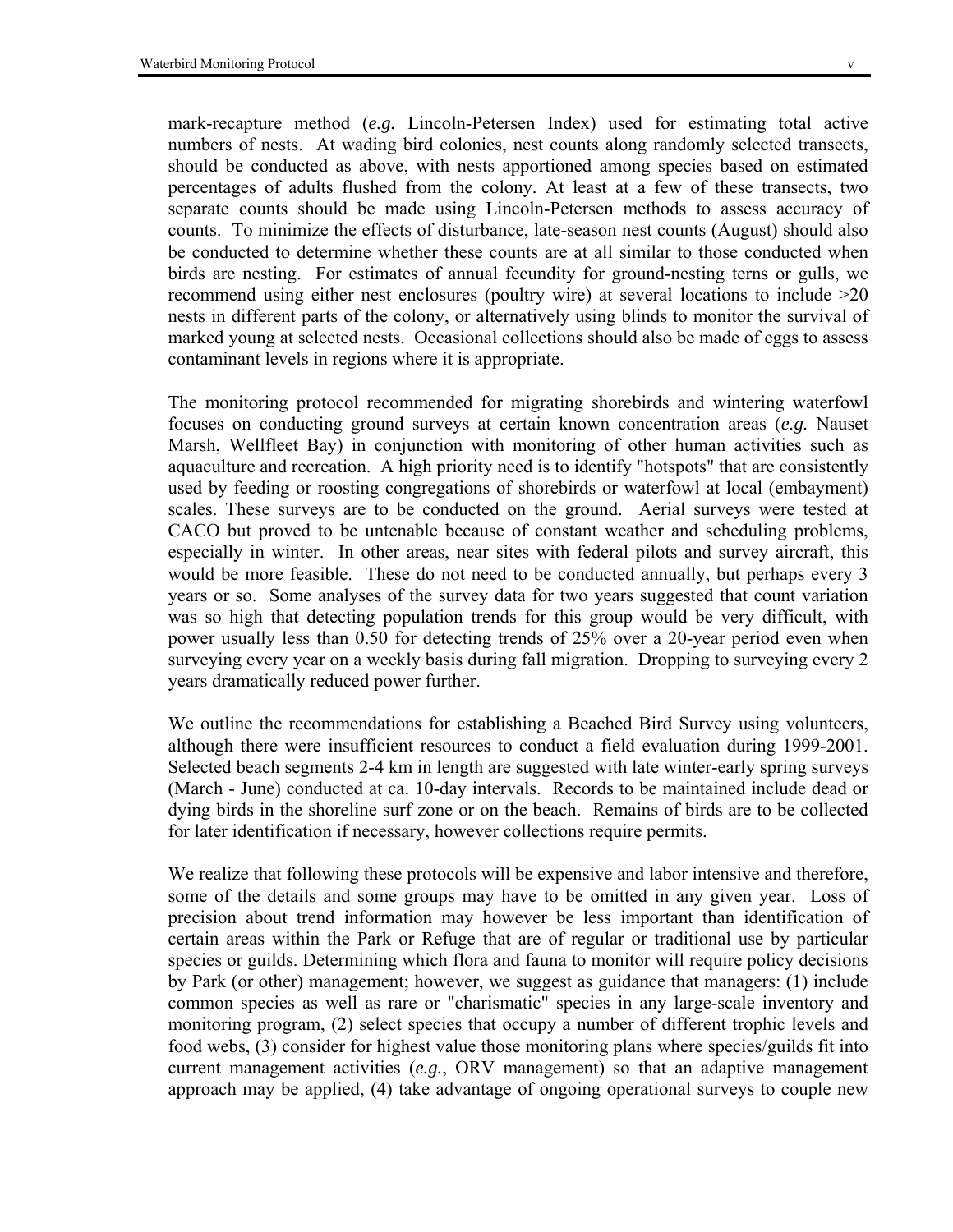initiatives (*e.g.*, adding American Oystercatcher and Least Tern monitoring to Piping Plover monitoring), and (5) tying biological monitoring of species into chemical (water quality) and physical (shoreline change) monitoring whenever possible.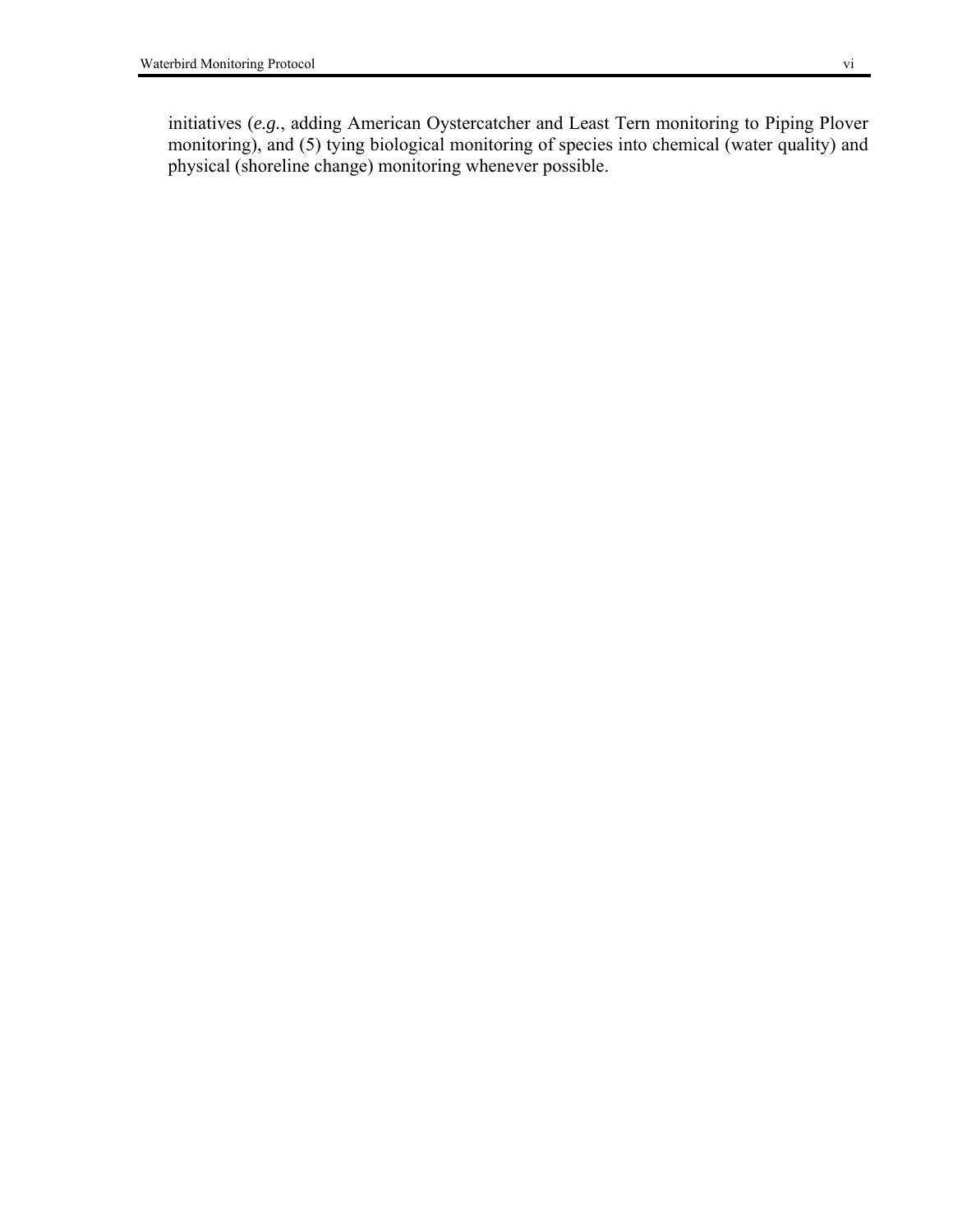# **TABLE OF CONTENTS**

| PART ONE (Background and Justification for Protocol)           |  |
|----------------------------------------------------------------|--|
|                                                                |  |
|                                                                |  |
|                                                                |  |
|                                                                |  |
| MONITORING QUESTIONS AND SAMPLING METHODS BY SPECIES GROUPS  4 |  |
|                                                                |  |
|                                                                |  |
|                                                                |  |
|                                                                |  |
|                                                                |  |
|                                                                |  |
|                                                                |  |
|                                                                |  |
|                                                                |  |
|                                                                |  |
|                                                                |  |
|                                                                |  |
|                                                                |  |
|                                                                |  |
|                                                                |  |
|                                                                |  |
|                                                                |  |
|                                                                |  |
|                                                                |  |
|                                                                |  |
|                                                                |  |
|                                                                |  |
|                                                                |  |
|                                                                |  |
|                                                                |  |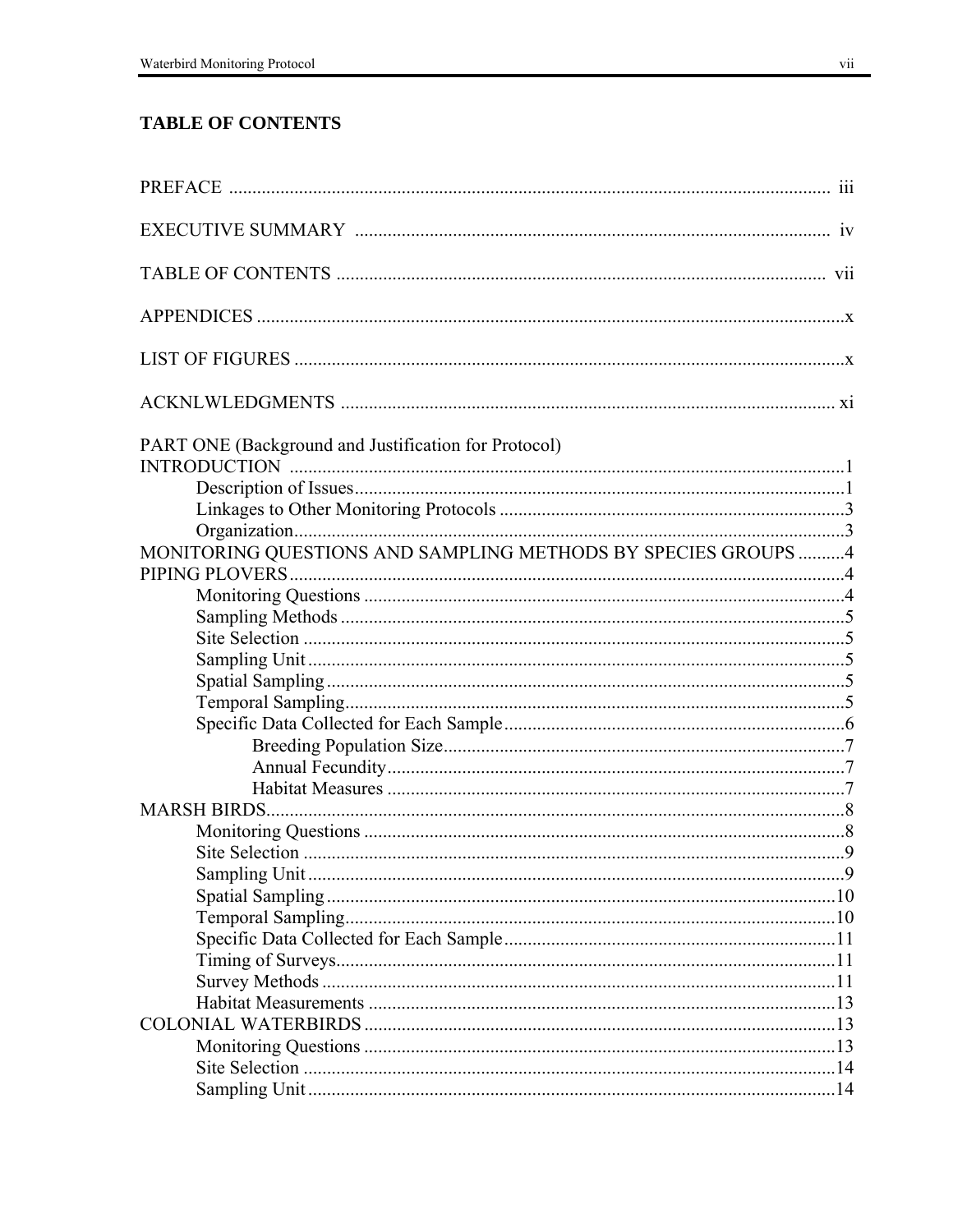# Table of Contents continued

| Colonial Waterbirds | 30 |
|---------------------|----|
|                     |    |
|                     |    |
|                     |    |
| <b>PERSONNEL</b>    |    |
|                     |    |
|                     |    |
|                     |    |
|                     |    |
|                     |    |
|                     |    |
|                     |    |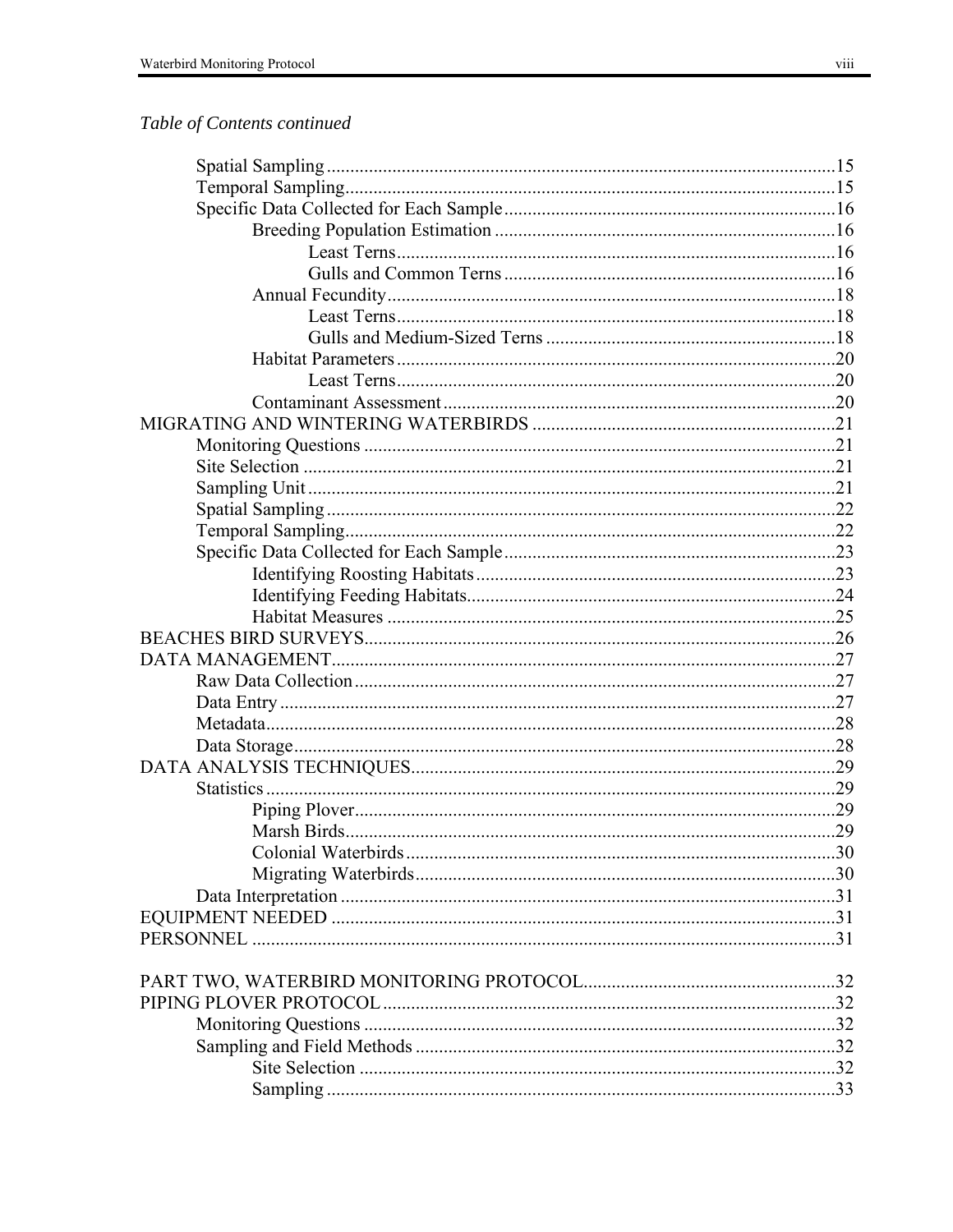# Table of Contents continued

| Least Tern | .47 |
|------------|-----|
|            |     |
|            |     |
|            |     |
|            |     |
|            |     |
|            |     |
|            |     |
|            |     |
|            |     |
|            |     |
|            |     |
|            |     |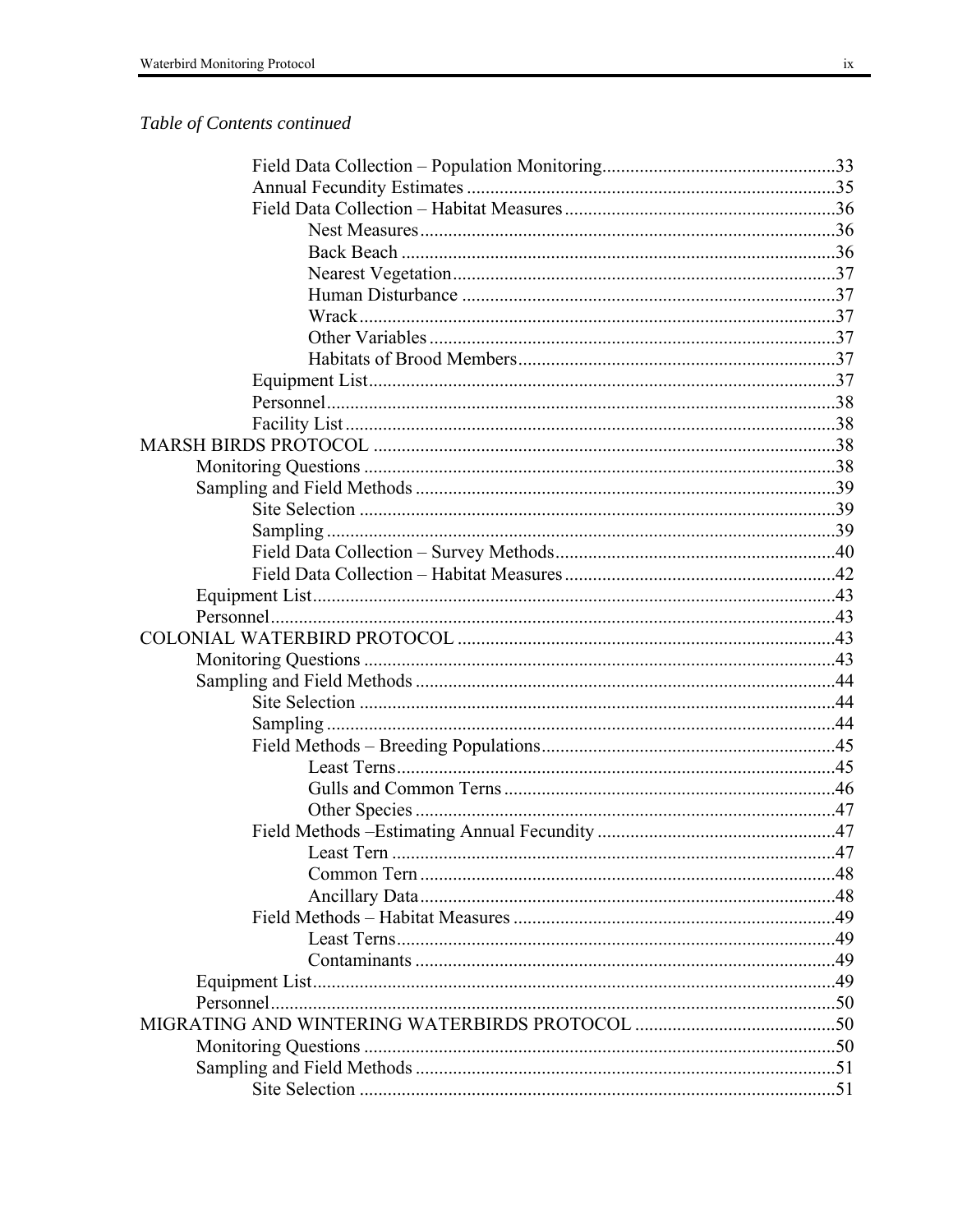# *Table of Contents continued*

| 5a. Power analysis of shorebird counts, trend assessment, variation, and power69       |  |
|----------------------------------------------------------------------------------------|--|
|                                                                                        |  |
|                                                                                        |  |
|                                                                                        |  |
| 7b. Example of the relationships among the Access tables in the shorebird database  74 |  |
| 7c. Example of a marsh bird data table showing breeding, migrating, and                |  |
|                                                                                        |  |
|                                                                                        |  |
|                                                                                        |  |
|                                                                                        |  |
|                                                                                        |  |
|                                                                                        |  |

# **LIST OF FIGURES**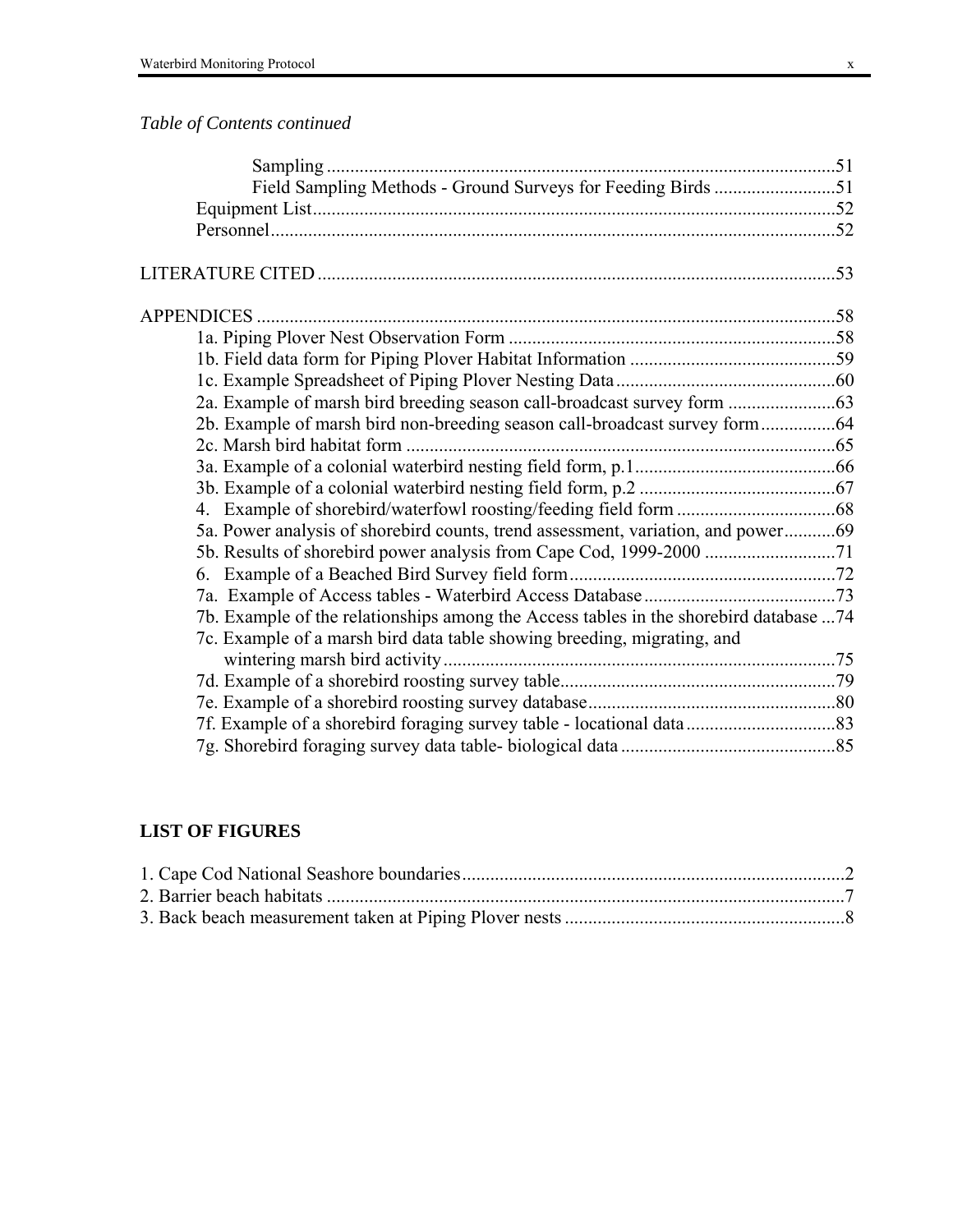# **ACKNOWLEDGEMENTS**

Development of this protocol was supported by the USGS-Biological Resources Division, with funds administered by the USGS Patuxent Wildlife Research Center at the University of Rhode Island. Special thanks are extended to the Superintendent and natural resource management staff at Cape Cod National Seashore (CACO) for providing logistical support. We thank Mary-Jane James-Pirri for proof editing this report. Photo credit: D. Thompson (Tern).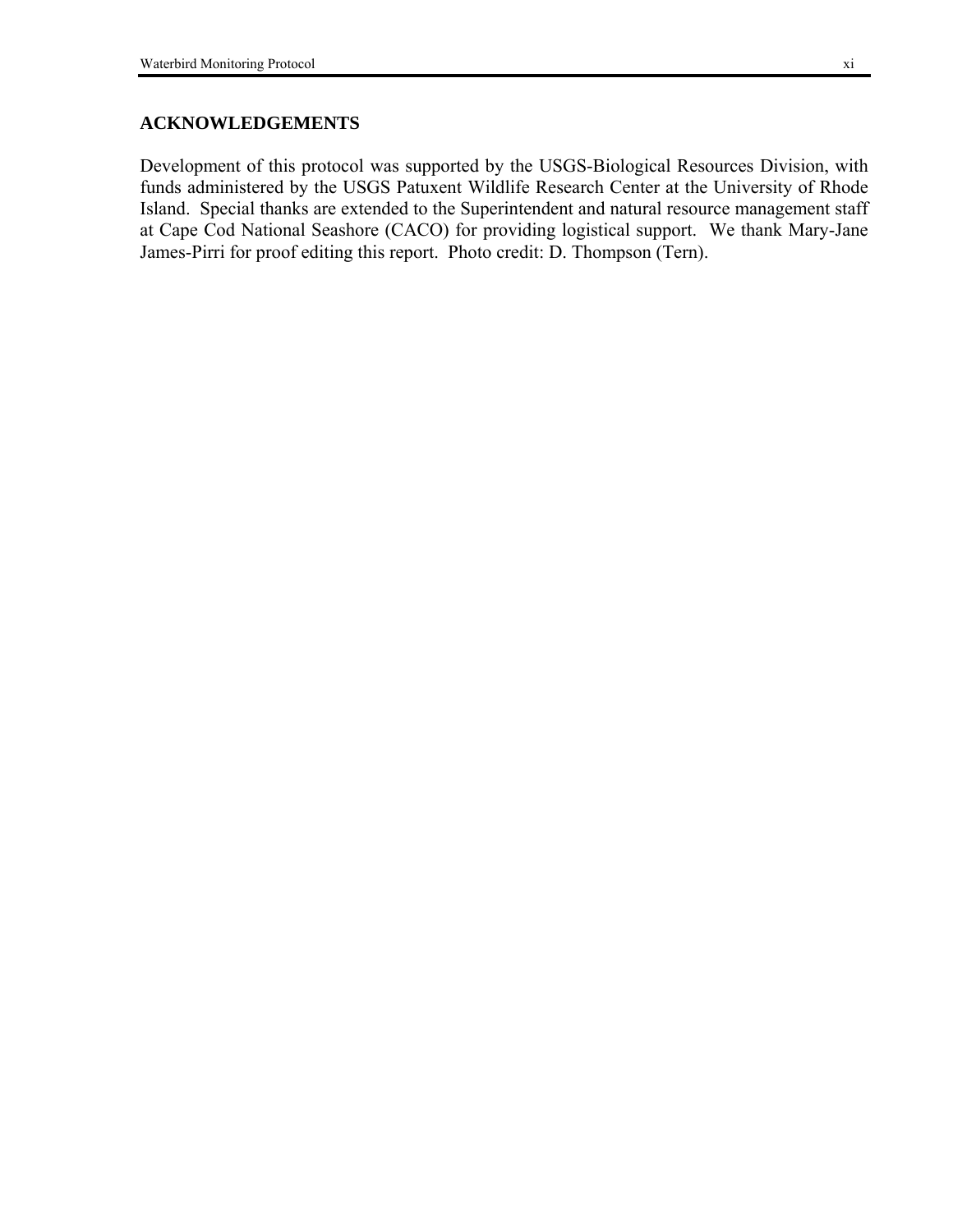# **PART ONE Background and Justification for the Waterbird Monitoring Protocol**

#### **INTRODUCTION**

#### Description of Issues

The National Park Service (hereafter NPS) and other land management agencies should be actively concerned and involved in monitoring and managing waterbird resources because: (1) these species have strong Federal and State mandates for management and protection, especially the species that are considered Federally Threatened or Endangered such as Piping Plovers (*Charadrius melodus*) and Roseate Terns (*Sterna dougallii*) or State Endangered, Threatened, or Species of Special Concern (*e.g.* Least Tern, *Sterna antillarum,* Least Bittern, *Ixobrychus exilis*, or Northern Harrier, *Circus cyaneus*); (2) they provide major recreational and aesthetic benefits to the public; (3) some species may be effective as biomonitors of habitat quality and change (for example, their tissues, eggs, or young can be used as contaminant bioassays); and (4) there is historical significance to certain waterbird resources. Some of the earliest American conservation and bird monitoring efforts focused on Cape Cod's Common Tern (*Sterna hirundo*) populations, a landmark effort headed by the Austins (lands that are now within the national seashore boundaries) beginning in the late 1920s.

Waterbirds are significant avian resources to Cape Cod National Seashore (hereafter, CACO, see Fig. 1), and at larger scales to Massachusetts, New England and the Atlantic coastal for ecological, economic, and aesthetic reasons (see Eddleman *et al.* 1988, website http://www.waterbirdconservation.org for the North American Waterbird Conservation Plan). Although the functional significance of waterbirds in the estuarine food web may not be substantial across all estuaries (Bildstein *et al*. 1982), their feeding can have marked cascading, or "top down," effects at least locally on some invertebrate populations (Goss-Custard *et al.*) 1977, Quammen 1984). Numerous authors have suggested that the presence and/or abundance of waterfowl, colonial waterbirds, or shorebirds may represent bioindicators of the quality or quantity of the food resources (*e.g.* submerged plants, fish, invertebrates) of an estuary (Chabreck 1988, see bird chapters in Funderburk *et al.* 1991, Erwin *et al.* 1993, Erwin and Custer 2000). Similarly, in freshwater wetlands, rails, bitterns or other marsh birds may be sensitive barometers of contaminants, changes in distribution of native plant species, invasions by exotic plants, or human disturbance. The abundance, habitat use, and success of beachnesting and Federally Threatened Piping Plovers and Least Terns are often correlated with the degree of management protection from human recreationists and off-road vehicles along the Atlantic coast beaches.

In addition, shorebird and waterfowl abundance may also be used to indicate acute environmental "insults" such as chemical or oil spills, (*e.g.*, Burger 1994) or more chronic effects of aquaculture (Kelly *et al.* 1996). Regular counts of dead seabirds and waterfowl along coastal beaches, known as "Beached Bird Surveys," have been conducted along many U.S. and Mexican coastlines over the years (Hass and Parrish 2000), although many of the results have not been well standardized or published in peer-reviewed outlets (D.W. Anderson, University of California-Davis, pers. comm.). Standardized beach surveys, if well designed, can be very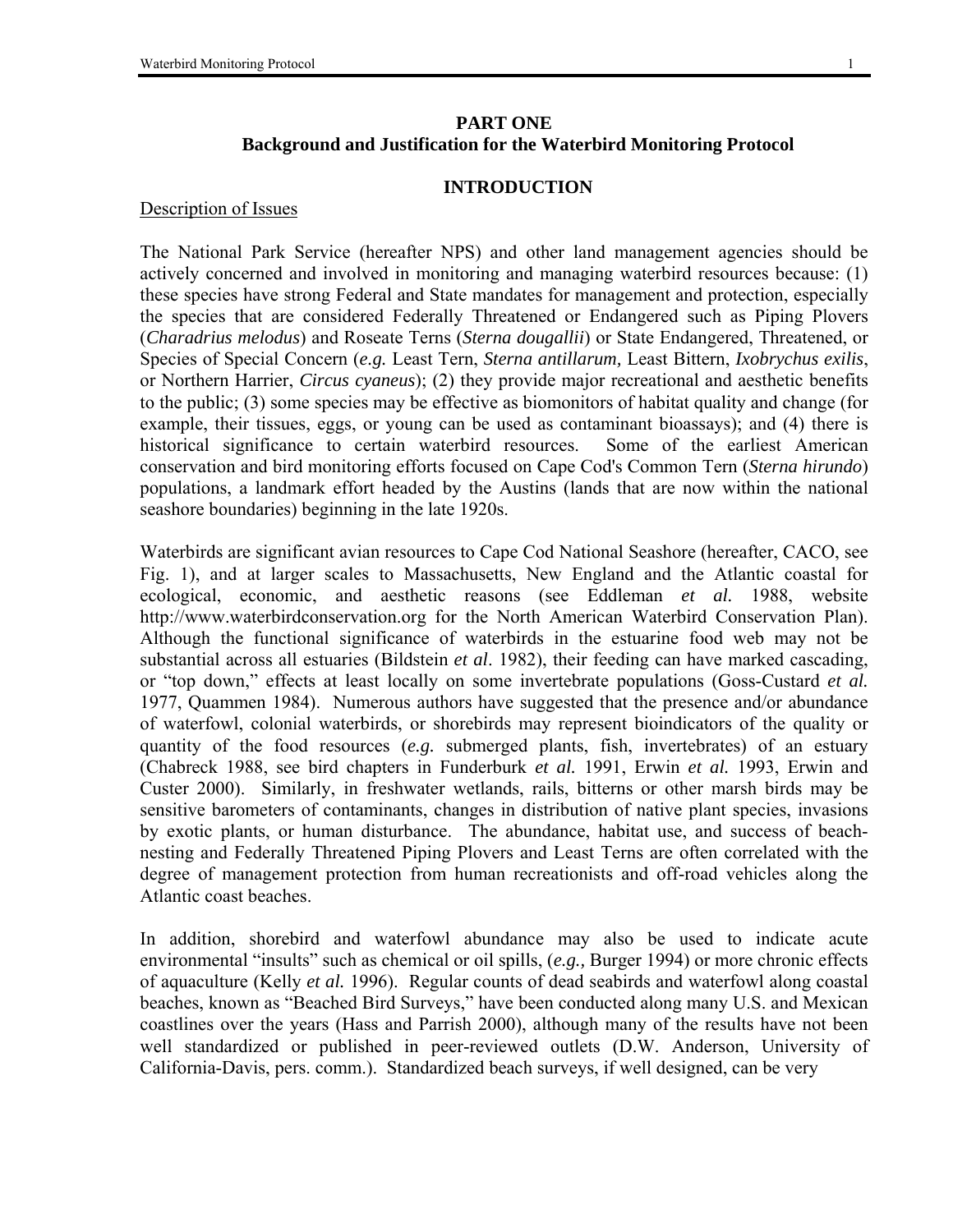

Figure 1. Cape Cod National Seashore boundaries relative to townships on lower Cape Cod, Massachusetts. The administrative boundary extends along the eastern Atlantic Ocean side south of Pleasant Bay to South Beach, Chatham, but is not shown because field work was not performed there.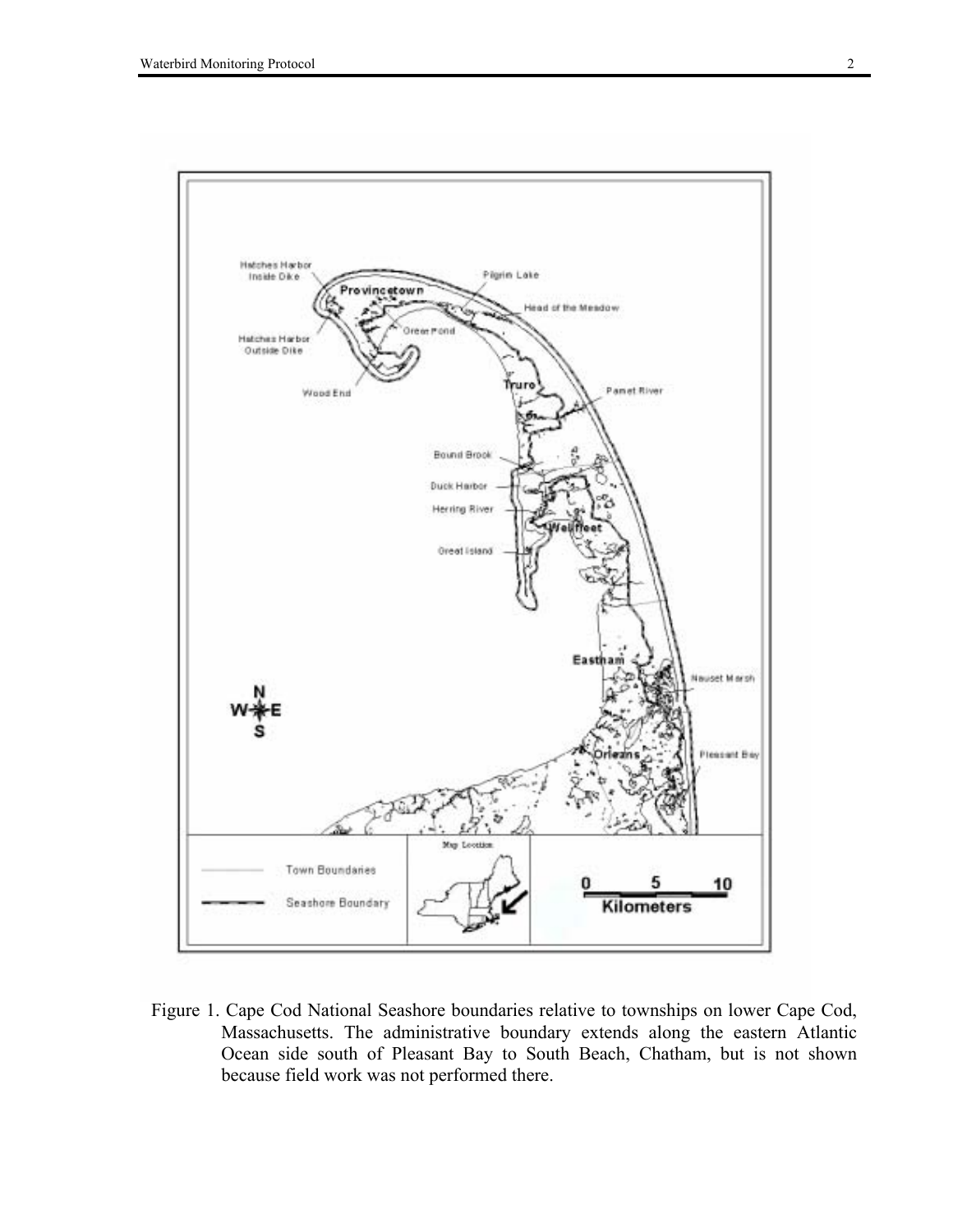useful for establishing baseline catastrophe, *e.g*., the 1989 *Exxon Valdez* oil spill in Alaska. Similarly, monitoring to establish use of "hotspots," ranges, and means of population abundances of shorebirds can be useful when evaluating the effects of shoreline developments or intertidal aquacultural operations (Kelly *et al.* 1996).

Some waterbirds have direct economic values; waterfowl for example are important recreationally and economically to sport hunters and to local and state economies. Even larger economic and aesthetic benefits are provided by these waterbirds as they attract huge numbers of birdwatchers, "eco-tourists" and wildlife artists each year to Cape Cod. Spring and fall migration period "birding festivals" have grown into significant economic enterprises at many coastal sites along the Atlantic shores.

#### Linkages to Other Monitoring Protocols

The information derived from this waterbird monitoring program should be useful in integrating the results from the monitoring of fishes, shorelines, and water quality in the estuaries and freshwater ponds within CACO. Most of the waterbirds depend heavily upon abundant forage fishes in shallow waters in the bays, inlets, and along the coastline of the Outer Cape. Fish abundance and composition, in turn, are influenced by water quality. For nesting species such as Piping Plovers, and terns, including Least, Roseate, Common, and Arctic (*S. paradisaea*) it is important to monitor shoreline changes, overwash creation, and inlet dynamics; these physical processes can have marked effects on the attractiveness of beaches as nesting substrates for these specialized species. With data on storm frequency and magnitude, models predicting changes in shoreline width, elevation, slope, aspect, and grain size distribution could prove to be very useful in predicting the relative habitat quality of beaches for many nesting shorebirds.

#### **Organization**

We have divided the protocol into four sections: (a) Piping Plovers, (b) marsh birds (*i.e.*, bitterns, rails, and associated freshwater species such as Pied-billed Grebes (*Podilymbus podiceps*), American Coots (*Fulica americana*), and Common Moorhens (*Gallinula chloropus*), (c) colonial waterbirds (gulls, terns, wading birds), and (d) migratory and wintering shorebirds, waterfowl, and other waterbirds. These four divisions reflect the biological differences of the species of waterbirds being considered, differences in the conservation and management concerns by the National Park Service and other agencies among these different species, and the history of involvement in bird management at CACO. While it could be argued that these four sections could be integrated into one more comprehensive report, we feel that there are enough differences in the timing of activities, the personnel involved, and field methods used to warrant separate sections.

In Part I, we present the background and justification for the questions and approaches at a somewhat general level, while in Part II, we focus on the specifics and details that are recommended for CACO in particular. For discussion of some of the general principles to consider when developing a waterbird monitoring scheme, the reader is referred to Steinkamp (2002). Concepts such as spatial and temporal heterogeneity, and detection probabilities, aspects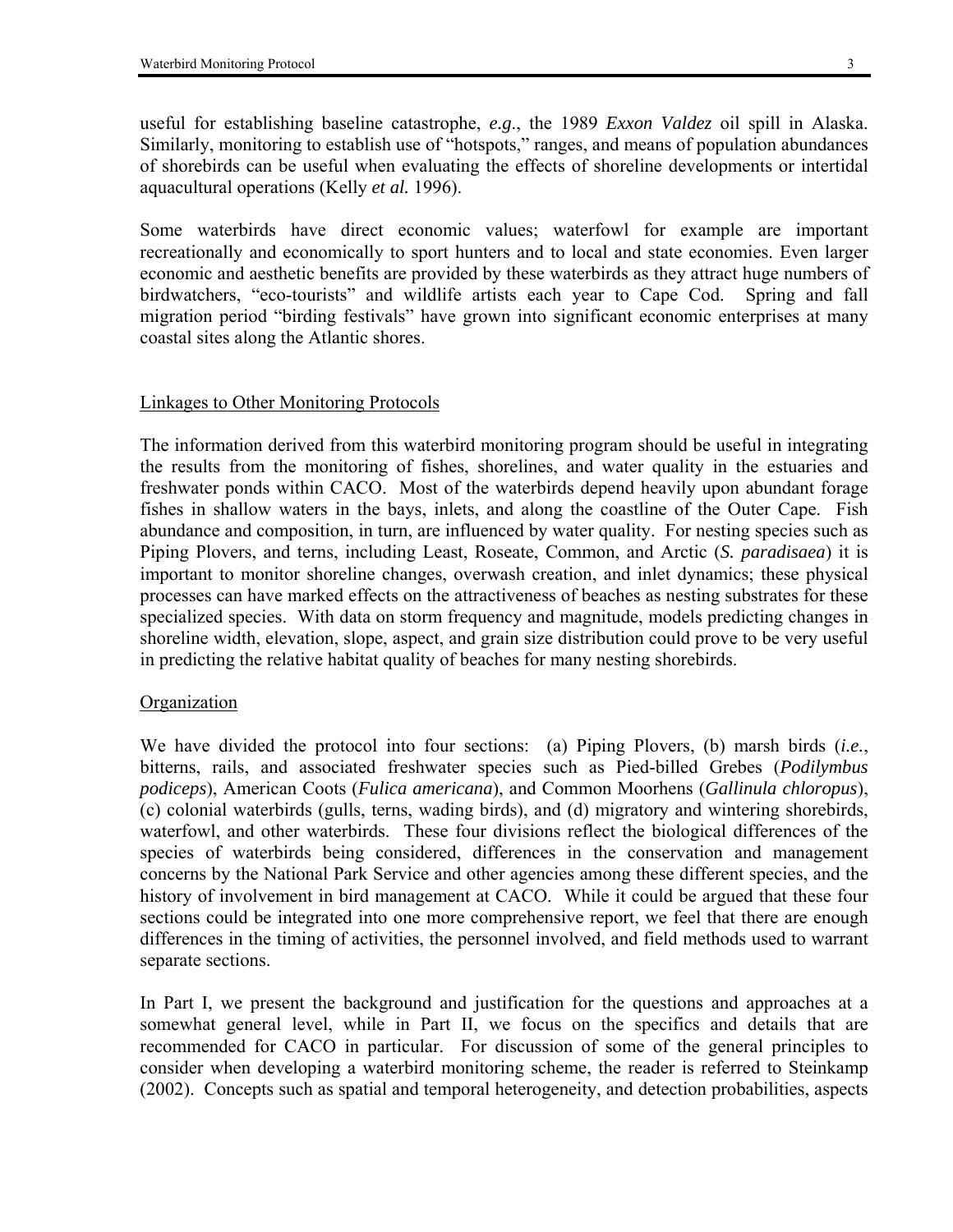that are fundamental to a statistically sound monitoring scheme, are discussed in a number of applications to field monitoring of a variety of waterbird species in North and Central America.

#### **MONITORING QUESTIONS AND SAMPLING METHODS BY SPECIES GROUPS**

#### **PIPING PLOVERS**

#### Monitoring Questions

Because the Atlantic Coast population of Piping Plovers is listed as "Threatened" by the U.S. Fish and Wildlife Service (hereafter, FWS), a significant legacy of research and management on this species exists. Besides the NPS and the FWS, other significant partners involved with plover monitoring are the USGS Biological Resources Discipline, the Atlantic coastal flyway state agencies, The Nature Conservancy, and other private and non-governmental organizations. The population monitoring protocols in each state and region are coordinated by the Atlantic Coast Population Piping Plover Recovery Plan (FWS 1996). The Plan has steered several general monitoring questions to be addressed within this protocol: (1) What is the Piping Plover breeding population size each year from the scale of the park or refuge to region, state, multistate region, and Atlantic Coast flyway? (2) Is there a detectable trend in breeding pairs at region or state levels over a 10- or 25-year period? What is the power to detect a 25% change over these periods? (3) What is the annual fecundity (*i.e.*, number of fledged young per pair)? (Note: the Plan (FWS 1996) goal in the "New England recovery unit" is a 5-year average productivity of 1.5 fledged young per pair), (4) What are the causes of mortality of eggs, young, and adults? (5) Are human activities, including wildlife management, affecting plover fecundity?

Within federal land management units, management and monitoring of nesting activities (nest timing, fecundity, mortality, and renesting) are occurring simultaneously, hence this protocol fits nicely into an Adaptive Resource Management framework (Walters 1986). Management procedures can be adapted, the results evaluated, and appropriate changes to management implemented to see if the change results in the desired effect. Examples include modifying exclosure design, or changing the timing of sections of beach closure to test their effects on nest success.

Some important research questions that have been raised include: (1) What predators are responsible for most of the egg and chick losses, and how consistent are they among years? (2) Is there regional variation in the percentages of successful nests across years? That is, are their apparent "source" or "sink" areas relative to recruitment? (3) Are there a few key micro-or macrohabitat features that are highly correlated with either nest presence or nest success? (4) Does observer training significantly affect the estimates of numbers of nesting pairs, or the numbers of fledged young? (5) How good is the assumption that all nesting pairs in each management unit are found each year by observers? (*i.e.* is detectability 100% at all locations?)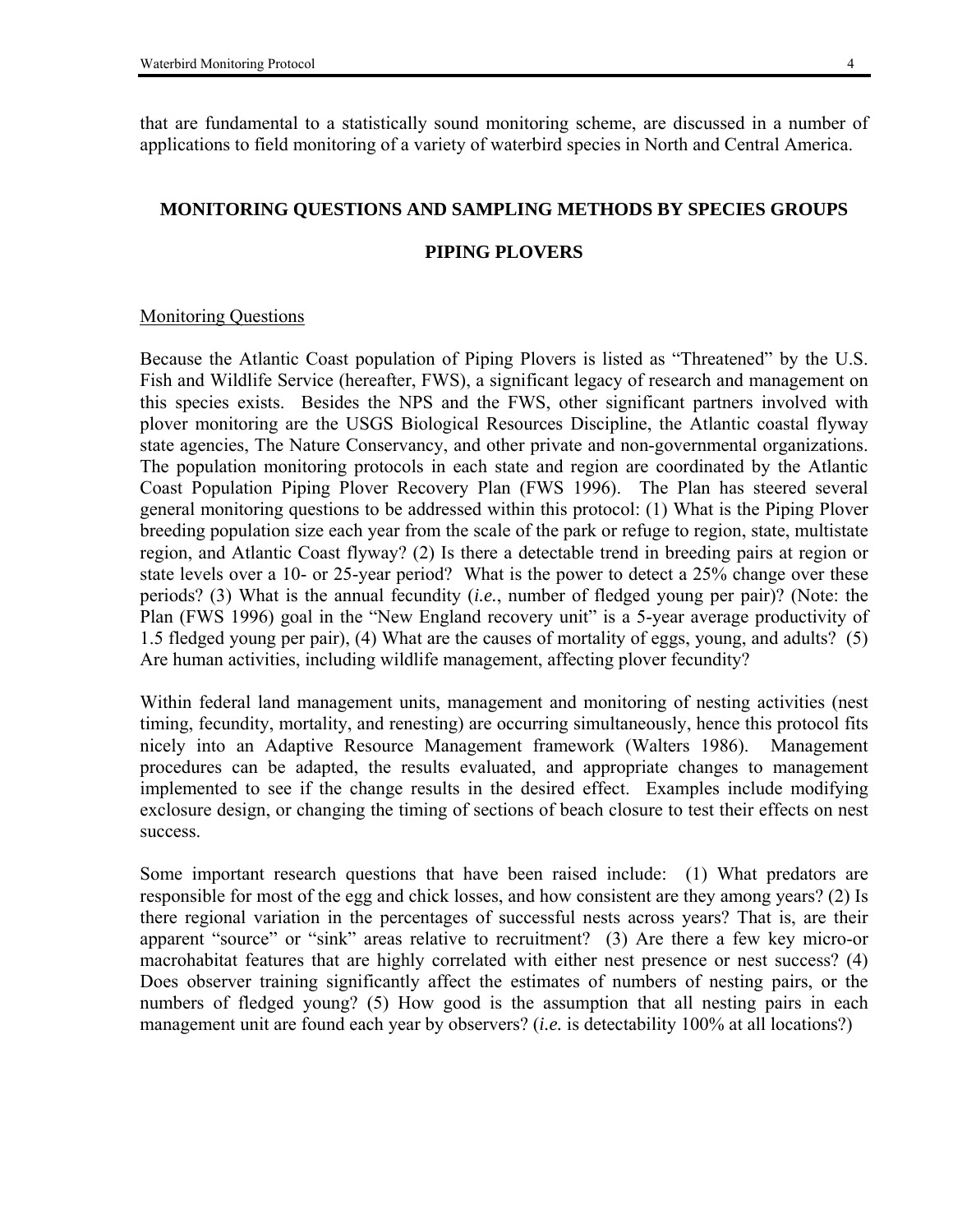# Sampling Methods

For Piping Plovers, because the entire park, refuge, or island population is included, no ìsamplingî per se occurs; there is an explicit effort to include *every* nesting pair of plovers within the boundary of the geographic unit (and throughout each state). This however requires testing using independent observers who accurately map each nest and compare results using a double-observer method (Nichols *et al.* 2000). With this method, two observers conduct the survey together but one is designated as a Primary, the other a Secondary, observer. The Secondary observes which birds/pairs are recorded by the Primary and then separately records any additional birds. After a specified period of time (perhaps an hour of surveying), the roles are reversed. This results in obtaining detection probabilities and assesses individual observer skill. Such an attempt needs to be made at least every 2-3 years.

# Site Selection

All potential beach-dune habitat is canvassed by vehicle and/or on foot (always preferable for increasing detection probability) from early April each year until all young have fledged in August. Care should be taken to not only visit previously-used areas, but also to visit all potential habitats.

# Sampling Unit

The basic unit is a breeding pair within a specified section of beach. All Atlantic Coast surveys of this species must report the total population size each year defined as the number of breeding pairs. The number of fledged young per breeding pair, or annual fecundity, is also reported. From 6-10 habitat variables may be recorded, with the nest being the sampling unit of interest.

# Spatial Sampling

All nests are assumed to be found during intensive plover surveys, thus no "sampling" occurs for this species. This assumption has not been tested in most areas, but given the intense level of effort and manpower, the assumption may seem reasonable. Nonetheless, as indicated above, we recommend that a double-observer approach be attempted on occasion to determine if the probability of detection is truly 1.0 for a given park or refuge.

# Temporal Sampling

Several types of frequent annual monitoring are required by the Region 5 FWS Recovery Plan (FWS 1996). For estimating the number of breeding pairs on CACO, two methods are employed as suggested in Blodget and Melvin (1996). These are detailed below in Section *''Specific Data Collected for Each Sample*î.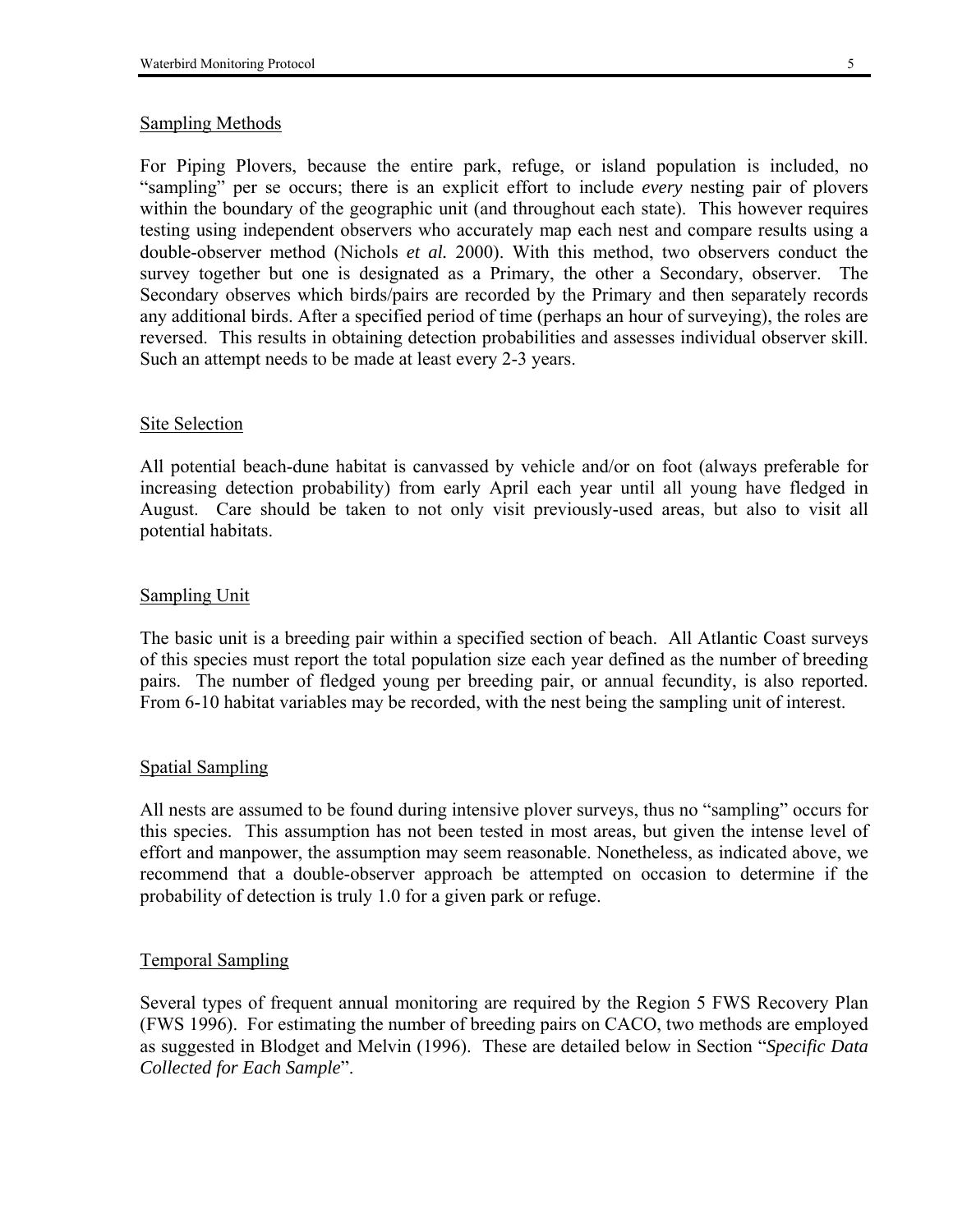For estimates of annual fecundity, and for consistency among the many plover surveys along the Atlantic Coast, there is a requirement that both hatching and fledging success be estimated. This demands that each nesting pair be monitored daily from a distance (using binoculars) until hatching and that young be followed until they are at least 25 days old, or can fly at least 20 m. In addition, once a week, nests should be approached closely enough to count eggs. Brood counts should be made every 1-3 days until fledging. Measures of habitat parameters at each nest are to be made once during the season at the time when each nest exclosure is erected.

#### Specific Data Collected for Each Sample

# *Breeding Population Size*

Breeding population sizes are to be reported in 2 ways, following Blodget and Melvin (1996) and the FWS Region 5 protocols: (1) total counts from surveys conducted during a 9-day window in late May and/or early June and (2) the "maximum number of pairs during the season", which includes counts of birds seen for a minimum of two weeks (during sustained courtship) in areas where no nests were found as well as pairs known to lay eggs and produce young. The first count is used, in combination with counts from other areas, to estimate regional breeding pair totals and may be less variable than the second. Occasionally plover pairs will breed unsuccessfully on one beach, than move to another beach (on or off CACO) to renest. Consequently, the second count gives a more accurate measure of the total number of breeding pairs using a given beach over a season, but because of the potential for double counting, may be a more imprecise measure of breeding population size. Without having birds individually marked (prohibited by the FWS), it is not currently possible to use mark-recapture methods to determine whether in fact the *entire* population has been accounted for.

Breeding pair surveys will begin the first week of April and will continue through mid-July within CACO and throughout coastal Massachusetts (Blodget and Melvin 1996). Surveys will be conducted a minimum of twice per week; even more frequently on beaches where nests are present. Surveys are accomplished by walking the entire range of beaches where nesting is possible. Vehicles may be used to access beach survey sites, but will not be used as survey platforms. Surveys are best conducted between about 0600 and 1000 when light conditions are best, human traffic is reduced, and chances are greater to determine causes of nest loss. Plovers are easier to detect when surveys are conducted at or near high tide when they are concentrated in a narrow band of the upper beach. Surveys should not be conducted when winds are >20 mph, during fog, or in heavy rain. Details of field methods are provided in Part II that follows for CACO.

The two counts of plovers, *i.e.*, the 9-day count and the total-season count, are to be compiled by beach management unit, state, regional, and the Atlantic Coast to evaluate the status of each management unit at different scales. Unlike many monitoring programs, Piping Plover monitoring allows for comparisons to be made among populations at five spatial scales.

The field forms for recording nest information (Appendix 1a) and habitat data (Appendix 1b) have been used for several years and are in accord with the Blodget and Melvin (1996) protocols for Massachusetts.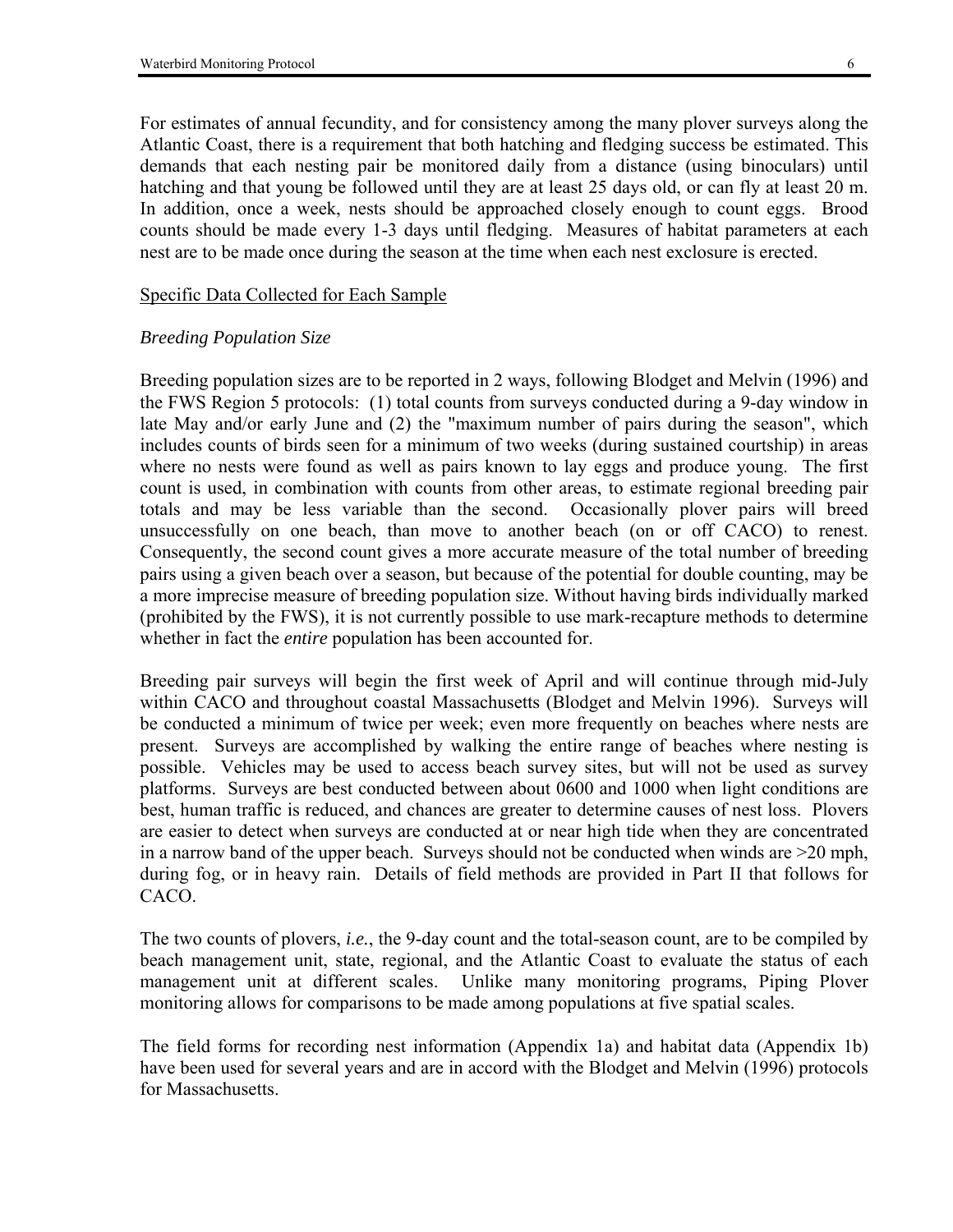#### *Annual Fecundity*

For inter-regional comparisons, fecundity estimates are made separately for hatching and fledging success. Also, whenever possible, all causes of nest loss or mortality of young are to be identified. All pairs are monitored daily after nests are confirmed, and nests are marked with reference to natural objects (or artificial markers). Fledging age is 25 days or an observed flight of at least 20 m.

Details of how to locate and monitor the fate of nests, eggs, and chicks are to be found in Part II. An example of a completed field form with chick fates is included in Appendix 1c.

#### *Habitat Measures*

Up to 10 structural or spatial assessments or measurements should be recorded during the first two weeks of incubation at a given nest. When possible, measurements should be made during the last two weeks of incubation or first two weeks after hatching. These measurements should be made annually at a sample of > 30 nests (Burger 1987).

Habitat type: Each nest will be assigned to one of the followng 6 classes (Fig. 2): 1=berm, 2=foredune, 3=washover/blowout, 4=interdune, 5=bayside beach or marsh, or 6=sandspit (Note: #5 and #6 are not shown in Fig. 2).



Figure 2. Barrier beach habitat types, Cape Cod National Seashore.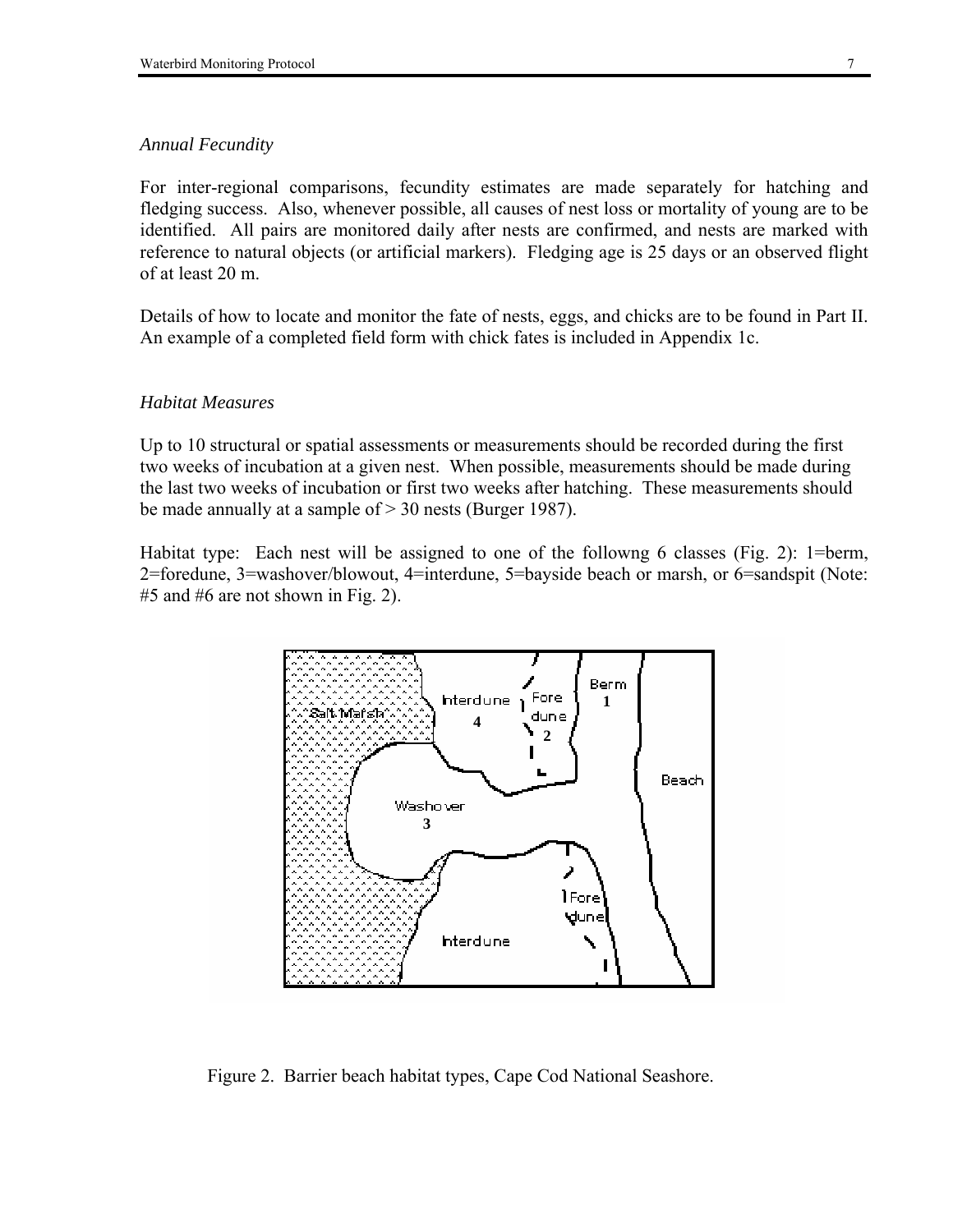The following habitat measurements at nest sites are recommended (see Fig. 3 also) and are detailed in Part II, Piping Plovers:

- Beach width
- Nearest vegetation
- Distance to nearest pedestrian access (human disturbance)
- Degree of wrack on site
- Width of intertidal zone
- Distances to nearest: pool, bayside water body, overwash fan, inlet
- Nearest neighbor distance (nearest PIPL nest)

Other variables of concern are contaminant levels. Although contaminants have not been cited as causing reproductive impairment in Piping Plovers in New England, few opportunities have been available to examine effects of agricultural or other chemicals. Because biologists can easily collect a large sample of nonviable eggs of plovers each year, a sample of 10 nonviable eggs from 10 different nests should be collected every 3-5 years, wrapped in aluminum foil, and frozen. A contract for analyses of PCBs, PAHs, and organochlorine on the samples should be prearranged in coordination with biologists in the U.S. Fish and Wildlife Service.



Figure 3. Back beach measurement taken at Piping Plover nests.

#### **MARSH BIRDS**

#### Monitoring Questions

The primary monitoring questions for this group are: (1) What is the distribution and relative abundance of these secretive rails, bitterns, and other marsh species within the land unit of concern? (2) Is the suite of species of marsh birds using wetland habitats changing over time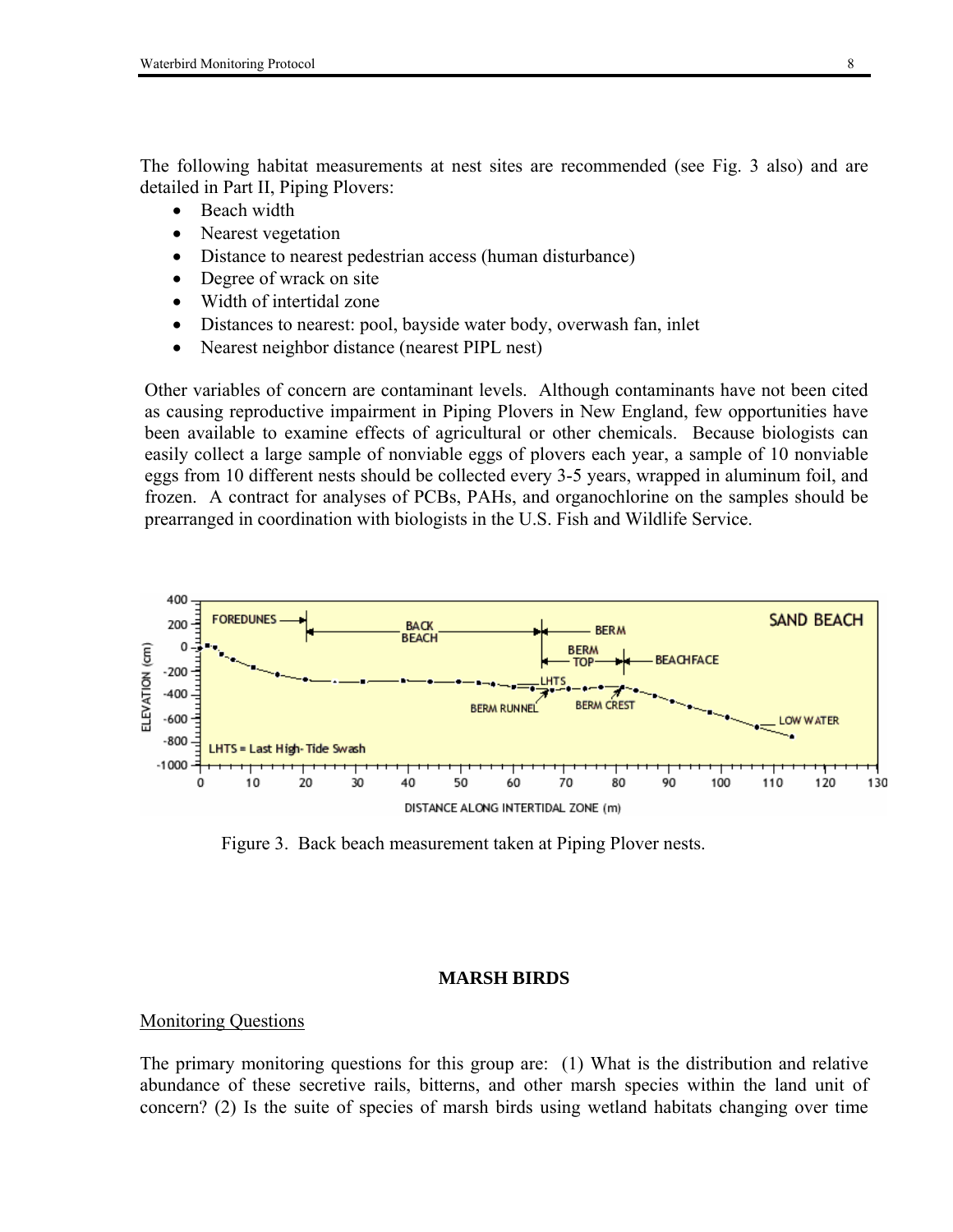during breeding, fall migration, or winter? (3) What is the relative abundance of each marshdependent species during breeding, fall, and winter? (4) Are the methods adequate to detect a 25% population change over a 20-year period with a Type I error rate of 0.10 or less (alpha <0.10) with at least 80% power for any marsh- bird species? (based on recommendations of current Partners in Flight Monitoring Plan) (5) Do local changes in wetland habitat, surrounding land use, or recreational/management activities influence species composition or relative abundances of marsh birds?

Some research questions that should be addressed: (1) Is mean winter temperatures increasing in the region and, if so, does that increase the probability of some species of marsh birds overwintering in freshwater wetlands?; (2) Does human recreation and disturbance have a negative effect on the probability of site use by breeding marsh-bird species? (3) How does salt marsh restoration influence marsh bird habitat?

#### Site Selection

Because this group of cryptic birds is usually rare, we recommend an initial survey that includes as many wetlands as possible, excluding perhaps only the smallest (ca.  $\leq$  2 ha with little emergent marsh vegetation) wetlands. If extensive salt marsh is included in the survey area, a stratified random selection process may be appropriate, where areas with greater creek length receive more intensive sampling. In freshwater marshes, the sampling pool should include all larger ( $e.g., > 4$  ha) ponds if logistics allow. For those between 2-4 ha, a random sample should be selected.

#### Sampling Unit

For this group, the sampling unit is a survey point with a 50 m radius as part of a point count using call broadcast surveys. The response variable of interest is the detection of species *x* at point *i* within a 50 m radius. For small ponds (2-3 ha), only one point is used, but for larger marshes, points are to be spaced at 200 m intervals around the perimeter of the marsh. Along tidal creeks and rivers, one transect bisects the stream and points are established at 200 m intervals as far upstream as high tide levels allow. In extensive salt marsh areas, a series of transects are established with points set at 200 m intervals, and initial points selected at random along the edges of channels. Parallel transects should be placed no closer together than 200 m. For habitat measurements, the point also serves as the center of the sampling unit, with a 50 m radius circle circumscribing the point. It should be noted that the 200 m distance recommended here is half that recommended (400 m) for the national marsh bird protocol; however if parks or refuges desire more thorough coverage, the 200 m distance is advised (Conway, unpubl.).

Using call-broadcast point counts has advantages, but like other survey methods, also requires assumptions. The major problem with monitoring this group of birds is the low detection probability, in large part due to their crypsis and low vocalization rates (Gibbs and Melvin 1993, Conway 1995). Call broadcast typically increases detection probability, but for some species, detection remains very low even with call broadcasts (Conway *et al.* 1993, Legare *et al.* 1999, Conway and Gibbs 2001). Unless birds are also radiomarked, estimating true detection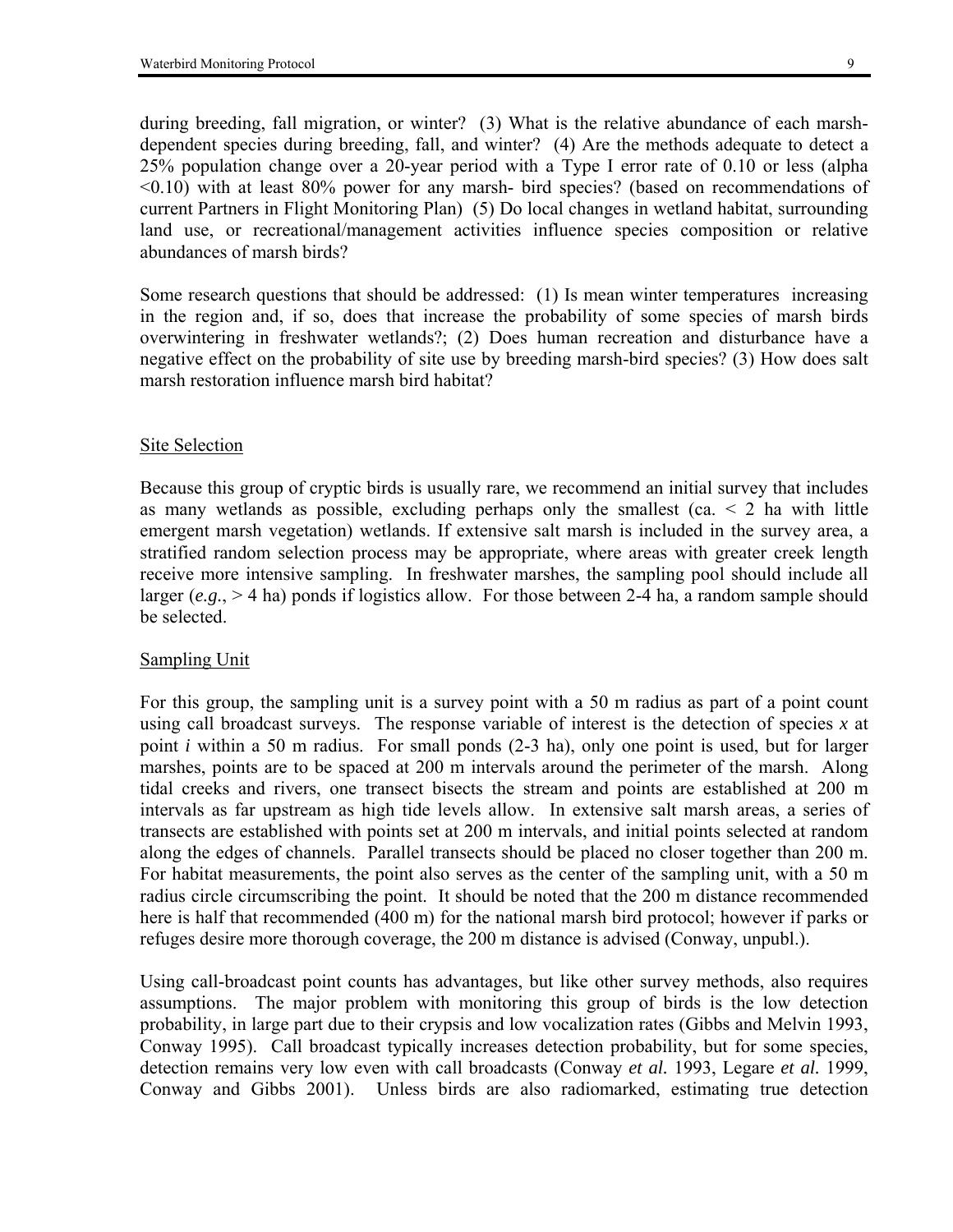probability is difficult. Therefore, assumptions have to be made that detection probability does not change over time, with variation in population density, or with any habitat changes that may occur due to succession. The double-observer method (Nichols *et al.* 2000) was used earlier at Cape Cod, however, there were no instances where an individual observer failed to detect a species identified by the paired observer, therefore the method was abandoned in later surveys (Erwin *et al.* 2002). This should not suggest however that future surveys in different areas should disregard this method; one must always keep in mind the critical need to estimate detection probability rather than relying on untested indices of abundances (Nichols 1992).

One new approach, the Sequential Method (Farnsworth *et al.* 2002.), is recommended for adaptation to marsh birds. Here, the entire 14 minute call broadcast period is divided into 14 one-minute subsegments. The advantage is that a removal model is adapted, and model selection criteria can then be applied, to estimate species detection probabilities. This slightly modifies the protocol used during the field testing in 1999-2000 when the initial 5 min silent period was not subdivided. This approach will also allow modifications to the protocol in the future.

# Spatial Sampling

For these cryptic species, one sample point was felt to be adequate at small wetlands where the call broadcast could be heard by all birds within the wetland (radius of ca. 100 m broadcast). At larger, isolated wetlands, two or more points were established at least 200 m apart, depending upon the size of the wetland. At riverine sites, or in larger wetlands (*e.g.* salt marsh), a transectpoint count approach was used. For rivers, a single transect bisecting the watercourse was used, with points every 200 m. This was expected to result in independent points since the broadcast radius was estimated to be ca. 100 m at 90 dB. In larger marshes, a combination of random and uniform spatial sampling was used: the beginning of the transect was randomly selected along a marsh shoreline with the direction randomly selected. Once the first point was established, however, points were established at fixed 200 m intervals thereafter. Transect lines were not permitted to lie within 200 m of adjacent transects to insure independence of points.

# Temporal Sampling

Surveys are to be conducted three times during the breeding season, spaced about 14-20 days apart between 10 May and 30 June in the northeast. At lower latitudes, *e.g.* from Maryland south, surveys could begin 1 May. If resources are limited, surveys may be conducted every 3-5 years rather than annually. During fall migration, three surveys should be conducted, again at intervals of about 14-20 days, between 15 September and 6 November. Annual surveys are probably not required, but perhaps every 3-4 years. During winter, we recommend two surveys, one between 10-17 December, and another between 10-17 January. These probably are lowest priority, and should be limited to perhaps every 3-5 years. A caveat to consider is that population trend estimates are time-sensitive, so that conducting surveys on a 3-5 year rotation will result in a concurrent increase in the number of years required to detect changes compared to annual surveys. In our field test however within CACO, the very small numbers we encountered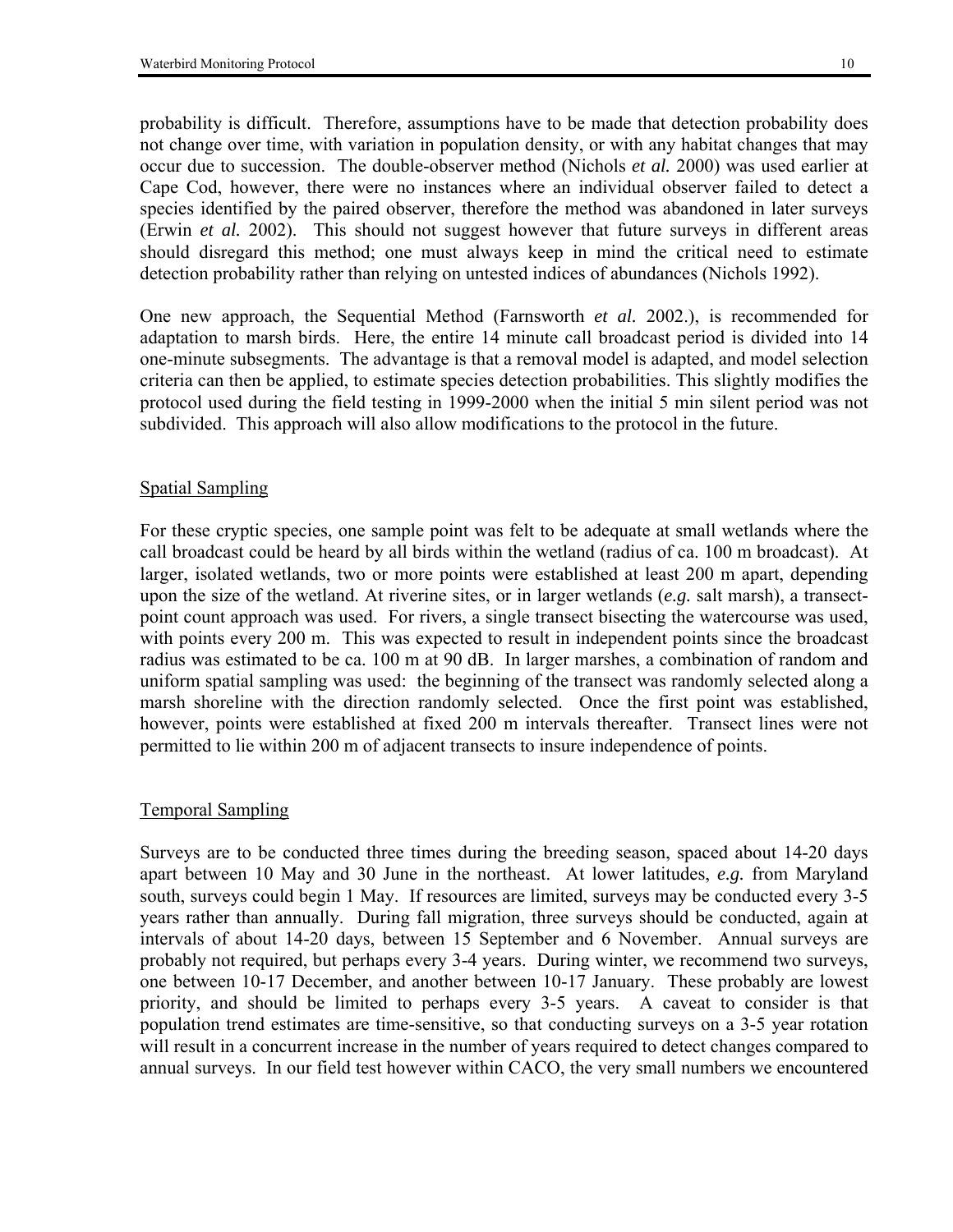during our marsh bird surveys precluded us from determining meaningful trends (Erwin *et al.* 2002).

#### Specific Data Collected for each Sample

Fixed survey points will be chosen and marked with inconspicuous markers in the field. Locations of all survey points will also be plotted on maps of each wetland using a GPS receiver. The distance between adjacent survey points is 200 m. Survey points in permanent ponds should be located either on the upland-emergent interface or on the open water-emergent interface, whichever will allow easier access and travel between survey points. Some ponds may be more effectively surveyed by boat (with survey points on the open water-emergent interface) and others more effectively surveyed on foot (with survey points on the upland-emergent interface). Survey points within freshwater marshes associated with rivers should be located along mid-river channels where possible. Each survey point receives a unique identification number. The number of survey points per pond will be correlated with pond size; only one survey point is needed on ponds 2-3 ha in total area.

## Timing of Surveys

All surveys begin 30 minutes before sunrise and must be completed by 1000 h. For the tidal river marshes (to facilitate access), the surveys should be conducted on a rising or high tide, a minimum of 3 h after low tide. Conducting surveys on low wind days (< ca. 20 kph) is more critical than maintaining precise spacing (*e.g.* 2 weeks) of surveys. Following Erwin *et al.* (2002), we recommend that personnel:

- Conduct 3 surveys during the breeding season; these should be evenly spaced between 10 May (or 1 May in southern areas) and 30 June. Maintain > 2 weeks between subsequent surveys. Three surveys are needed to confirm seasonal presence/absence of marsh birds in a wetland with 90% certainty (Gibbs and Melvin 1993, Conway and Gibbs 2001).
- Conduct 3 surveys during the fall migration; these should be evenly spaced between 15 September and 15 November. Maintain > 2 weeks between subsequent surveys.
- Conduct 2 surveys during winter; the first survey between 10-17 December and the second survey between 10-17 January.

Observers should expect to survey 10-20 survey points each morning, depending on travel times between survey points.

#### Survey Methods

Standardized survey methods for marsh birds have recently been developed to aid agencies developing marsh bird monitoring programs (Gibbs 1995, Ribic *et al.* 1999, Conway and Gibbs 2001) and were followed during the field testing at CACO (Erwin *et al.* 2002). Because many marsh birds are secretive, seldom observed, and vocalize infrequently, we suggest use of call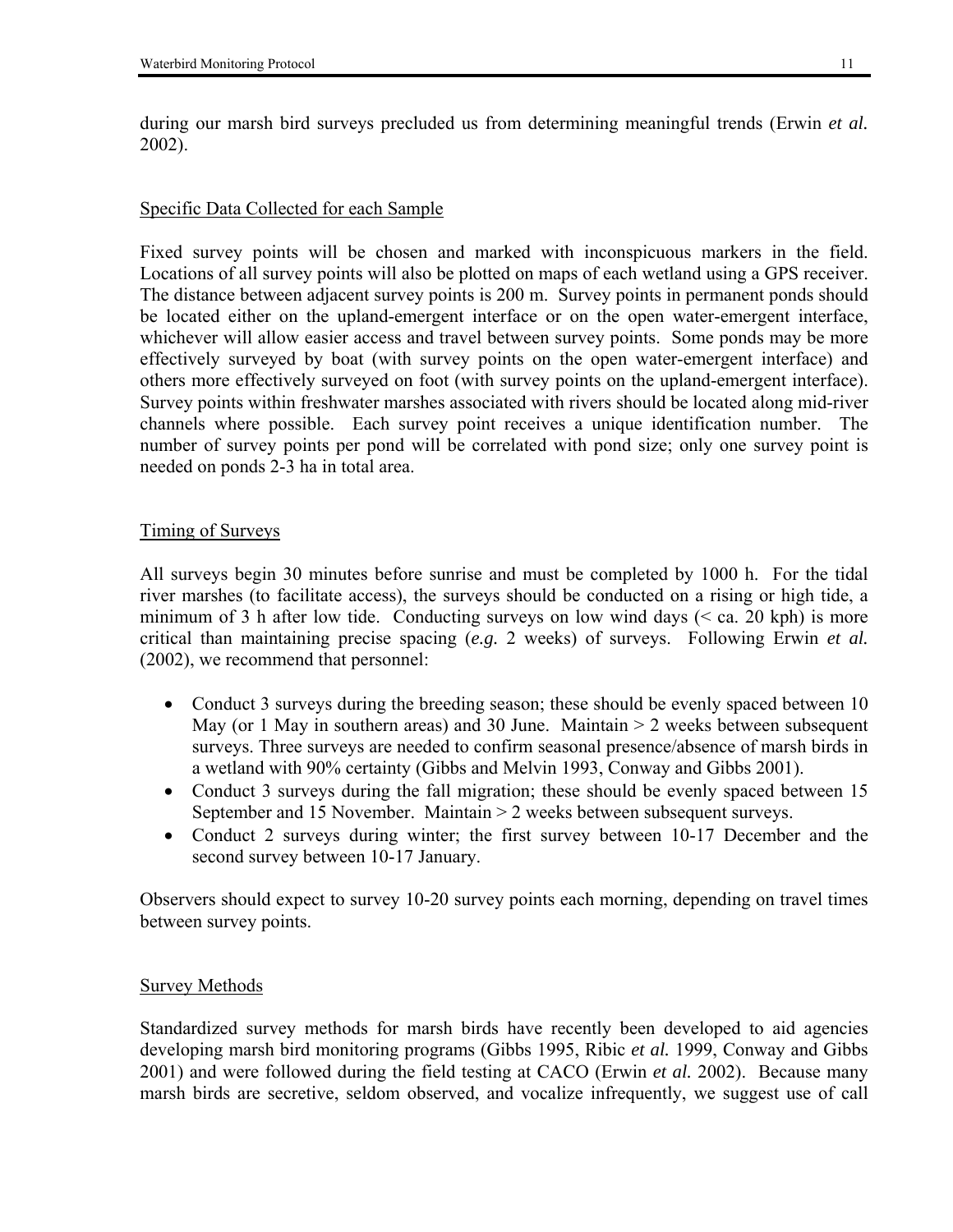broadcast to elicit responses during vocal surveys (Gibbs and Melvin 1993). All observers should be experienced or trained with tapes and with other experienced observers for at least a week prior to beginning surveys. At each survey point, observers will record all species heard vocalizing (both primary and "other" species) during both a 5-minute passive period prior to broadcasting calls, and during a period in which pre-recorded vocalizations are broadcast into the marsh. The broadcast sequence includes calls of the primary marsh bird species and is broadcast using a portable CD player connected to an amplified speaker. The CDs are available from Dr. Courtney Conway, USGS Arizona Cooperative Fish and Wildlife Research Unit, University of Arizona, Tucson AZ. The CDs contain an initial 5-min silent period (passive), followed by 30 sec of recorded calls of each species consisting of a series of approximately 6 sec of calling followed by 6 sec of silence. A 30-sec silent period should be included between each pair of species calls. For example:

5 minutes of silence

30 seconds of calls of first primary species configured similar to this:

- 3 Least Bittern *coo-coo* calls
- 6 seconds of silence
- 3 Least Bittern *coo-coo* calls
- 6 seconds of silence
	- 4 series of Least Bittern *kak* calls
- 30 seconds of silence

30 seconds of calls of second primary species configured similar to this:

- 2 Sora *whinny* calls
- 6 seconds of silence
- 3 Sora *per-weep* calls
- 6 seconds of silence
- 4 Sora *kee* calls
- 30 seconds of silence

30 seconds of calls of third primary species .... Repeat for N species...

A verbal "stop" at the end of the survey interval should be included so that the observers know when to stop the CD.

The chronological order of calls on the broadcast sequence will always be consistent and start with the least intrusive species first. For example, for a New England marsh, the sequence of taped calls during breeding season surveys should be: Least Bittern, Sora, Virginia Rail, King Rail, Clapper Rail, American Bittern, Common Moorhen, American Coot, and Pied-billed Grebe. During migration and winter, both Black and Yellow rails should be added as the first and second primary species in the chronological order, therefore different broadcast sequences are used. The calls used in the broadcast sequence will include the primary advertising call of each species (*e.g.*, ë*whinny*í for Sora, ë*grunt*í for Virginia Rail, ë*clatter*í for King and Clapper Rail, *'kickee-doo'* for Black Rail, *'click-click-click-click-click'* for Yellow Rail, '*coo-coo-coo'* for Least Bittern, '*pump-er-luck*' for American Bittern), and other calls associated with reproduction. Including all the common calls associated with reproduction of each species on the broadcast sequence will increase detection probability during different times of the breeding season and can help observers learn the less-common calls of each target species.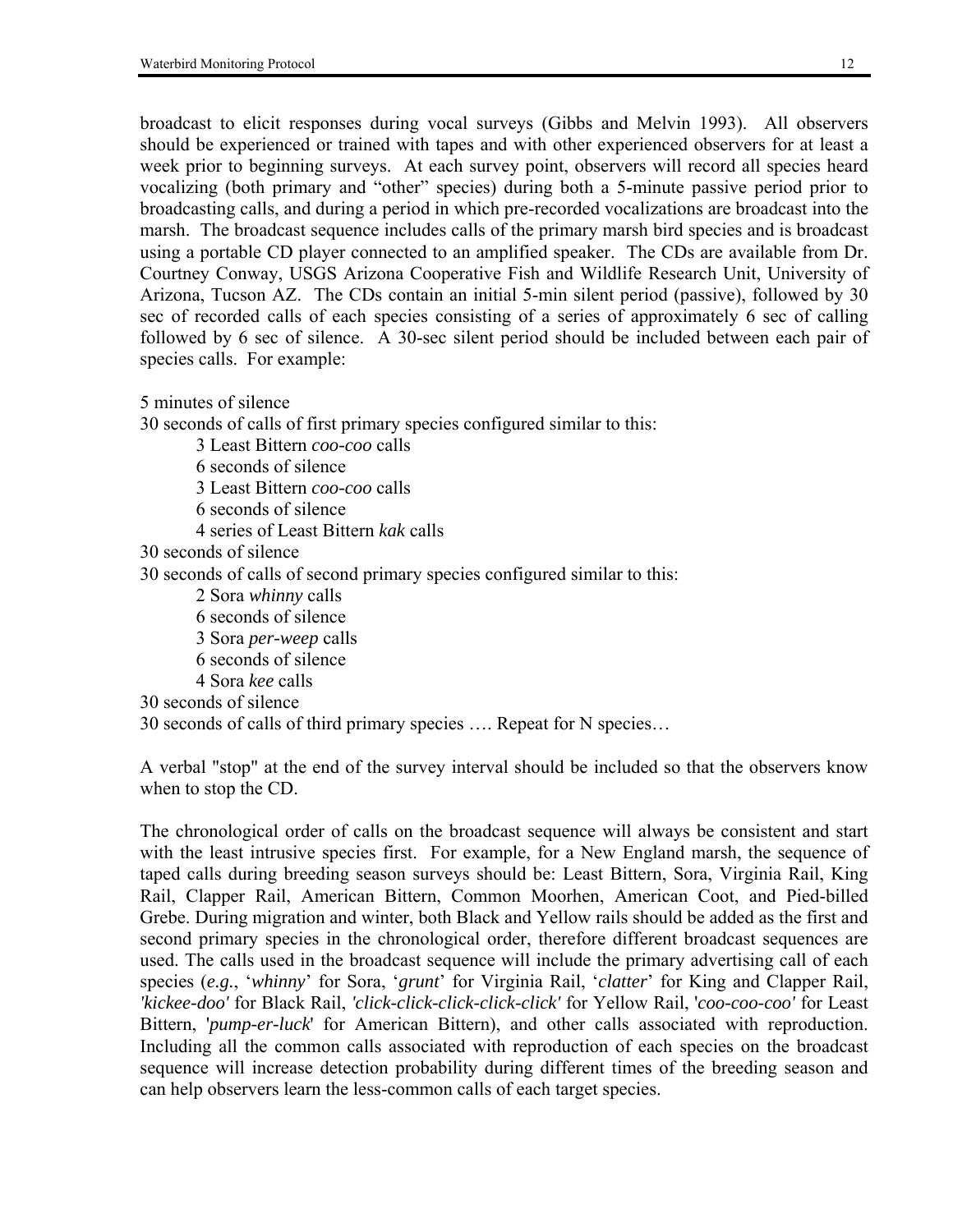Further details about conducting the 14 minute survey, calibrating the CD player for appropriate sound output and completing all the lines on the field data form (Appendices 2a, 2b, and 2c) are given under Marsh Birds in Part II.

#### Habitat Measurements

Changes in water level, dredging, wetland restoration efforts and other management activities can lead to dramatic changes in marsh vegetation. Patterns of distribution and local population trends of marsh birds can often be best explained by local changes in wetland habitat. Consequently, quantifying the proportion of major habitat types into the following 11 types is recommended: cattail (*Typha spp*.), aquatic bed vegetation (*e.g.* water lily, pickerelweed), sedges/rushes, common reed (*Phragmites australis*)*,* cordgrass (*Spartina alterniflora*)*, Salicornia spp.*, other grasses, open water, mudflat, shrub, and upland. For consistency with other NPS protocols (Roman *et al.* 2001), we suggest using the Braun-Blanquet cover scale: <1-5%, 6-25%, 26-50%, 51-75%, 76-100%. Each observer should independently estimate coverage for each survey point each year to help identify the cause of observed changes in marsh bird populations. Habitat should be quantified at 2 scales: observers should visually estimate the proportion of each major habitat type within a 50 m radius circle around each survey point, dividing each circle into four quadrats and roughly mapping each habitat type, with its estimated proportion. Alternatively, and more accurately, the dominant cover types could be paced using a GPS unit, and a map produced for each point. The habitat measurements should be taken during the first two weeks of July each year. A laser range finder is invaluable for measuring distances from points. Observers may need to reconcile differences in their estimates before recording the final figure. Data are recorded on field forms (Appendix 2c).

#### **COLONIAL WATERBIRDS**

#### Monitoring Questions

The monitoring questions associated with this group, which includes gulls, terns, Black Skimmers (*Rynchops niger*), Double-crested Cormorants (*Phalacrocorax phalacrocorax*), and wading bird species, include: (1) Are the methods adequate to detect a breeding population change of 25% or more over a 20-year period with a Type I error rate of 0.10 or less (alpha <0.10), with power of 0.80? (2) Do the populations change relative to the regional (*e.g.*, state) populations? (3) Where are colonies located and how are changes (if any) in colony locations related to (a) habitat changes or (b) management activities? (4) How do annual fecundity and/ or other bioindicators (*e.g.* contaminant load) of selected species change through time? (5) Does habitat change or management activity affect annual fecundity? (4) Is local recruitment sufficient to sustain the local breeding colonies, *i.e.* is the local unit of interest a source or sink for the regional population?

For a more in-depth treatment of designing monitoring programs for a large suite of breeding colonial waterbirds, we refer the reader to the manual being finalized by M. Steinkamp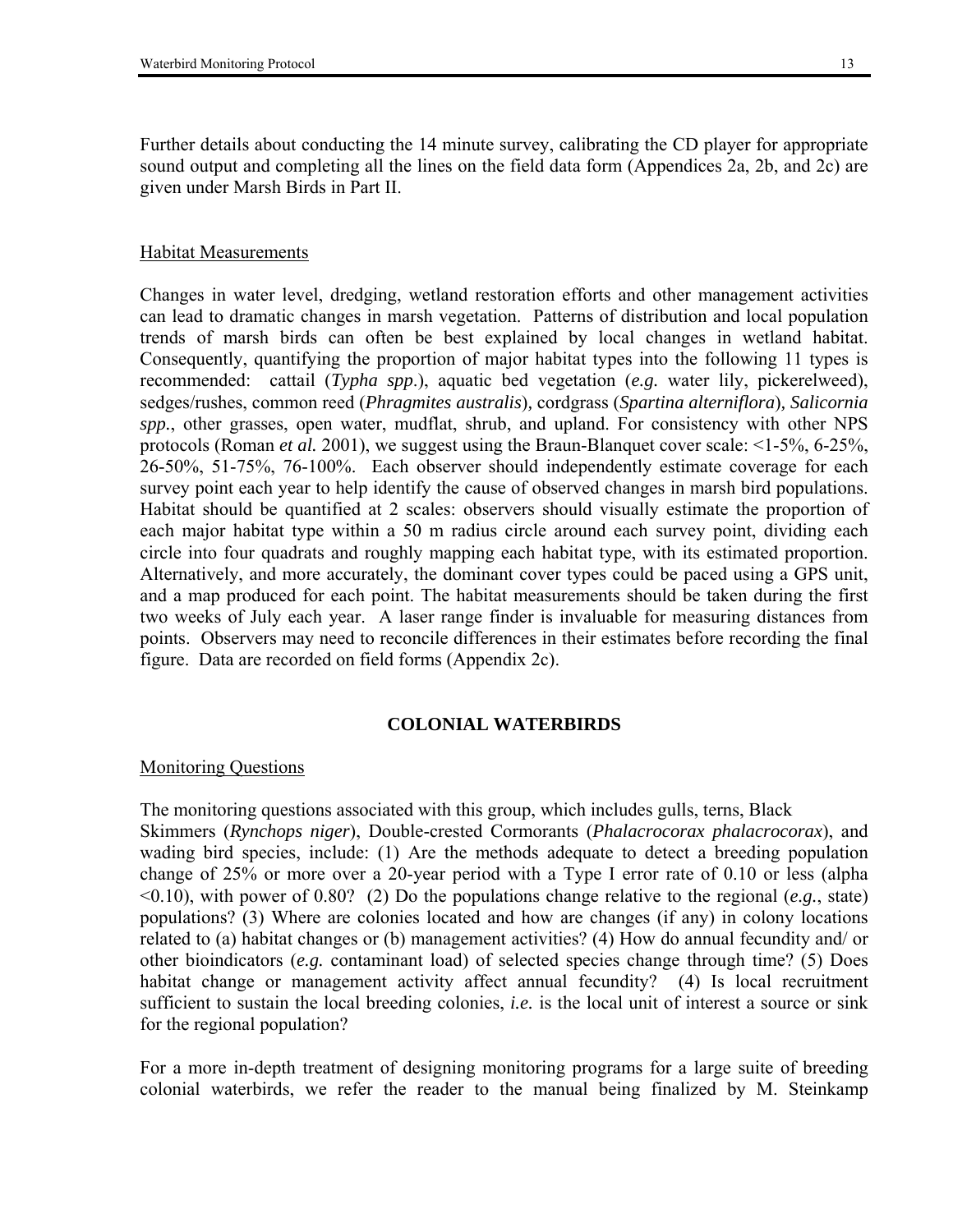(Steinkamp 2002) at the USGS Patuxent Wildlife Research Center, entitled "Breeding season population census techniques for seabirds and colonial waterbirds throughout North America" (in the Manager's Toolkit section on the web site for the North American Waterbird Conservation Plan: http://www.waterbirdconservation.org/plan/toolbox.html). Another good general reference on census techniques is Bibby *et al.* (1992).

# Site Selection

Colonial waterbirds, by definition, are concentrated into a usually small number of sites known as colonies, therefore at the local level (*e.g.*, Park or Refuge), attempts are made to include *all*  nesting colony sites in any monitoring effort. To insure that all active sites are found during each survey, an initial aerial reconnaissance is recommended, followed up with boat or foot surveys. Copies of topographic maps are best used in aircraft, while GPS locations should then be taken on the ground. In general, a colony is operationally defined as a cluster of  $> 2$  nests of a given species, separated by about 200 m from the next nearest cluster (Erwin 1979). For locating important roost sites, we also recommend an aerial approach, or use of a boat or 4WD vehicle if aircraft are not available or affordable. Documenting and monitoring important feeding sites is more problematic given the unpredictability of many such sites over time for many species. Nonetheless, depending on the size of the area and the number of potential sites to include, and the question asked, it may be feasible to monitor either all or a random sample of such sites using vehicles or by setting up a fixed array of observation towers for scanning large areas (Erwin *et al.* 1994).

# Sampling Unit

The sampling unit is the area comprising the colony (or roost) site. The variables of interest are the estimates of nesting pairs by species, and some estimate of fecundity. For estimating annual fecundity, the sampling unit is usually the nesting pair, or, if enclosures are used, a subset of nests. For nesting habitat measures, the sampling unit may be the individual nest or the entire colony site where several aspects of habitat and disturbance are measured. In sampling feeding habitats, categories may vary from generic typing such as ocean, inlet, bay, creek, panne, pond, to designated areas (by hectare) within each type, to specific locations (*e.g.* Pond A, B, or Creek  $1,2...n$ ) used. For monitoring contaminants, the sampling unit is often an egg, a feather (metals), or an individual bird, often pre-fledged young that can be easily captured (tissue analysis).

 Caution must be exercised when conducting statistical analyses using eggs, young, or even groups of adjacent nests in colonies. For example, the results from more than one egg or chick in a brood may be non-independent. Similarly, nests in close proximity may be those of genetically related adults, or at least those of similar age or experience, thus may not represent a random sample of the colony. For contaminants studies, usually only one egg is used to sample a given nest.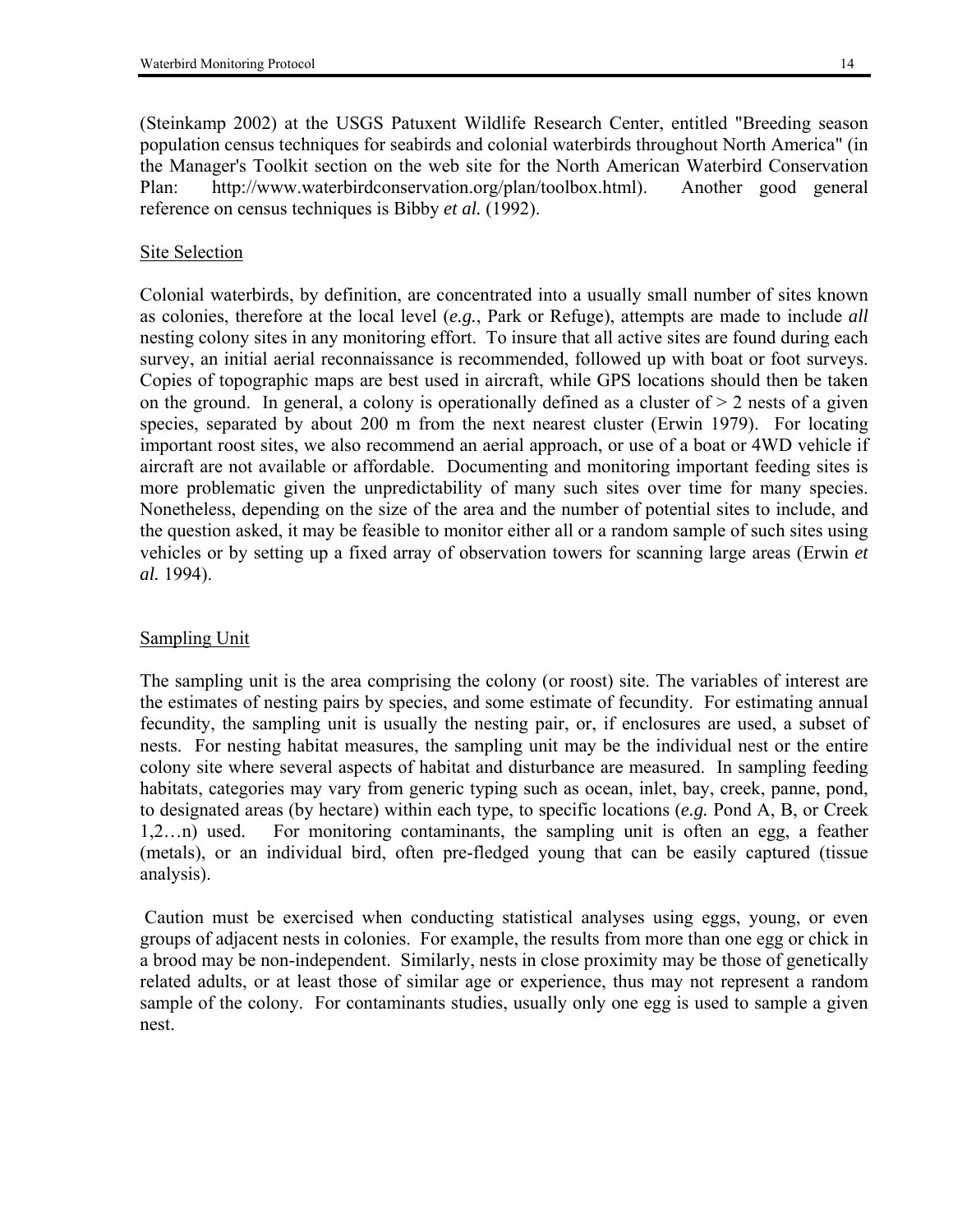# Spatial Sampling

In most studies of colonial species, it is assumed that all colony (or roost) sites are located, however this needs to be addressed, usually by having independent surveyors conducting the surveys each year (*e.g.* using the Double-observer method such as outlined above in the section on Piping Plovers). Errors may occur when observers only revisit sites used previously. Independent surveys will determine whether colony site detection is 100%. Where many colonies exist, and if population trend is the most important question, selecting the largest colonies may suffice (Erwin *et al.* 1984). For questions concerning feeding habitats, the sample chosen will depend upon the scale of interest for monitoring. In conjunction with other monitoring programs, it may be most efficient to couple monitoring of selected species of waterbirds (a species of heron or shorebird) with water quality or fish or invertebrate monitoring to build stronger causal relationships.

For estimates of annual fecundity in gulls or terns, random sampling is desired, using wire or plastic enclosures to monitor the success of nests and survival of young. Without enclosures, the chicks may disperse widely in response to investigator disturbances, resulting in underestimates of fecundity. Because of logistic constraints, truly random selection of nests is seldom possible; instead clusters of nests are identified and enclosed at locations scattered within the interior and on the periphery of the colony (Nisbet and Drury 1972, Erwin and Smith 1985). This is done to sample potentially different age or experience cohorts within the colony, which may be demographically heterogeneous (Hunt and Hunt 1976). At large, traditional colonies, it is recommended that permanent plots or transects be established and marked so that repeated visits can be made to sample the nests. A minimum of 30 nests (or alternatively 10% of the colony) is usually recommended for estimates of success. For wading birds or cormorants and pelicans in bushes and trees, nests can be randomly selected in different parts of the colony, but monitoring chick survival is more difficult because of chick mobility and habitat; usually investigators follow nest success until young are about two weeks of age (Erwin *et al.* 1996). As above, in traditional colonies, we recommend establishing transect lines (3-5 m wide if vegetation is dense, perhaps 10 m or more in open habitats) at random intervals along the perimeter of the colony (Steinkamp 2002).

# Temporal Sampling

To estimate breeding numbers of colonial waterbirds, we recommend annual colony visits at least once during the peak of incubation (except Least Terns, see below). In many cases, depending on the Park or Refuge and its resources, certain species that are higher priority (*e.g.* terns, Black Skimmers, Double-crested Cormorants) may be surveyed annually whereas others (gulls) may only be surveyed on the order of every 4-5 years.

We recommend a one-survey visit every year in mid- to late incubation (in most of the Atlantic region, early May for gulls, late May for wading birds, 5-20 June for terns, pelicans, cormorants) to estimate the number of breeding pairs in a colony. For Least Terns, which are notorious for non-synchrony, we recommend a 5-20 June survey followed by two others, one between 20-30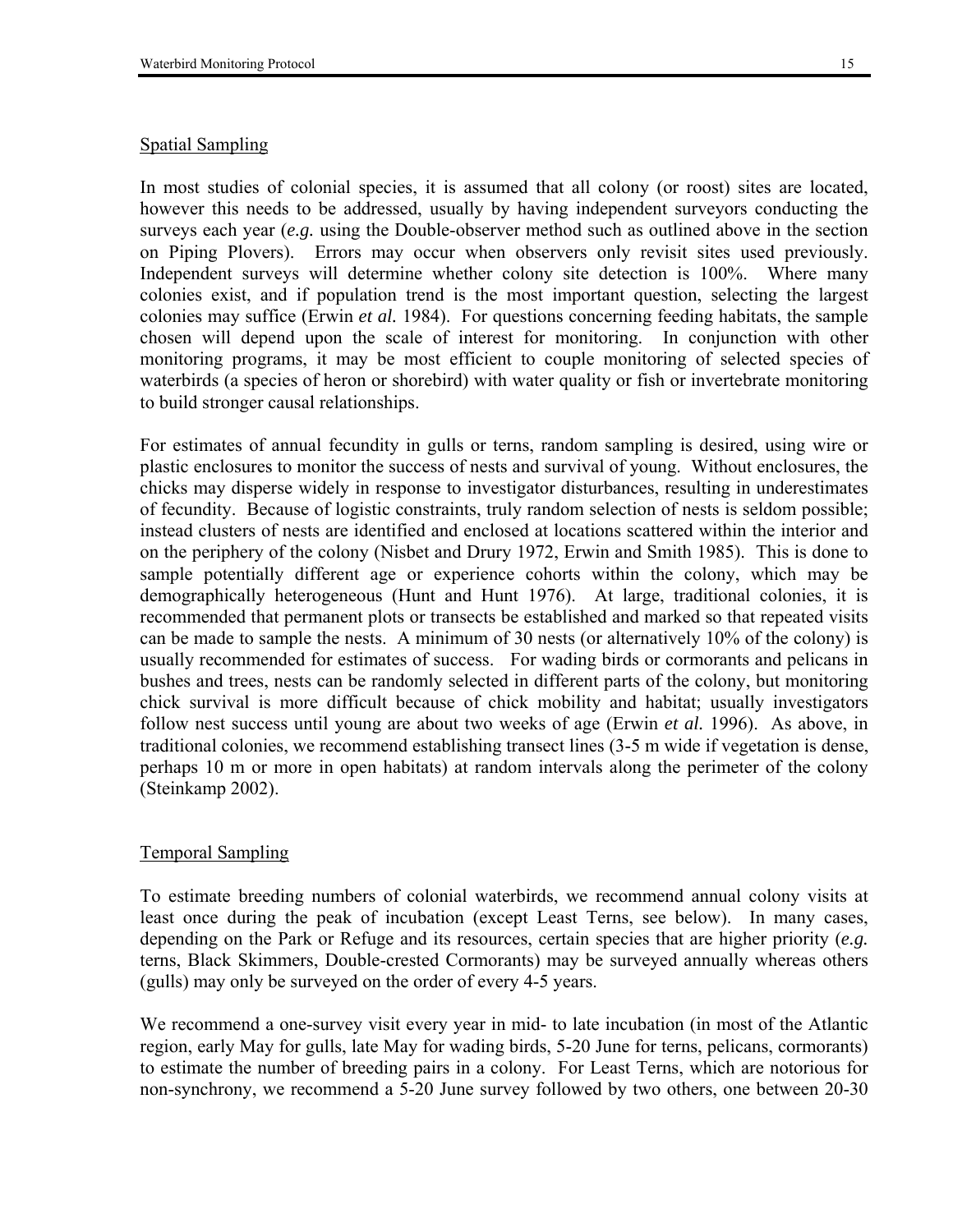June, and one in early July. In the event of a major storm during these periods, surveys may be rescheduled 2-3 weeks later.

At least every 3-4 years, we recommend monitoring fecundity of selected species. Depending upon the regional species concerns, this could include one to several species. For example, in parts of the mid- and north Atlantic regions, concerns for fecundity of Common and Gull-billed Terns and Black Skimmers have been raised (see Parnell *et al.* 1995). Because of the rarity and federal protection of the Roseate Tern, we do not recommend routine studies of this species without special research permits.

Setting up enclosures for young (Nisbet and Drury 1972, Erwin and Smith 1985) is usually necessary for the ground nesters, unless one uses observations from blinds or distant observation platforms (*e.g.* Tims 1999 for gulls). This entails visits at least every 5-7 days after hatching commences to locate and count the numbers of live and dead chicks until fledging occurs (operational definition is  $> 20$  days generally for most colonial waterbirds). Similarly, for wading birds and pelicaniforms, 2 visits per week at marked nests are necessary to record the survival of nests and young. For wading birds, nest "success" is usually truncated at about two weeks of age because of the mobility of chicks at that point (Custer and Peterson 1991, Erwin *et al.* 1996).

American Oystercatchers (*Haematopus palliates*) have recently attracted the attention of biologists because of concerns over widespread population declines along the Atlantic Coast (Davis *et al.* 2001). As a result, surveys of all beaches should begin along the Atlantic coast in early April and should mirror the methods (including method for assessing detection probabilities) followed for Piping Plovers. Locations of oystercatchers that are courting for more than a week should be recorded using GPS receivers. Nesting locations require more intense searching by ground observers, at least twice per week, however, since oystercatchers often share the barrier beaches with plovers, there should be little time added by coupling these two surveys.

# Specific Data Collected for Each Sample

# *Breeding Population Estimation*

 Least Terns - Details of collecting field data are given in Part II, with specific reference to Cape Cod National Seashore. Field data forms should be completed for each colony site visit. A standard colonial waterbird field data form has been developed (Appendices 3a and 3b). Because Least Terns are notoriously unsynchronized in their nesting, numbers of nests should be estimated a minimum of three times (see above). The best estimate of the number of nesting pairs in a colony is the maximum number of nests estimated among the three (or more) survey periods.

Gulls and Common Terns - Conducting nest estimates for this group is detailed in Part II. Emphasis is placed on obtaining some measure of survey accuracy by assessing probabilities of nest detection using the Lincoln-Petersen Index (*e.g.* see Smith 1966, Morrison *et al.* 2001), a simple yet robust field method that is easily applied under many conditions. Samples of several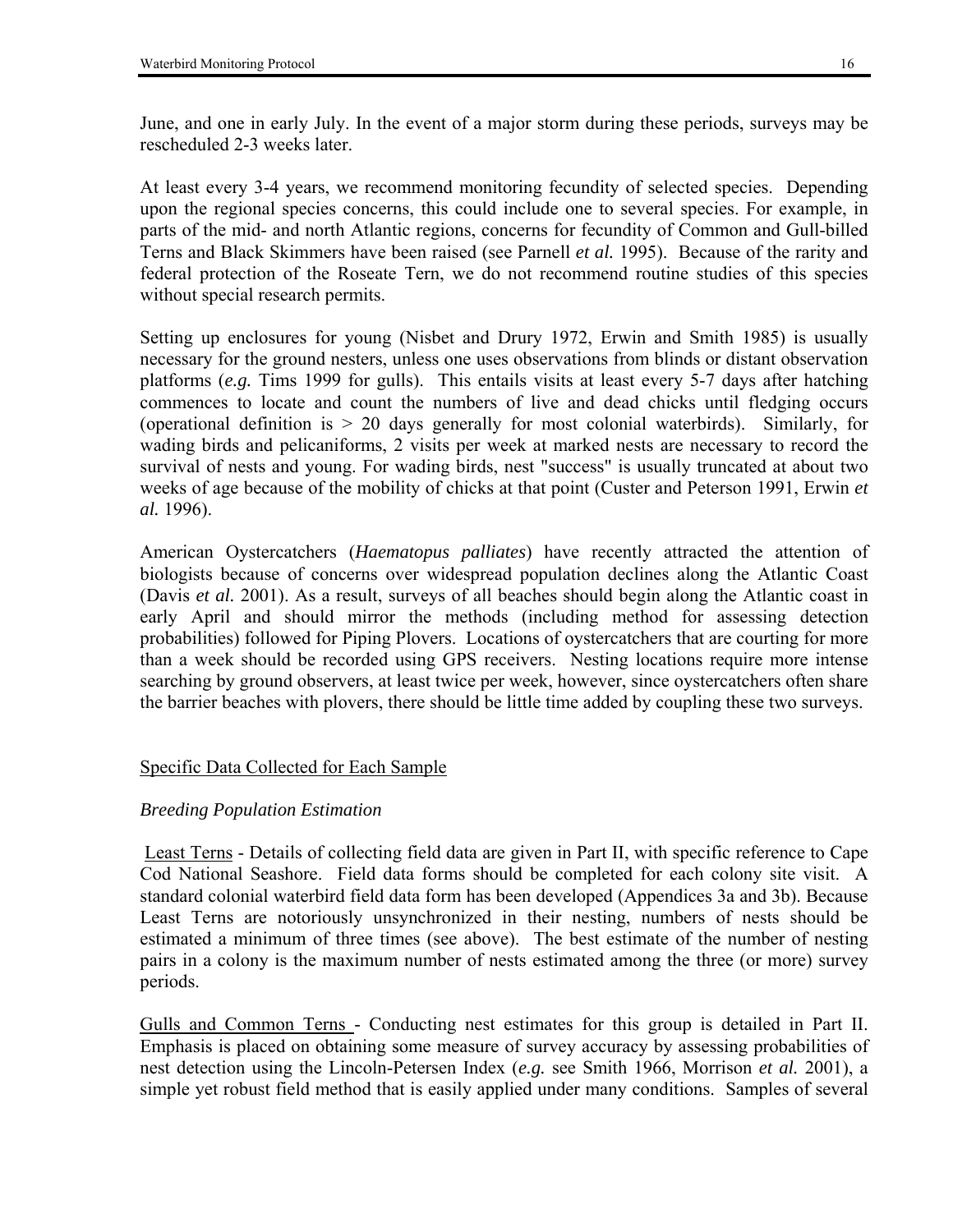transects are established where nests are first marked on one pass through the area or along a transect, then recounted on the reverse pass, keeping separate tallies of nests found on the second count that are marked versus unmarked. At the completion of the survey, the total number of nests in the colony is estimated by converting the total count by applying the Lincoln correction as outlined as follows:

The equation in its simplest form is:

$$
N = (M * C) / R
$$

Where  $N =$  the total estimate of the number of nests in the colony;  $M =$  the total number of nests observed and marked during the first pass through the survey area;  $C =$  the total number of nests observed on the second pass through the survey area: and  $R =$  the number of nests counted on the second pass that were already marked on the first pass.

As an example, if our Lincoln marking on two transects showed that we observed and marked 107 nests during the first survey (M), then counted a total of 102 on the second pass (C) of which 97 nests were already marked (R), our N, the estimated total number of nests, is 113. Thus, our first count of 107 was a 5.3% underestimate of the total. We then apply this 5.3 % correction to the remaining counts for the colony for an overall corrected total estimate.

If annual total nest counts are not feasible, a good alternative at large traditional colonies is to establish fixed permanent, randomly selected transects. A minimum of a 20% area sample should be aimed for, marking each transect at fixed intervals of ca. 50-100 m with wooden or PVC markers, coupled with GPS locations. Use of narrow and short (60 cm) PVC or wood markers is recommended to discourage use of these as raptor roosts. Counts of nests within all transects can then be performed as above, using the mark-recapture method for 2-3 transects. The 20 % (or other) sample is then extrapolated for an estimate of the total colony size.

Wading birds - Herons, egrets and ibises are best estimated by making noise (hand clapping) while approaching shrubs (*Myrica* bushes) and trees since they are easily disturbed and take flight often 100 m before observers reach the nesting area. Nesting must be confirmed by entering the dense shrubbery and looking for large stick nests. Sometimes birds appear to be in colonies but are only using the site as a day roost. The number of herons flushed from the site should be approximately equal to the number of nests (Erwin 1979); however this is not always reliable, therefore ground counts of nests must be used. A total nest count in large colonies during nesting is not advised because of the potential for disturbance and nest damage. Wading birds also usually nest in extremely dense often inaccessible patches of vegetation. We suggest establishing transects (3-5 m wide in dense vegetation, wider in more open terrain) at random throughout the colony by first establishing a line parallel with the longest axis of the colony, and marking random points (3-4 m wide "points") to obtain at least a 20% estimate (Portnoy 1977), although 40% is sometimes recommended (Steinkamp 2002). For example, to achieve 20% in a colony of 100 m length, five 4 m wide transects need to be chosen at random, with points spaced > 4m apart to prevent overlap. We suggest using colored plastic tape to mark boundaries of transects. One observer should conduct rapid nest counts at a given transect during incubation. From 2-4 observers are recommended to minimize the time spent walking through the colonies.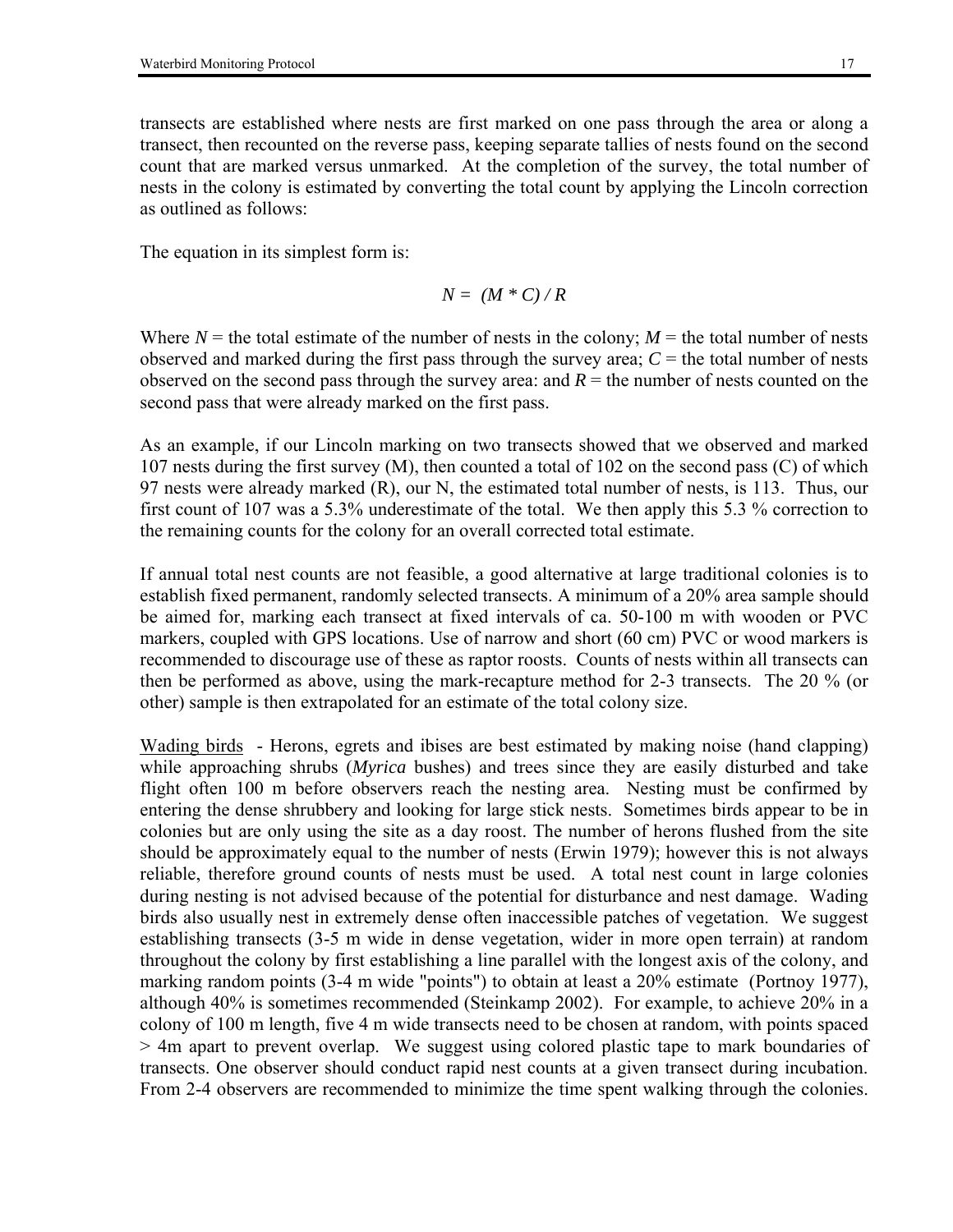At least for 2-3 transects, one observer should mark nests (or shrubs or trees with nests) on the first pass, and a second observer should then repeat the count, recording numbers of nests marked and those unmarked, so a Lincoln-Petersen Index can be generated. If no nests are missed by the first observer, the process does not need repeating at every colony.

Because of confusion in discriminating eggs among several species, we suggest allocating the numbers of nests counted for the medium-sized herons and egrets based on the proportion of birds flushed at the colony. A less-disruptive method for nest counting is to count after the young have fledged. This will result in somewhat of an underestimate as nests may deteriorate over time, as species steal material or storms damage nests. If post-season nest counts are performed, the nests need to be apportioned among species in the same way as indicated above.

For American Oystercatchers, the number of pairs should be recorded during the beach surveys for Piping Plovers. The data should be recorded on the Piping Plover forms or on those provided by the appropriate state wildlife coordinator.

# *Annual Fecundity*

Least Tern - Estimating the annual fecundity of species that nest in open terrain such as beach is somewhat easier than for species that nest in vegetation. Nest surveys should be done using a spotting scope with 15X or more, if possible from a vehicle. Weekly (or more often) nest checks provide a useful index. The final check should be conducted when the oldest chicks in the colony are 21-24 days (fledging about 24-27 d). On each survey, observers should also count from the vehicle the number of adults and chicks in attendance for the entire colony (while not precise, young-to-adult ratios provide an index of annual fecundity). To evaluate detection differences between observers, independent counts of adults and young should be conducted by the observers.

Without individually-marked young followed daily, precise estimates of survival will not be possible; instead the above method will only provide an index of annual fecundity. The value of the index can only be determined by conducting both types of studies simultaneously (a potential Master's thesis project).

Gulls and Medium-Sized Terns - Precise estimates of annual fecundity for grass-nesting species such as Herring Gulls and Common Terns are difficult to obtain without a lot of effort and disturbance to the colony (Nisbet and Drury 1972, Erwin and Smith 1985). For threatened or endangered species, *e.g.* Roseate Terns, special permits are required and rigorous review of standard procedures is required by the FWS Recovery Teams before the field work is allowed to proceed.

For the species not considered at risk, the methods vary widely. Often, for gulls and Common Terns and Black Skimmers, when young are large, they may run long distances from their nests upon disturbance; this exposes them to higher levels of predation (both intra- and interspecific). Three approaches are suggested, the first two require enclosures, the third, observation blinds.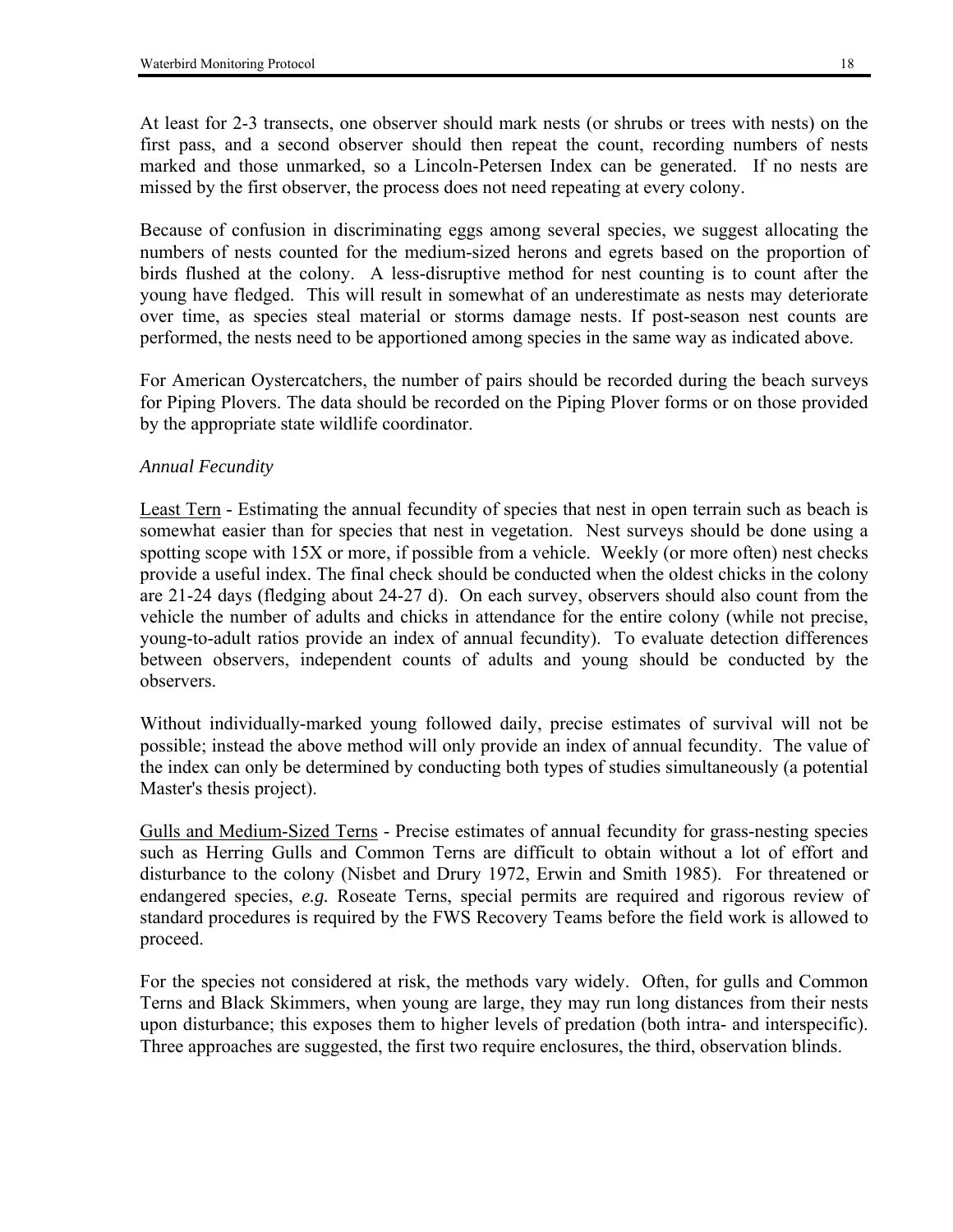(1) For the first Enclosure method, observers should estimate annual fecundity using 4-6 randomly-located enclosed plots in different parts of the colony marked with wooden stakes ca. 60 cm long to demark corners of ca. 5 x 5 m quadrats (if nest density is fewer than 5-7 nests per plot, the plot may have to be larger). Poultry wire fencing  $(2.5 \text{ cm mesh}, > 40 \text{ cm high})$  should then be buried in the soil around the periphery of each plot. If possible, a sample of at least 10% of the colony is desired, with 20% being ideal, based on the estimated nest count made earlier. Often however large numbers are not feasible to monitor, but in general a sample of >20 nests is considered minimal. Each quadrat should be labeled and total number of nests should be counted in each plot during early (5-10) June. Plots should be set up within a few days after the nest count is done.

After hatching begins (often the end of June), two visits are to be made. One is to be conducted about two weeks after hatching when numbers of chicks are counted in each quadrat. If the nests are visible from outside the colony, a scope should be used to count young from a distance to reduce disturbance. If vegetation is dense, observers will need to enter the quadrat to do the count. It is best for two people to do this. A second count should be made the same way about 8- 10 days later (most terns and gulls fledge at about 23 - 28 d). The total number of young surviving in each quadrat divided by the number of nests in each will provide an estimate of ìcolony success.î Variance among quadrats will be used to adjust the number of sample plots needed to accurately estimate the number of young fledged per colony in future years (see sample size requirements under the USGS Patuxent Wildlife Research Center's website: http://www.mp1-pwrc.usgs.gov/powcase/). After most of the young have fledged in the colony, at least one more late-season count should be made of the ratio of adults to young around the perimeter of the colony, preferably from a boat. This final count should be timed about 10 d after the last visit to count numbers of chicks.

As with Least Tern estimates, these estimates of annual fecundity will also not be as precise as if each nest were monitored, chicks marked, and followed every 1-3 days (see Eyler *et al.* 1999). Instead, nest group (= plot), or "composite fecundity," estimates are obtained which represent an average number of fledglings per nest for the sample plot, or quadrat. This is still far superior to the frequent qualitative manner that is reported by Park and Refuge biologists  $(e.g., \text{``poor''},$ "average", or "good" success). As in other cases, the trade-off is accuracy versus time and colony disturbance.

(2) A second Enclosure method modifies that in (1) above by relying on visits every 1-2 days, banding each young, and monitoring its survival using the Mayfield Method (see Erwin and Custer 1982). The advantage of this method is accuracy, in that the individual nest is the sampling unit, however it is very time and labor intensive, and a smaller number of nests will typically be monitored this way. In southern regions, with intense summer heat, the time spent in the colony may be a significant source of mortality of eggs and young.

(3) Alternatively, nests and young can be marked using spray paint (or colored leg bands on young) and the number of live chicks monitored from a distance (from a blind) with no need to set up enclosures (Tims 1999). This method may require more time over the course of the entire season, depending on how many nests need to be sampled and how they are spaced. If many nests can be observed from one elevated blind, much time will be saved. In some habitats, nest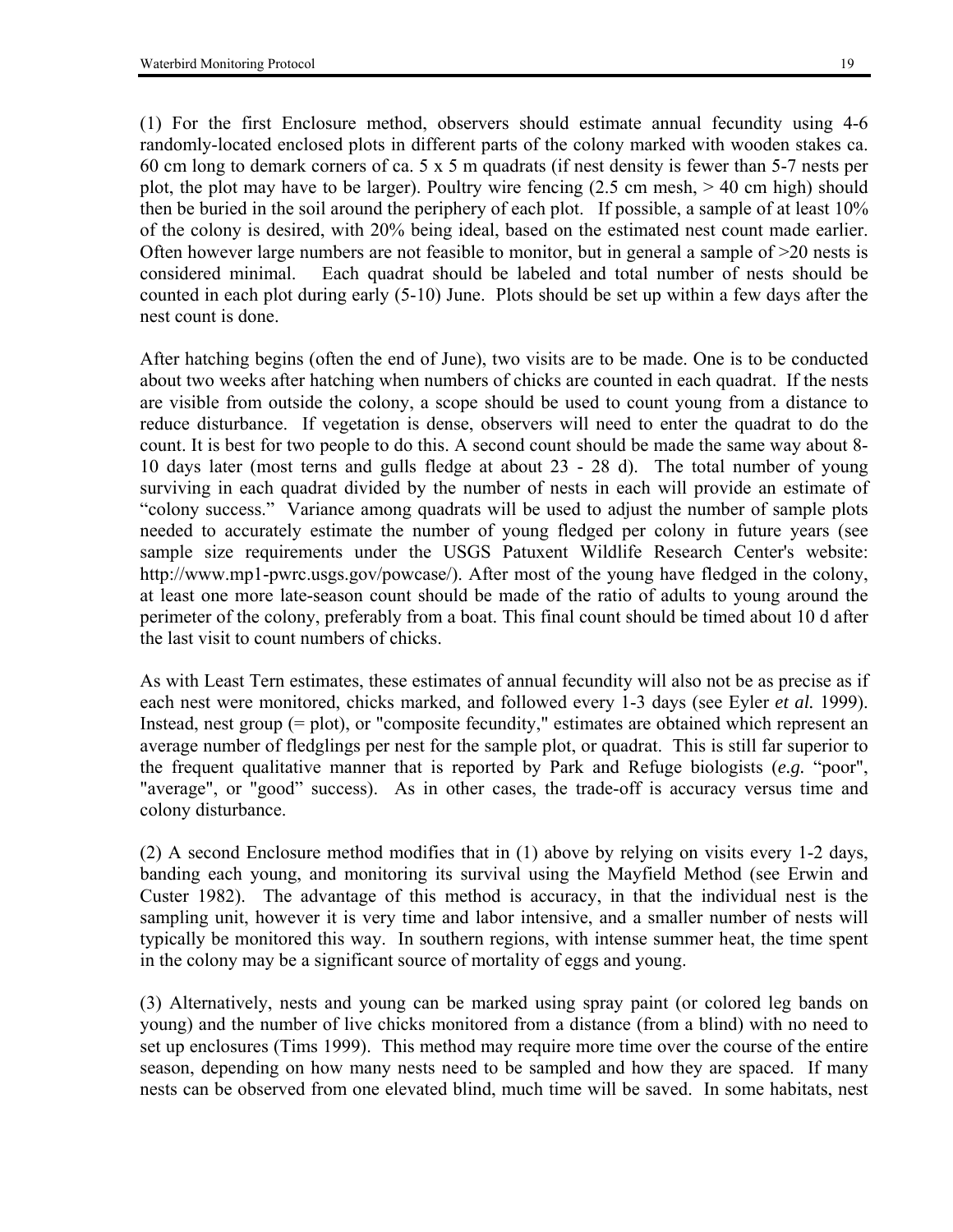vegetation may need to be clipped to allow observation during mid and late season. It is somewhat less disturbing than the enclosure method, however in any case, the young still have to be captured and marked after hatching.

The following ancillary information should also be recorded when conducting nest counts, especially for beach-nesting species: (1) number of dead young found and condition of dead young, (2) nesting substrate of the majority of nests, e .g. sand, shell, grass, (3) distance from colony or nest perimeter to designated ORV trail (Least Terns and American Oystercatchers), and (4) comments on presence of any disturbance, tracks, scat, owl pellets, or other signs of predators.

#### *Habitat Parameters*

Least Terns - Because of the influences of beach management on Least Terns and Piping Plovers, additional habitat measures are needed to monitor the terns (Appendices 3a and 3b). At a minimum, management activities such as ORV use and fencing need to be recorded (presence/absence) at each colony site. Comments should be recorded on the form on each visit if disturbances such as beached boats, ORV tracks or presence, or pedestrians, pets, *etc.* are noted. In addition, three measures of beach width should be made at each colony after terns have fledged (late July to early August); one at the colony center and the other two at the ends of the colony. Beach width is the distance from the berm crest to the toe of the foredune and is measured using a 100 m tape. While the measuring tape is laid out for the 3 points, observers also record the total length that is intercepted by beach vegetation and record vegetated area as a percentage of total length of the beach width transect  $(< 5\%$  is considered unvegetated).

#### *Contaminant Assessment*

Given the emphasis of the BEST (Biomonitoring and Evaluation of Status and Trends) program within the USGS on NPS and FWS coastal lands (Rattner *et al.* 2000), some monitoring effort should be undertaken to evaluate contaminants in waterbirds on a regular basis. Before engaging in this however, the regional FWS contaminant specialist or state biologist should be contacted to ascertain their interest. If it is determined that the Park or Refuge should be included in a sampling regime, a cooperative arrangement should be developed. We would recommend that, at 3-year intervals during colony surveys, dead or dying young waterbirds should be collected until a sample of 10 young per colony is achieved. At the same time, one primary feather (primary  $\#$  6-8) should be collected from a random sample of 10 healthy young that are  $> 2$ weeks old. Feathers can be analyzed for heavy metal levels and may also provide useful nutritional information through stable isotope analysis (Hobson and Clark 1992, Knoff *et al.* 2001). At a minimum this should be done with Common Terns and Black-crowned Night-Herons since they represent different feeding guilds (bays and oceans versus emergent marsh and brackish wetlands, respectively). Both species seem to be declining in parts of the northeast; these declines have been attributed at least in part to contamination of its food supplies (Boyd 2000, K. Parsons, pers. comm.).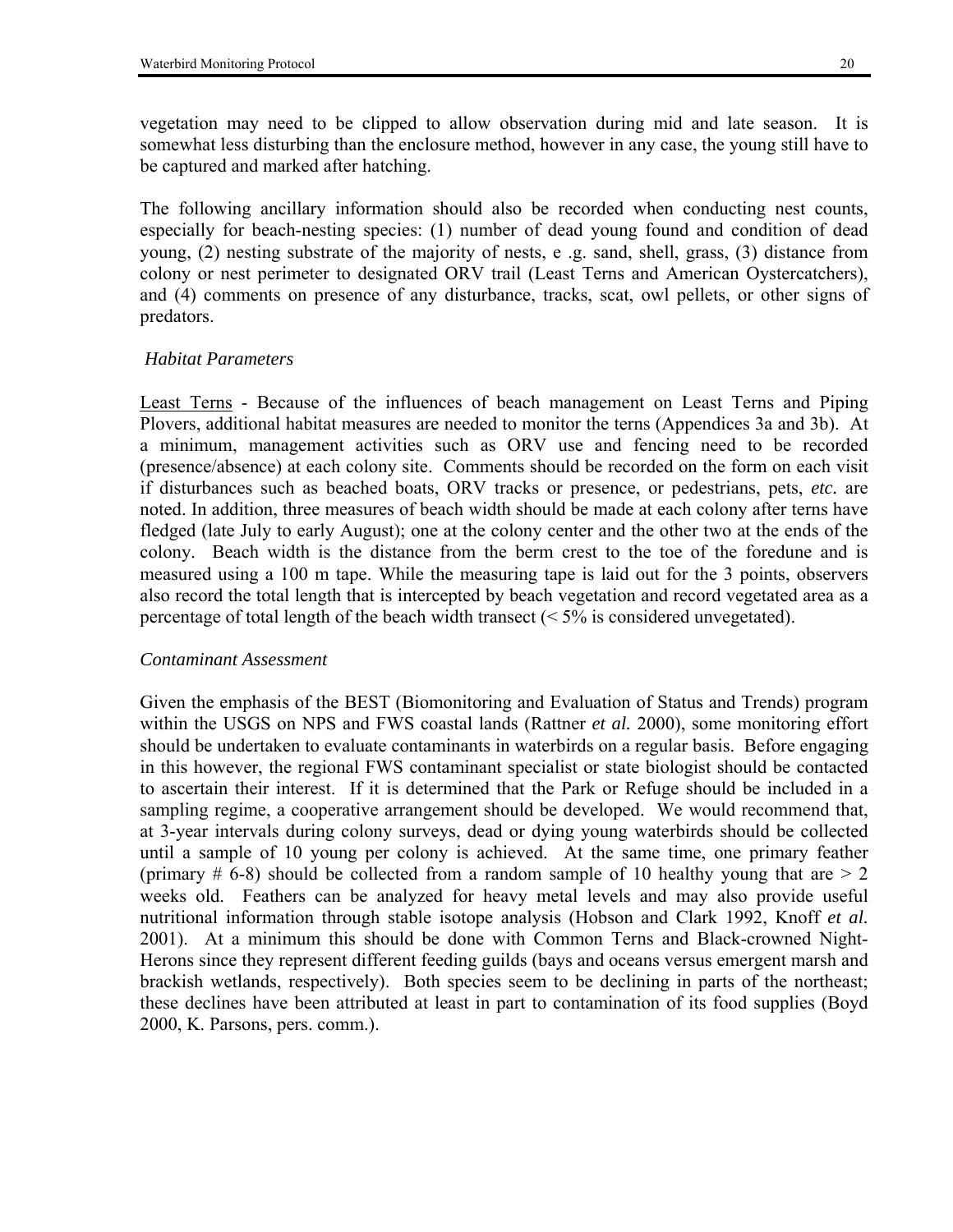# **MIGRATING AND WINTERING WATERBIRDS**

# Monitoring Questions

The monitoring questions for this group include:  $(1)$  Are there identifiable "hotspots" that are used consistently by either feeding or roosting congregations of shorebird and/or waterfowl species at the scale of the embayment? (2) Are these hotspots (if found) consistent among years? (3) At the small (local) scale, are there certain habitat types that are particularly important for American Black Ducks (*Anas rubripes*), Red Knots (*Calidris canutus)*, Dunlin (*Calidris alpina*) or other shorebirds of concern? (4) Is there any change in species composition occurring over decadal time periods? (5) Are methods adequate to allow meaningful comparisons of local (park or refuge) population trends (*e.g.* detect a 25% change over 20-year periods) with those occurring within the region for shorebirds (International Shorebird Survey, or ISS, data) or for waterfowl (state Mid-Winter Inventory data)? (6) How much annual and species variation is present in mortality data from Beached Bird Surveys?

## Site Selection

This group of birds requires considering several aspects of spatial uses: feeding birds, roosting birds, and beached (dead) birds. Stratification of the study area into potential feeding areas by each foraging guild (beach species, open mudflat species and marsh interior feeders) is necessary. Each unit must decide what the scale of question is: the entire unit (park or refuge), only managed areas (*e.g.*, impoundments), or random selection. Since few areas have adequately sampled for roosting birds, initial surveys should include broad surveys of the entire unit of interest. After several such surveys, later stratification would be advised.

For surveying beached birds, we recommend randomly selecting beach segments of manageable lengths (0.5 to 3.0 km) to be monitored in all directions from which extensive water bodies (ocean, bay, lake) may produce pelagic species of waterbirds.

# Sampling Unit

To identify roosting habitats and to estimate population sizes of roosts, the sampling unit is the site (bar, beach segment, island, spit, or dune). To identify feeding habitat and to estimate numbers of foraging birds, the sampling unit is the designated portion of an embayment, usually an intertidal region, or a segment of an estuary along a beach that has been either defined by natural landmarks (points of land) or arbitrarily determined with GPS locations. To estimate densities of beached birds, the sampling unit is a randomly-selected beach segment ca. 0.5-3 km in length established with GPS points.

The designation of sampling units for feeding waterbirds is difficult because of the mobility of the birds, the vagaries of the water regime (*e.g.* shifting location of edge of tidal water), and the lack of visual landmarks in most areas. Sampling units must be large enough that they will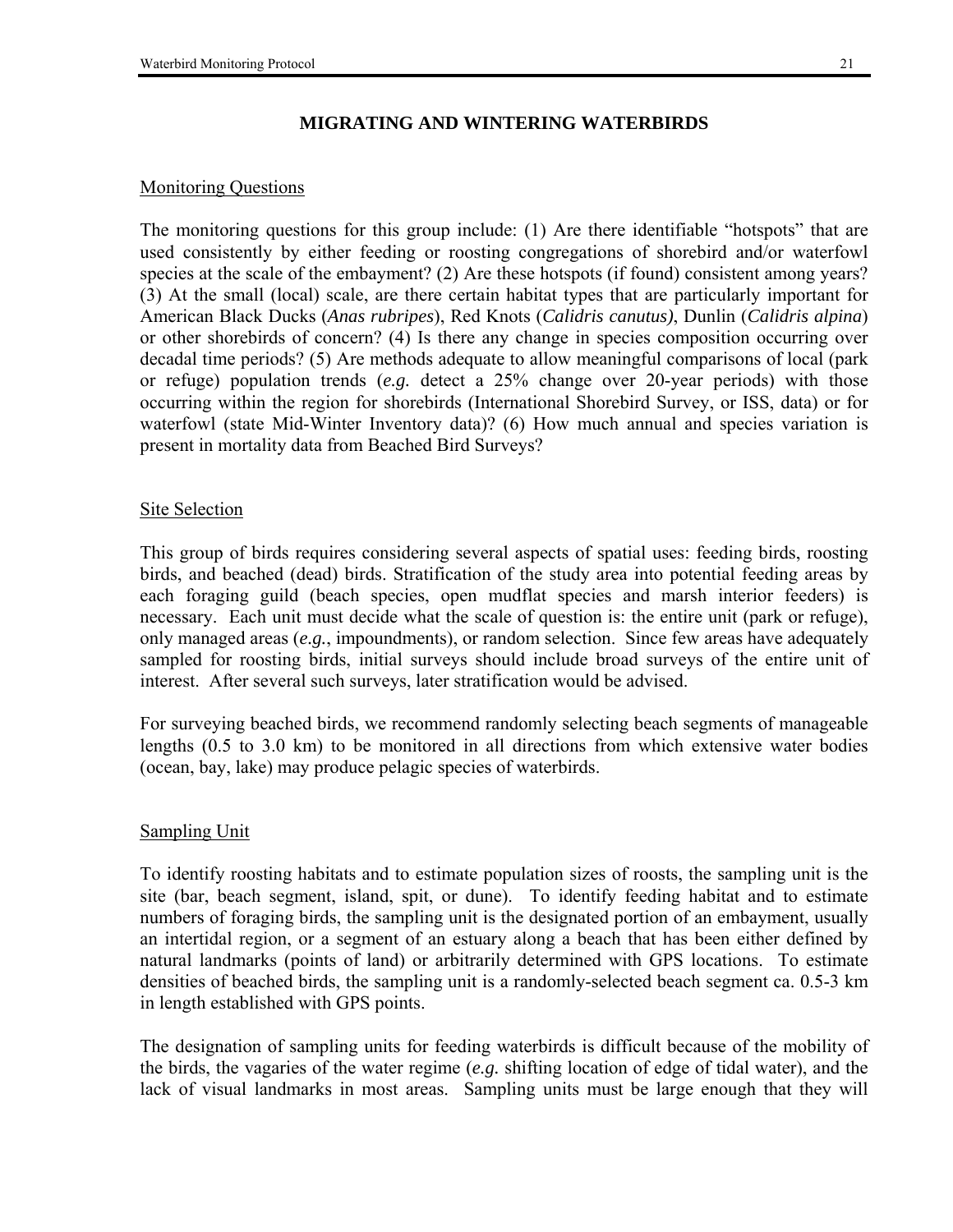include large, mobile flocks. By using beach and intertidal reaches along continuous corridors, with ranges from upland edge out to ca. 200 m, observers can effectively include all (or most) effective foraging habitat for shorebirds. All tidal stages across the intertidal range should be included within this 200 m zone. For relatively small embayments, fixed points can be used for observation sites and the entire area can be included rather than a sample area. The selection of beach reaches for inclusion in the beached bird monitoring section was based on access for 4WD vehicles.

Using aircraft to sample larger landscapes for shorebirds and waterfowl, requires larger sampling units than those used for ground surveys since the aircraft averages ca. 150-180 kph flight speed. The efficacy of this method needs to be determined on an area by area basis. Where FWS pilots may be readily available, we strongly advise using small fixed-wing aircraft for large-area surveys; however, if private contract aircraft must be used, the logistical and administrative constraints (getting approval through the Office of Aircraft Safety, getting personnel trained) involved may prove prohibitive.

# Spatial Sampling

Setting up foraging survey areas requires that all potentially good feeding sites, not simply those currently used, be surveyed from the ground. The limitation for using random selection is due to access by 4WD vehicles. Because aircraft use may not be practical in some areas, potentially important sites (water more than 200 m offshore) for waterfowl may not be sampled. Thus, some bias exists in the ability to adequately survey wintering waterfowl. We suggest that areas first be included that are accessible by ground methods and, of those, random selection criteria be applied. Based on previous information, biologists should stratify the selection, with known concentration areas receiving heavier weighting than those with little use by birds.

Because certain areas may be of particular interest such as restoration sites, or those subject to human disturbance, more intense surveying should be conducted at these sites as personnel time allows (see *Temporal Sampling* below ). Thus a two-tier sampling regime may be appropriate, where most sites are visited only once during a 2-3 week period, whereas others are sampled multiple times per week on occasion.

# Temporal Sampling

To document roosting site use by waterbirds, ground and boat surveys are to be conducted at high tide for spring migrants from 1 May to 15 June and fall migrants from 15 July to 31 October (or to 1 December south of New England), with a minimum of three surveys, preferably five, roughly evenly spaced during the period.

For feeding waterbirds, the same areas are to be surveyed, but surveys are to be performed during low (MLW +/- 2 h) tide. In accordance with the ISS protocol, surveys are to be conducted every ca. 10 days from 1 May to 15 June and from 1 July to 1 December (ending earlier in New England). At the larger scales over many kilometers of habitat, obtaining one estimate of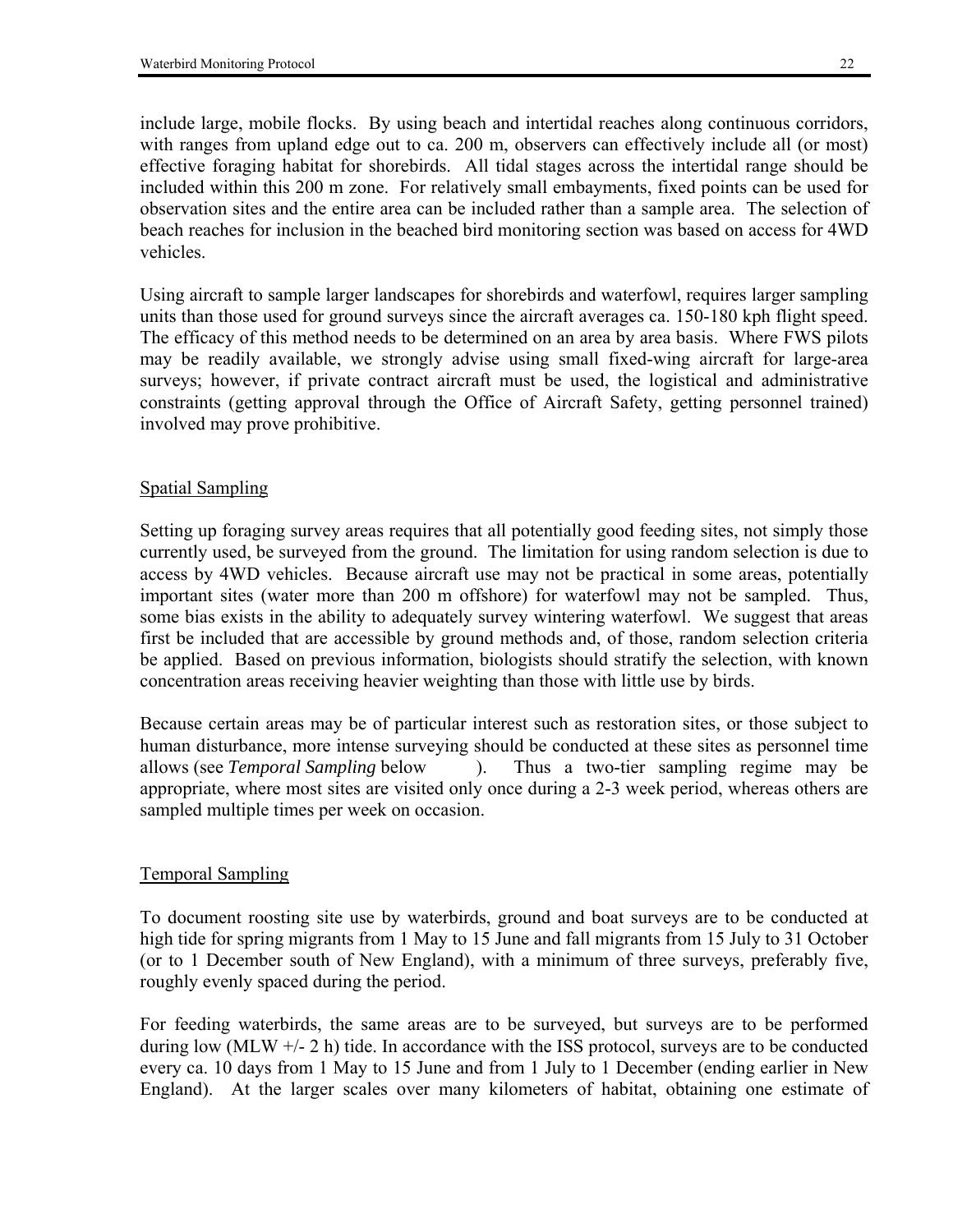numbers during at least five feeding surveys at each site during each of the spring and fall time periods is sufficient. However, more intensive surveys may need to be focused in areas where either current or potential human activities or disturbances occur, *e.g.* aquaculture sites, boating or fishing recreation, *etc.* Because of the rapid turnover of individuals at feeding sites (often less than 3 days) during shorebird migration, obtaining a "snapshot" of abundance may be misleading. Thus, where certain locations are conducive to obtaining complete fixed location estimates, we recommend a series of 20-min counts be made during a  $1 - 1.5$  hr period and the maximum count used for analysis. These surveys do not need to be conducted annually, but should be performed at least every three years. We recommend that Manomet Conservation Center personnel be contacted to determine whether any sites being monitored might be included as part of the ISS framework; both the ISS and the Park or Refuge unit would benefit if these local units increased the network of sites being intensively monitored.

A caveat should be mentioned that, even when weekly counts are made throughout the entire spring or fall migration period at a given location, the variation may be so great that the likelihood of detecting long-term trends, even with a moderate degree of power and acceptance of a high (>30%) degree of error, may be low (see Appendices 5a and 5b for our example of a power analysis on some Cape Cod shorebird data).

## Specific Data Collected for each Sample

# *Identifying Roosting Habitats*

High tide roosts are seldom well documented for waterbirds. We tested aircraft methods for large-scale surveying of waterbirds on Cape Cod in late summer-fall 2000 and winter 2001 and concluded that using small fixed-wing aircraft on a regular periodic basis was not logistically pragmatic. The regulations required of federal biologists for aircraft operations over federal lands, the difficulty in coordinating pilot and biologists' schedules, and inclement weather on the outer Cape all conspired to reduce our capability to survey when necessary.

In other coastal areas where small aircraft can be efficiently utilized (or where federal law enforcement pilots commonly survey), we recommend use of small, high-wing aircraft to be flown at low altitude (100 - 200 m). Low-level flying (below the 500 ft, or 154 m, ceiling) requires filing for a Special Use permit with the Office of Aircraft Safety (OAS) and biologists need to recognize that obtaining OAS approval of private aircraft and pilots is an elaborate and time-consuming process; not many vendors are interested unless there are prospects for longterm contracting. We highly recommend using federal pilots within DOI whenever possible.

If small aircraft use is feasible, the aircraft should fly the entire beach shorelines, bays and marshes, and adjacent open sandy uplands (sand bars near inlets) and important (> 200 birds) congregations should be visually located and recorded using GIS receivers. From 3 to 5 surveys should be flown under stable weather conditions (low winds, no precipitation) during the spring migration period of 1 May to 15 June and fall migration, 1 July - 31 October, for shorebird surveys in the northeast (dates adjusted 1-2 weeks depending upon coastal latitudes). In areas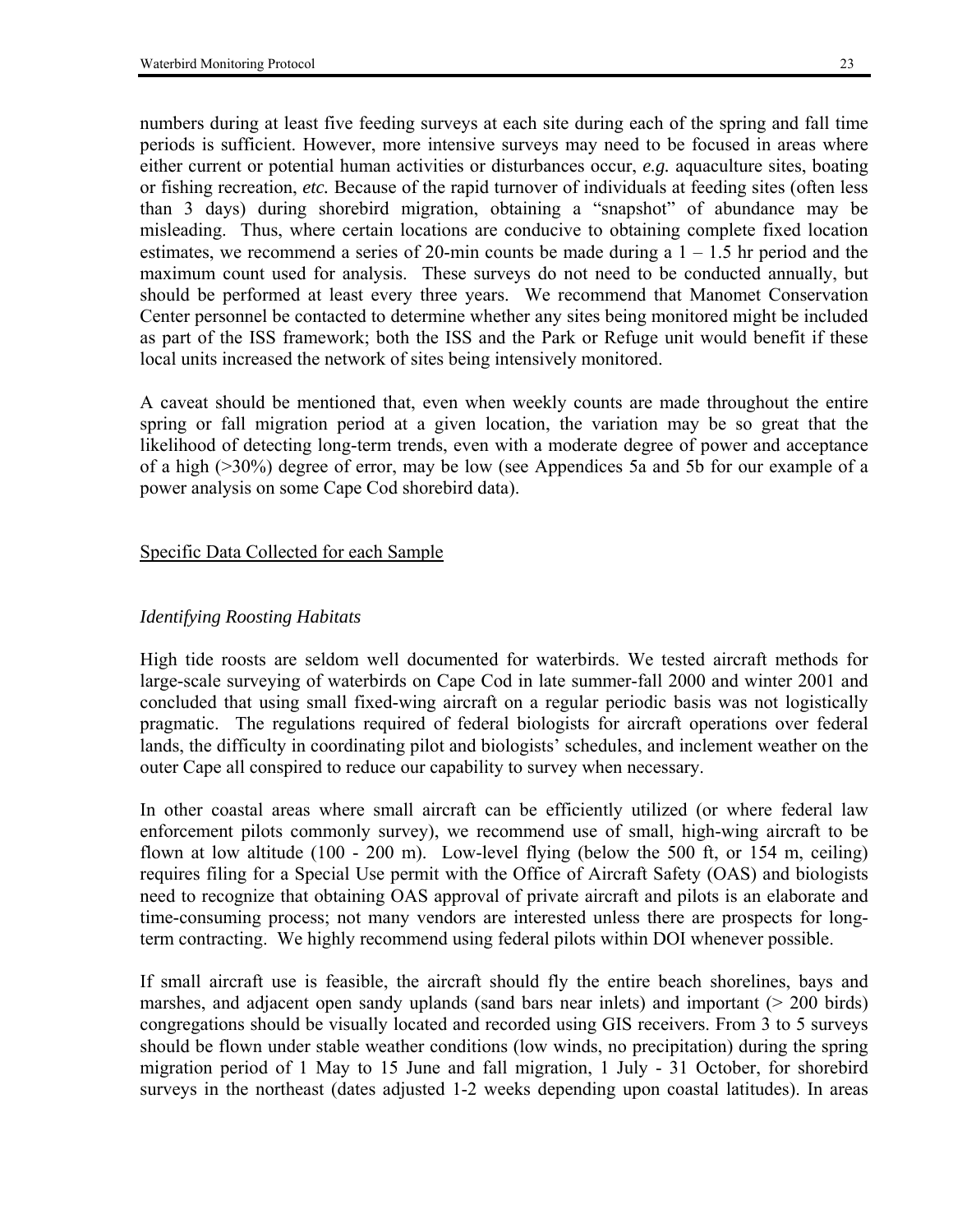south of New England, the fall season can be extended to 1 December, in conformance with the protocol of the ISS (Howe *et al.* 1989). Estimates of waterfowl should be included on the flights after mid September. Copies of topographic maps of each bay or water body should be used to circle and identify by number the roost concentrations. A portable tape recorder should be used to record estimates of numbers for species or groups for each numbered location. Data are to be transferred to field forms as soon as possible afterwards (Appendix 4). Where species identification is problematic, guilds can be used, such as "small peeps" (for small calidrine sandpipers such as Semipalmated Sandpiper [*Calidris pusilla*], or Least Sandpiper [*C. minutilla*]) or "large peeps" (e.g. dowitcher spp., whimbrels [*Numenius phaeopus*]) whereas others are usually distinct, such as American Oystercatchers, or Willets (*Catoptrophorus semipalmatus*). One precaution should be noted however; for trend analysis, interpretation of the trends may be difficult using "group" data, *e.g.*, "peeps", instead of individual species. An exception may be ìdowitchersî that primarily represent Short-billed (*Limnodromus griseus*) with only a few Longbilled (*L. scolopaceus*) Dowitchers, at least in the eastern U.S. (Howe *et al.* 1989).

Five replicate aircraft surveys are considered a minimum for developing an index of consistency of site use. A major assumption here is that as species composition changes through the migration season, the preference for roosting habitat will not shift accordingly. This can be examined using the surveys conducted on the ground.

If aerial surveys are not practical or affordable, ground surveys, combining boat, truck or ORV use must be required. We recommend that complete area surveys be performed at least twice to include all inlets, sand bars and spits, high open areas near feeding flats, and elevated areas on marsh islands be visited. These should be performed at or near high tide late in the day (within 3 h of sunset) to increase the probability that birds are attending roosts. Because of the longer time "window," we suggest that roost site surveys be performed during the fall shorebird migration period, from late July to late September or October.

Counts of birds and locations using GPS receivers will be recorded on field data forms (Appendix 4) and topographic maps. Natural landmarks will be used for boundaries. A map of each roost area (bay, river, beach area) is useful to accompany the field form, with each roost location numbered to correspond to the data form entry. Because location and approximate size of roosting flocks are most important, emphasis should be on site location and obtaining an overall estimate of numbers, rather than trying to obtain a precise species estimate. When sleeping, species are difficult to identity in many cases. Limiting observations at each site to only one brief survey period will often lead to underestimates of the numerical importance of sites (Hadden 2001); however more information is gained by visiting more sites over a larger landscape, even if sacrificing some accuracy at any given site.

# *Identifying Feeding Habitats*

At intervals of about 3 years, observations will be made of waterbird feeding concentrations during fall migration, using methods similar to those outlined above for roosting. At coastal sites where it is feasible to conduct aerial surveys using small aircraft, surveys should be conducted during low tide periods of stable weather to document shorebirds and waterfowl numbers and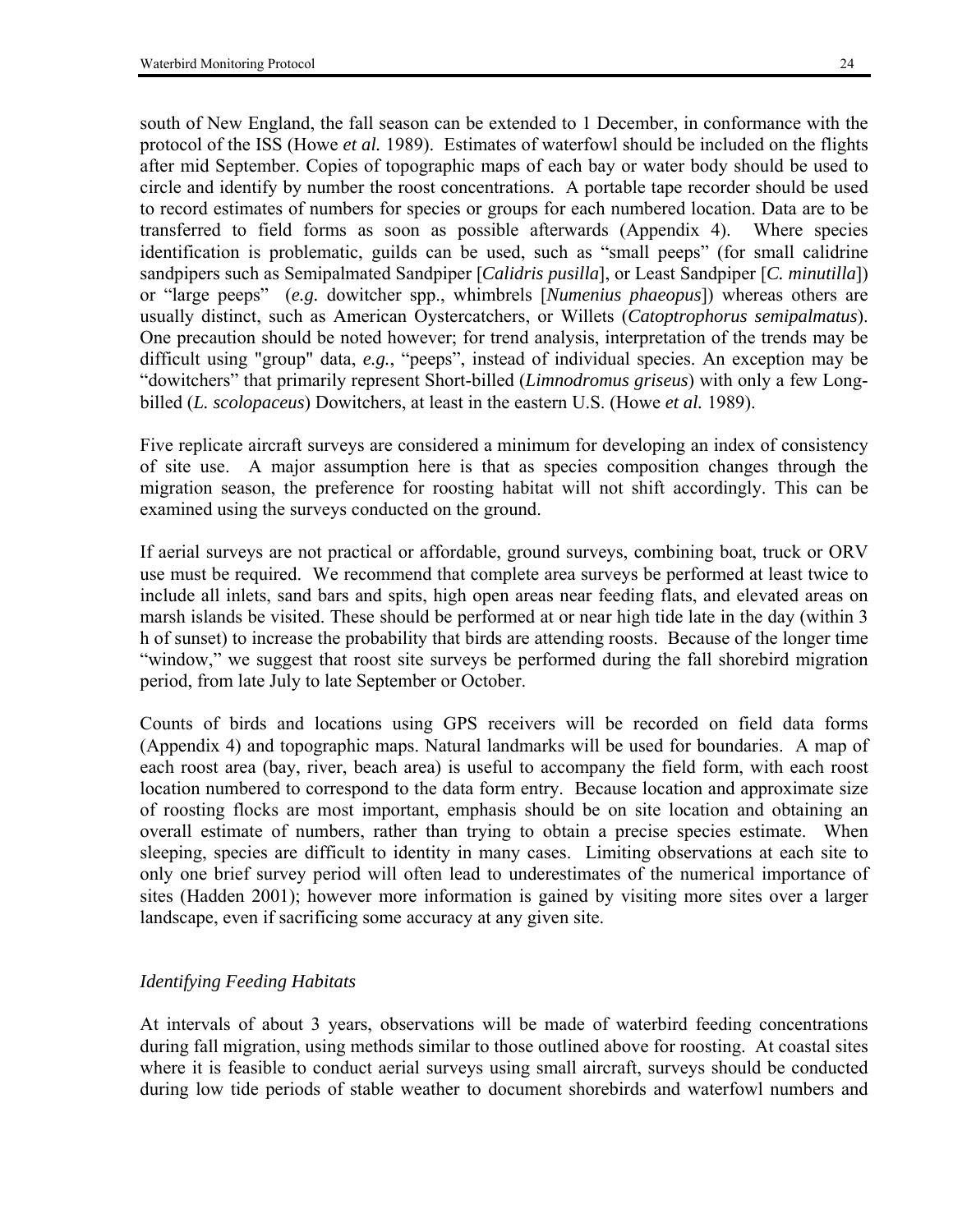feeding areas used over large areas (*i.e.* generally much larger than the average park or refuge). In concordance with the ISS methods (Howe *et al.* 1989), surveys of the estuaries/wetlands identified above should be conducted at low levels (< 100 m) every 10 days between 1 May and 15 June in spring, and between 1 July and 1 December in fall. In alternate years, surveys for waterfowl should include the period 1 September to 1 December and 1 January to 1 March. Because of the difficulty in surveying large numbers of many species over large areas, the focus will be on identifying major concentration areas (those with  $> 200$  birds combined). For the aerial surveys, use of tape recorders will be combined with copies of topographic sheets cross referencing numbered map locations and observers will record the number of each species observed. Data will be later transferred to field forms identified earlier.

At the smaller scales where particular management-related activities are occurring and more data required, more intensive waterbird feeding concentrations should be recorded during ebb (2 h before low) and low (chart low  $+/-1$  h) tides during the same spring and fall periods as indicated above. To estimate error, we suggest that at least 25% of the surveys employ two observers to estimate numbers independently. Binoculars of 10X power and a scope of 20-40X power should be used. Observation periods of ca. 1.5 - 2 h will be needed to complete three counts by the two individuals at a given location. We suggest three counts because an earlier evaluation of conducting multiple counts at fixed sites indicated that spending more time at each site resulted in higher numbers being recorded for 2-3 count periods (Hadden 2001). In fact, in 1999 at 7 locations, in only 7 of 41 cases were first counts also maximum counts for that day's survey. Similarly, in 2000 at three sites, only 3 of 21 cases revealed that first counts were also maxima for the day (Hadden 2001). Thus, confining one's survey period to one instantaneous estimate will generally underestimate the numbers using that site.

At larger scales with multiple sites to be surveyed using ground methods, data on shorebird feeding flocks should be collected as one moves along ground routes selected in a stratified random method. Segments should be designated that are short enough to be surveyed from only one location where possible. Lateral boundaries are the high tide line and the water-mud margin at low tide. Natural boundaries should be used to demark survey transect limits. In large, open areas without such natural marks, wooden stakes spaced at ca. 400 m should be used and GPS locations determined. Maps of each study area should be used for each survey and locations of such flocks recorded. At each survey segment, the observer(s) should stop at a fixed point and scan the segment area over a ca. 10-min period using a spotting scope. Data should be recorded on the same forms as for the fixed surveys (Appendix 4); the locations will need to be referenced to numbered or lettered beach segments that can be georeferenced. This method will allow us to track the stability of feeding "hotspots" through time and will be useful in making future management decisions.

#### *Habitat Measures*

Feeding habitat use will be recorded as either open water or intertidal mudflat. Roosting habitats will simply be characterized as  $(1)$  sand spit, ridge, or beach;  $(2)$  open water;  $(3)$  high marsh;  $(4)$ mudflat. Areas of roost habitats should be roughly determined using portable range finders with one observer using a range rod to sight upon. If such areas are discrete (*e.g.* a small marsh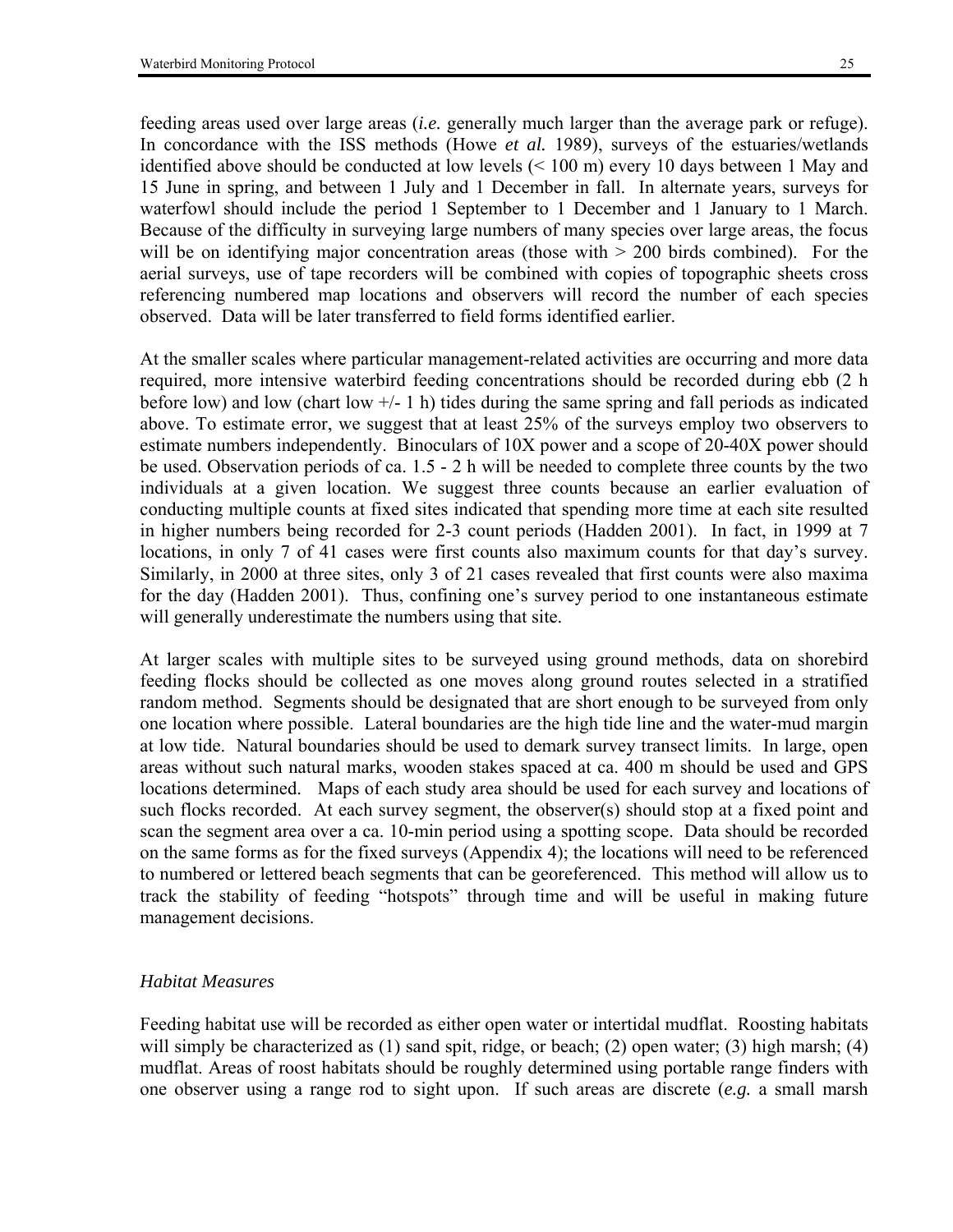island), the area can be estimated simply from the Unit's GIS coverage or from topographic maps.

#### **BEACHED BIRD SURVEYS**

The demands of the other protocols at Cape Cod did not allow time and effort to test a protocol for Beached Bird Surveys. However, where there are a sufficient quantity of competent bird watchers, we recommend that a network of such surveys be established especially under the following conditions: (1) large expanses of easily accessible beaches are found along both oceanfront and bayfront, (2) the probabilities of marine bird and mammal mortalities may be significant due to nearby shipping activities and fishing, (3) large animal concentrations occur at certain locations (*e.g.*, Cape Cod in fall migration and winter for waterbirds).

Sampling certain areas of beach for dead or dying birds has been used in a number of regions to document ambient mortality or mortalities associated with oil spills (*e.g.* Kuyken 1978, Ainley *et al.* 1980, Van Pelt and Piatt 1995, Ford *et al.* 1996, Hass and Parrish 2000). Even though it is not feasible to launch an intensive year-round beached bird survey, late winter and spring surveys should be included in this monitoring effort. This period coincides with period of late winter stress and early migration of waterfowl, and would include spring migration of all species. Beach segments ranging from 2 - 4 km each should be randomly selected; beach segments may need to be stratified according to major human activities (*e.g.* offshore fishing), orientation (bay versus ocean exposure), and ease of access by 4WD vehicle or foot. These will be marked on survey maps using a combination of natural landmarks (mouth of creek, river) and GPS locations (no stakes or other markers will be expected to remain given the level of human activity).

Surveys should be conducted from early March to mid June with each beach transect surveyed at about 10-day intervals. If a catastrophic event occurs however, such as an oil spill or hurricane, an additional 1-2 surveys within a week after the event should be planned regardless of time of year. Surveys should be conducted during morning hours (0700 to 1200 h) to minimize the removal of carcasses by humans or other animals, and at high tide  $(+/- 2 h)$  periods. Wind direction during the period 24 h prior to the survey should be recorded on the data form (Appendix 6). Identification of any impaired, or moribund species in the surf zone (<100 m) or on the beach should be recorded, as should parts of carcasses (*e.g.* wings) if possible. Signs of oiling of any carcasses or live birds should be noted especially. Field guides for beached birds are available for some regions (see Ainley *et al.* 1980, Hass and Parrish 2000). Observers should place any carcass found in the upper dune area to prevent previously counted carcasses from being recounted. In the case of marine mammals, contact needs to be established with local museums, or with the Smithsonian Institution, to determine whether measurements or samples from specimens may be needed or whether transport is required. Federal and state permits are generally needed to collect either marine mammals or migratory birds or their parts.

When surveys are conducted infrequently (such as the 10-day intervals recommended), it is important to estimate the rate at which freshly-deposited specimens persist in the drift zone. To estimate this, we suggest frequent visits to selected transects that have little or no disturbance. Carcasses can be marked with aluminum tags and transects revisited >4 times over about a 2-3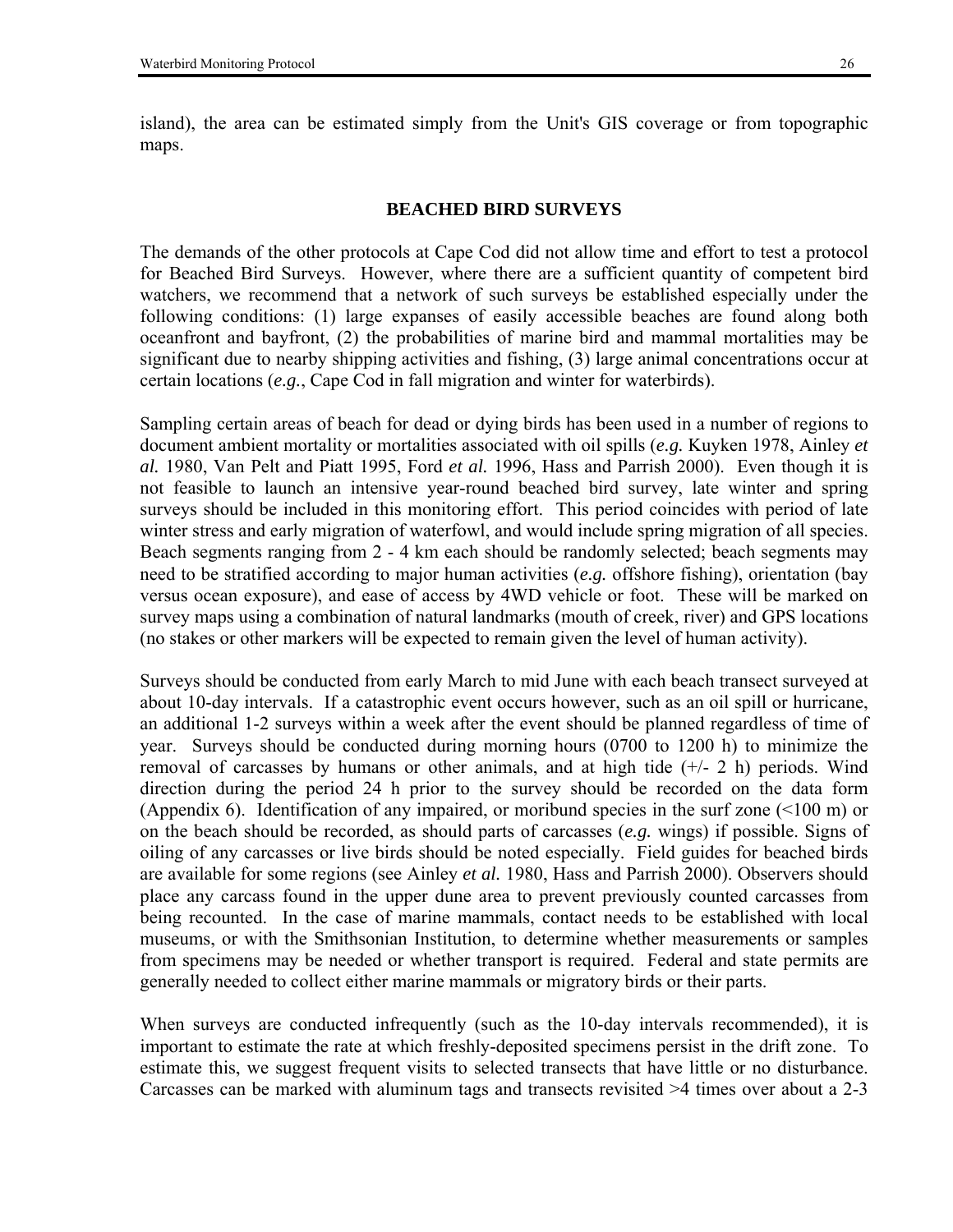week period to determine "survival rates" of carcasses. It would be even more useful to place freshly sacrificed (or road-killed) specimens of different species (*e.g.* gulls, seaducks, shorebirds) at the high tide line to increase sample sizes. Daily survival rates can be calculated using the Mayfield method, as outlined in: http://www.mbr-pwrc.usgs.gov:80/software/Mayfield.html (see Bart and Robson 1982). This experiment should be conducted at least once per year at selected transects because scavenging rates may vary through time. It may be discontinued if, after several years, the survival rates for a 10-day period (the survey interval) are close to 1.0.

#### **DATA MANAGEMENT**

#### Raw Data Collection

Field data to be collected is specified in the above Sampling Methods section for each of the major waterbird groups. The minimum data requirement for each field data sheet is the date, the reference location (usually a code number), a point or specific area, and observer name or initials. Examples of data sheets for use in the field are included as Appendices: for Piping Plovers (Appendices 1a, 1b, and 1c), for marsh birds (Breeding, Appendix 2a; Migration and Wintering, Appendix 2b; Habitat, Appendix 2c), for colonial waterbirds (Appendices 3a and 3b), and for migrating shorebirds and waterfowl (Appendix 4). In general, detection probabilities need to be determined for each bird survey conducted. Because of the large amount of data included in these different data collection efforts, we strongly urge that all individuals engaged in data collection be trained in advance of the actual data collection period. Regardless of how clear a field form appears to be, questions always arise about how to record certain types of data. In addition, where counts of birds are recorded, we strongly urge that two observers keep independent records. Variation due to observer differences has been shown to be a major source of error (Sauer *et al.* 1994). Later, after data entry, the two sets can be statistically compared (ttests, Mann-Whitney *U* tests) to see if they are statistically different. If not, a simple mean of all observations can then be used. If they do differ, and in general when two or more observers will be contributing data, each observer needs to calibrate his/her "count" data with the actual numbers. This can be done using computer software programs (*e.g.* WILDCOUNT) or other methods such as using slides or photographs with known numbers of objects or birds. Each observer should then "calibrate" his/her count periodically (*e.g.* monthly) and then apply these correction factors to the raw counts. Some prefer to enter both the raw and corrected counts into spreadsheets while others use only the corrected.

#### Data Entry

Because the National Park Service (as well as other agencies) has determined that Microsoft Access will be the official database management software in the monitoring programs, we recommend it as the primary management tool. Conversion of Excel spreadsheets to Access is not difficult and the structure of the tables is quite similar.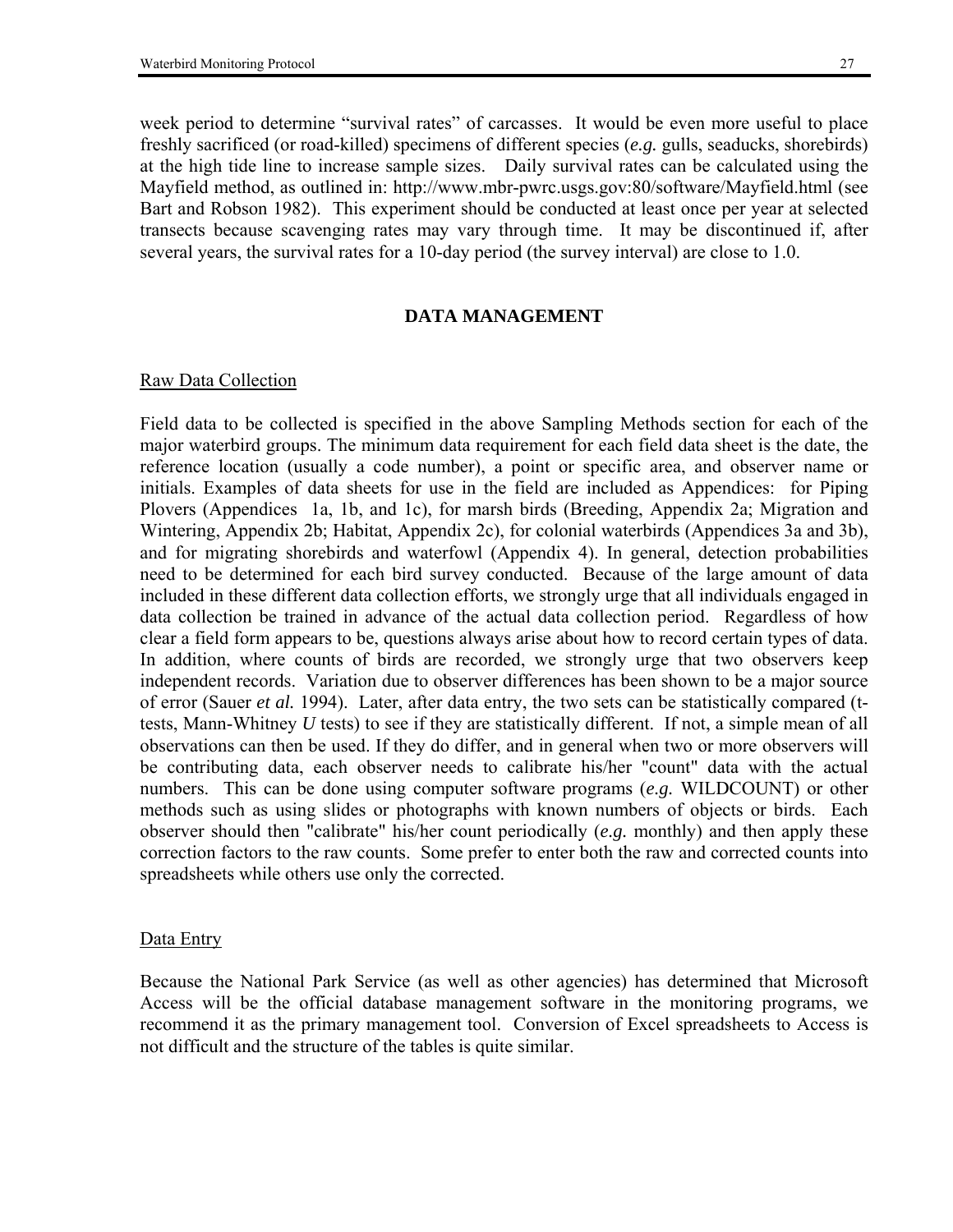Because the Piping Plover is a Federally Threatened species, the FWS and state agencies have developed their own system of data collection and management, with the State taking responsibility for data coordination and management. The data reporting requirements are outlined in the Region 5 Piping Plover recovery plan (FWS 1996). The spreadsheet that has been used for the past several years at CACO, as a participant in the Massachusetts plover survey, is shown in Appendix 1c. The State also maintains data for tern surveys on Cape Cod and throughout the coastal zone, and their forms are compatible with that data collection effort.

For the majority of the bird data sets, the data are entered directly from field forms into Microsoft Access, a relational database. Examples are listed in Appendices 7a to 7g. Advantages of Access include efficiency, because many fields of data (location, physical parameters) need not be reentered on each successive survey, and flexibility in presentation. A series of tables is listed in the database, and an example of part of a shorebird table is illustrated in Appendix 7a. How the tables are linked to each other by location or survey codes is shown in Appendix 7b, with links among foraging and roosting surveys. For marsh bird surveys, an example of an Access table for breeding, migrating, and wintering birds is shown in Appendix 7c (the length of these records requires several tables). Examples of shorebird and waterbird roosting surveys are shown in Appendices 7d and 7e. For shorebird/waterbird feeding surveys, examples are shown in Appendix 7f and 7g.

### Metadata

 The metadata are best structured as five separate components; the overall "Waterbird Database" (within the larger Long Term Monitoring Protocol Database) then is comprised of a: (1) Piping Plover database (Appendix 1c) that contains breeding season data required by the State of Massachusetts and FWS Recovery Plan; (2) Marsh bird database that includes breeding, migrating, and wintering marsh bird data; (3) Colonial waterbird database that includes breeding season data on gulls, terns, and wading bird colonies; (4) Migrating (fall) and wintering shorebirds and waterfowl database, and (5) a Beached Bird database. Details of the data content and full descriptions are given in the above Sampling Methods section for each group.

Quality assurance and quality control are best maintained by having the field data reviewed and entered into the database on the same day it is collected. Two individuals should first review the data to reduce error propagation. Generally it is best to have the person collecting the data also doing the data entry, followed by having a second person compare the computer printout with the original field sheets. This second step can be done at a later date to reduce fatigue on field days.

### Data Storage

Data from each of the 5 components should be given separate code names (*e.g.* see Appendix 7a and 7b). Field data sheets should be stored in a safe, low-fire-risk location. Upon entry into a PC's electronic Access database, an extra copy of the database should be generated on CDs or zip disks which then should be maintained in a separate building. If a computer network is available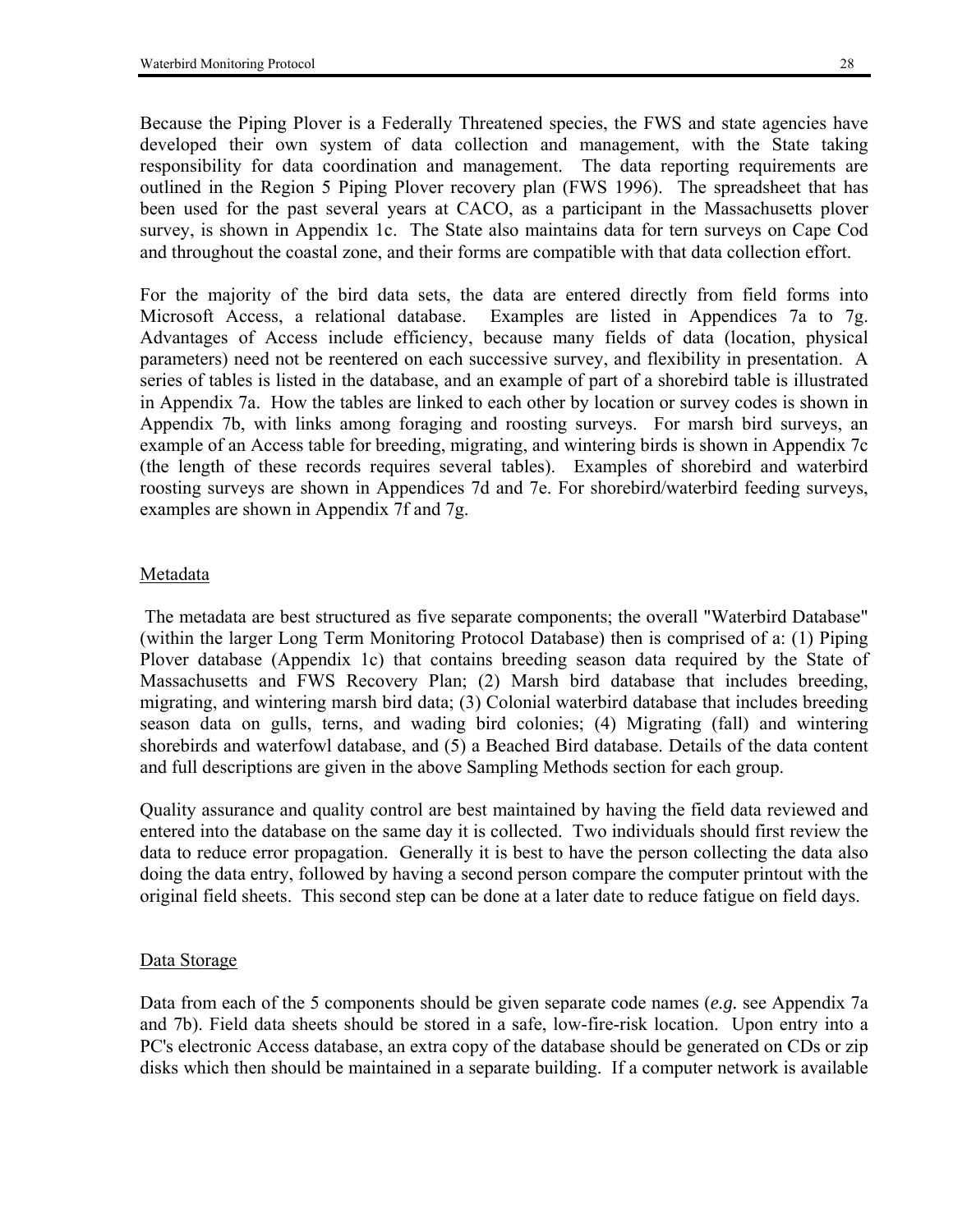at the site, the files can be more easily transferred electronically to other PC sites, rather than having to physically transfer media between locations.

Because of the increasing emphasis on data sharing and partnerships, we recommend that the data collected at national parks and seashores and wildlife refuges be maintained and stored not only in the agency's data archives, but that a cooperative agreement be developed with the USGS Patuxent Wildlife Research Center. Patuxent includes as one of its missions to promote a national bird monitoring database.

### **DATA ANALYSIS TECHNIQUES**

#### Statistics

The statistical tests that are recommended will vary by species/groups:

## *Piping Plover*

The major needs for Piping Plover monitoring are to determine the number of active nesting pairs and nests in each management unit (Cape Cod includes several with CACO being one), the number of eggs laid, annual hatching success, and number of fledglings produced, or annual fecundity. Because individuals are not marked, elaborate demographic models cannot be used; basically summary statistics are all that are needed. The Recovery Plan (FWS 1996) requires that an index be generated to estimate the number of breeding pairs (the 9-day window) as well as a "maximum estimate". Numbers and percentages of hatchlings and fledglings are simply summed over the entire unit and presented as a composite annual fecundity. Within a given Park or Refuge, statistical comparisons could be conducted over time among the units or districts, to allow for management activities to be evaluated. Simple t-tests or one-way ANOVA can be used (with log transformed data) to compare annual fecundity between or among units. Nonparametric regressions such as Spearman's Rank test could also be used by Unit or for the entire Park or Refuge to examine annual trends in numbers of nests, hatching success, or annual fecundity.

### *Marsh Birds*

If two observers conduct counts simultaneously, differences between the observers allows detection probability to be assessed (Nichols *et al.* 2000). However, with marsh birds, the larger problem is the low probability of calling for most species (Conway and Gibbs 2001), not failure to detect species once they vocalize. So few individuals of any one species of marsh bird are detected in many Parks or Refuges that simple presence/absence data may be more appropriate (Erwin *et al.* 2002). With three replicate visits to each point, we can estimate probability of detecting presence (MacKenzie *et al.* 2002). With larger numbers of marsh birds in Maine, low call-responses suggested that detecting changes of 25% would still require 2-3 visits to a minimum of 40 routes annually (Gibbs and Melvin 1993).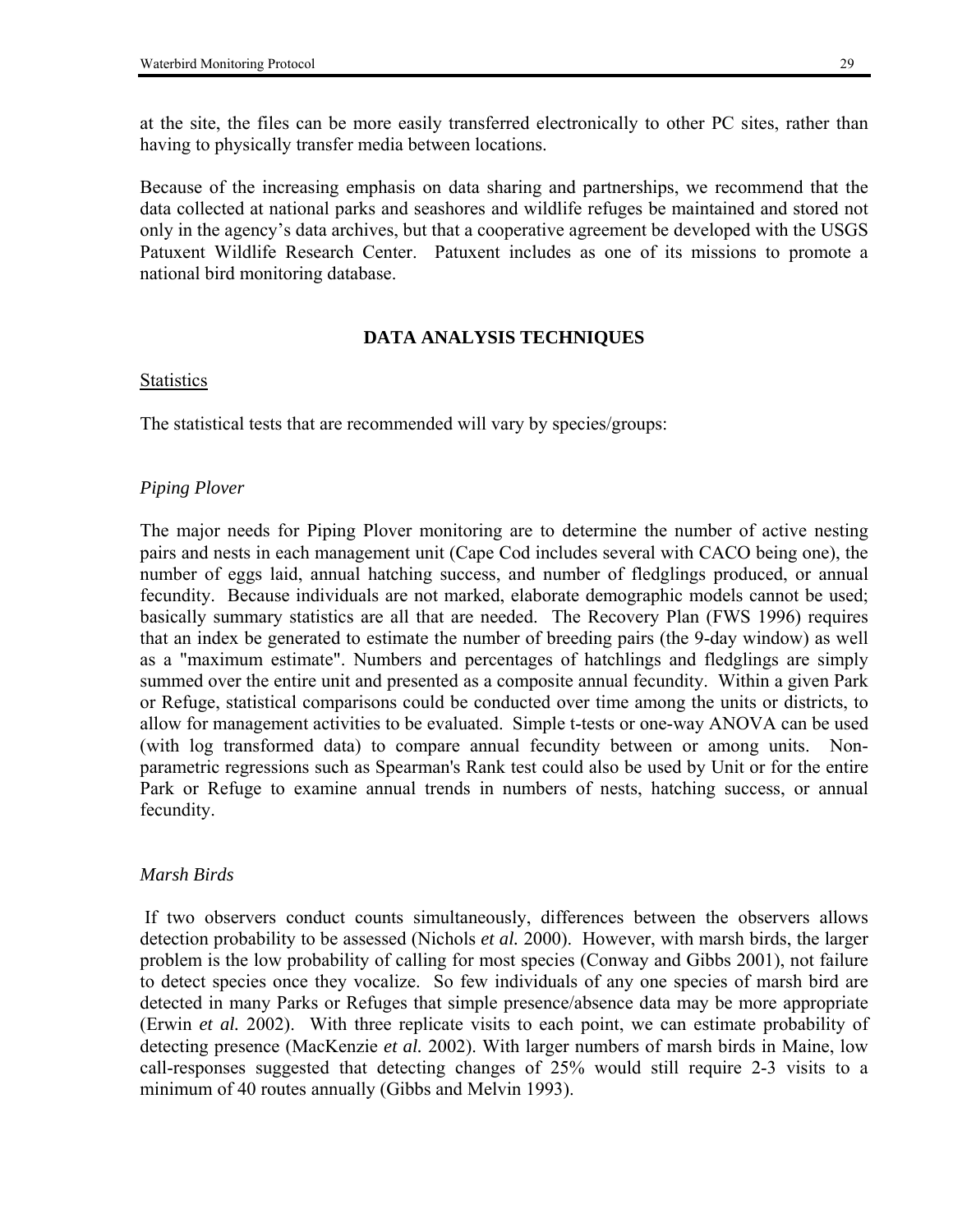Summarizing Least Tern nest numbers and annual fecundity mirrors the Piping Plover protocol, where an index of adult and nest numbers is generated during a time "window" (5-20 June). Using non-parametric regression, such as Spearman's Rank test, to assess long-term changes in adult breeding populations or overall annual fecundity for a given Park or Refuge is possibly helpful from a management perspective, but analyses should also include the larger regional and state scales. Given the mobility of this species, local-scale analyses may not reflect larger regional patterns.

For analysis of trends of waterbird species, where there are a number of colonies monitored over a number of years, a new hierarchical approach that uses Bayesian methods (Sauer and Link 2002) may prove to be superior to the traditional weighted regression model approach (*e.g.* see Erwin *et al.* 1984).

## *Migrating and Wintering Waterbirds*

Conducting statistical analyses on migratory and wintering waterbirds can be complicated by the highly variable nature of the avian resource. During shorebird migration, surveys at the same location can result in estimates that vary by several hundred percent over a 1-h period (Hadden 2001). We used t tests and Mann-Whitney *U* tests to compare shorebird numbers between two locations, and then conducted power analyses to see if a two-year change could be detected. Power analysis has become an accepted approach to assist field biologists and managers in making decisions about intensity of sampling required to detect specified levels of change with a given Type I error rate for a specified power (usually 0.8 or higher) (see: www.mp1 pwrc.gov/powcase/powcase.html, or Gibbs 1995). We suggest testing count data for normality first, using Anderson-Darling normality tests, and then applying a transformation if necessary. We suggest power analysis using software Nquery Advisor 4.0 (Elashoff 2000) (J. Hatfield, PWRC). We suggest that trend analyses for either shorebirds or wintering waterfowl will prove to be very difficult if one expects to detect changes of < 50% between years, given the degree of variation. Given the mobility of shorebirds and large variations at a given place over short periods, we suggest that individual refuges or parks become part of the larger ISS network wherever possible. Analyses then will be conducted at multiple scales and will have more meaning than will the results from a single location.

 Another statistical application however can be used to determine the degree of site fidelity, a useful management tool. If one wants to test whether certain roosting or feeding areas are used more consistently than others, a Markov process model can be used (Erwin *et al.* 1998). Sites can be classified by habitat type and/or by average size of aggregation (*e.g.* small, medium, large) and probability of occupancy can be assessed relative to these parameters (for further information, contact J.D. Nichols, USGS-PWRC to discuss which of a family of models might be appropriate). In many cases, simply knowing which sites are most consistently used (and often containing largest concentrations of birds) may be more valuable than attempting population trends.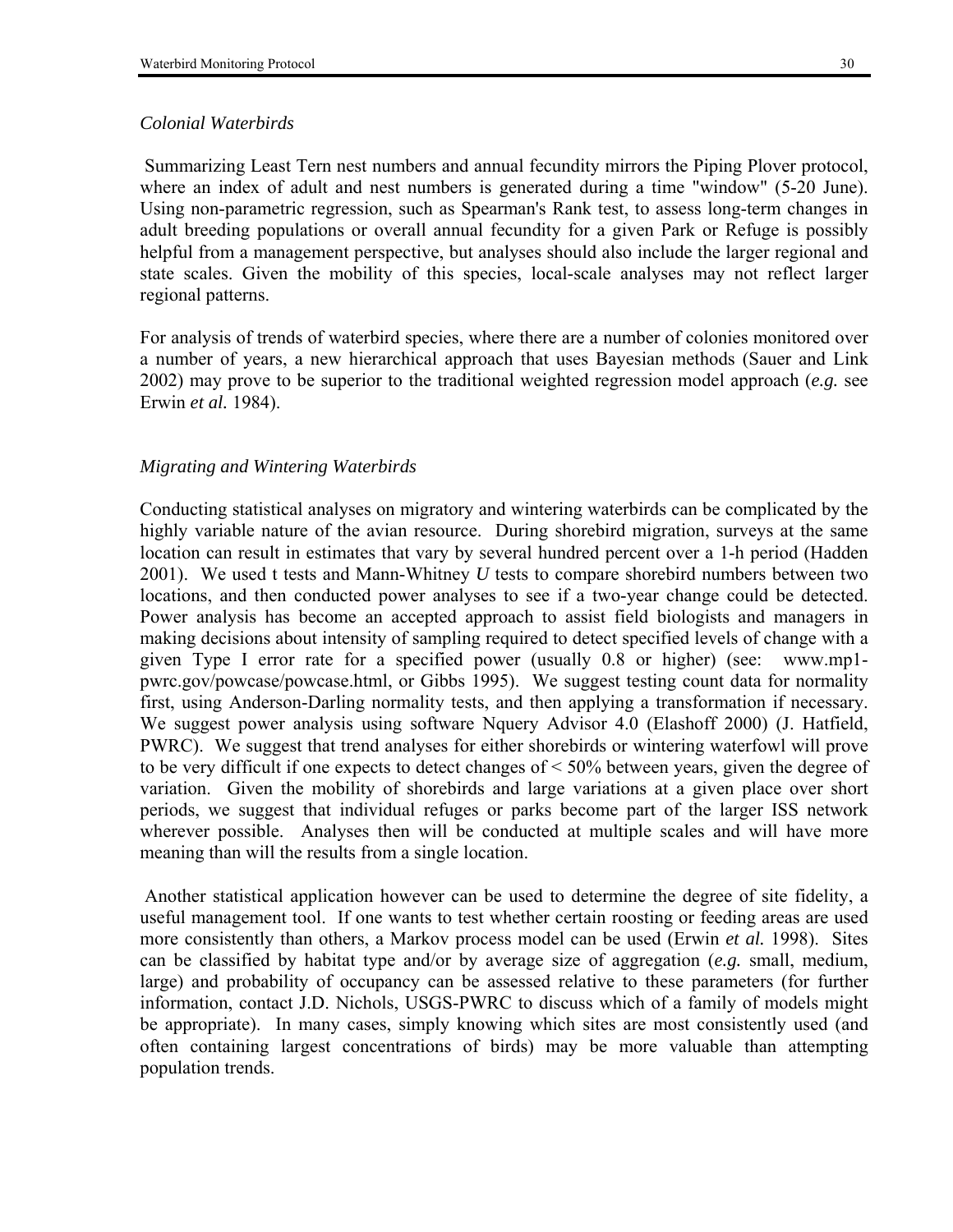#### Data Interpretation

Examples of data interpretation are expressed in the Appendices for each section. No Piping Plover data interpretation has been presented as only summaries of nesting data had been collected during the protocol development period (S. Hadden, pers. comm.). For other groups, the data are presented and interpreted (Appendix 2 for marsh birds, Appendix 3 for waterbirds, and for migrating shorebirds and waterfowl, Appendix 4).

#### **EQUIPMENT NEEDED**

Major equipment items include: a 4WD large vehicle and if possible an ATV for access to beach segments where larger vehicles are not permitted or where access is difficult at certain tides. Also, a small powerboat for access to wetland areas and/or a canoe for tidal river access are essential. Minor field equipment needed includes: binoculars (8-10 X) and a spotting scope (at least 20X) with tripod, handheld GPS units, laser range finder, tape recorder or portable CD player, CDs/tapes, with recorded marsh bird calls, 50-100 m measuring tapes, wire flagging, PVC pipes for markers (30, 60, and 150 cm lengths), topographic maps, spray paint or water soluble markers, poultry wire (rolls 30 cm high for tern nesting enclosures), field notebooks and waterproof data forms.

#### **PERSONNEL**

Our experience suggests that at least one FTE is needed, preferably at the GS-9 or higher level, to act as the coordinator and field team leader for a given Park or Refuge project. For Piping Plover monitoring alone, additional seasonal employees are usually needed from March until August, in addition to Park or Refuge staff. These individuals need to monitor on a daily basis, whereas permanent personnel usually are required to devote effort to several projects. For the other three groups of birds, we recommend from 1-2 seasonal employees, and at least one intern or volunteer during the May - August period. This assumes that not all elements of the protocol will be required every year. At least two weeks will be needed for naïve personnel to become trained in learning bird identification by sight and sound, to become familiar with the logistics and to learn local Park or Refuge lands and waters, and to become familiar with the protocols, data entry, *etc.* The coordinator will be required to take Department of Interior boat safety training if powerboats will be used. If aircraft is used for survey work, a contractor is recommended rather than a federal employee.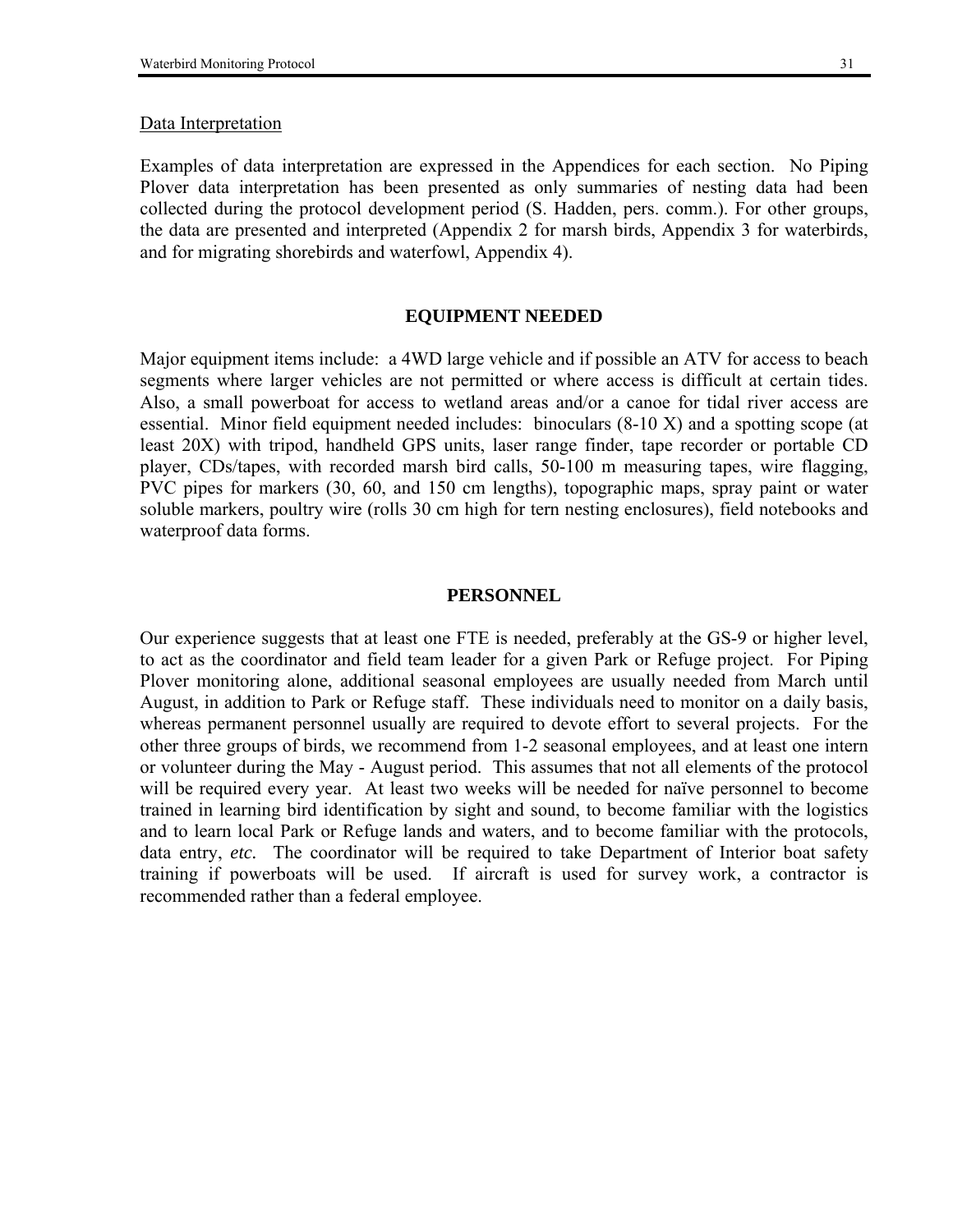## **PART TWO WATERBIRD MONIROTING PROTOCOL**

## **PIPING PLOVER PROTOCOL**

### Monitoring Questions

Details involving plover monitoring have been negotiated through partnerships under the Atlantic Coast Population Piping Plover Recovery Plan (FWS 1996). As partners, CACO has agreed to coordinate their protocol, data management and submission with Plan personnel led by the MDFW. The Plan has steered the monitoring questions to be addressed within this protocol: (1) What is the Piping Plover breeding population size within CACO with respect to the landscape (Cape Cod), state, region, and Atlantic Coast flyway? (2) Is there a detectable trend in breeding pairs on CACO or on Cape Cod over a 10- or 25-year period? (3) Do breeding locations change annually and how much site turnover occurs within CACO? (4) What are the habitat features associated with successful reproduction, or with the greatest densities of breeding birds? (5) Do management actions such as off-road vehicle (ORV) beach closures, or opening certain beach access points, influence where plovers breed each year? (6) What is the annual fecundity  $(i.e., number of fledged young per pair)$ ? (Note: the Plan (FWS 1996) goal in the "New England" recovery unit" is a 5-year average productivity of 1.5 fledged young per pair), (7) What are the causes of mortality of eggs, young, and adults? (8) Are human activities, including CACO management such as fencing, affecting plover fecundity?

Priorities for CACO should rank obtaining the estimates and trends of total breeding population size and annual fecundity within the Seashore as High Priority (*i.e.* questions 1, 2, 6, 7). Moderate Priority (MP) should be assigned issues related to how management activities may affect plover nesting (questions 5, 8). Lower Priority (LP) should be assigned those questions associated with landscape or habitat aspects (questions 3,4). While all are important issues, limited resources requires prioritization.

### Sampling and Field Methods

#### *Site Selection*

The north side of Nauset Inlet (Coast Guard Beach) on the Outer Cape north to Provincetown, and around south to include all of Great Island and Jeremy Point (Fig. 1) is the area of concern to CACO personnel. All potential beach-dune habitat is canvassed by vehicle and/or on foot from early April each year until all young have fledged in August.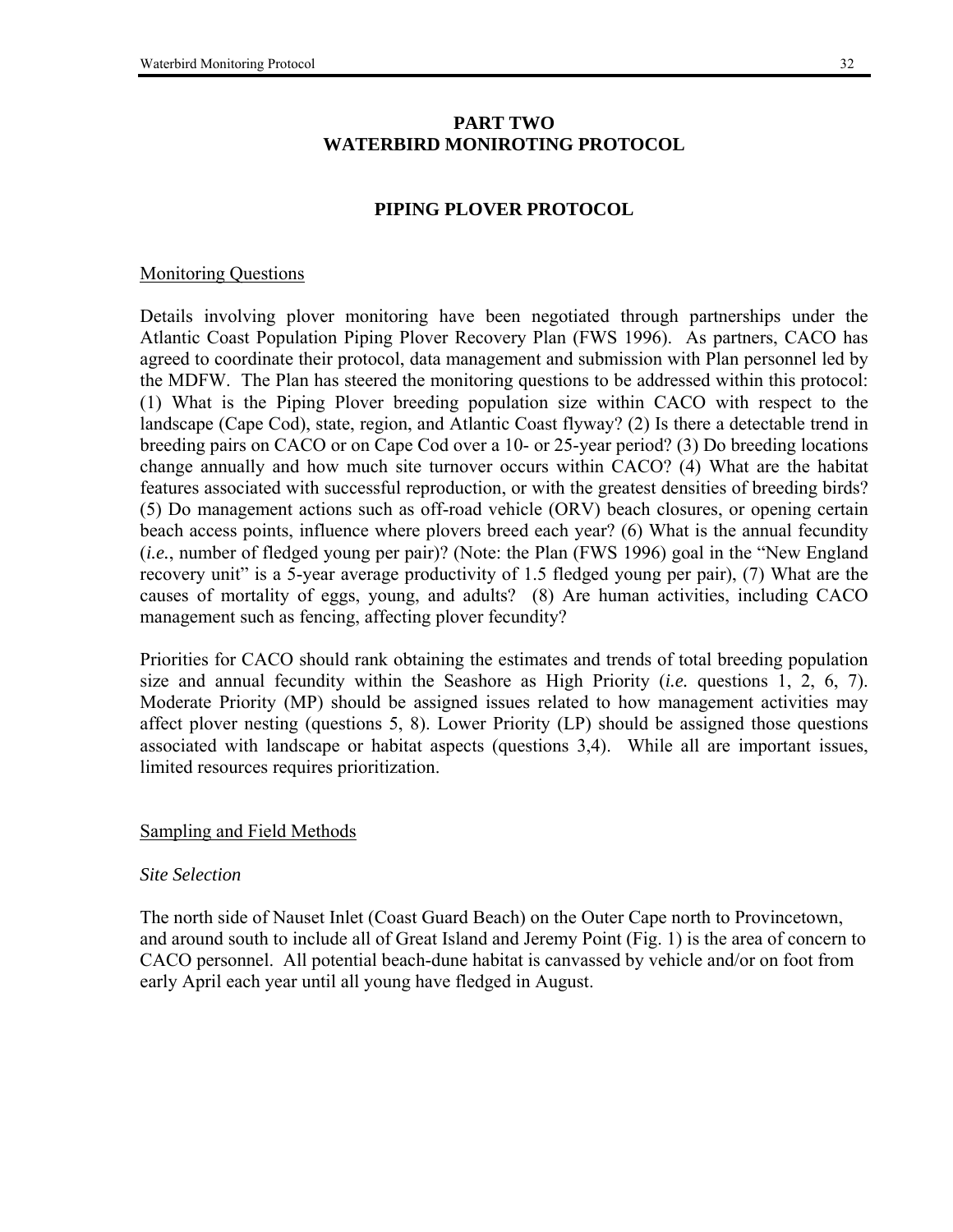#### *Sampling*

The basic unit is a section of beach while habitat measurements are based on the nest as the unit. All Atlantic Coast surveys of this species must report the total population size (=breeding pairs) and number of fledged young per breeding pair (annual fecundity) each year. Given the intense ground and vehicle coverage on CACO each year, an assumption (though untested) is that the population is *not a sample but in fact is the entire population within CACO.* 

To determine the number of breeding pairs on CACO, two count methods are employed, one during a 9-day peak period and the other over the entire season (see *Field Data Collection – Population Monitoring* section below). For estimates of annual fecundity, there is a requirement that both hatching and fledging success be estimated. This demands that each nesting pair be monitored daily from a distance (using binoculars) until hatching and that young be followed until they are at least 25 days old, or can fly at least 20 m. In addition, once a week, nests should be approached closely enough to count eggs. When eggs are lost or abandoned, every effort should be made to determine the cause. This is usually done by observing tracks in the sand or other evidence left at the site (i.e., location of extreme high tides, blood, feathers, carcass). Daily monitoring of nests increases the likelihood of determining causes of nest loss. Brood counts should be made every 1-3 days until fledging. Measures of habitat parameters at all nests are to be made once during the season at the time when each nest exclosure is erected. Habitat measures for young should be recorded each time a brood member is located, at least by habitat type if not precise GPS location. Thus, nest habitat is sampled only once, but habitats used by brood members from that nest may be repeatedly sampled (thus, the locations are probably spatially autocorrelated).

#### *Field Data Collection – Population Monitoring*

Breeding population sizes are to be reported in two ways (Blodget and Melvin1996): (1) total counts from surveys conducted during a 9-day window beginning the last Saturday in May and ending on the first Sunday in June and (2) the "maximum number of pairs during the season", which includes counts of birds seen for a minimum of two weeks (during sustained courtship) in areas where no nests were found as well as pairs known to lay eggs and produce young.

Breeding pair surveys will begin the first week of April and will continue through mid-July within CACO and throughout coastal Massachusetts (Blodget and Melvin 1996). Surveys will be conducted a minimum of twice per week. Surveys are accomplished by walking the entire range of beaches where nesting is possible. Vehicles may be used to access beach survey sites, but will not be used as survey platforms. Surveys are best conducted between 0500 and 1000 h when winds are calmer, light conditions are good, and fewer people are present. However, it may be necessary to survey at other times of the day as well as work demands. Plovers are easier to detect when surveys are conducted at or near high tide when they are concentrated in a narrow band of the upper beach. Surveys should not be conducted when winds are >20 mph, during fog, or in heavy rain.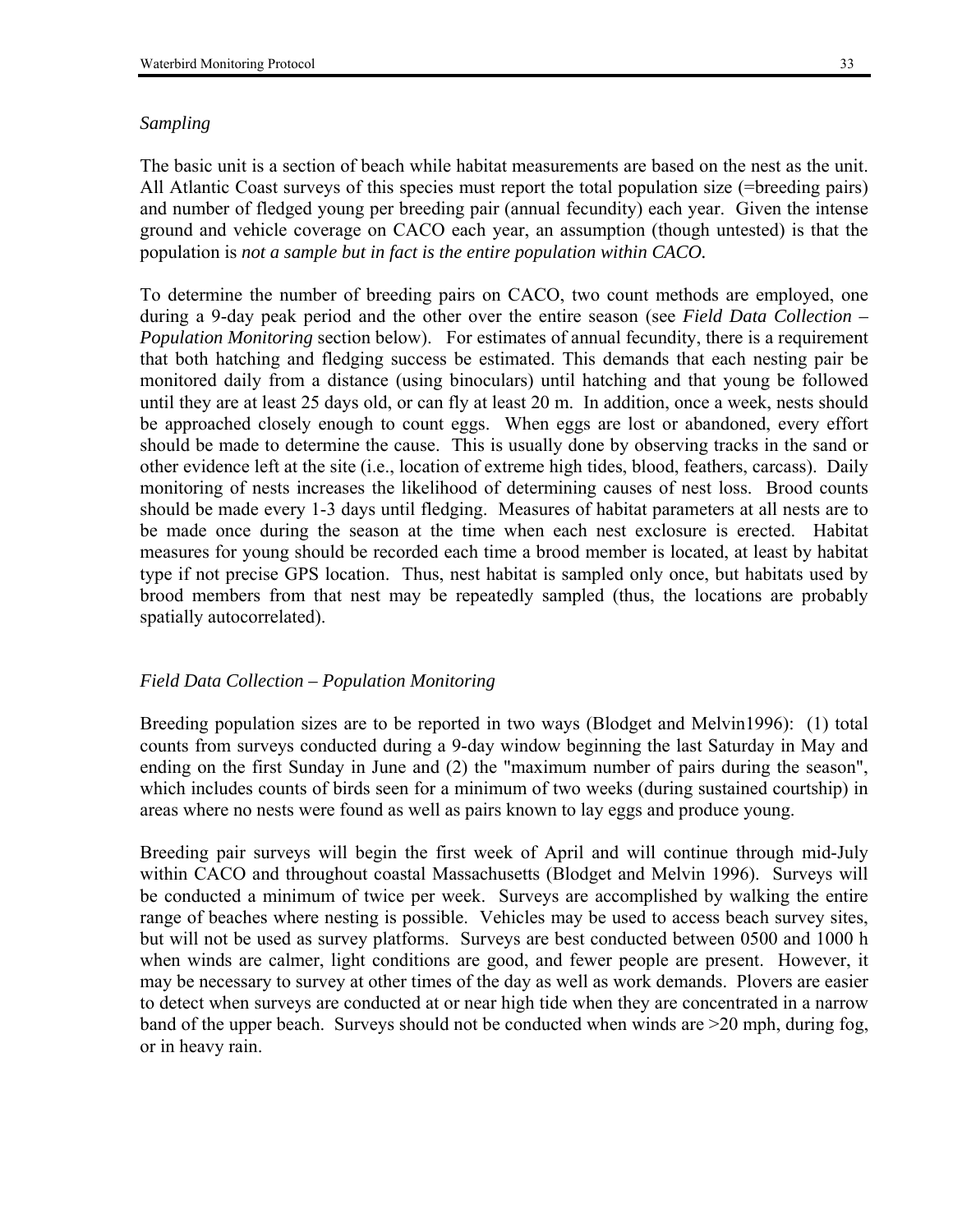Piping Plovers typically lay an egg every other day in April until the clutch is complete (usually 4 eggs, occasionally 3 or less, especially for re-nests). Plovers usually do not begin full time incubation until the last egg is laid, and may only infrequently visit the nest until the clutch is complete. As a result, finding nests before clutches have been completed (about a 7-day period) is usually harder than finding nests after full-time incubation is underway.

Surveys are conducted by walking at a moderate pace along the beach between the wrack line and foredune. Occasionally the observer stops, listens, and uses binoculars to scan the beach in front. Wide beaches or sand spits are searched in a zigzag pattern in order to cover all available habitat and increase chances of detecting birds. Some birds will sit tight on nests or will not vocalize unless the observer approaches within 50 m. Any areas of potential nesting habitat behind foredunes should also be checked. Listening closely is important since the plover's soft "peep" or "peep-lo" call notes are often the first indication that they are present. Plovers frequently utter these call notes when their territories are entered. Adults that give a "brokenwing" distraction display almost always have a nest nearby that is well along in incubation. When a plover acts like it could have a nest, the observer should back away, sit or crouch on the sand and watch the bird with binoculars. Often within a few minutes the bird will return to the nest, alternately running and stopping until it reaches the nest scrape and settles carefully back onto the eggs. If the bird remains agitated, the observer should move further back. When the incubating bird returns to the nest, the monitor should pick out a landmark that is within 1-2 feet of the nest, and note direction and approximate distance from the landmark to the nest. The landmark may be a distinctive shell, rock, clump of vegetation, or piece of driftwood, but it needs to be large enough that observers can later distinguish it with the unaided eye. Once a landmark has been located, the observer should walk directly toward it. A few meters before the nest area, the observer should stop and look around carefully for the nest. If the nest is not visible within a short time, the observer may need to back off, let the bird resume incubation, and then try again. With some experience, observers can locate the nest by following tracks and "reading" the sand. If the nest is not found on the second try, move on and try later or the next day. Birds should not be kept off nests for longer than 10 minutes, if temperatures are less than  $60^{\circ}$  F or more than  $80^{\circ}$  F, or when potential predators such as crows or gulls are nearby. If the bird stops to feed or preen, or begins scraping or "false brooding", this usually means there is no nest or the female has an incomplete clutch. Other nests that are difficult to find are those of exceptionally wary pairs that leave their eggs before you get close and then are reluctant to return, and those that are placed in moderately-dense vegetation.

The upper beach, foredunes, and overwash and "blow-out" areas between and behind foredunes should be the focus of survey efforts, but intertidal areas should also be scanned with binoculars or spotting scope in order to detect feeding birds. These may include unpaired adults, nonincubating members of nesting pairs, adults with broods, or adults whose nests have been recently lost.

Site tenacity (birds present in the same general area at each visit) and breeding behavior (territorial and courtship displays, nest scraping, or copulation) are good indications of resident pairs. On relatively narrow beaches with contiguous pairs in residence, careful observation will help determine territorial boundaries and therefore the number of pairs present. Birds will often run ahead of the surveyor, then turn back (running or flying) when they reach the limits of their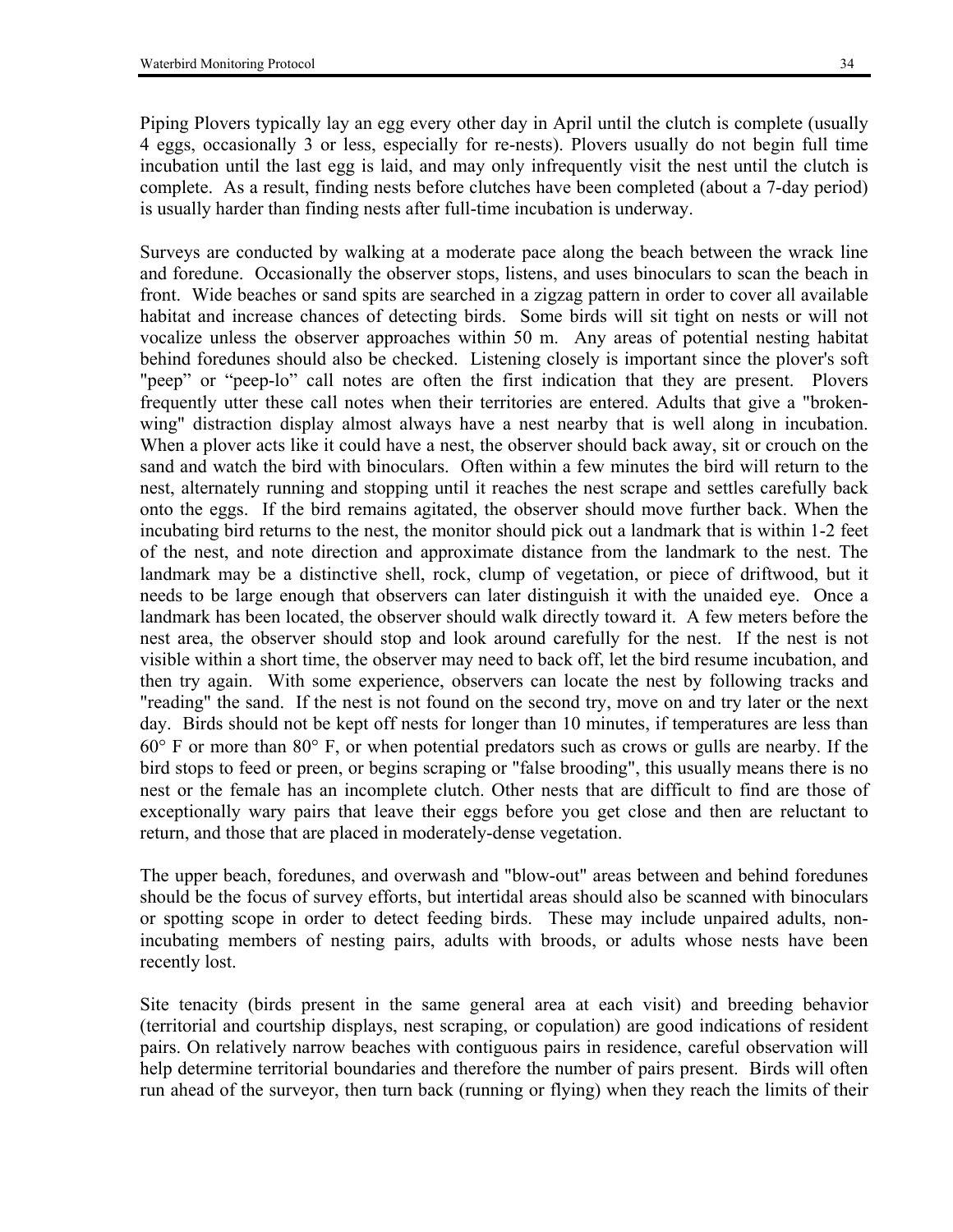territory or are confronted by another pair. Nests are possible anytime after 19 April and chicks may be present after 20 May. Location (latitude and longitude, or UTM coordinates) of all pairs will be recorded with GPS receivers. Survey start and stop times will be noted on the data sheets to allow quantification of survey effort (person-hours or person-days of survey effort).

The field forms for recording nest information (Appendix 1a) and habitat data (Appendix 1b) have been used at CACO for the past several years and are consistent with Blodget and Melvin (1996) for the Massachusetts protocols. Appendix 1c provides an illustration of data collected in 2000.

### *Annual Fecundity Estimates*

Annual fecundity estimates are made by separating estimates for hatching and fledging success. Also, whenever possible, all causes of nest loss or mortality of young are to be identified (High Priority). All pairs are monitored daily until nests are confirmed, and nests are marked with reference to natural objects (no stakes or artificial markers are placed). The criterion used for fledging age is minimum 25 days or an observed flight of at least 20 m.

To effectively monitor nests, daily visits are necessary to assess status (active or failed). The nest should be approached only close enough to determine if an adult is still incubating. Usually this can be done without disturbing the pair or causing them to leave the nest. Once a week, the nest should be approached closely enough to count the eggs; occasionally some but not all of the eggs in a clutch disappear for various (often unknown) reasons. Whenever possible, count eggs from a distance with binoculars or spotting scope. When clutches are completed, wire predator exclosures are erected using 5 cm X 10 cm mesh wire around the nest with 1 cm soft plastic bird netting over the top (full specifications available from MDFW). It is most efficient to have three persons when erecting exclosures. May and June are the periods when most predator exclosures are installed.

Chronology for each nest should be recorded so monitors can anticipate the time when nests are due to hatch. The average incubation period in plovers is 27-28 days; the longest known incubation period with successful hatching is 39 days, although hatching after 32 days of incubation is very unusual. Adults with newly-hatched chicks will usually react much more vocally and with more agitation to observer presence than adults that have lost or abandoned eggs. Adult plovers may move chicks hundreds of meters from nests within 1-2 days after hatching. Daily nest checks are particularly important close to hatching dates in order to determine whether the nest hatched successfully and how many eggs have hatched.

Fate of clutches should be classified as: (a) hatched (1 or more eggs); (b) abandoned; (c) destroyed, or (d) unknown. Hatching is confirmed by the presence of chicks at or near the nest. The number of eggs that did not hatch should be recorded. Nests that are abandoned or destroyed should be carefully investigated and the suspected cause(s) of failure recorded with as much detail as possible. A significant number of Piping Plover nests are abandoned each year. Nests both with and without predator enclosures may be abandoned, although abandonment tends to be more frequent with the former. Causes of nest abandonment are difficult to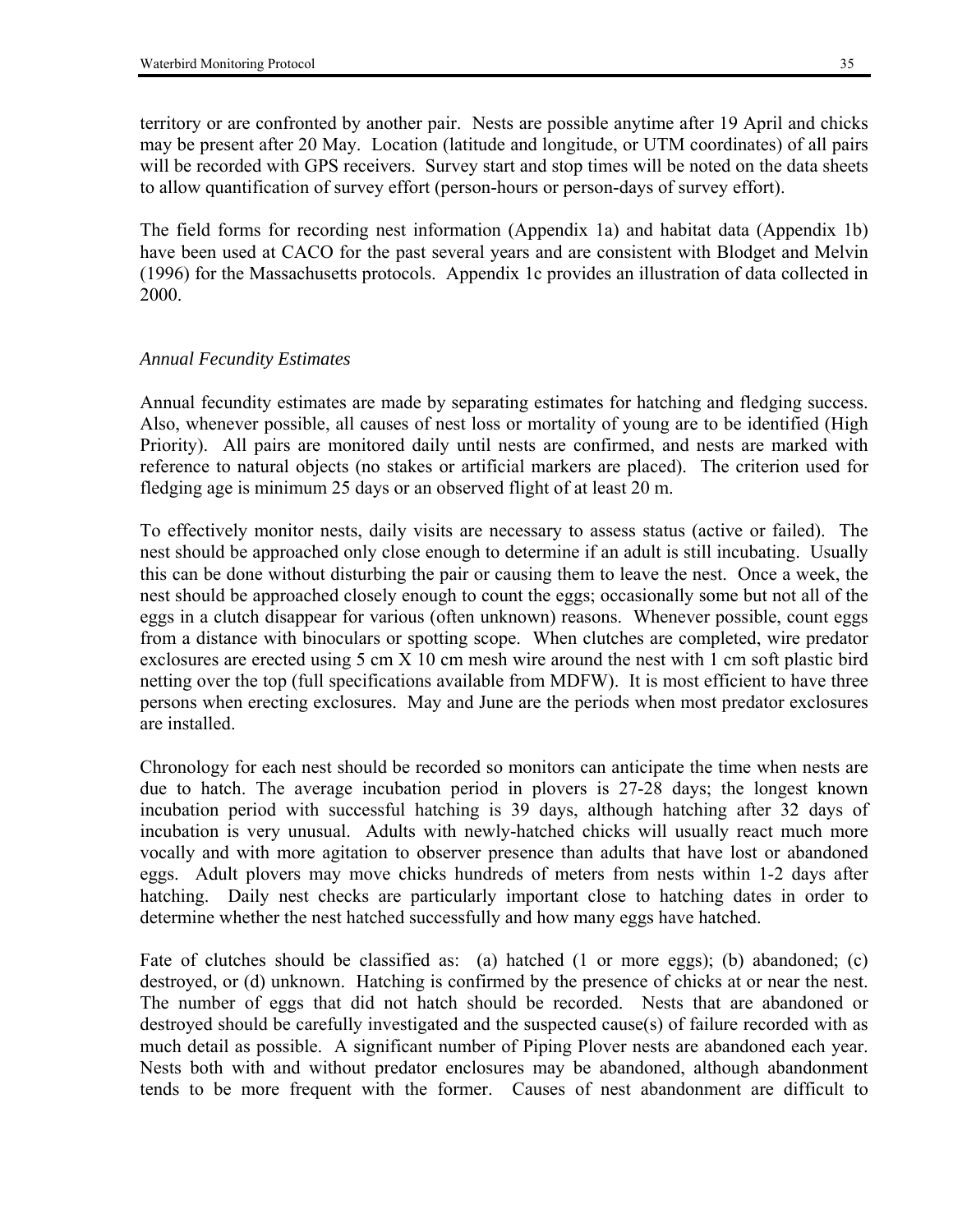determine. Clues that abandonment may have occurred are: (1) lack of an adult incubating the eggs, (2) lack of aggressive or agitated adults reacting to your presence near the nest, and (3) eggs that are beginning to be covered by blowing sand suggesting prolonged absence of incubating birds. Adults that have abandoned nests will often re-nest nearby but may seem inattentive and show little reaction to observer presence for several days.

Storms during high tide cycles frequently result in overwash that destroys nests, particularly on oceanside beaches. Eggs affected by overwash are either scattered or covered by sand. Avian and mammalian predators also destroy many nests. Tracks in the sand, bits of hair, feathers, scat, dead birds, or egg shells near empty or partial nests are all indications that predation may have occurred. Detailed notes should be made when predation is suspected.

To monitor the survival of chicks, an accurate estimate of chicks in each brood needs to be conducted every 1 to 3 days, until they are at least 25 days old. For purposes of monitoring chick survival, chicks are assumed to have fledged at 25 days of age or when observed in continuous flight for at least a distance of 20 m, whichever occurs first.

Changes in adult behavior may indicate chick presence. Although agitated, adults with chicks nearby may move toward observers and show no sign of returning to a nest after the observer retreats. In this case, the beach should be quickly scanned with binoculars for chicks that may be running away farther down the beach or escaping into vegetation on a nearby dune. Chicks are especially difficult to see when in dunes or moderately-dense vegetation. Obtaining accurate counts of chicks often entails observing from a distance for a long enough period that the chicks feel safe enough to emerge from cover and move onto the beach or intertidal area where they can be more easily counted.

Exact causes of chick mortality are usually difficult to determine. Field activities should be timed to determine as accurately as possible the date of chick deaths or disappearances by scheduling visits on mornings following heavy rainstorms and strong winds or cold temperatures, and after especially busy weekends. Experience has shown that these periods coincide with high chick mortality.

### *Field Data Collection – Habitat Measures*

Nest Measures - Up to 10 structural or spatial assessments or measurements will be recorded during the first two weeks of incubation at a random sample of 20 nests. When possible, measurements should be made at the same time exclosures are erected around plover nests. Each nest will be assigned to one of the following 6 classes (Fig. 2 in Part I): 1=berm, 2=foredune, 3=washover/blowout, 4=interdune, 5=bayside beach or marsh, or 6=sandspit.

Back beach - Beach width will be measured using measured paces (calibrated to 1-m unit). One field worker will count and then measure paces from the crest of the beach berm to the toe of the foredune, using the nest center as the center point for the transect and record this distance in m.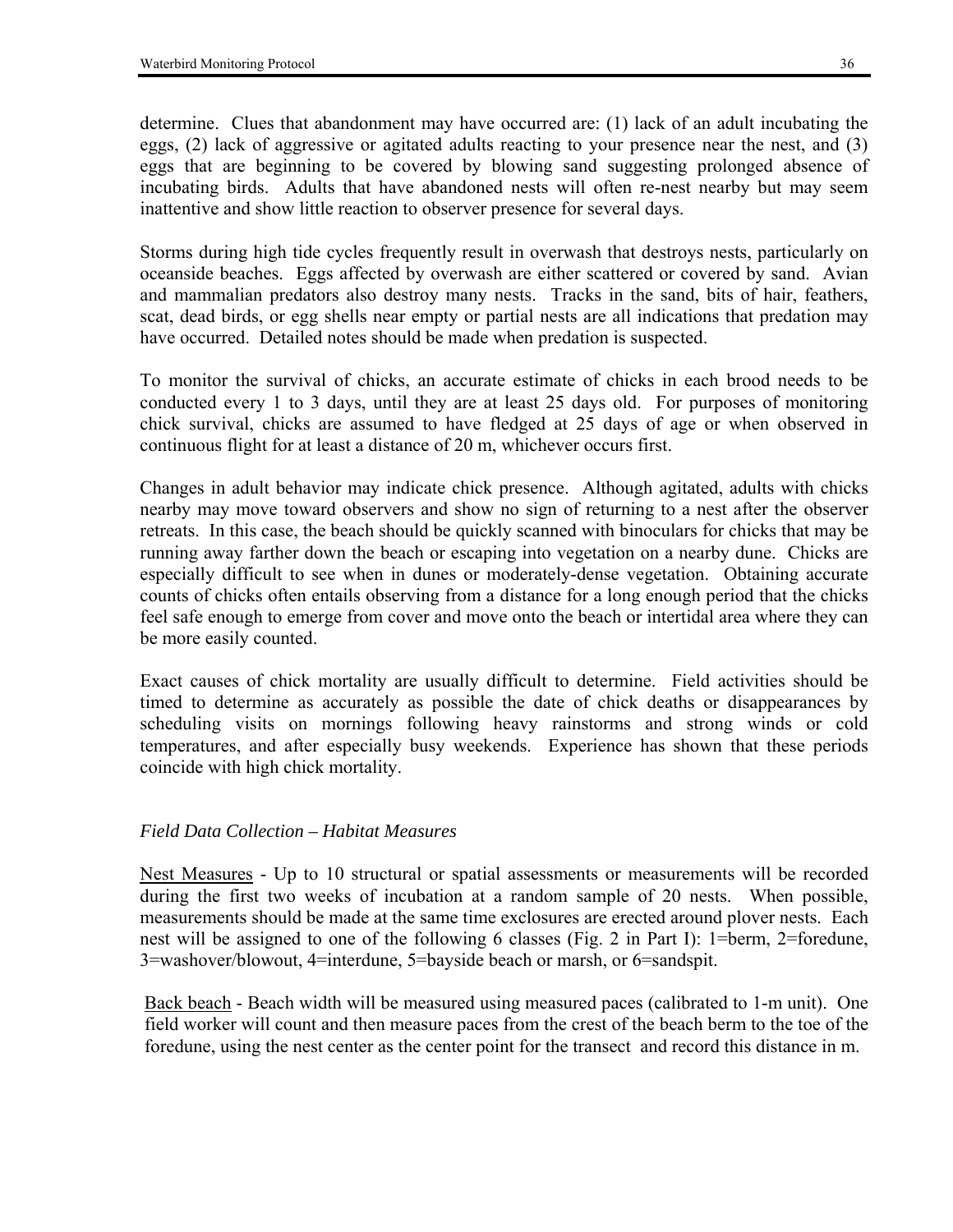Nearest Vegetation - The field worker will count and measure paces from the edge of the nest to the edge of the nearest patch of vegetation > 10 m in diameter, and record this distance in m.

Human disturbance - Distance of the nest to the nearest major pedestrian access point (>50 car parking area) will be measured by recording nest location (with a GPS receiver) and comparing the latitude/longitude of the nest and the human access point to the beach (normally the end of a wooden walkway or stairs leading from a parking lot). To facilitate this calculation, the position of all beach access points will be collected in advance and stored in the GPS units as named waypoints. Posted ORV access points (normally marked with wooden signs and/or symbolic fencing) will be referenced to determine whether the nest occurs within a public ORV corridor.

Wrack - The field worker will record the number of times that his/her foot lands partially or wholly on wrack while pacing from the base of the foredune to the beach berm. The index of wrack abundance will be an expression of frequency of occurrence (paces) and proportion of "hits" along the length of a transect bisecting the nest from the foredune to the beach berm.

Other variables - Width of the intertidal zone (Fig. 3 in Part I); nearest neighbor (distance to nearest plover nest); and distance to the nearest ephemeral pool, bayside water body, overwash fan, and inlet will be determined using GIS and spatial analyst tools. Nest locations will be plotted on digital orthophotos and landcover maps. This data will be generated at the end of the field season by the Inventory & Monitoring program GIS/data manager.

Other variables of concern are contaminant levels. Although contaminants have not been cited as causing reproductive impairment in Piping Plovers in New England, few opportunities have been available to examine effects of agricultural or other chemicals. Because biologists can easily collect a large sample of nonviable eggs of plovers each year, a sample of 10 eggs from 10 different nests within CACO should be collected every 3 years, wrapped in aluminum foil, and frozen. A contract for analyses of PCBs, PAHs, and organochlorine on the samples should be prearranged in coordination with biologists in the U.S. Fish and Wildlife Service and the State of Massachusetts.

Habitats of Brood Members  $-$  As chicks are located after they disperse from the nest vicinity, their locations should be recorded both by habitat type, assigning one of the 6 coarse habitat measures used above, and a GPS location approximated whenever possible. These measures will be valuable in indicating which particular areas of the Seashore are used on a regular predictable basis, which are occasionally used, and which are never used.

## Equipment List

- Two 4WD vehicles for two teams of investigators, one for the Northern district (Truro and Provincetown) the other for the Southern district (Wellfleet and Eastham).
- At least 4 spotting scopes  $(15-60 \text{ X})$  with tripods
- Six 8-10 X binoculars
- At least 4 handheld GPS units
- 2 laser range finders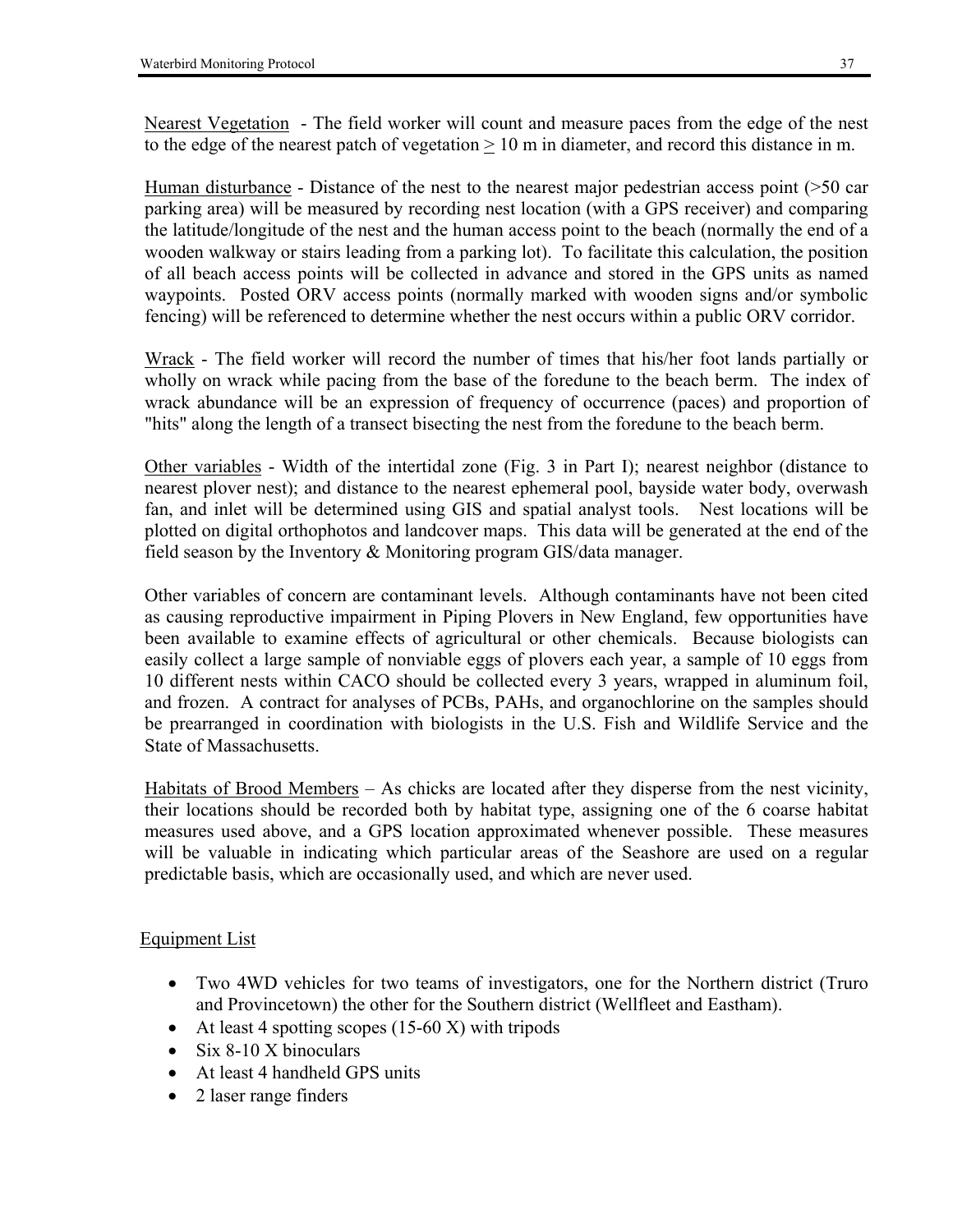- 3-4 portable tape recorders
- exclosure wire and supports
- PVC piping (1.5 cm wide)
- wire flagging
- 100 m measuring tapes for habitat measures

## Personnel

The number of personnel required varies during the season with the largest requirement during April through June. At least two supervisory (GS 7) biologists (permanent) and four seasonal technicians are necessary during a 3-4 month period on a 55-60 h/ 7 days per week basis. During construction of nest exclosures, an additional volunteer or SCA manpower is required for each team. For data entry, analysis, and report preparation, one supervisory biologist requires approximately 15 days or 120 hours.

Thus, the estimate for the field and report preparation is ca. 4560 man-hours, requiring at least two permanent GS-7 biologists (or Subject to Furlough), four seasonal technicians from April to July (4 mo. each), and volunteer and SCA assistance. The minimum then, is ca. 3 FTEs for the plover project.

## Facility List

A number of potential laboratories are available for contaminant analysis of eggs. One contact is Dr. John Moore, Patuxent Analytical Control Facility, Laurel-Bowie Road, Laurel MD 20708.

## **MARSH BIRDS PROTOCOL**

### Monitoring Questions

The original monitoring questions for this group were: (1) What is the distribution and relative abundance of these secretive rails, bitterns, and other marsh species within CACO? (2) Is the suite of species of marsh birds using CACO wetland habitats changing over time during breeding, fall migration, or winter? (3) What is the relative abundance of each marsh-dependent species on CACO during breeding, fall, and winter? (4) Are the methods adequate to detect a 25% population change over a 20-year period with a Type I error rate of 0.10 or less ( $\partial$  <0.10) with at least 80% power for any marsh bird species? (based on recommendations of current Partners in Flight Monitoring Plan) (5) Do changes in habitat, surrounding land use, or recreational/management activities on CACO wetlands influence species composition or relative abundances of marsh birds?

Given the limited success in detecting marsh birds in the small wetlands on CACO, we suggest limiting the monitoring to the larger freshwater sites from Truro and Provincetown, including the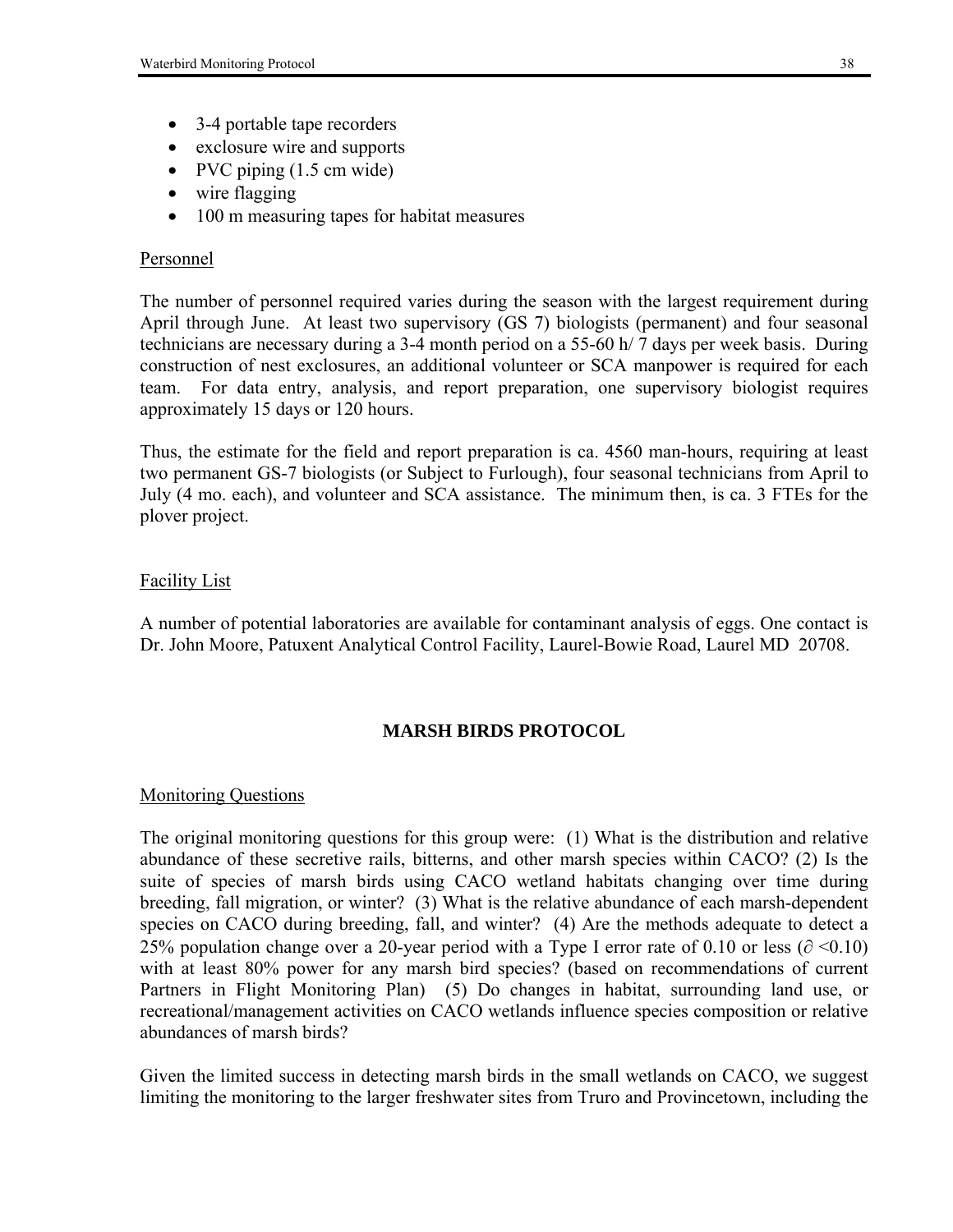restoration sites at Hatches Harbor and Herring River during the breeding season. Thus only question # 1 above receives Moderate Priority. This can be limited to monitoring only every 3-5 years, hence it becomes a status type of survey, and not one that can be used to detect population trends. Habitat measurements would be Low Priority (question # 5) and the questions dealing with trend (questions 2 and 4) and abundances at other seasons should not be addressed at CACO, given previous experience.

### Sampling and Field Methods

#### *Site Selection*

Because of the large number of freshwater and brackish marshes, we recommend that personnel only survey wetlands  $> 2.0$  ha. Freshwater (*e.g.* kettle ponds), marshes with  $< 0.5$  ha of emergent marsh are to be excluded. The riverine marshes associated with Herring and Pamet Rivers are to be included.

### *Sampling*

For this group, the sampling unit is a point with a 50 m radius within a point count survey route. The response variable of interest is the detection of species *x* at each point. For small ponds  $\leq 3$ ha), only one point is used, but for larger marshes, points are to be spaced at 200-m intervals around the perimeter of the marsh. Along tidal creeks and rivers, one transect bisects the stream and points are established at 200 m intervals as far upstream as high tide levels allow. For habitat measurements, the point also serves as the center of the sampling unit, with a 50 m radius circle circumscribing the point.

Spatially, one sample point was felt to be adequate at small wetlands where the call broadcast could be heard by all birds within the wetland (radius of ca. 100 m broadcast). At larger isolated wetlands, two or more points were established at least 200 m apart, depending upon the size of the wetland. At riverine sites, or in larger wetlands (*e.g.* salt marsh), a transect-point count approach was used. For rivers, a single transect up the middle of the watercourse was used, with points every 200 m. This was expected to result in independent points since the broadcast radius was estimated to be ca. 100 m at 90 dB. In larger marshes, a combination of random and uniform spatial sampling was used: the beginning of the transect was randomly selected along a marsh shoreline with the direction randomly selected. Once the first point was established, however, points were established at fixed 200-m intervals thereafter. Transect lines were not permitted to lie within 200 m of adjacent transects to insure independence of points.

The survey points were established using GPS and the data are contained on the Marsh Bird CD (copy maintained by Dr. R. Cook at CACO). In addition, all points that yielded positive results are shown in tables (chapter I) in the report by Hadden (2001).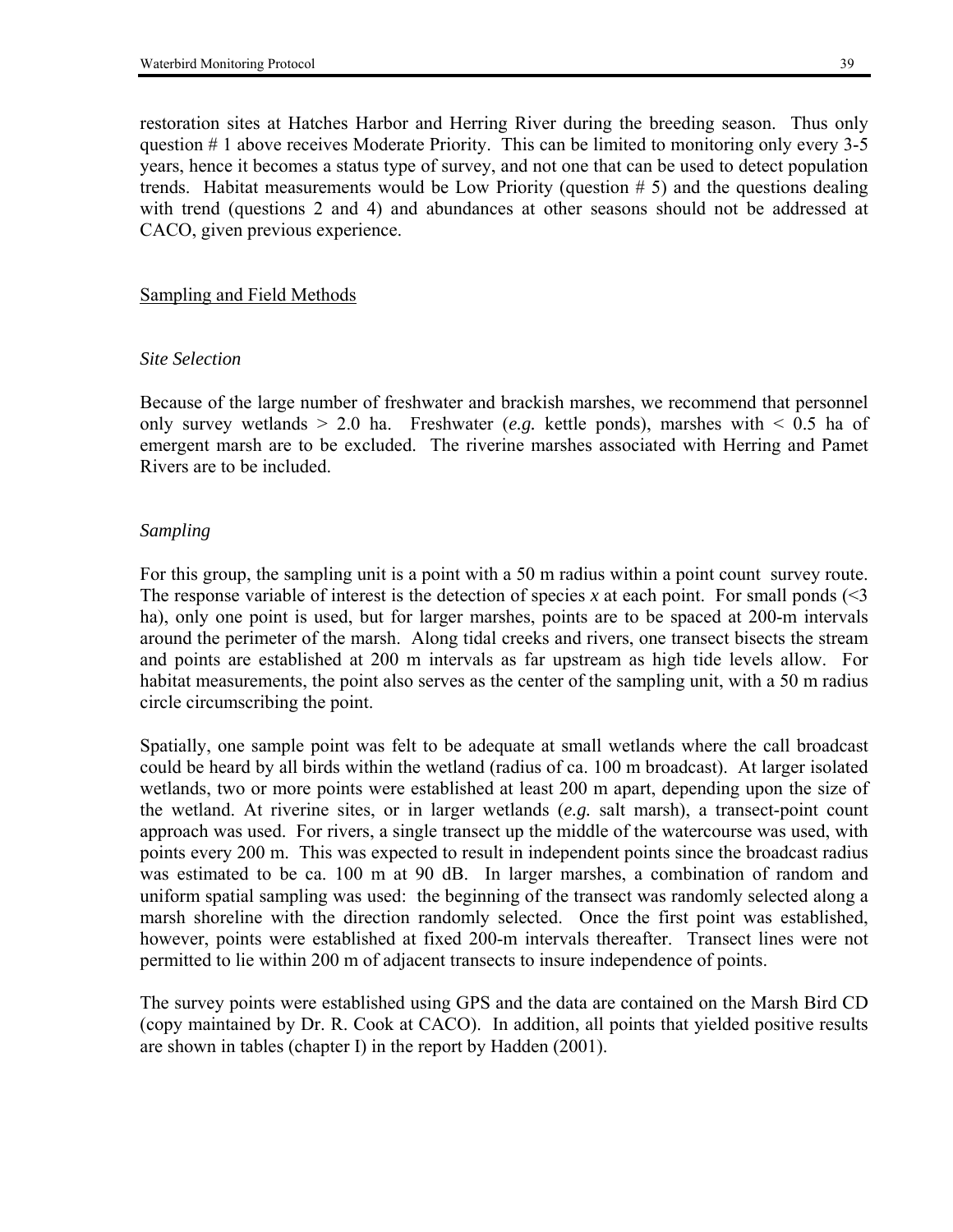Surveys are to be conducted three times during the breeding season, spaced about 14-20 days between 10 May and 30 June. If resources are limited, surveys may be conducted every 3-5 years rather than annually. A caveat to consider is that population trend estimates are timesensitive, so that conducting surveys on a 3-5 year rotation will result in concurrent increase in the number of years required to detect a trend. However, with the very small numbers of individuals encountered during our marsh bird surveys (Hadden 2001, Erwin *et al.* 2002) determining trends is probably not feasible.

## *Field Data Collection - Survey Methods*

Visits or assessments of all freshwater emergent marshes/ponds are to be made within CACO for wetlands  $> 2.0$  ha in total area. These areas include the large marshes associated with Pilgrim Lake, Pamet River, and Herring River, as well as marshes along the periphery of permanent ponds. Kettle ponds will be included only if the amount of associated marsh area exceeds ca. 0.5 ha. All freshwater emergent marshes will be surveyed during the breeding season only, as our experience showed limited results at other seasons.

Fixed survey points will be chosen and marked with inconspicuous markers in the field. Locations of all survey points will also be plotted on maps of each wetland using a GPS receiver. The distance between adjacent survey points is 200 m. Survey points in permanent ponds should be located either on the upland-emergent interface or on the open water-emergent interface, whichever will allow easier access and travel between survey points. Some ponds may be more effectively surveyed by boat (with survey points on the open water-emergent interface) and others more effectively surveyed on foot (with survey points on the upland-emergent interface). Survey points within freshwater marshes associated with rivers (Pilgrim Lake, Pamet River, Herring River, Fig. 1) should be located along mid-river channels where possible. Each survey point receives a unique identification number. The number of survey points per pond will be correlated with pond size; only one survey point is needed on ponds 2-3 ha in total area.

All surveys begin 30 minutes before sunrise and must be completed by 1000 h. For the tidal river marshes, the surveys should be conducted on a rising or high tide, a minimum of 3 h after low tide. With the frequency of high winds on the Cape, conducting surveys on low wind days (< 20 kph) is more critical than maintaining precise spacing (*e.g.* 2 weeks) of surveys. Following Erwin *et al.* (2002), we recommend that personnel conduct 3 surveys during the breeding season; these should be evenly spaced between 10 May and 30 June. Maintain  $> 2$  weeks between subsequent surveys. Three surveys are needed to confirm seasonal presence/absence of marsh birds in a wetland with 90% certainty (Gibbs and Melvin 1993, Conway and Gibbs 2001).

Observers should expect to survey 10-20 survey points each morning, depending on travel times between survey points. Approximate number of survey points within major wetlands is 12 at Hatches Harbor, 7-9 at Pilgrim Lake, 10 at Pamet River, and <10 at Herring River. Much of the upper reaches of Herring River is not emergent marsh.

Standardized survey methods for marsh birds have recently been developed to aid agencies developing marsh bird monitoring programs (Ribic *et al.* 1999, Conway and Gibbs 2001) and are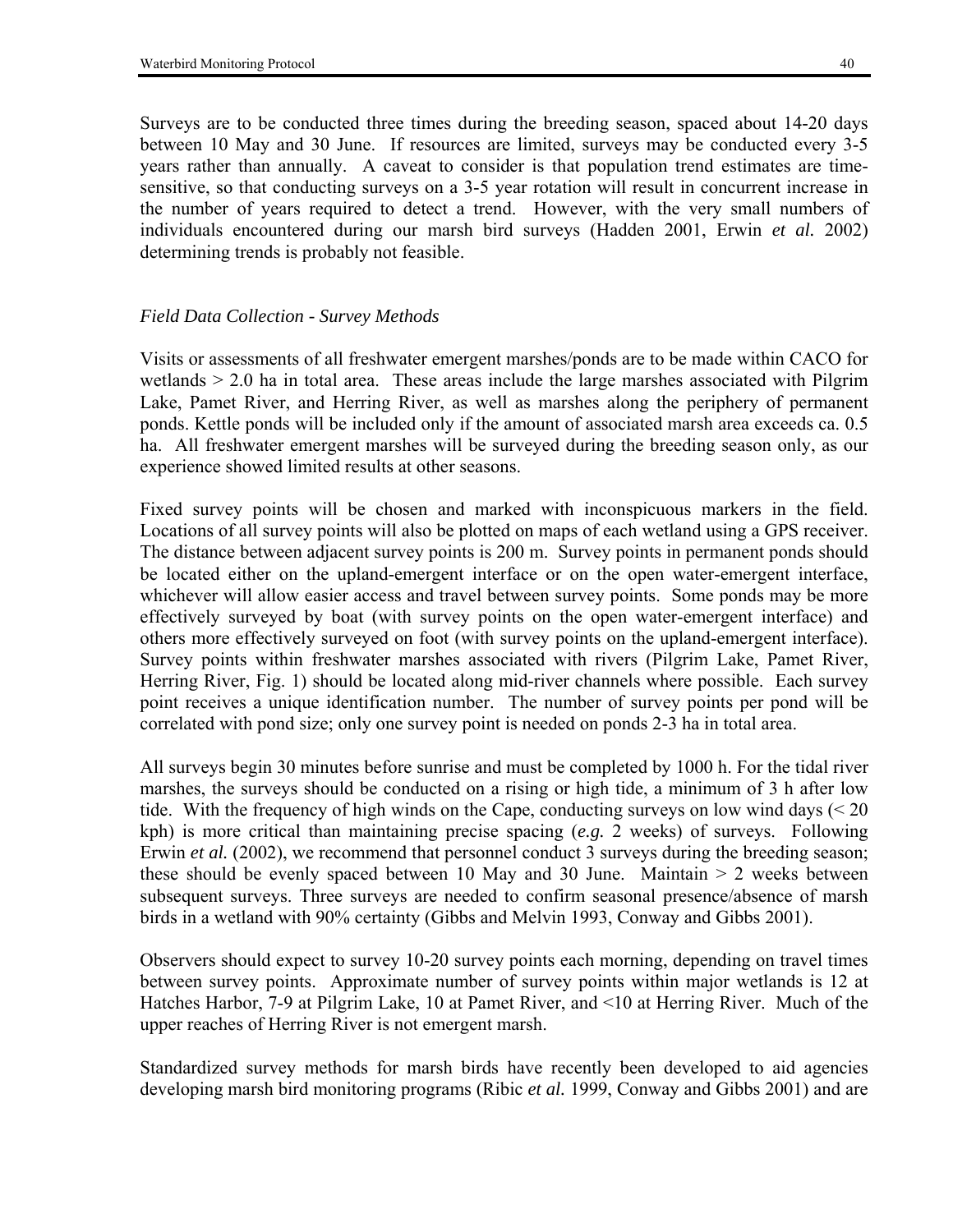to be generally followed at CACO (Erwin *et al.* 2002). Because many marsh birds are secretive, seldom observed, and vocalize infrequently, we will use call broadcasts to elicit responses during vocal surveys (Gibbs and Melvin 1993). At each survey point, observers will record all species heard vocalizing (both primary and "other" species) during both a 5-minute passive period prior to broadcasting calls, and during a period in which pre-recorded vocalizations are broadcast into the marsh. The broadcast sequence includes calls of the primary marsh bird species and is broadcast using a portable CD player or cassette recorder connected to an amplified speaker. CDs can be obtained from Dr. Courtney Conway, USGS Arizona Cooperative Fish and Wildlife Research Unit, University of Arizona, Tucson AZ (cconway@ag.arizona.edu).

The CD contains an initial 5-min silent period (passive), followed by 30 sec of recorded calls of each species consisting of a series of approximately 6 sec of calling followed by 6 sec of silence. A 30-sec silent period should be included between each pair of species calls. For example:

5 minutes of silence

30 seconds of calls of first primary species configured similar to this:

3 Least Bittern *coo-coo* calls 6 seconds of silence 3 Least Bittern *coo-coo* calls 6 seconds of silence 4 series of Least Bittern *kak* calls 30 seconds of silence 30 seconds of calls of second primary species configured similar to this: 2 Sora *whinny* calls 6 seconds of silence 3 Sora *per-weep* calls 6 seconds of silence 4 Sora *kee* calls 30 seconds of silence 30 seconds of calls of third primary species .... Repeat for N species...

Include a verbal "stop" at end of the survey interval so that observers know when to stop the CD or tape.

The chronological order of calls on the broadcast sequence will always be consistent and start with the least intrusive species first. On Cape Cod, the sequence of calls will be: Least Bittern, Sora, Virginia Rail, King Rail, Clapper Rail, American Bittern, Common Moorhen, American Coot, and Pied-billed Grebe. The calls used in the broadcast sequence will include the primary advertising call of each species (e.g., 'whinny' for Sora, 'grunt' for Virginia Rail, 'clatter' for Clapper Rail and King Rail, '*kickee-doo*' for Black Rail, '*click-click-click-click-click*' for Yellow Rail, '*coo-coo-coo*' for Least Bittern, '*pump-er-lunk*' for American Bittern), and other calls associated with reproduction. Including all the common calls associated with reproduction of each species on the broadcast sequence will increase detection probability during different times of the breeding season and can help observers learn the less-common calls of each target species. Each individual bird heard vocalizing (both primary and secondary species) during the 14-minute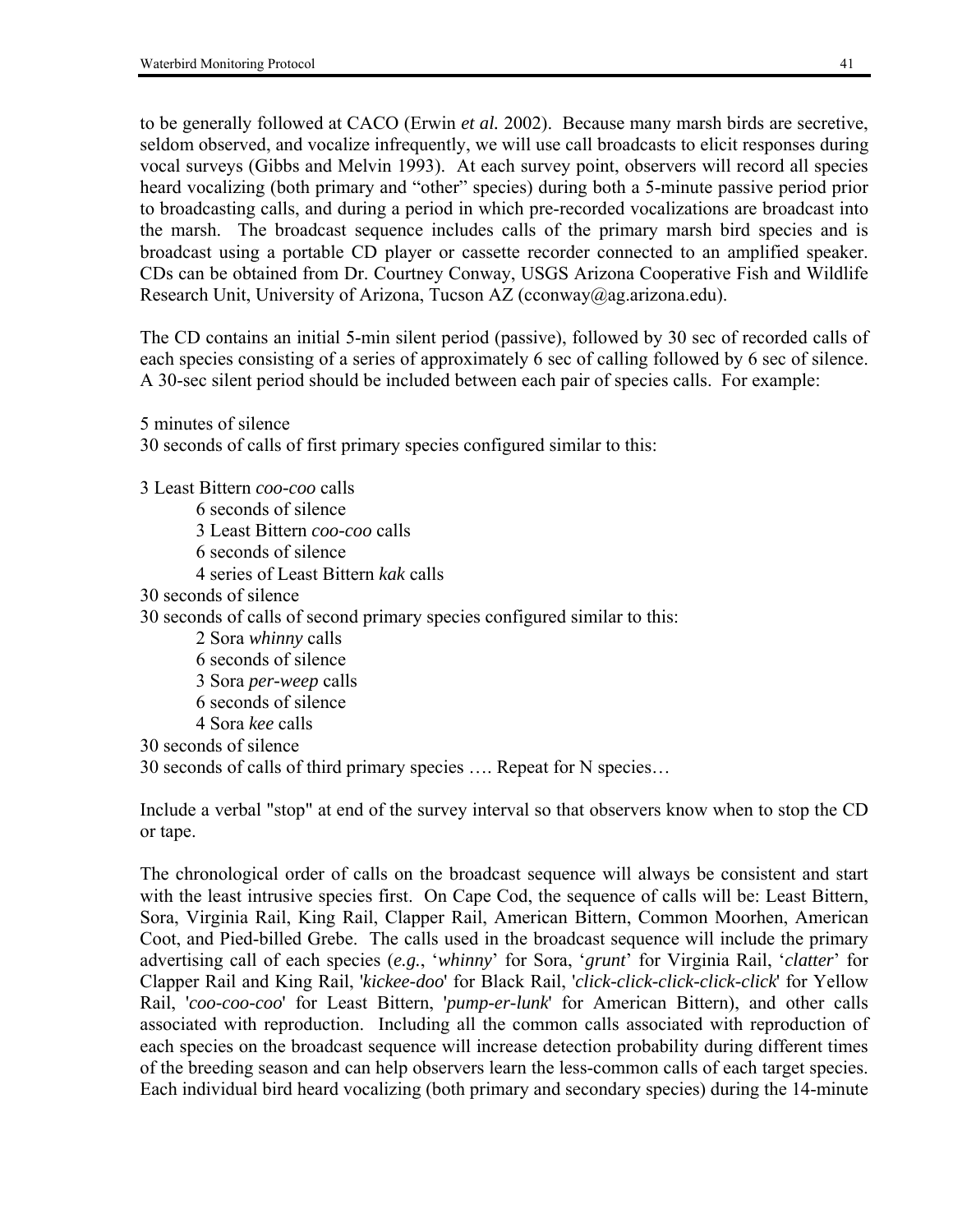survey period will be entered on a separate line on the field data form (Appendices 2a and 2b). Observers should record when each individual vocalizes: during any of the 1 min sebsegments during both the passive and call-broadcast periods. It is important to record all the periods during which an individual bird vocalizes so that we can determine whether call broadcasts are effective at eliciting additional responses for each of the primary species. These data will help us determine whether or not to use call-broadcast of all primary species during surveys in future years. Hence, observers must make a decision as to whether each vocalization heard at a survey point is a new individual for that point or is an individual that vocalized previously during that 14 min survey. Observers should receive prior training in the field so that they can also estimate whether each response is within or beyond 50 m of the survey point. Recording those individuals detected within 50 m of each survey point will provide density indices for each species in each habitat type. Density indices by habitat type are useful because they allow managers to extrapolate survey data to estimate total numbers of each marsh bird species at CACO.

 The CD player (or cassette recorder) should be placed upright slightly elevated (0.5- 1 m) above the ground (or on the bow of the boat), and sound pressure optimally will be 90 dB at 1 m in front of the speaker. Use a sound-level meter to adjust volume of the CD/cassette player at the beginning of each day. Observers should stand 2 m to one side of the speaker while listening for vocal responses. Surveys should only be conducted when wind speed is <20 km/hr, and not during periods of sustained rain or fog.

## *Field Data Collection - Habitat Measures*

Changes in water level, dredging, wetland restoration efforts and other management activities can lead to dramatic changes in marsh vegetation. Because of ongoing wetland restoration activities at Hatches Harbor and Herring River, we think it important to collect both population and habitat information there and use the other sites as reference marshes. Patterns of distribution and local population trends of marsh birds can often be best explained by local changes in wetland habitat. Consequently, quantifying the proportion of major habitat types by Braun-Blanquet percent intervals (see Appendix 2c) into the following 11 types is recommended: cattail (*Typha spp*.*)*, aquatic bed vegetation (*e.g.* water lily, pickerelweed), sedges/rushes, common reed (*Phragmites australis*)*,* cordgrass (*Spartina alterniflora*)*, Salicornia spp.*, other grasses, open water, mudflat, shrub, and upland. Each observer should independently estimate coverage for each survey point each year to help identify the cause of observed changes in marsh bird populations. Habitat should be quantified at 2 scales: observers should visually estimate the proportion of each major habitat type within a 50 m radius circle around each survey point, dividing each circle into four quadrats and roughly mapping each habitat type, with its estimated proportion. The habitat measurements should be taken during the first two weeks of July each year. A laser range finder is invaluable for measuring distances from points. Observers may need to reconcile differences in their estimates before recording the final figure. At the larger scale, aerial photographs should be used to determine the amount of each major habitat type on all of CACO at 3-5 year intervals. This activity should be coordinated with the ongoing CACO restoration projects at Herring River and Hatches Harbor with all imagery georeferenced and entered into a GIS system.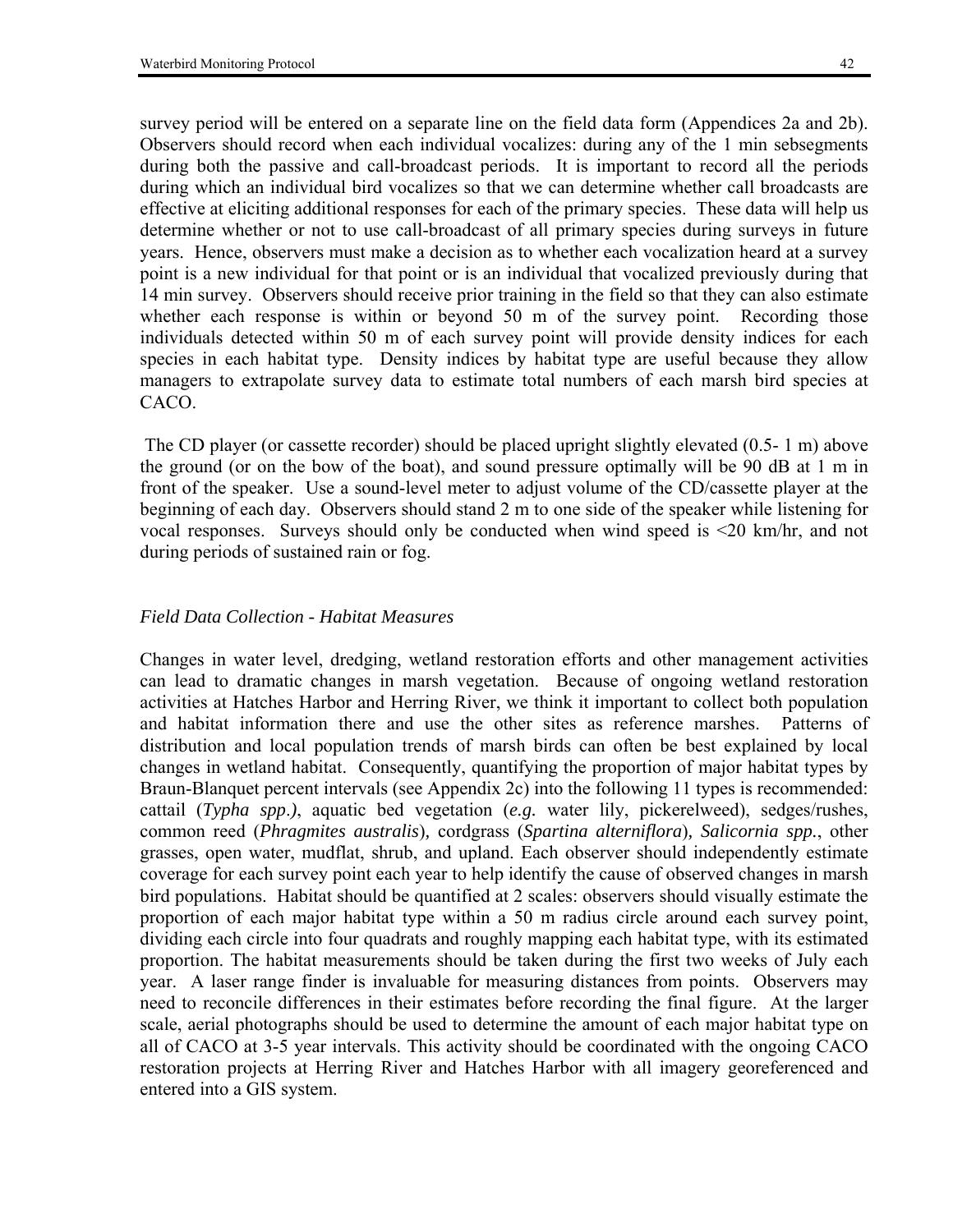## Equipment List

- 1-2 vehicles (one 4WD preferably)
- 2 portable CD or tape recorders and 2 copies of marsh bird CDs/tapes (extra copies probably needed to account for loss or wear).
- 2 pairs 8-10 X binoculars
- 2 spotting scopes and tripods
- Knee high and hip boots
- PVC markers for point locations
- 2 handheld GPS units
- laser range finder
- 100 m measuring tapes
- field notebooks ("Write in the Rain")

## Personnel

Because the marsh bird surveys are to be conducted only periodically, the manpower demands are much lower than for the Piping Plover monitoring efforts. However, since the seasons of the two groups overlap additional hiring will be required. It is recommended that a seasonal biologist and technician (GS 5 or 7s) be hired full time for a four month period to prepare for field work, conduct the monitoring, and enter data and write reports.

## **COLONIAL WATERBIRDS PROTOCOL**

## Monitoring Questions

The monitoring questions associated with this group are as follows: (1) Are the methods adequate to detect, for Common and Least Terns, a breeding population change of 25% or more over a 20-year period with a Type I error rate of 0.10 or less ( $\partial \le 0.10$ ), with power of 0.80 within CACO? (2) Do the CACO populations of waterbirds, especially Common and Least Terns and American Oystercatchers, change relative to the regional (*e.g.*, Cape) populations? (3) Where are colonies of waterbirds located and how are changes (if any) in colony locations or population numbers related to (a) habitat changes or (b) management activities within the Seashore? (4) How do annual fecundity and/ or other bioindicators (*e.g.* contaminant load) of selected species (Least and Common terns) change through time? (5) Does habitat change or management activity affect annual fecundity? (6) Is local recruitment sufficient to sustain the local breeding colonies, *i.e.* is CACO or the outer Cape a source or sink for the regional population?

Highest Priority should go toward determining the annual breeding population estimates of selected nesting waterbirds, especially tern species, *i.e.* Common, Least, and Arctic, as well as American Oystercatchers, using CACO and determine how that local population reflects the regional one (Question #2). Of moderate priority (MP) are issues relating to management or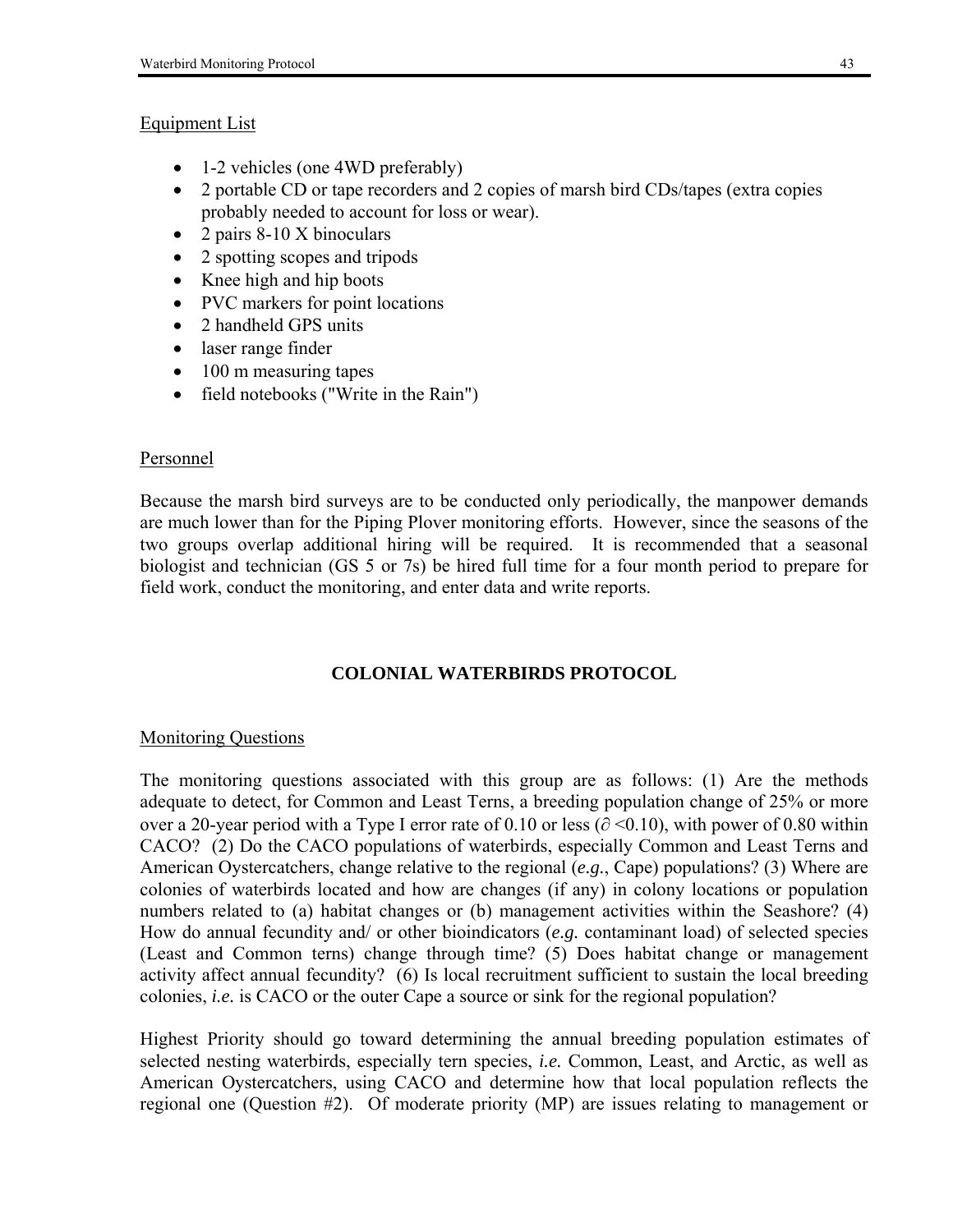habitat effects on colony location and/or size (Question #3), whereas all other questions should be relegated to lower priority (LP) (*i.e.* Questions 1, 4-6).

#### Sampling and Field Methods

#### *Site Selection*

Colony sites for colonial waterbirds are generally traditional on Cape Cod (except the Least Tern, which may occupy many different sites both within and between seasons). The traditional tern colony on New Island and former colony sites at Long Point are to be surveyed during the breeding season; in addition, the New Island site should be surveyed in fall and winter as a potential roost site. The beach surveys that are conducted for Piping Plovers should also include surveying for Least Terns. This includes the beaches from Coast Guard Beach-Nauset north to Race Point, Provincetown, and then south along Hatches Harbor down to Jeremy Point.

#### *Sampling*

The sampling unit is the area of the site occupied by a colony. Personnel should estimate the number of breeding pairs in each colony. For estimating annual fecundity, the sampling unit is usually the nesting pair, or, if enclosures are used, a subset of nests. For habitat measures for Least Terns, the sampling unit is the colony site where several aspects of habitat and disturbance are measured. For monitoring contaminants, the sampling unit is often an egg or an individual bird, often pre-fledged young that can be easily captured (tissue analysis).

For all tern colonies within CACO, all colony sites are assumed to be located (conducted simultaneously with the high-intensity plover surveys). Similarly, all colonies of gulls or herons will also be surveyed. If resources allow estimating annual fecundity in Common, Roseate, or Arctic Terns, random sampling is desired, using wire or plastic enclosures to monitor the success of nests and survival of young. Without enclosures, the chicks may disperse widely in response to investigator disturbances, resulting in underestimates of fecundity. Because of logistic constraints, truly random selection of nests is seldom possible; instead clusters of nests are identified and enclosed at locations scattered within the interior and on the periphery of the colony (Nisbet and Drury 1972, Erwin and Smith 1985). This is done to sample potentially different age or experience cohorts within the colony, which may be demographically heterogeneous (Hunt and Hunt 1976).

Species differences among colonial waterbirds demand different sampling approaches. For Least Terns, frequent colony site monitoring can be accomplished during ground surveys of Piping Plovers because they occupy similar sandy beach habitats. A colony is generally defined as a group of  $\geq$  nests in a cluster separated by at least 200 m from the next nearest group (Erwin 1979). Estimates of nesting pairs should be made once between 5-20 June (the "A" period according to MDFW), with later counts reported until the end of June or early July if storms result in major renesting. For estimates of productivity for Least Terns, colony checks should begin around the end of June, with second and third checks about every week thereafter. A final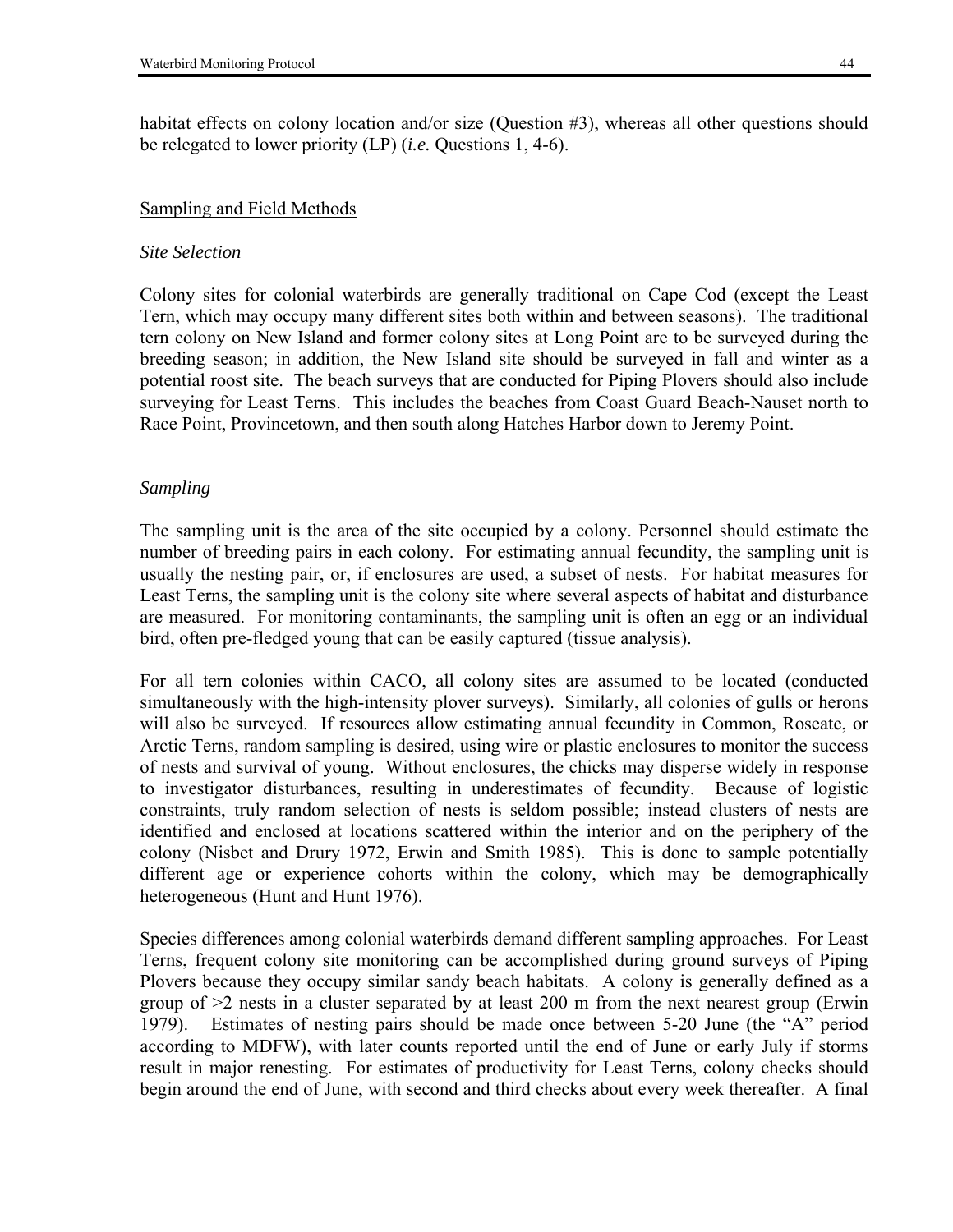check should be conducted when the oldest chicks are about 21-24 days old (fledging at about 24-27 days) to obtain a best estimate of average annual fecundity for the colony. Because of the cryptic nature of the species and the mobility of chicks, remote monitoring with a scope from a vehicle is the most practical method. Chicks are less disturbed, more mobile and therefore more visible when viewed remotely from a vehicle.

For gulls, other terns (Common, Roseate, Arctic) and Black Skimmers, a one-survey visit is made every year in mid- to late incubation (early May for gulls, 5-20 June for terns) to estimate the number of breeding pairs in a colony. As resources allow, we recommend monitoring fecundity of these species. Setting up enclosures for young (Nisbet and Drury 1972, Erwin and Smith 1985) is usually necessary. This entails visits at least every week after hatching commences to find and count the numbers of live and dead chicks until fledging occurs (> 22 days generally).

For other species, different methods are required. For wading birds, usually one visit is made in mid- to late incubation, which in New England is usually late May. The American Oystercatcher (*Haematopus palliates*) has recently attracted the attention of biologists because of concerns over widespread population declines along the Atlantic Coast (Davis *et al.* 2001). As a result, surveys of all beaches within CACO should begin in Massachusetts in early April and should mirror the methods followed for plovers. Locations of oystercatchers that are courting for more than a week should be recorded using GPS receivers. This should be an annual effort.

To put the CACO breeding estimates in perspective, CACO biologists should continue partnerships with other state and NGO biologists in sharing breeding information on an annual basis. For each species, totals for CACO should be compared with both Cape Cod region totals and State totals to determine the relative value of CACO lands within a metapopulation context.

## *Field Methods - Breeding Populations*

 Least Terns - Because Least Terns nest on open beaches similar to Piping Plovers, they will be surveyed intensively. All beaches are surveyed during the season preferably on foot, covering all beaches where nesting is possible (see Piping Plover protocol above). The center of each tern colony should be recorded using a GPS receiver for site locator information. In addition, colony perimeter documentation should also be recorded (especially in colonies with widely dispersed nests) to facilitate decision making related to management of disturbances. Assign each tern colony a local name (*e.g.* Nauset Inlet) to assist relocating the site. Use the same name consistently over time (if possible, use the traditional one) to preclude errors when conducting population trends through time. Nesting begins as early as late May in some years and may extend into July. The number of incubating birds (= number of nests) should be recorded during several surveys in each colony during the period 5-20 June (the "A count" in Blodget and Melvin 1996), then again after June 20 (the "B count") if a major change due to a storm occurs. Birds may renest until early July. Counts are best made by two independent observers. Keep these counts confidential so that individual observers can be "calibrated" and we can assess how much observer changes (a common Park and Refuge situation) affect population trend estimation (Sauer *et al.* 1994). A spotting scope or at least 8X binoculars should be used. A ground check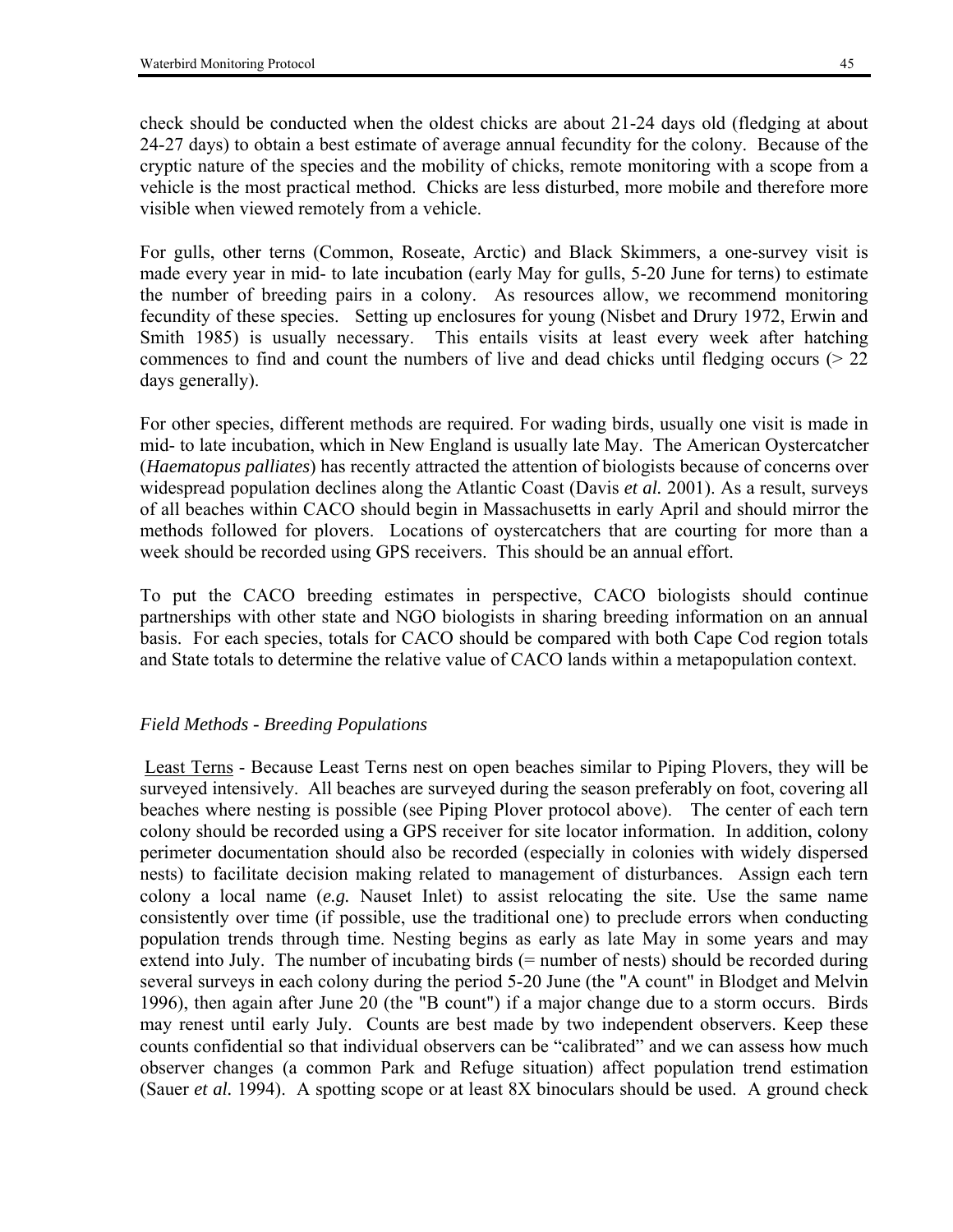is made to confirm the stage of egg laying (2-3 eggs is a full clutch). Entrance into the colony should be minimized especially during May and early June when birds are establishing nest sites and beginning egg laying. For most colonies, estimates can be made from vehicles at the periphery of the colony. On islands (*e.g.* New Island), however, ground counts of nests should be made using the method outlined below for Common Terns, using mark-recapture methods. Avoid very warm days or rainy periods when flushing birds. Field data forms should be completed for each colony site visit. A standard colonial waterbird field data form has been developed (Appendices 3a and 3b). Because Least Terns are notoriously unsynchronized in their nesting, numbers of nests should be estimated a minimum of three times (see above). If storms cause large-scale losses, renesting will occur; another survey should be made 2-3 weeks later. The best estimate of the number of nesting pairs in a colony is the maximum number of nests estimated among the three (or more) survey periods.

Gulls and Common Terns - At Common Tern colonies, observers should conduct annual ground counts to estimate the number of nests; for gulls, estimates do not need to be conducted more often than every 3-5 years. Timing of nesting is variable, depending upon year and species, therefore some annual adjustment of survey timing may be necessary. In general for gulls, midto late May will mark the period when most egg laying is completed, while for terns it is usually mid-June in New England. A nest count is conducted with a minimum of three observers. If colonies exceed ca. 1000 pairs, a sample of 20-40% is recommended. After establishing a line along the long axis of the colony perimeter, a series of perpendicular transects is covered. The team walks in tandem through the colony during mid-to late incubation if possible (ca. 5-10 May for gulls, 5-20 June for terns) counting and marking (dot of spray paint or water soluble marker on the nest edge) on 1-2 transects, or passes. Afterwards, they repeat the transects in reverse, with observers changing path positions, recording separately the number counted the second time that are marked versus unmarked (Lincoln-Petersen Index, see Smith 1966, Morrison *et al.* 2001). This allows one to estimate detection probabilities associated with the transect survey, *i.e.* the efficiency of the count (assuming a sample of at least 50 nests). After two transects of marking and recounting, the team can simply continue the count without further marking until the colony count is complete. Care should be taken however for the crew to stay abreast of each other to insure that they are not double counting nests as they walk. Observers should ensure that the entire colony area has been surveyed. In gull colonies, training may be required to discriminate species, *e.g.* Herring and Great Black-backed Gull (*Larus argentatus* and *L. marinus*) nests. Inexperienced observers can carry a small wooden frame with a 53 mm width for an egg-width reference (Herring Gulls are smaller, Great Black-backed Gulls larger; K.M. Brown, pers.comm.). At the completion of the survey, the total number of nests in the colony is estimated by converting the total count by applying the Lincoln correction as outlined as follows:

The equation in its simplest form is:

$$
N = (M * C) / R
$$

Where  $N =$  the total estimate of the number of nests in the colony;  $M =$  the total number of nests observed and marked during the first pass through the survey area;  $C =$  the total number of nests observed on the second pass through the survey area: and  $R =$  the number of nests counted on the second pass that were already marked on the first pass.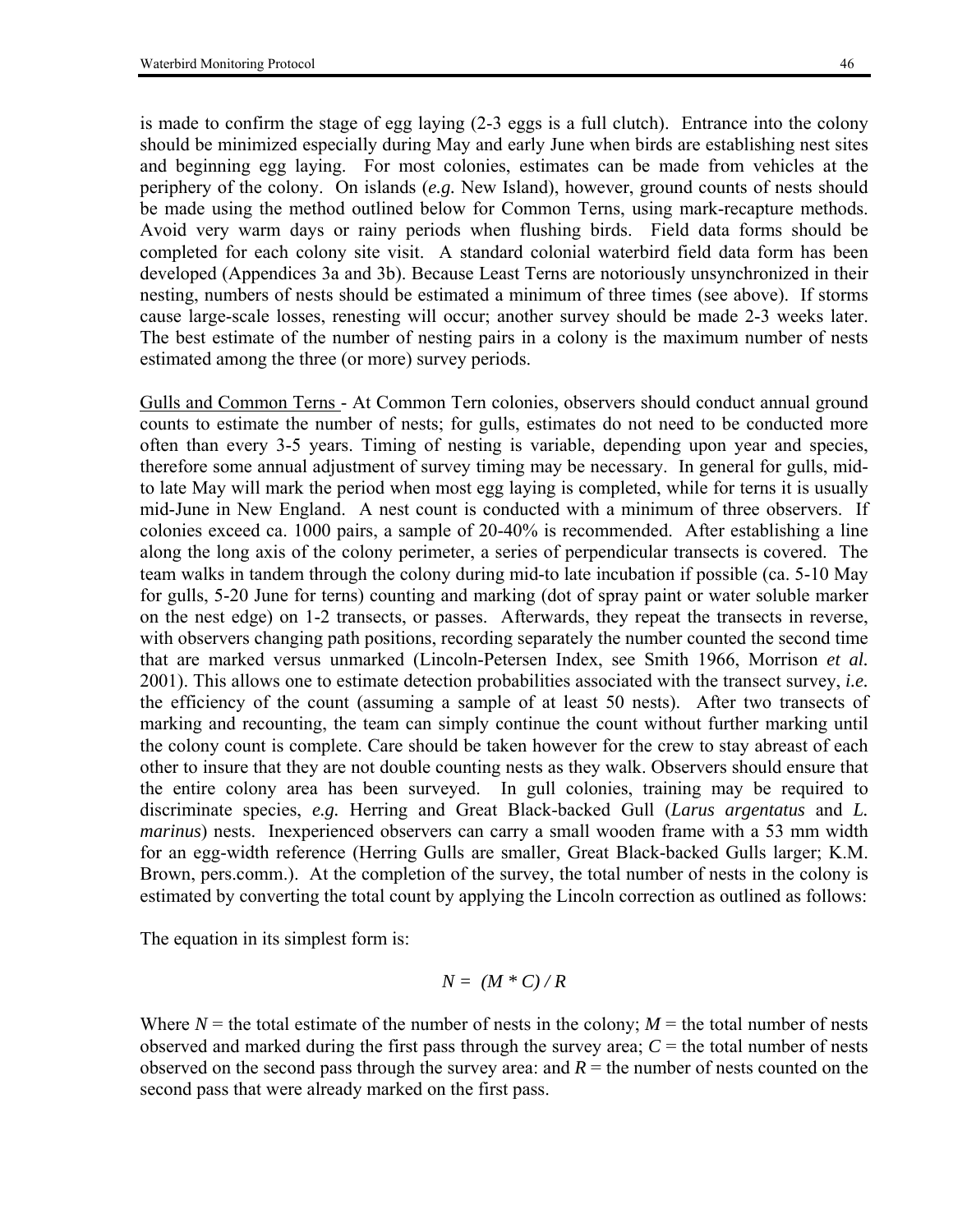Other Species - For Black-crowned Night Herons (BCNH) or other wading birds, potential colony sites (Wood End) should be checked on foot and by consulting with local bird clubs (and Massachusetts Audubon Society [MAS] employees). As above, observers will obtain an estimate of flying adults in mid- to late May. BCNH are best estimated by making noise (hand clapping) while approaching low shrubs (*Myrica spp*. bushes) since they are easily disturbed and take flight often 100 m before observers reach the nesting area. Nesting must be confirmed by entering the dense shrubbery and looking for a large stick nest with 3-5 pale blue-green eggs 53 X 37 mm in size. The number of herons flushed from the site should be approximately equal to the number of nests (Erwin 1979), however, this may vary among sites. Thus, 1-2 observers should enter the colony during the incubation period if possible to mark nests and conduct the mark-recapture method described in the section above.

For American Oystercatchers, the number of pairs should be recorded annually during the beach surveys for Piping Plovers. Location of each pair should be recorded using a GPS receiver. Because of the current concern for population declines along the Atlantic coast (Davis *et al.* 2001) observers should confirm each nesting attempt by a pair. This may require extended visits using scopes mounted from a vehicle because oystercatchers leave the nest at considerable distances upon approach. The data should be recorded on the same forms as for the colonial nesting birds (Appendices 3a and 3b). In addition, historically a small number of Roseate and Arctic (*Sterna paradisaea*) terns, and Black Skimmers *(Rynchops niger*) have nested on Cape Cod; these should be noted on forms whenever visits are made to colonies, even if adults are seen but no nests found. If a major storm causes colony disruption at the normal survey time, a second attempt should be made at least two weeks after the storm ends to allow for females to renest.

### *Field Methods - Estimating Annual Fecundity*

Least Tern - For those years when time demands from plover monitoring are not all-consuming, an opportunity exists to estimate fecundity of this species. With Least Terns, eggs typically hatch after a 3-week incubation period; after this, observers should estimate the number of chicks at least three times in each colony. The first survey for chicks should be made 10-14 d after hatching begins, normally around the end of June. Second and third checks should be made in subsequent weeks (5-8 d apart). Nest surveys should be done using a spotting scope with 15X or more, if possible from a vehicle. The final check should be conducted when the oldest chicks in the colony are 21-24 days (fledging about 24-27 d). On each survey, observers should also count from the vehicle the number of adults and chicks in attendance for the entire colony (while not precise, young-to-adult ratios provide an index of annual fecundity). If dead chicks are spotted, they should be examined for evidence of predation (*e.g.* missing head usually means owl predation). This information also is recorded on the colony data forms. To evaluate detection differences between observers, independent counts of adults and young should be conducted by the observers.

Without individually-marked young followed daily, precise estimates of survival will not be possible; instead the above method will only provide an index of annual fecundity. The value of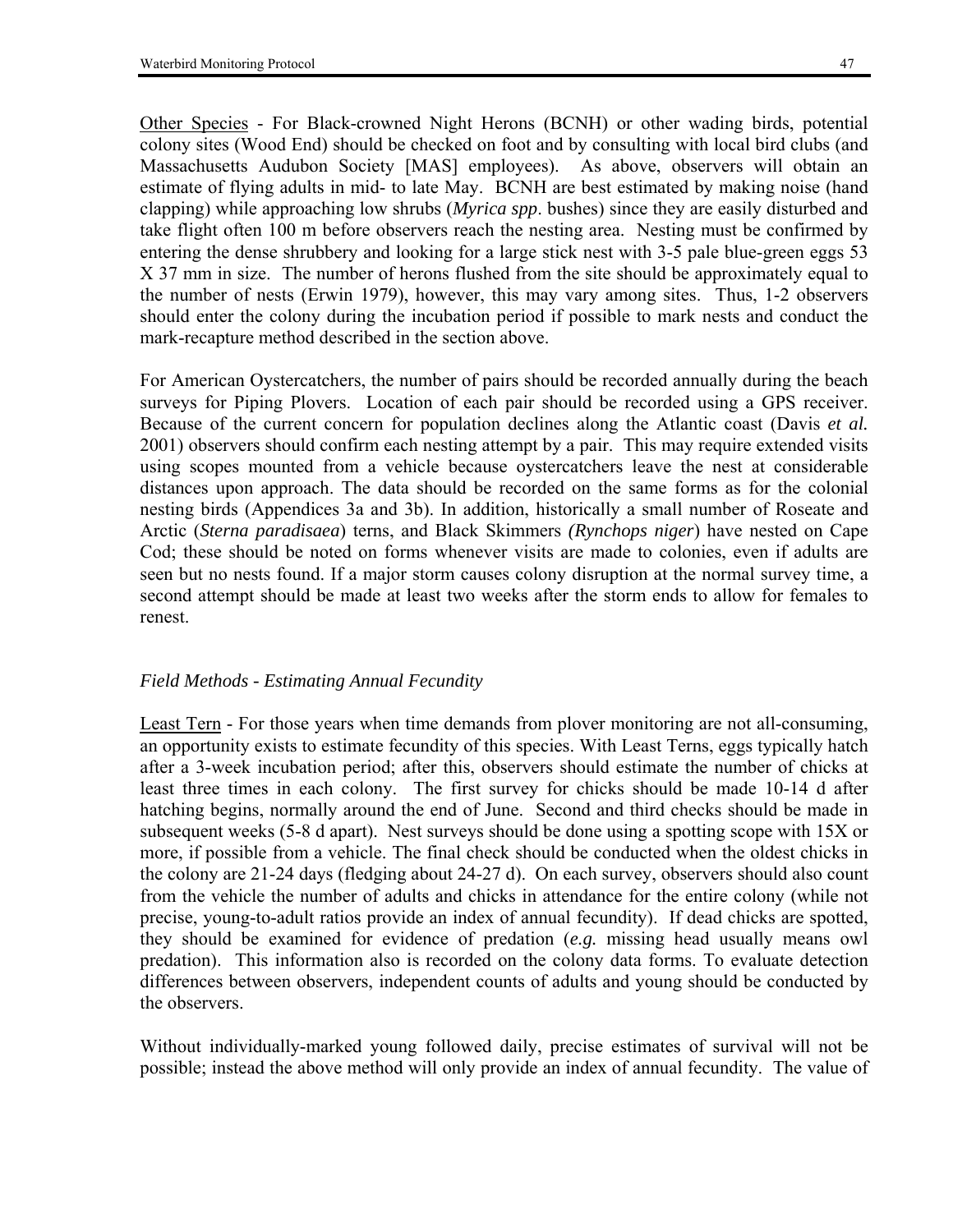the index can only be determined by conducting both types of studies simultaneously. This should be done in at least one colony each year.

Common Tern - Precise estimates of annual fecundity for grass-nesting species such as Common Terns are difficult to obtain without a lot of effort and disturbance to the colony (Nisbet and Drury 1972, Erwin and Smith 1985). We suggest that only when an outside contract is possible should efforts to obtain fecundity estimates be supported.

When young are large, they may run long distances from their nests upon disturbance; this exposes them to higher levels of predation (both intra- and interspecific). Therefore, observers should estimate annual fecundity using 4-6 randomly-located enclosed plots in different parts of the colony marked with wooden stakes ca. 60 cm long to demark corners of ca. 5 x 5 m quadrats (if nest density is fewer than 7 nests per plot, the plot may have to be larger). Poultry wire fencing (2.5 cm mesh, > 40 cm high) should then be buried in the soil around the periphery of each plot. If possible, a sample of at least 10% of the colony is desired, with 20% being ideal, based on the estimated nest count made earlier. Each quadrat should be labeled and total number of nests should be counted in each plot during early (5-10) June. Plots should be set up within a few days after the nest count is done.

After hatching begins (often the end of June), two visits are to be made. One is to be conducted about two weeks after hatching when numbers of chicks are counted in each quadrat. If the nests are visible from outside the colony, a scope should be used to count young from a distance to reduce disturbance. If vegetation is dense, observers will need to enter the quadrat to do the count. It is best for two people to do this. A second count should be made the same way about 8- 10 days later (Common Terns fledge at about 24-26 d). The total number of young surviving in each quadrat divided by the number of nests in each will provide an estimate of "colony" success." Variance among quadrats will be used to adjust the number of sample plots needed to accurately estimate the number of young fledged per colony in future years. After most of the young have fledged in the colony, at least one more late-season count should be made of the ratio of adults to young around the perimeter of the colony, preferably from a boat. This final count should be timed about 10 d after the last visit to count numbers of chicks.

As with Least Tern estimates, these estimates of annual fecundity will also not be as precise as if each nest were monitored, chicks marked, and followed every 1-3 days (see Eyler *et al.* 1999). Instead, nest group (= plot), or "composite fecundity," estimates are obtained which represent an average number of fledglings per nest for the sample plot, or quadrat. This is still far superior to the frequent qualitative manner that is reported by Park and Refuge biologists  $(e.g., \text{``poor''},$ "average", or "good" success). As in other cases, the trade-off is accuracy versus time and colony disturbance.

Ancillary data - The following information should also be recorded when conducting the tern nest counts: (1) number of dead young found and condition of dead young (only those within study plots for Common Terns), (2) nesting substrate of the majority of nests, *e.g.* sand, shell, grass, (3) distance from colony perimeter to designated ORV trail (Least Terns), and (4) comments on presence of any disturbance, tracks, scat, owl pellets, or other signs of predators.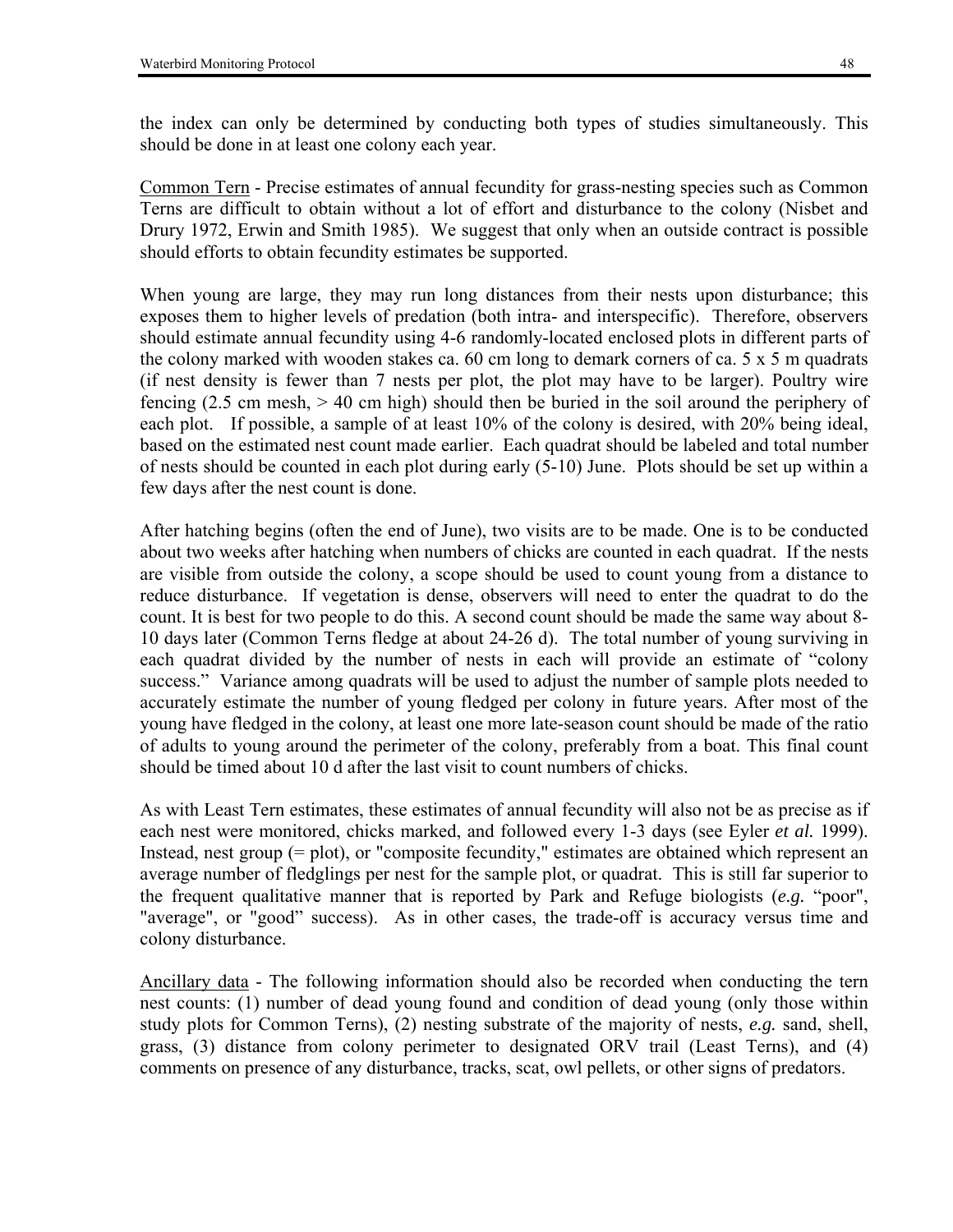### *Field Methods - Habitat Measures*

Least Terns - Because of the influences of beach management on Least Terns and Piping Plovers, additional habitat measures are needed to monitor the terns. At a minimum, management activities such as ORV use and fencing need to be recorded (presence/absence) at each colony site. For ORV activity, comments should be recorded on the form on each visit. In addition, three measures of beach width should be made at each colony after terns have fledged (late July to early August); one at the colony center and the other two at the ends of the colony. Beach width is the distance from the berm crest to the toe of the foredune and is measured using a 100 m tape. While the measuring tape is laid out for the 3 points, observers also record the total length that is intercepted by beach vegetation and record vegetated area as a percentage of total length of the beach width transect  $(< 5\%$  is considered unvegetated).

Contaminants - Given the emphasis of the BEST (Biomonitoring and Evaluation of Status and Trends) program within the USGS on NPS and FWS coastal lands (Rattner *et al.* 2000), some monitoring effort should be undertaken to evaluate contaminants in waterbirds on a regular basis. At 3-year intervals, during colony surveys, dead or dying young waterbirds should be collected until a sample of 10 young per colony is achieved. At the same time, one primary feather (primary  $\#$  6-8) should be collected from a random sample of 10 healthy young that are  $> 2$ weeks old. Feathers can be analyzed for heavy metal levels and may also provide useful nutritional information through stable isotope analysis (Hobson and Clark 1992, Knoff *et al.* 2001). At a minimum this should be done with Common Terns and Black-crowned Night Herons. Night herons may be declining in the northeast; these declines have been attributed in part to contamination of its food supplies (Boyd 2000).

### Equipment List

- Access to a 4WD vehicle
- At least 2 spotting scopes with tripods
- Two pairs of 8-10 X binoculars
- 1-2 handheld GPS units
- One 100 m tape
- laser range finder
- wire forestry flags
- PVC or wooden stakes
- poultry wire
- 2 mallets
- compass
- waterproof notebooks
- permanent markers.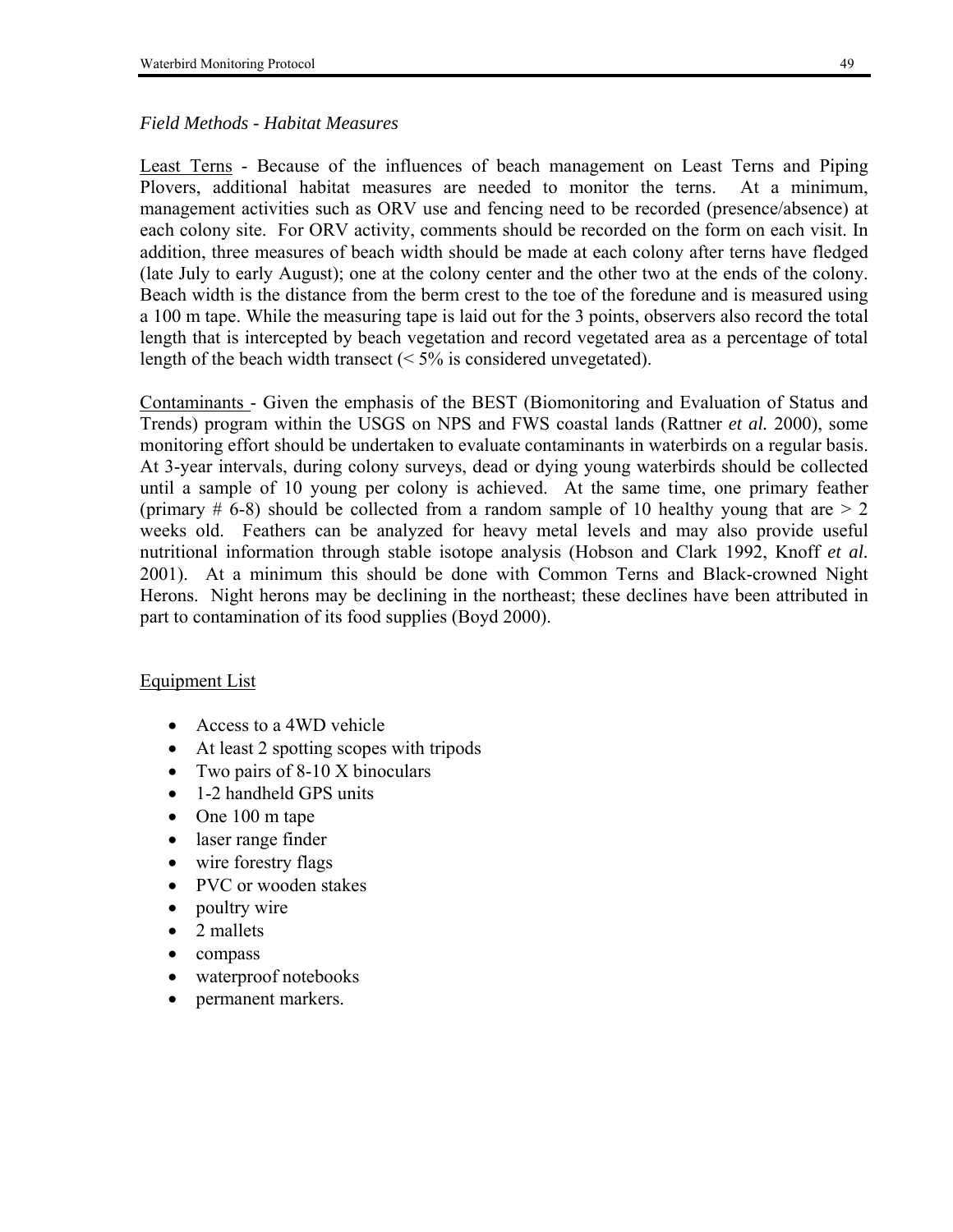#### Personnel

At least two people are required to conduct the waterbird surveys, however, the Least Tern surveys can also be conducted at the same time as the plover monitoring. Surveys of Common, Arctic, and Roseate terns require only one day, preferably with 3 people. The gull and heron surveys require only one day and should be performed with at least 3 people. Additional volunteers would be helpful. Conducting fecundity research should require a contract.

#### **MIGRATING AND WINTERING WATERBIRDS PROTOCOL**

#### Monitoring Questions

The original monitoring questions for this group included:  $(1)$  Are there identifiable "hotspots" that are used consistently by either feeding or roosting congregations of shorebird and/or waterfowl species at the scale of the embayment? (2) Are these hotspots (if found) consistent among years? (3) At the small (local) scale, are there certain habitat types that are particularly important for American Black Ducks (*Anas rubripes*), Red Knots (*Calidris canutus)*, Dunlin (*Calidris alpina*) or other shorebirds of concern? (4) Is there any change in species composition occurring over decadal time periods in CACO? (5) Are methods adequate to allow meaningful comparisons of CACO population trends (*e.g.* over 10- or 20-year periods) at selected sites with those occurring within the Cape region for shorebirds (International Shorebird Survey data) or for waterfowl (Mid-Winter Inventory data)? (6) How much annual and species variation is present in mortality data from Beached Bird Surveys?

While all of the above questions are of interest, the time required to obtain adequate estimates of a highly variable resource such as shorebirds would probably preclude any rigorous monitoring of shorebirds during migration. Instead of CACO developing its own monitoring scheme, a more effective strategy might be to provide support for volunteers under the International Shorebird Survey, and to the state when conducting waterfowl surveys in mid-winter. Having volunteers collect migration data on shorebirds at Nauset Marsh and in Wellfleet Bay (in combination with MAS) would probably provide an adequate sample for the northern region of CACO. Concerning a Beach Bird Survey (question  $# 6$ ), again, partnership with MAS in developing a new survey may be feasible in the future.

Considering the concerns of CACO relative to the growing aquaculture industry, we do suggest that Question # 1 receive High Priority, but at a localized scale. At least at sites in Nauset Marsh and Wellfleet Bay, fairly intensive monitoring of sites proximal to and remote from (reference sites) active and potential aquaculture beds should be conducted. Considering the unlikelihood that resources will permit addressing the other questions, we will not provide details below.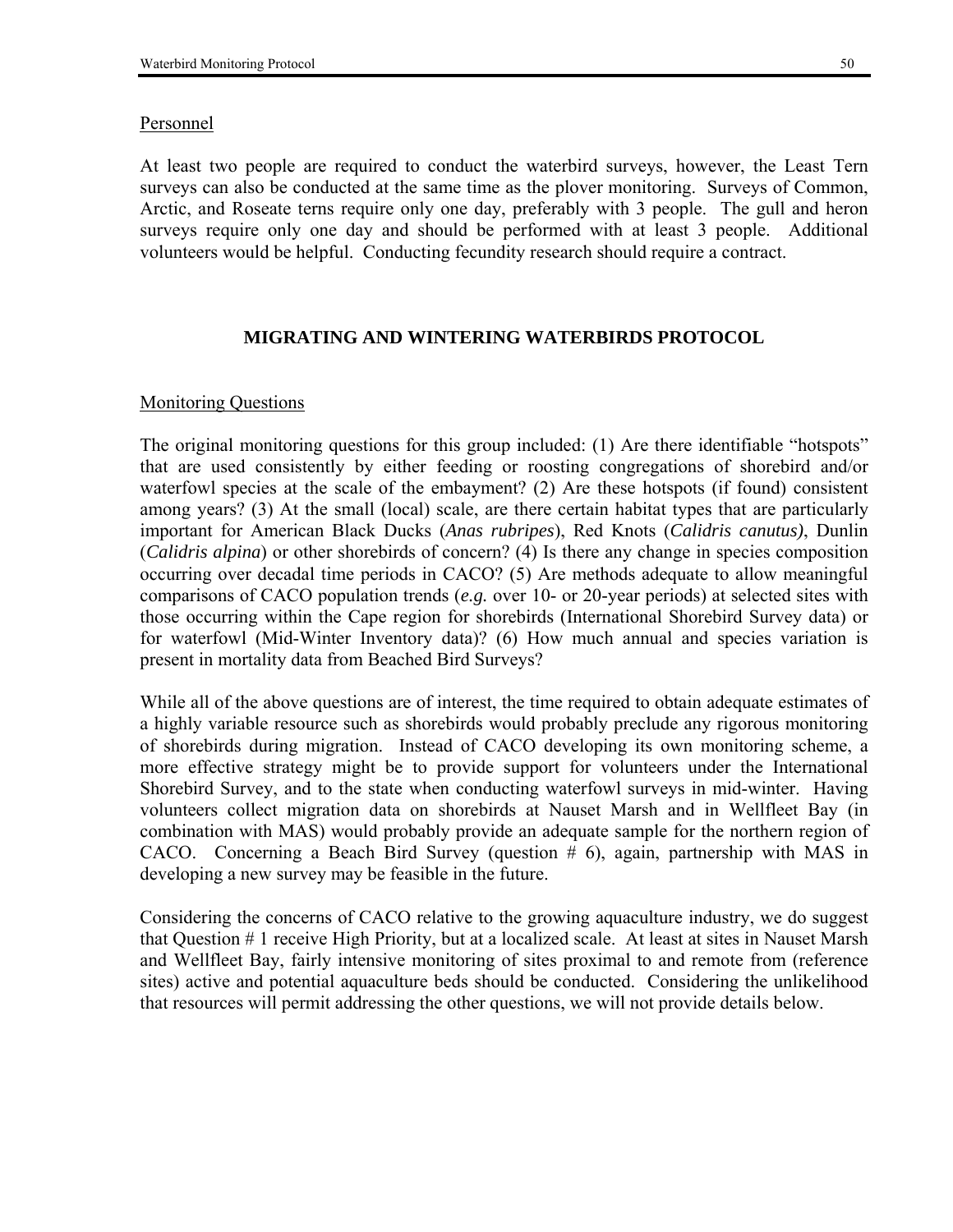#### Sampling and Field Methods

#### *Site Selection*

For intensive surveying by CACO personnel, mudflat areas within Nauset Marsh and Wellfleet Bay should be selected that encompass most of the intertidal zone. These areas are the principal shorebird areas within the Seashore and have either active aquaculture activities and/or recreational pressures. Sites should be located using GPS units and also marked with PVC or other marker if there are not adequate natural boundaries or reference markers. The focus should be on feeding habitats rather than on roosting. At other sites within the Seashore, such as Pleasant Bay, CACO is encouraged to coordinate with ISS personnel to add additional sites to their network.

## *Sampling*

To identify feeding habitat and to estimate numbers of foraging birds, the sampling unit is the designated portion of an embayment, usually an intertidal region. The designation of sampling units for feeding waterbirds is difficult because of the mobility of the birds, the vagaries of the water regime (*e.g.* location of edge of tidal water), and the lack of visual landmarks in most areas. Sampling units must be large enough that they will include large, mobile flocks. By using beach and intertidal reaches along continuous corridors, with ranges from upland edge out to ca. 200 m, observers can effectively include all (or most) effective foraging habitat for shorebirds. All tidal stages across the intertidal range should be included within this 200 m zone. For relatively small embayments, fixed points can be used for observation sites and the entire area can be included rather than a sample area.

Setting up foraging survey areas requires that all potentially good feeding sites, not simply those currently used, be surveyed from the ground. The limitation for using random selection is due to access by 4WD vehicles.

The intensity of sampling may vary, depending upon personnel availability. The ISS calls for sampling every 10 days, however, where there is particular interest in monitoring change relative to a management activity, perhaps 1-2 surveys per week will be needed. Given the variation in shorebird counts, even this frequency may not be sufficient for detecting trends (Appendices 5a and 5b).

### *Field Sampling Methods - Ground Surveys for Feeding Birds*

At the smaller scale, at Nauset Marsh and Wellfleet Bay, data on shorebird and waterfowl feeding concentrations will be recorded during ebb (2 h before low) and low (chart low  $+/-1$  h) tides during the fall migration period, with emphasis on the 1 July to 30 September period, since relatively small numbers remain in late fall and winter. Intensive surveys should be conducted about every 5 days (to preclude autocorrelation, and to allow synchrony with the less-frequent (10-day) ISS surveys) if possible. Time of day is less important for feeding migratory shorebirds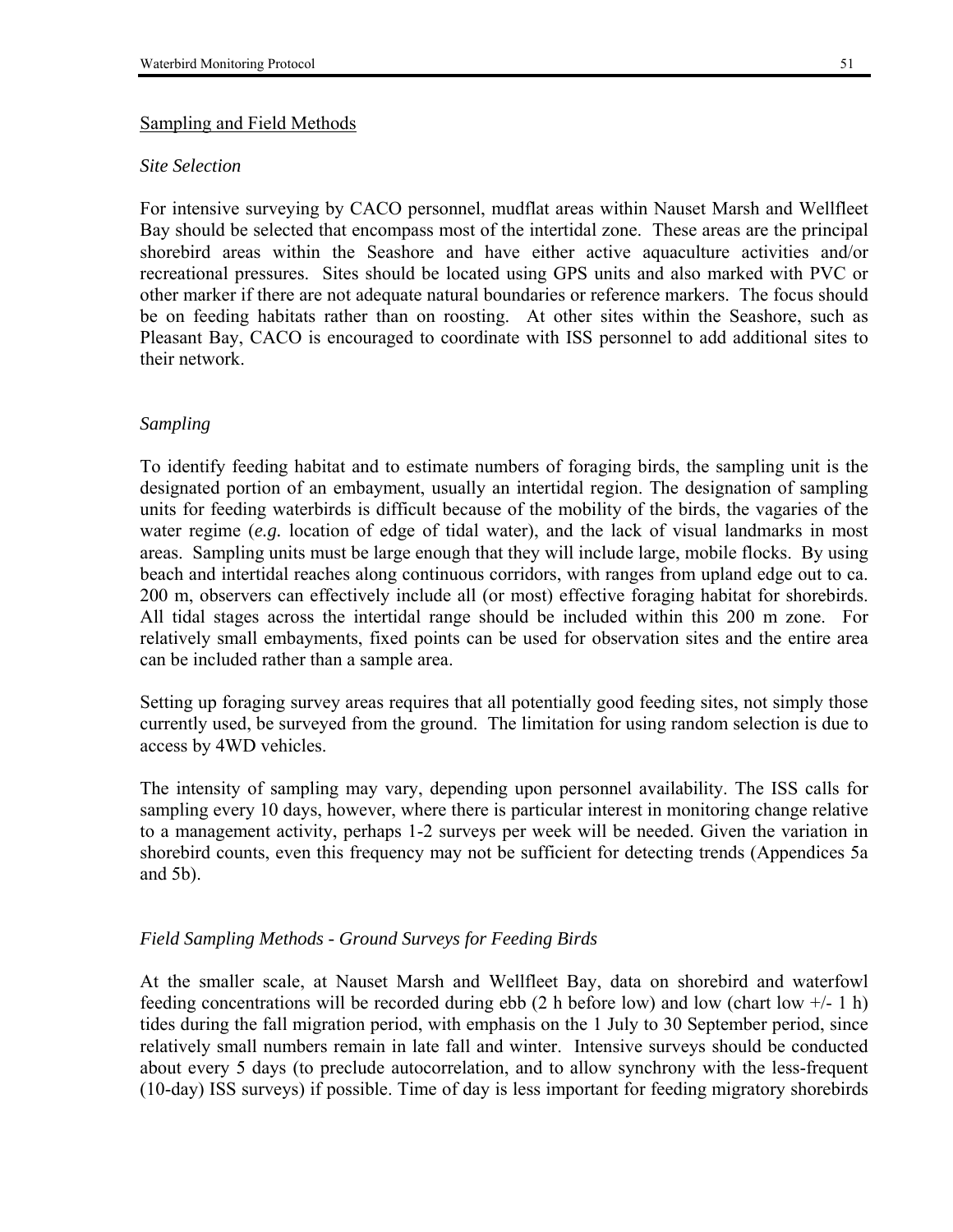To be consistent with earlier surveys in Nauset Marsh, tidal flat areas should be monitored from the observation points used by Brown (1994). In Wellfleet Bay, locations should be selected based in part on previous studies of shorebirds by K. Tuxbury at MAS. Binoculars of 10X power and a scope of 20-40X power should be used. Observation periods of 1-1.5 h will be needed to complete one count by two independent observers at a given location and for transit between the observation points. We recommend three separate counts conducted over approximate 20 min sampling periods, using a scan sample. Later, for analysis, the maximum count for that day is generally used. It is essential that all mudflat areas be surveyed during the approximate 3-hr low tide period within a marsh complex; otherwise more than one low tide period (or 1 day) would be necessary to complete the survey resulting in high variation between days. Thus, only two observation locations are logistically feasible within a marsh complex.

Maps of each study area should be used for each survey and locations of such flocks recorded. Data should be recorded on field survey forms (Appendix 4); the locations will need to be referenced to numbered or lettered plots, or segments, that can be georeferenced. This method will allow us to track the stability of feeding "hotspots" through time and will be useful in making management decisions concerning petitions for local siting of facilities (*e.g.* aquaculture). The data may also reveal a distance threshold for disturbance.

## Equipment List

- Access to a 4WD vehicle
- At least 2 spotting scopes with tripods
- 2 sets of 8-10X binoculars
- 1-2 handheld GPS units
- 1 laser range finder
- PVC for marking locations
- maps of bays
- waterproof notebooks
- One 100-m tape.

## Personnel

At least two people should be employed to conduct the observations during surveys, and independent data kept to estimate error. Training may be required using videotapes or local bird experts. At least one of these persons could be the same individual involved in plover monitoring, which generally slows during late July. With two bays, two days would be required to complete one survey at low tide.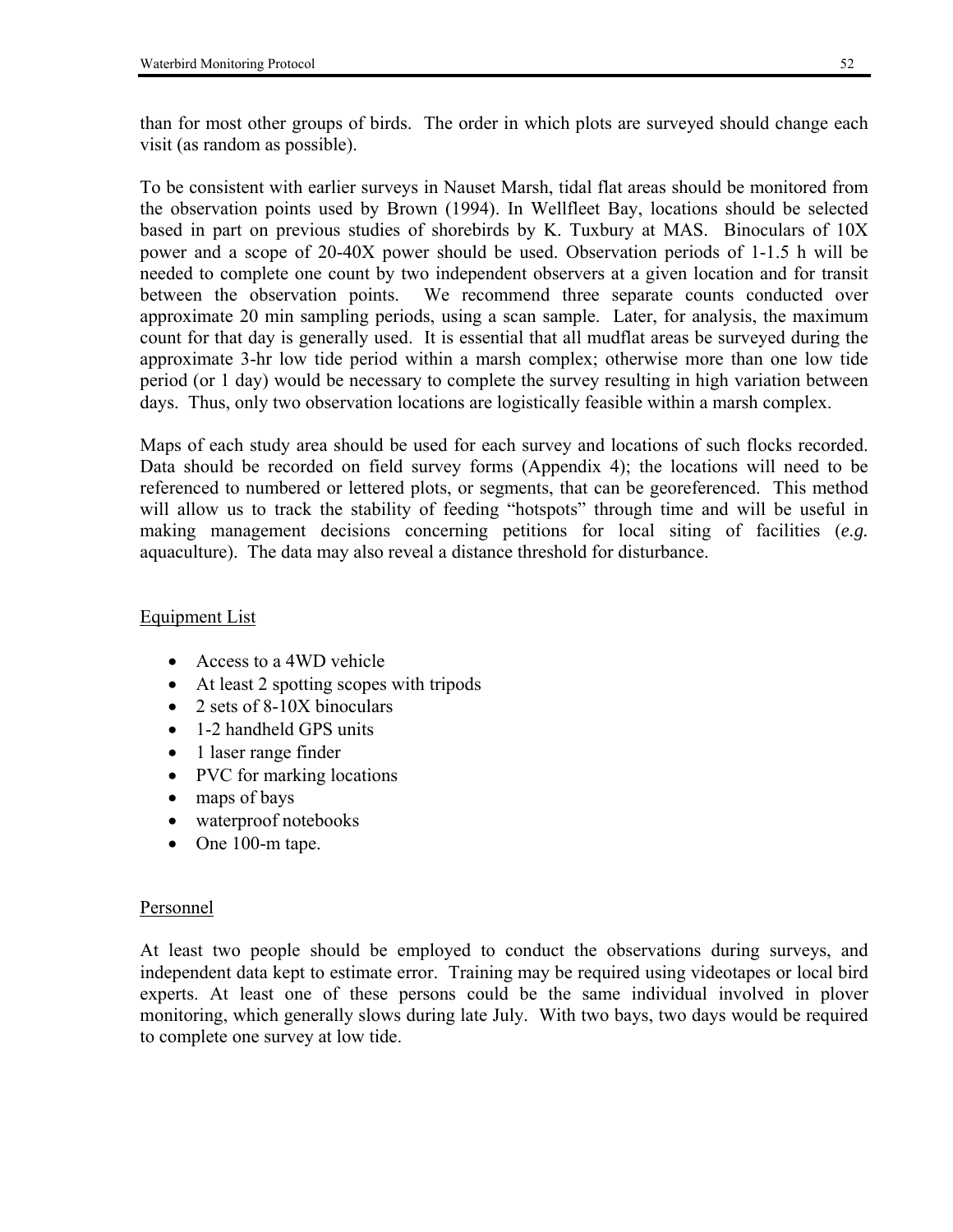#### **LITERATURE CITED**

- Ainley, D., G. Page, L. Jones, L. Stenzel, and R. LeValley. 1980. Beached marine birds and mammals of the North American West Coast: A manual for their census and identification. U.S. Fish and Wildlife Service, Biological Services Program, FWS/OBS-80/03. 207 pp.
- Bart, J. and D.S. Robson. 1982. Estimating survivorship when the subjects are visited periodically. Ecology 63: 1078-1090.
- Bibby, C.J., N.D. Burgess, and D.A. Hill. 1992. Bird census techniques. Academic Press, London.
- Bildstein, K., R. Christy, and P. DeCoursey. 1982. Energy flow through a South Carolina saltmarsh shorebird community. Wader Study Group Bull. 34: 35-37.
- Blodget, B. G. and S. M. Melvin. 1996. Massachusetts Tern and Piping Plover Handbook: A Manual for Stewards. Massachusetts Division of Fisheries and Wildlife, Natural Heritage and Endangered Species Program. 123 pp.
- Boyd, D. 2000. Where have all the herons gone? Conservation Sciences, Fall issue. Manomet Center for Conservation Sciences, Manomet, MA.
- Brown, J. M. 1994. Species composition, migration chronology, and habitat use of waterbirds at Cape Cod National Seashore. M.S. Thesis, Univ. of Rhode Island, Kingston.
- Burger, J. 1987. Physical and social determinants of nest-site selection in Piping Plovers in New Jersey. Condor 89: 811-818.
- Burger, J., ed. 1994. Before and after an oil spill: the Arthur Kill. Rutgers University Press, New Brunswick, NJ.
- Chabreck, R. 1988. Coastal marshes. Univ. of Minnesota Press, Minneapolis.
- Conway, C. J. 1995. Virginia Rail. *In:* The Birds of North America, No. 173 (A. Poole, P. Stettenheim, and F. Gill, eds.). The Academy of Natural Sciences, Philadelphia, PA.
- Conway, C.J. and J.P. Gibbs. 2001. Factors influencing detection probabilities and the benefits of call broadcast surveys for monitoring marsh birds. Final Report to USGS Patuxent Wildlife Research Center, Laurel, MD.
- Conway, C.J., W.R. Eddleman, S.H. Anderson, and L.R. Hanebury. 1993. Seasonal changes in Yuma Clapper Rail vocalization rate and habitat use. J. Wildl. Manage. 57: 282-290.
- Custer, T.W. and D. W. Peterson, Jr. 1991. Growth rates of Great Egret, Snowy Egret, and Black-crowned Night-Heron chicks. Colonial Waterbirds 14: 46-50.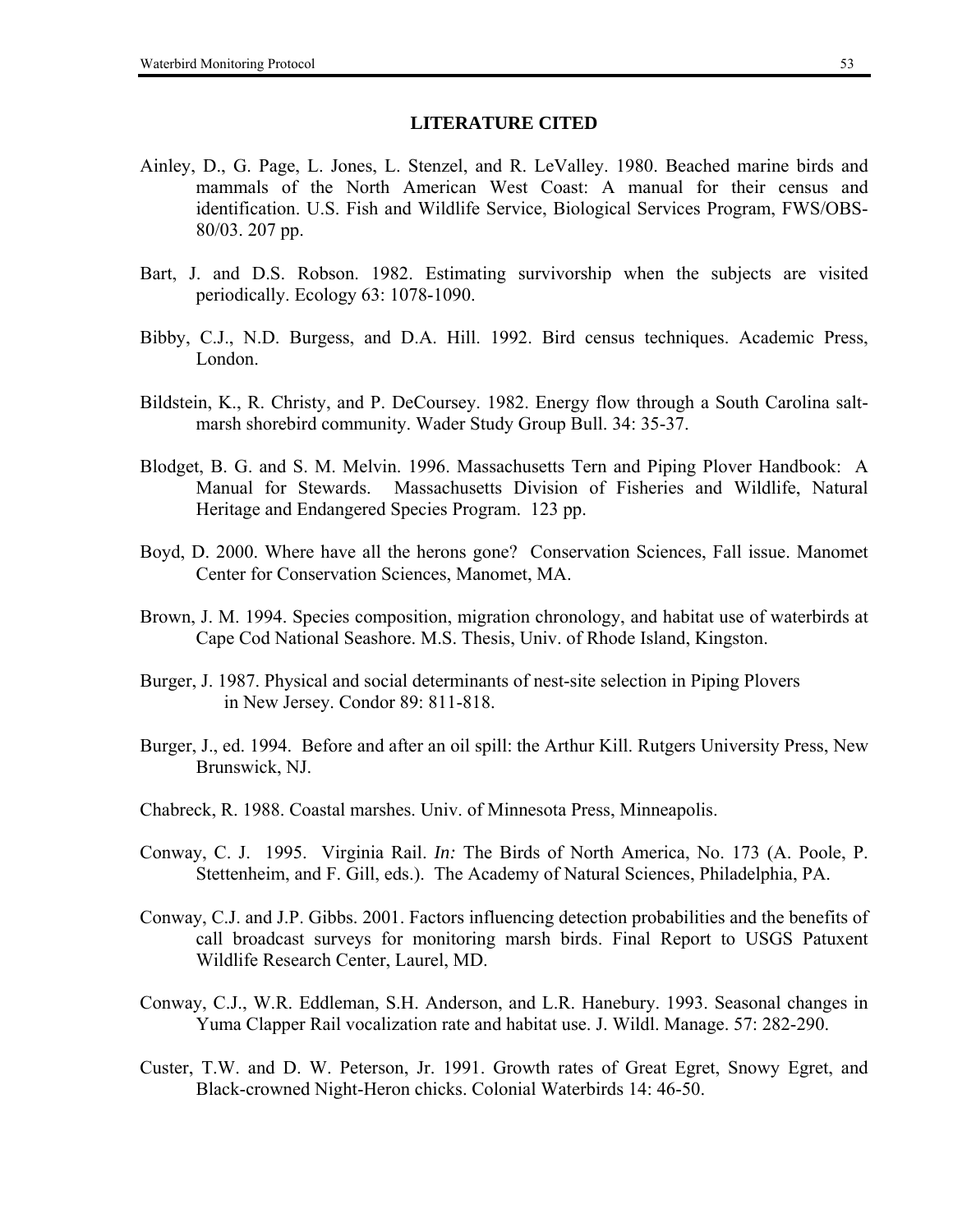- Davis, M., T. Simons, M. Groom, J. Weaver, and J. Cordes. 2001. The breeding status of the American Oystercatcher on the East Coast of North America and breeding success in North Carolina. Waterbirds 24: 195-202.
- Eddleman, W. R., F. L. Knopf, B. Meanley, F.A. Reid, and R. Zembal. 1988. Conservation of North American rallids. Wilson Bull. 100:458-475.
- Elashoff, J.D. 2000. nQuery advisor, version 4.0 User's Guide. Statistical Solutions Ltd., Cork, Ireland.
- Erwin, R.M. 1979. Coastal waterbird colonies: Cape Elizabeth, Maine to Virginia. U.S. Fish and Wildlife Service, Biol. Serv. Program, FWS/OBS-79/10. Washington, D.C.
- Erwin, R.M. and T.W. Custer. 1982. Estimating reproductive success in colonial waterbirds: an evaluation. Colonial Waterbirds 5: 49-56.
- Erwin, R.M. and T.W. Custer. 2000. Herons as indicators. Pages 311-330 *In:* Status and conservation of herons (J.A. Kushlan and H. Hafner, eds.). Academic Press, London.
- Erwin, R.M. and D.C. Smith. 1985. Habitat comparisons and productivity in nesting Common Terns on the mid-Atlantic coast. Colonial Waterbirds 8: 155-165.
- Erwin, R.M., C.J. Conway, and S.W. Hadden. 2002, Species occurrences of marsh birds at Cape Cod National Seashore, Massachusetts. Northeastern Naturalist 9: 1-12.
- Erwin, R.M., P.H. Geissler, M.L. Shaffer, and D.A. McCrimmon. 1984. Colonial bird monitoring: A strategy for regional and national evaluation. Pages 342-357 *In:* Management of nongame species and ecological communities: proceedings of a workshop. University of Kentucky Agric. Extension Service, Lexington KY.
- Erwin, R.M., J.G. Haig, D.B. Stotts, and J.S. Hatfield.1996. Reproductive success, growth and survival of Black-crowned Night-Heron (*Nycticorax nycticorax*) and Snowy Egret (*Egretta thula*) chicks in coastal Virginia. Auk 113: 119-130.
- Erwin, R.M., G.M. Haramis, D.G. Krementz, and S.L. Funderburk. 1993. Resource protection for waterbirds in Chesapeake Bay. Environmental Management 17: 613-619.
- Erwin, R.M., J.S. Hatfield, M.A. Howe, and S.S. Klugman. 1994. Waterbird use of saltmarsh ponds created for open marsh water management. J. Wildl. Manage. 58: 516-524.
- Erwin, R.M., J.D. Nichols, T.B. Eyler, D.B. Stotts, and B.R. Truitt. 1998. Modeling colony-site dynamics: A case study of Gull-billed Terns (*Sterna nilotica*) in coastal Virginia. Auk 115: 970-978.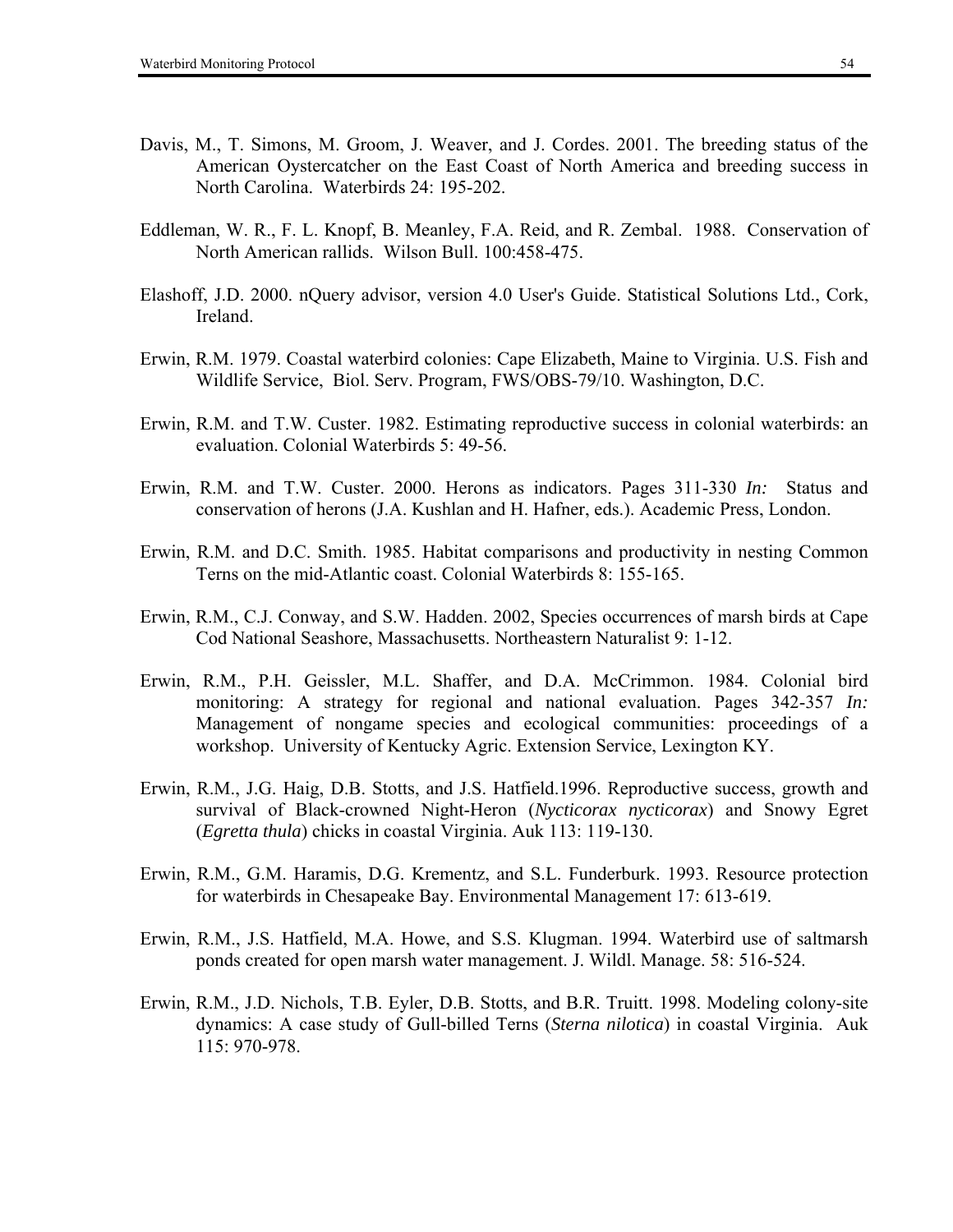- Eyler, T.B., R.M. Erwin, D.B. Stotts, and J.S. Hatfield. 1999. Aspects of hatching success and chick survival in Gull-billed Terns in coastal Virginia. Waterbirds 22: 54-59.
- Farnsworth, G.L., K. Pollock, J.D. Nichols, T.R. Simons, J.E. Hines, and J.R. Sauer. 2002. A removal model for estimating detection probability from point-count surveys. Auk 119: 414-425.
- Ford, R.G., M.L. Bonnell, D.H. Varoujean, G.W. Page, H.R. Carter, B.E. Sharp, D. Heinemann, and J.L. Casey. 1996. Total direct mortality of seabirds from the Exxon Valdez oil spill. Pages 684-711 *In*: Proceedings of the Exxon Valdez oil spill symposium (S.Rice, R. Spies, D. Wolfe, and B. Wright, eds.). American Fisheries Society, Bethesda, Maryland.
- Funderburk, S., S. Jordan, J. Mihursky, and D. Riley, Eds. 1991. Habitat requirements for Chesapeake Bay living resources,  $2<sup>nd</sup>$  edition. Chesapeake Research Consortium, Inc. Solomons, MD.
- Gibbs, J.P. 1995. MONITOR: User's manual. Department of Biology, Yale University, New Haven, CT.
- Gibbs, J. P., and S. M . Melvin. 1993. Call-response surveys for monitoring breeding waterbirds. J. Wildl. Manage. 57:27-34.
- Goss-Custard, J. D., D. Kay, and R.M. Blindell. 1977. The density of migratory and overwintering redshank, *Tringa totanus* (L.) and curlew, *Numenius arquata* (L.) in relation to the density of their prey in southeast England. Estuarine, Coastal, and Shelf Science 5: 497-510.
- Hadden, S.W. 2001. Waterbird inventory and monitoring: report on protocol implementation and development at Cape Cod National Seashore. National Park Service, Cape Cod National Seashore, So. Wellfleet, MA.
- Hass, T. and J.K. Parrish. 2000. Beached birds: A COASST field guide. Wavefall Press, Seattle, Washington.
- Hobson, K. and R. Clark. 1992. Assessing avian diets using stable isotopes. I: turnover of C13 in tissues. Condor 94:181-188.
- Howe, M.A., P. Geissler, and B. Harrington. 1989. Population trends of North American shorebirds based on the International Shorebird Survey. Biological Conservation 49: 185- 199.
- Hunt, G. L. and M.W. Hunt. 1976. Gull chick survival: the significance of growth rates, timing of breeding, and territory size. Ecology 57: 62-75.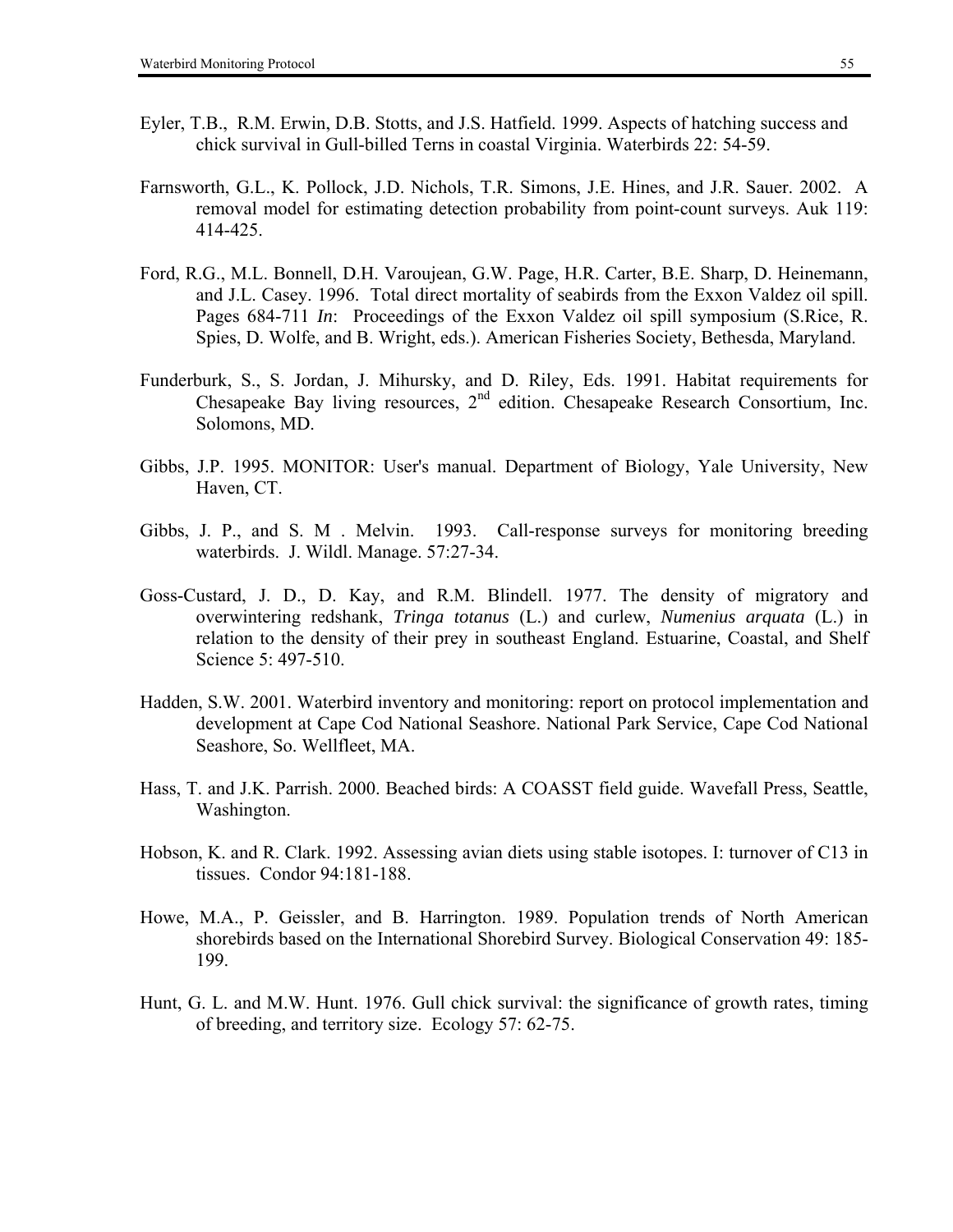- Kelly, J.P., J.G. Evens, R.W. Stallcup, and D. Wimpfheimer. 1996. Effects of aquaculture on habitat use by wintering shorebirds in Tomales Bay, California. Cal. Fish and Game 82: 160-174.
- Knoff, A., S. Macko, and R.M. Erwin. 2001. Diets of nesting Laughing Gulls (*Larus atricilla*) at the Virginia Coast Reserve: observations from stable isotope analysis. Isotopes in Environmental and Health Studies 37:67-88.
- Kuyken, E. 1978. Beached bird surveys in Belgium. Ibis 120: 122-123.
- Legare, M., W. Eddleman, P.A. Buckley, and C. Kelly. 1999. The effectiveness of tape playback in estimating black rail density. Journal of Wildlife Management 63:116-125.
- MacKenzie, D.L. J.D. Nichols, G. Lachman, S. Droege, J.A. Royle, and C.A. Langtimm. 2002. Estimating site occupancy rates when detection probabilities are less than one. Ecology 83: 2248-2255.
- Morrison, M., W. Block, M.D. Strickland, and W.L. Kendall. 2001. Wildlife study design. Springer-Verlag, New York, NY.
- Nichols, J.D. 1992. Capture-recapture models: using marked animals to study population dynamics. BioScience 42: 94-102.
- Nichols, J.D., J.E. Hines, J.R. Sauer, F.W. Fallon, J.E. Fallon, and P.J. Heglund. 2000. A doubleobserver approach for estimating detection probability and abundance from avian point counts. Auk 117: 393-408.
- Nisbet, I.C.T. and W. Drury. 1972. Measuring breeding success in Common and Roseate Terns. Bird-Banding 43:97-106.
- Parnell, J.F., R.M. Erwin, and K.C. Molina. 1995. Gull-billed Tern (*Sterna nilotica*) *In:* The Birds of North America, No. 140 (A. Poole and F. Gill, eds.). The Academy of Natural Sciences, Philadelphia, and The American Ornithologists' Union, Washington, D.C.
- Portnoy, J. 1977. Nesting colonies of seabirds and wading birds coastal Louisiana, Mississippi and Alabama. U.S. Fish and Wildlife Service, FWS/OBS-77/07, Washington D.C.
- Quammen, M. L. 1984. Predation by shorebirds, fish, and crabs on invertebrates in intertidal mudflats: an experimental test. Ecology 47: 393-407.
- Rattner, B.A., J.L. Pearson, N.H. Golden, J.B. Cohen, R.M. Erwin, and M.A. Ottinger. 2000. Contaminant exposure and effects – terrestrial vertebrates database: trends and data gaps for Atlantic Coast estuaries. Environmental Monitoring and Assessment 63: 131-142.
- Ribic, C.A., S. Lewis, S. Melvin, J. Bart, and B. Peterjohn. 1999. Proceedings of the marsh bird monitoring workshop. USFWS Region 3 Administrative Report, Fort Snelling, MN.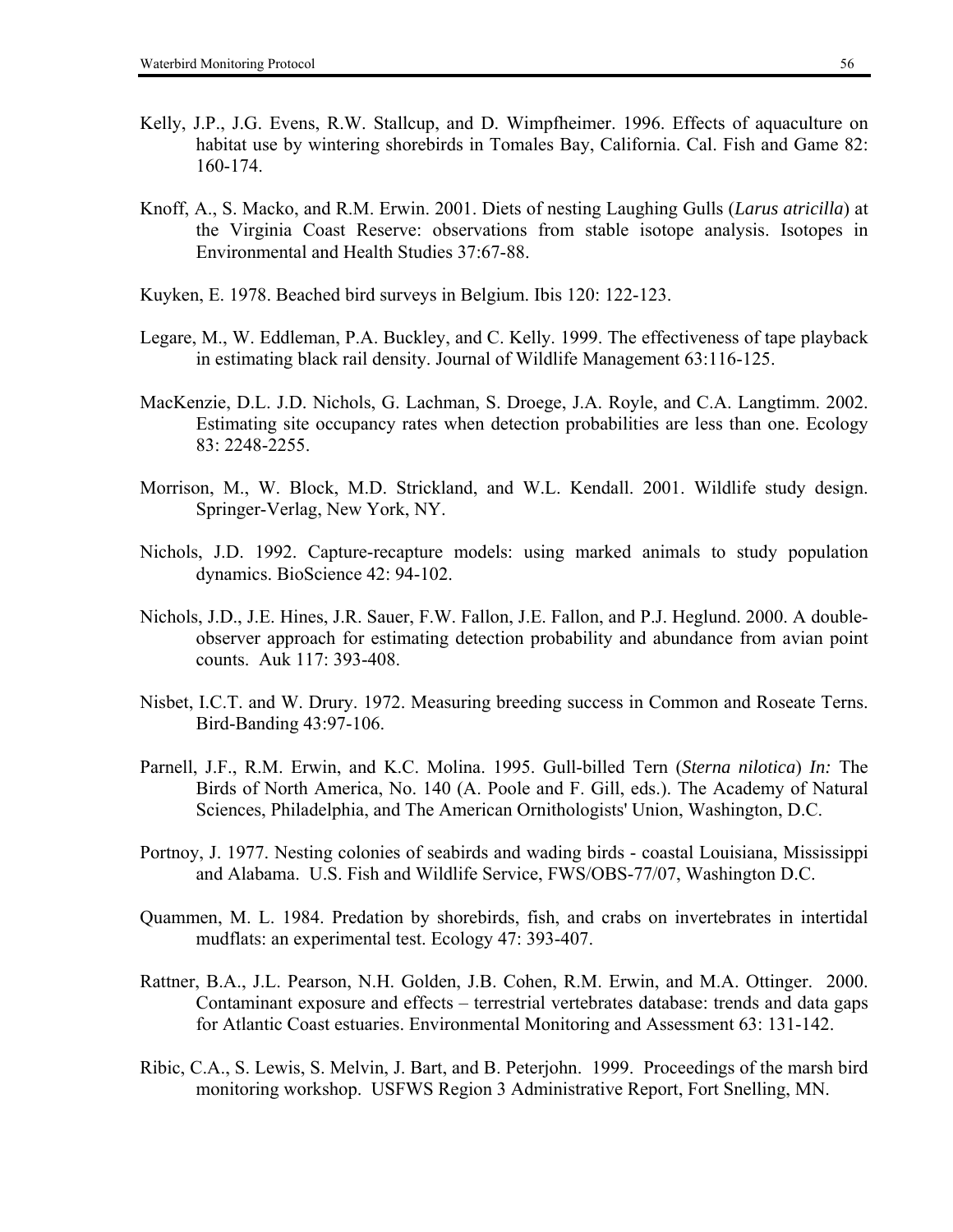- Roman, C.T. and N.E. Barrett. 1999. Conceptual framework for the development of long-term monitoring protocols at Cape Cod National Seashore. Unpublished Report, USGS Patuxent Wildlife Research Center, Cooperative National Park Studies Unit, Univ. of Rhode Island, Narragansett, Rhode Island 02882.
- Roman, C.T., M.J. James-Pirri, and J.F. Heltshe. 2001. Monitoring salt marsh vegetation: A protocol for the Long-Term Coastal Ecosystem Monitoring Program at Cape Cod National Seashore. http://www.nature.nps.gov/im/monitor/protocoldb.cfm
- Sauer, J.R. and W. Link. 2002. Hierarchical modeling of population stability and species group attributes from survey data. Ecology 83:1743-1751.
- Sauer, J.R., B. Peterjohn, and W. Link. 1994. Observer differences in the North American Breeding Bird Survey. Auk 111:50-62.
- Smith, R.L. 1966. Ecology and field biology, 1st ed. Harper and Row, New York.
- Steinkamp, M. 2002. Breeding season population census techniques for seabirds and colonial waterbirds throughout North America. North American Waterbird Conservation Plan: http://www.waterbirdconservation.org/plan/toolbox.html.
- Tims, J.L. 1999. Aspects of the nesting ecology and the effect of vegetation manipulation on Herring Gulls (*Larus argentatus*) and Great Black-backed Gulls (*L. marinus*) in Jamaica Bay, New York. Unpubl. Master's thesis, Cornell University, Ithaca NY.
- U.S. Fish and Wildlife Service. 1996. Piping Plover (*Charadrius melodus*) Atlantic Coast population, Revised Recovery Plan. USFWS Regional Office, Hadley, Massachusetts.
- Van Pelt, T. and J. Piatt. 1995. Deposition and persistence of beachcast seabird carcasses. Marine Pollution Bulletin 30: 794-802.
- Walters, C.J. 1986. Adaptive resource management. Macmillan, New York.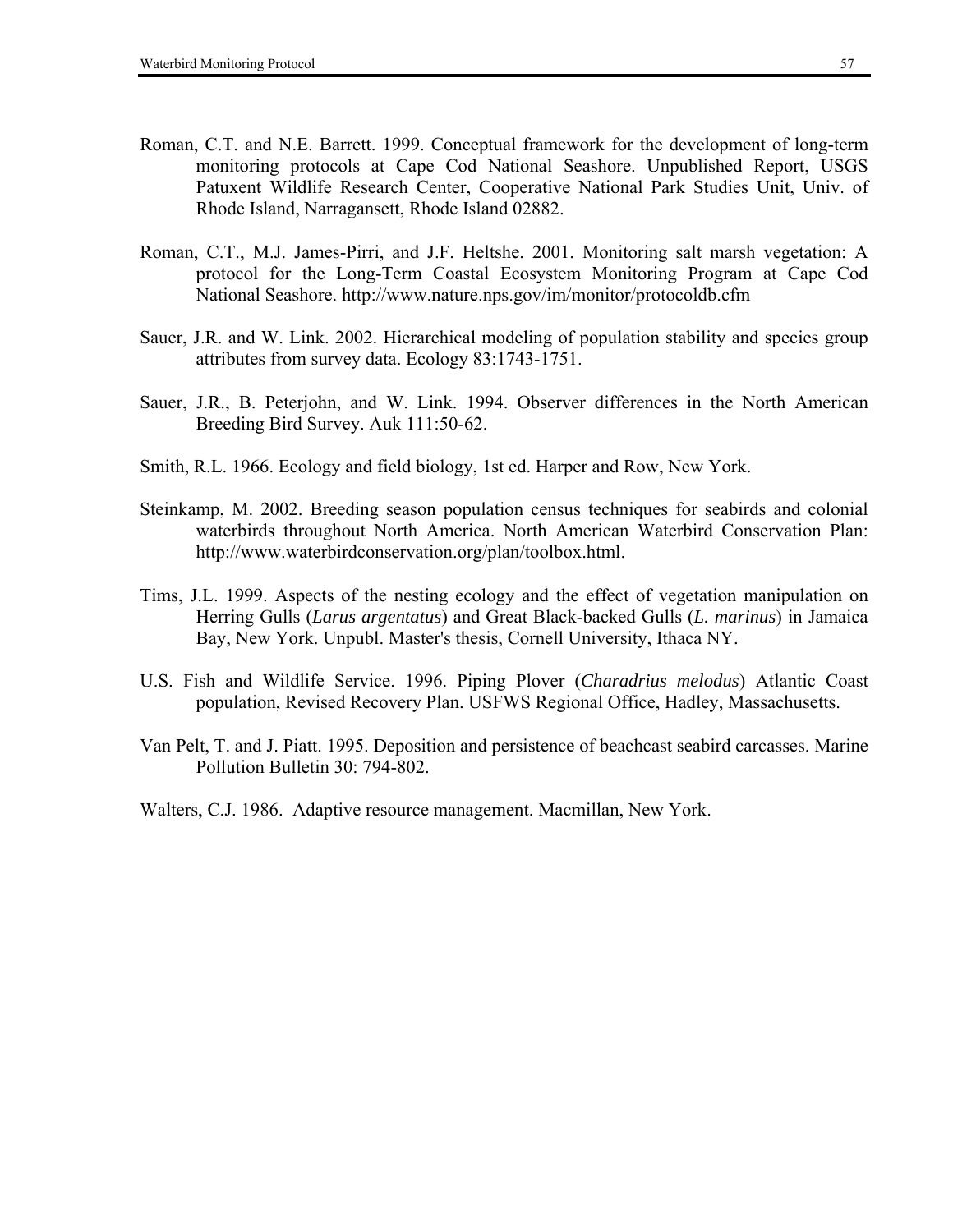# **APPENDICES**

Appendix 1a. Piping plover nest observation form.

| Location <u>example</u>                | Nest Name          | Habitat                     |                 |
|----------------------------------------|--------------------|-----------------------------|-----------------|
|                                        |                    |                             |                 |
| No. Eggs When: found                   | complete           | exclosed                    |                 |
| Date Exclosed Time to Exclose          |                    | Time to Return              |                 |
| No. People Installing                  |                    | Mesh: $\frac{1}{4}$ "       | $\frac{3}{4}$ ? |
| Estim. Hatch Date<br>Fail Date         |                    | Hatch Date Estim. Fail Date |                 |
| No. Eggs: Hatched                      |                    | Unhatched No. Days to Hatch |                 |
| No. Chicks Fledged                     | No. Days to Fledge |                             |                 |
| Date Nest Failed                       |                    | Cause of failure            |                 |
| Did this Pair Renest y n No. of Renest |                    |                             |                 |

# *Chick Observations*

| Age $(d)$      | No. Chx Obs. | Age $(d)$ | No. Chx Obs. | Age $(d)$ | No. Chx Obs. |
|----------------|--------------|-----------|--------------|-----------|--------------|
|                |              | 11        |              | 21        |              |
| $\overline{2}$ |              | 12        |              | 22        |              |
| $\overline{3}$ |              | 13        |              | 23        |              |
| $\overline{4}$ |              | 14        |              | 24        |              |
| 5              |              | 15        |              | 25        |              |
| 6              |              | 16        |              | 26        |              |
| $\tau$         |              | 17        |              | 27        |              |
| 8              |              | 18        |              | 28        |              |
| 9              |              | 19        |              | 29        |              |
| 10             |              | 20        |              | 30        |              |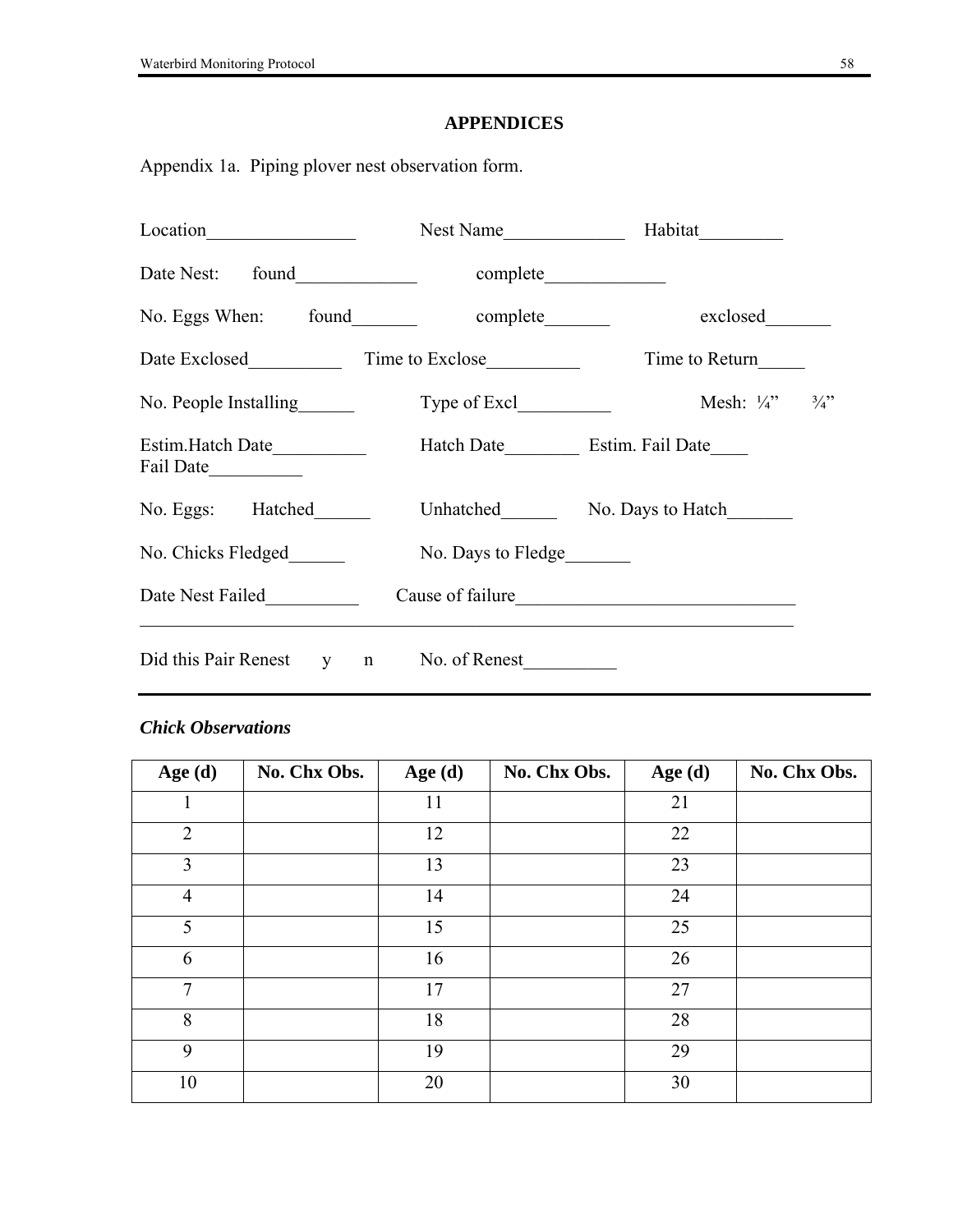|          |                                             | Location |      |          | Distance (m) to:                      |  |                    |  |  |  |
|----------|---------------------------------------------|----------|------|----------|---------------------------------------|--|--------------------|--|--|--|
| Nest No. | <b>UTM</b><br><b>UTM</b><br>North.<br>East. |          | Date | Habitat* | Back<br>Nearest<br>Veg.***<br>Beach** |  | Wrack<br>Index**** |  |  |  |
|          |                                             |          |      |          |                                       |  |                    |  |  |  |
|          |                                             |          |      |          |                                       |  |                    |  |  |  |
|          |                                             |          |      |          |                                       |  |                    |  |  |  |
|          |                                             |          |      |          |                                       |  |                    |  |  |  |
|          |                                             |          |      |          |                                       |  |                    |  |  |  |

### Appendix 1b. Field data form for piping plover habitat information.

\* Habitat type: Berm, foredune, dune/interdune, or washover/blowout.

\*\* Distance measured from crest of the beach berm to the toe of the foredune, using the nest center as the center point for the transect.

\*\*\* Distance measured from edge of the nest to the edge of the nearest patch of vegetation > 10 m in size.

\*\*\*\* Index determined by recording the number of times observer's foot lands on wrack while pacing from the base of the foredune to the beach berm. Nest center serves as the center point of the transect. Index expressed in per cent as the frequency of total paces which have wrack occurrence.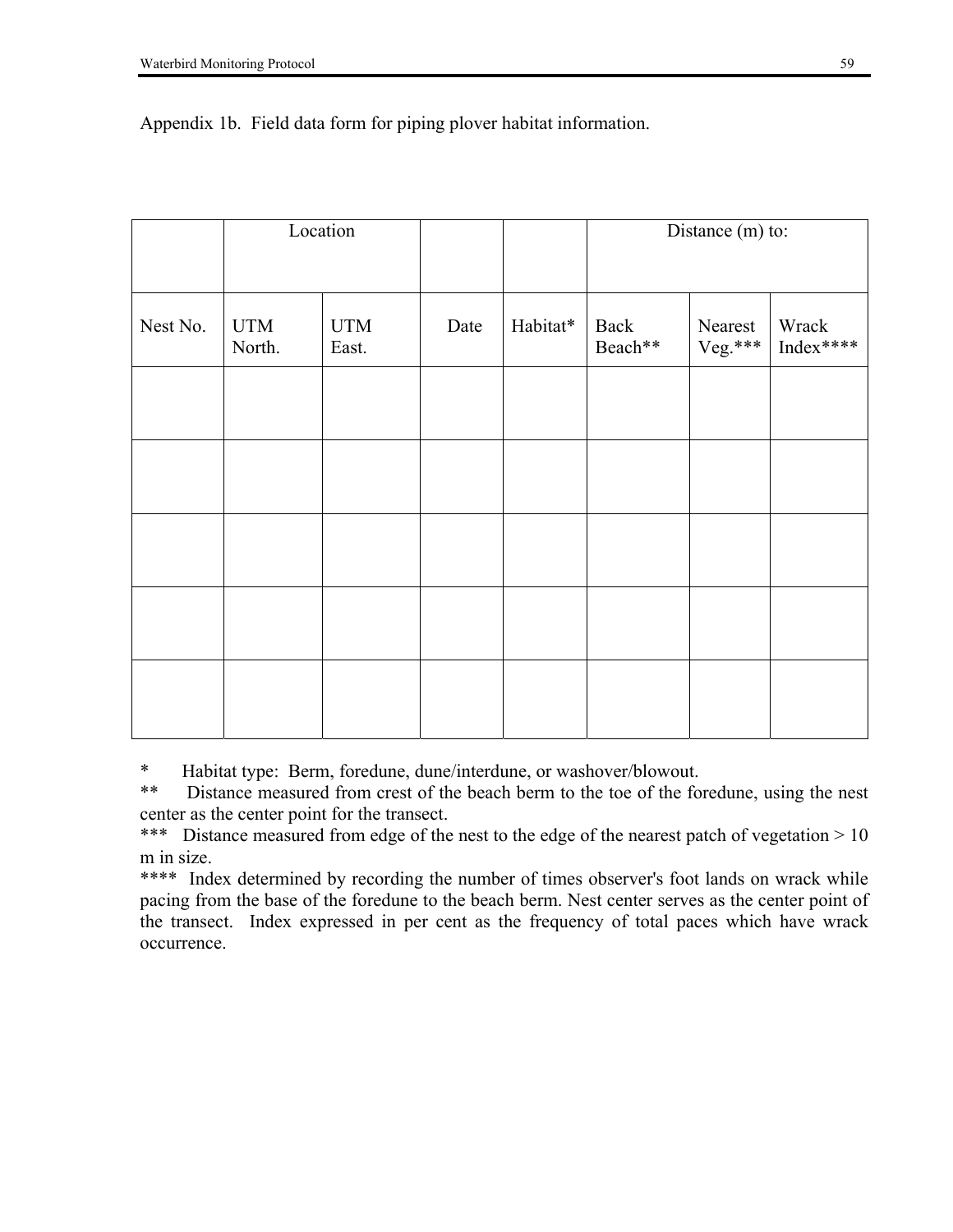Appendix 1c. Example spreadsheet of piping plover nesting data.

|              |                  |                |                 |                     |                |                  |                                                          |                  |                | <b>FINAL</b>   |               |                    |                |                  |                     |
|--------------|------------------|----------------|-----------------|---------------------|----------------|------------------|----------------------------------------------------------|------------------|----------------|----------------|---------------|--------------------|----------------|------------------|---------------------|
|              | <b>Nest</b>      |                |                 | <b>Date</b>         |                | No. Eggs         |                                                          | No.              | No. Chx.       |                | Date          | <b>Cause of</b>    |                | <b>Exclosure</b> | <b>No. Days to</b>  |
|              |                  |                |                 |                     |                |                  |                                                          |                  |                |                |               |                    | <b>Time to</b> | <b>Time to</b>   |                     |
| <b>Beach</b> | <b>Name</b>      | <b>Habitat</b> |                 |                     |                |                  | Found Complete Complete Hatched Unhatched Chicks Fledged |                  |                | HD             | Failed        | <b>Failure</b>     | <b>Install</b> |                  | Return Hatch Fledge |
| WE/LP        | <b>WE11</b>      | Fd             | 13-Jun-00       | $15$ -Jun-00        | $\overline{4}$ | $\mathfrak{Z}$   | 1                                                        | $\boldsymbol{0}$ | $\overline{2}$ | $10 -$ Jul     |               |                    |                |                  |                     |
|              | WE 7             | Fd             | $03$ -Jun- $00$ | 06-Jun-00           | $\overline{4}$ | 3                | 1                                                        | $\boldsymbol{0}$ | 2              | $2-Jul$        |               |                    |                |                  |                     |
|              | <b>WE 10</b>     | Br             | $13 - Jun-00$   | $15$ -Jun-00        | 4              | 2                | 2                                                        | $\mathbf{0}$     |                | $9-Jul$        |               |                    |                |                  |                     |
|              | WE 9             | Br             |                 | 13-Jun-00 NLT 6/13  | 3              | 3                | $\mathbf{0}$                                             | $\mathbf{0}$     | $\theta$       | 8-Jul          |               |                    |                |                  |                     |
|              | WE <sub>2</sub>  | Br             |                 | 12-May-00 15-May-00 | $\overline{4}$ | 4                | $\boldsymbol{0}$                                         | $\mathbf{0}$     | $\overline{4}$ | $12-Jun$       | $\rm N/A$     | N/A                | 15:00          | 2:00             |                     |
| <b>RPN</b>   | RPN <sub>6</sub> | Cb             |                 | 18-Jun-00 NLT 6/18  | $\overline{4}$ | $\boldsymbol{0}$ | 4                                                        | $\mathbf{0}$     | $\mathbf{0}$   | N/A            | $22$ -Jun-00  | Skunk              |                |                  |                     |
|              | RPN 7            | $\mathbf{C}$ b | $18$ -Jun- $00$ | N/A                 | 3              | $\boldsymbol{0}$ | 3                                                        | $\mathbf{0}$     | $\mathbf{0}$   | N/A            | $22-Jun-00$   | Skunk              |                |                  |                     |
|              | RPN 5            | Fd             | $16$ -Jun- $00$ | $19-Jun$            | $\overline{4}$ | 4                | $\boldsymbol{0}$                                         | $\mathbf{0}$     | $\mathbf{0}$   | $16$ -Jul      |               |                    |                |                  |                     |
|              | RPN 1            | Fd             | 22-May-00       | <b>NLT 5/22</b>     | $\overline{4}$ | 4                | $\boldsymbol{0}$                                         | $\overline{0}$   | $\mathbf{1}$   | $10 - Jun$     | N/A           | N/A                |                |                  |                     |
| <b>RPS</b>   | <b>RPS 28</b>    | Fd             | 29-Jun-00       | <b>NLT 6/29</b>     | $\overline{4}$ | 4                | $\boldsymbol{0}$                                         | $\mathbf{0}$     | $\overline{c}$ | $17 -$ Jul     |               |                    |                |                  |                     |
|              | <b>RPS 29</b>    | Fd             | $02$ -Jul-00    | <b>NLT</b> 7/2      | $\overline{4}$ | $\overline{4}$   | $\mathbf{0}$                                             | $\mathbf{0}$     | 3              | $15$ -Jul      |               |                    |                |                  |                     |
|              | <b>RPS 26</b>    | Br             | $22-Jun-00$     | <b>NLT 6/22</b>     | $\overline{4}$ | 4                | $\boldsymbol{0}$                                         | $\mathbf{0}$     | $\Omega$       | $16$ -Jul      |               |                    |                |                  |                     |
|              | <b>RPS 24</b>    | Br             | $25$ -Jun-00    | <b>NLT 6/25</b>     | 3              | 3                | $\boldsymbol{0}$                                         | $\mathbf{0}$     | 3              | $15$ -Jul      |               |                    |                |                  |                     |
|              | <b>RPS 21</b>    | Br             | $18$ -Jun-00    | $19-Jun$            | $\overline{2}$ | $\overline{2}$   | $\boldsymbol{0}$                                         | $\mathbf{0}$     |                | $17-Jul$       |               |                    |                |                  |                     |
|              | <b>RPS 30</b>    | Fd             | 02-Jul-00       | <b>NLT</b> 7/2      | $\overline{4}$ | $\overline{4}$   | $\boldsymbol{0}$                                         | $\mathbf{0}$     | $\mathbf{0}$   | $15$ -Jul      |               |                    |                |                  |                     |
|              | <b>RPS 25</b>    | Fd             | 25-Jun-00       | <b>NLT 6/25</b>     | 3              | 3                | $\boldsymbol{0}$                                         | $\mathbf{0}$     | $\mathbf{1}$   | $15$ -Jul      |               |                    |                |                  |                     |
|              | <b>RPS 22</b>    | Br             |                 | 19-Jun-00 23-Jun-00 | 3              | 3                | $\boldsymbol{0}$                                         | $\mathbf{0}$     | 3              | $15$ -Jul      |               |                    |                |                  |                     |
|              | <b>RPS 23</b>    | Br             | $24$ -Jun-00    | N/A                 | 3              | $\boldsymbol{0}$ | 3                                                        | $\overline{0}$   | $\mathbf{0}$   | $\mathbf{DNH}$ | $27 - Jun-00$ | Gull               |                |                  |                     |
|              | RPS <sub>5</sub> | Fd             |                 | 13-May-00 15-May-00 | 2              | $\overline{2}$   | $\mathbf{0}$                                             | $\mathbf{0}$     | $\overline{2}$ | $17 - Jun$     |               |                    |                |                  |                     |
|              | <b>RPS 20</b>    | Br             | $17$ -Jun-00    | $21-Jun$            | $\overline{4}$ | $\overline{4}$   | $\boldsymbol{0}$                                         | $\mathbf{0}$     | $\mathbf{0}$   | $14-Jul$       |               |                    |                |                  |                     |
|              | <b>RPS 27</b>    | Br             | $29$ -Jun-00    | <b>NLT 6/29</b>     | 3              | $\boldsymbol{0}$ | 4                                                        | $\mathbf{0}$     | $\Omega$       | <b>DNH</b>     |               | 17-Jul terr. W/#20 |                |                  |                     |
| HH           | HHS4             | Br             | $16$ -Jun- $00$ | $19-Jun$            | 5              | 4                | 1                                                        | $\mathbf{0}$     | 3              | $15$ -Jul      |               |                    |                |                  |                     |
|              | HHS <sub>3</sub> | Br             | $16$ -Jun-00    | $19-Jun$            | 4              | 4                | $\boldsymbol{0}$                                         | $\mathbf{0}$     | 3              | $13-Jul$       |               |                    |                |                  |                     |
| <b>BB</b>    | BB <sub>1</sub>  | Fd             |                 |                     | $\overline{4}$ | $\overline{4}$   | $\boldsymbol{0}$                                         | $\mathbf{0}$     | 3              | 25-May         | N/A           | $\rm N/A$          |                |                  |                     |
|              | BB <sub>9</sub>  | Br             |                 | 24-Jun-00 26-Jun-00 | 3              | 2                | 1                                                        | $\boldsymbol{0}$ | $\mathbf{0}$   |                |               |                    |                |                  |                     |
|              | BB <sub>8</sub>  | Br             |                 | 24-Jun-00 NLT 6/24  | $\overline{4}$ | $\overline{4}$   | $\boldsymbol{0}$                                         | $\boldsymbol{0}$ | $\mathbf{0}$   | $14-Jul$       |               |                    |                |                  |                     |
|              | <b>BB</b> 10     | Br             |                 | 25-Jun-00 26-Jun-00 | $\overline{4}$ | $\mathbf{0}$     | 4                                                        | $\mathbf{0}$     | $\Omega$       | <b>DNH</b>     | $21-Jul$      | Over               |                |                  |                     |

**Piping Plover Nest Information -- 2000**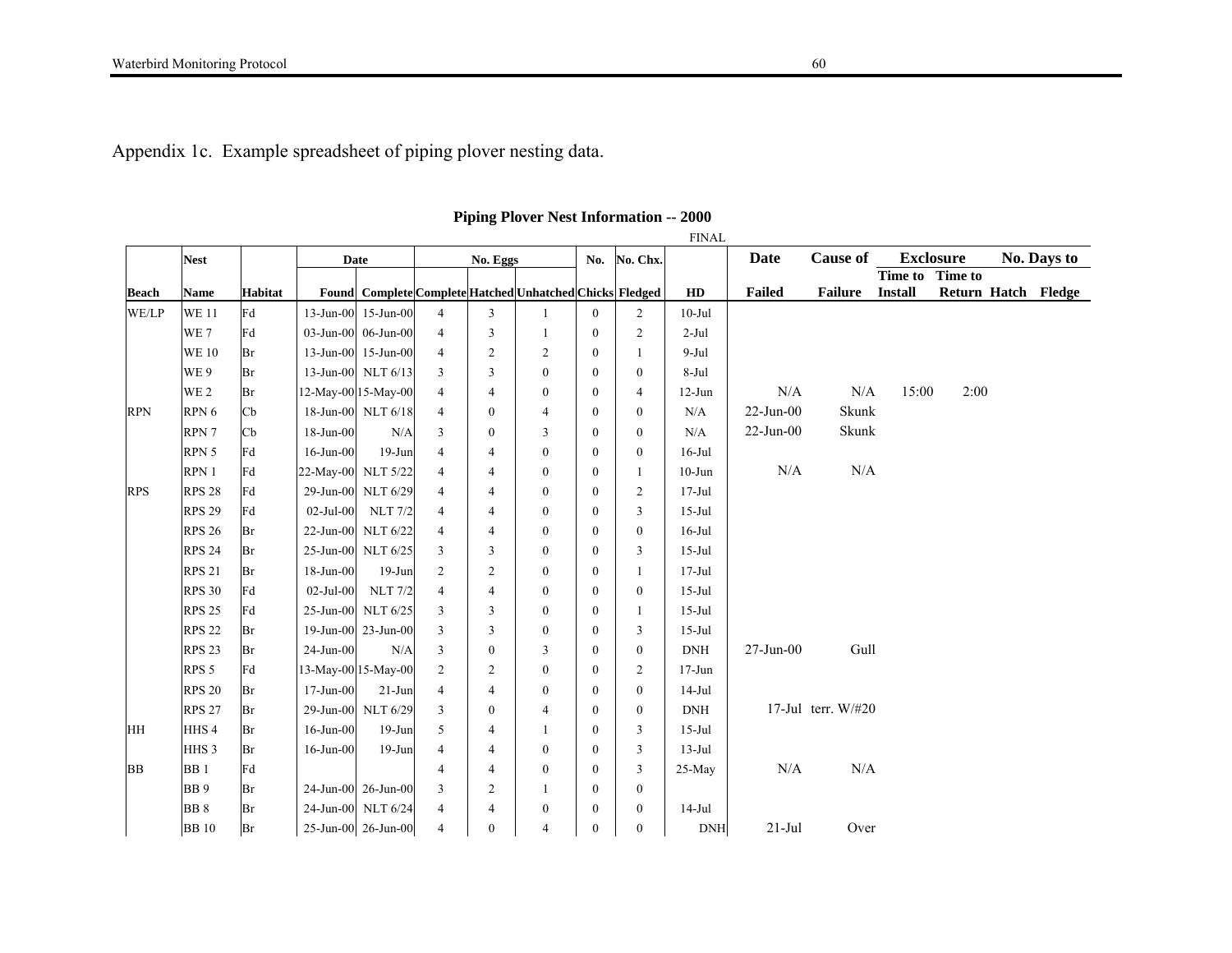# Waterbird Monitoring Protocol 61

Appendix 1c. *continued* 

|            | BB <sub>6</sub>  | Du     | 18-Jun-00 | $\rm N/A$           | $\mathbf{1}$             | $\boldsymbol{0}$ | $\mathbf{1}$     | $\boldsymbol{0}$ | $\boldsymbol{0}$ | <b>DNH</b> | $18 - Jun$ | Aband |
|------------|------------------|--------|-----------|---------------------|--------------------------|------------------|------------------|------------------|------------------|------------|------------|-------|
|            | <b>BB7</b>       | Br     | 24-Jun-00 | <b>NLT 6/24</b>     | 4                        | 4                | $\boldsymbol{0}$ | $\boldsymbol{0}$ | $\mathfrak{Z}$   | $11-Jul$   |            |       |
| WE/LP      | WE 8             | Fd     | 03-Jun-00 | N/A                 | $\overline{c}$           | $\overline{0}$   | $\mathbf{0}$     |                  |                  |            |            |       |
|            | WE <sub>6</sub>  | Br     | 28-May-00 |                     | 2                        | $\boldsymbol{0}$ | $\boldsymbol{0}$ |                  |                  |            |            |       |
|            | WE 4             | Br     |           | 12-May-00 14-May-00 | $\overline{4}$           | $\boldsymbol{0}$ | $\boldsymbol{0}$ |                  |                  |            |            |       |
|            | WE 5             | Br     | 16-May-00 | N/A                 | $\mathbf{1}$             | $\boldsymbol{0}$ | $\boldsymbol{0}$ |                  |                  |            |            |       |
|            | WE 1             | Br     |           | 12-May-00 14-May-00 | 4                        | $\boldsymbol{0}$ | $\boldsymbol{0}$ |                  |                  |            |            |       |
|            | WE 3             | Br     | 12-May-00 | N/A                 | $\overline{2}$           | $\boldsymbol{0}$ | $\boldsymbol{0}$ |                  |                  |            |            |       |
| <b>RPN</b> | RPN 4            | Fd     | 04-Jun-00 | <b>NLT 6/4</b>      | $\overline{4}$           | $\boldsymbol{0}$ | $\boldsymbol{0}$ |                  |                  |            |            |       |
|            | RPN 3            | Fd     |           | 28-May-00 31-May-00 | $\overline{4}$           | $\boldsymbol{0}$ | $\boldsymbol{0}$ |                  |                  |            |            |       |
|            | RPN <sub>2</sub> | Fd     |           | 22-May-00 28-May-00 | 4                        | $\boldsymbol{0}$ | $\boldsymbol{0}$ |                  |                  |            |            |       |
| <b>RPS</b> | RPS <sub>3</sub> | Br     | 13-May-00 | N/A                 | 3                        | $\boldsymbol{0}$ | $\boldsymbol{0}$ |                  |                  |            |            |       |
|            | <b>RPS 13</b>    | Br     | 28-May-00 | N/A                 | 4                        | $\boldsymbol{0}$ | $\boldsymbol{0}$ |                  |                  |            |            |       |
|            | RPS <sub>4</sub> | Br     |           | 13-May-00 14-May-00 | 4                        | $\boldsymbol{0}$ | $\boldsymbol{0}$ |                  |                  |            |            |       |
|            | <b>RPS 12</b>    | Br     | 24-May-00 | <b>NLT 5/24</b>     | $\overline{4}$           | $\boldsymbol{0}$ | $\boldsymbol{0}$ |                  |                  |            |            |       |
|            | <b>RPS 10</b>    | Br     |           | 18-May-00 24-May-00 | $\overline{4}$           | $\boldsymbol{0}$ | $\boldsymbol{0}$ |                  |                  |            |            |       |
|            | <b>RPS 11</b>    | Fd     |           | 20-May-00 NLT 5/20  | $\overline{4}$           | $\boldsymbol{0}$ | $\boldsymbol{0}$ |                  |                  |            |            |       |
|            | RPS <sub>9</sub> | Br     |           | 17-May-00 25-May-00 | $\overline{4}$           | $\boldsymbol{0}$ | $\boldsymbol{0}$ |                  |                  |            |            |       |
|            | RPS <sub>2</sub> | Br     | 05-May-00 | N/A                 | $\mathbf{1}$             | $\boldsymbol{0}$ | $\mathbf{0}$     |                  |                  |            |            |       |
|            | RPS <sub>1</sub> | Fd     | 29-Apr-00 | N/A                 | 3                        | $\boldsymbol{0}$ | $\boldsymbol{0}$ |                  |                  |            |            |       |
|            | <b>RPS 16</b>    | Br     | 05-Jun-00 | N/A                 | $\overline{c}$           | $\boldsymbol{0}$ | $\boldsymbol{0}$ |                  |                  |            |            |       |
|            | RPS 8            | Br     | 15-May-00 | <b>NLT 5/15</b>     | $\overline{3}$           | $\boldsymbol{0}$ | $\boldsymbol{0}$ |                  |                  |            |            |       |
|            | RPS <sub>7</sub> | Fd     | 15-May-00 | <b>NLT 5/15</b>     | $\overline{4}$           | $\boldsymbol{0}$ | $\mathbf{0}$     |                  |                  |            |            |       |
|            | <b>RPS 14</b>    | Br     | 29-May-00 | N/A                 | 3                        | $\boldsymbol{0}$ | $\boldsymbol{0}$ |                  |                  |            |            |       |
|            | <b>RPS 17</b>    | Br     | 05-Jun-00 | <b>NLT 6/5</b>      | $\overline{4}$           | $\boldsymbol{0}$ | $\boldsymbol{0}$ |                  |                  |            |            |       |
|            | RPS <sub>6</sub> | Fd     |           | 13-May-00 19-May-00 | 3                        | $\boldsymbol{0}$ | $\boldsymbol{0}$ |                  |                  |            |            |       |
|            | <b>RPS 15</b>    | Fd     | 30-May-00 | N/A                 | 3                        | $\boldsymbol{0}$ | $\boldsymbol{0}$ |                  |                  |            |            |       |
| HH         | HHS <sub>2</sub> | Br     | 27-May-00 | <b>NLT 5/27</b>     | 4                        | $\boldsymbol{0}$ | $\boldsymbol{0}$ |                  |                  |            |            |       |
|            | HHS <sub>1</sub> | Br     |           | 15-May-00 17-May-00 | $\overline{4}$           | $\boldsymbol{0}$ | $\boldsymbol{0}$ |                  |                  |            |            |       |
| BB         | BB <sub>3</sub>  | 31-May |           |                     | $\overline{\mathcal{L}}$ | $\boldsymbol{0}$ | $\boldsymbol{0}$ |                  |                  |            |            |       |
|            | BB <sub>2</sub>  | Fd     | 28-Apr-00 | $\rm N/A$           | 3                        | $\boldsymbol{0}$ | $\boldsymbol{0}$ |                  |                  |            |            |       |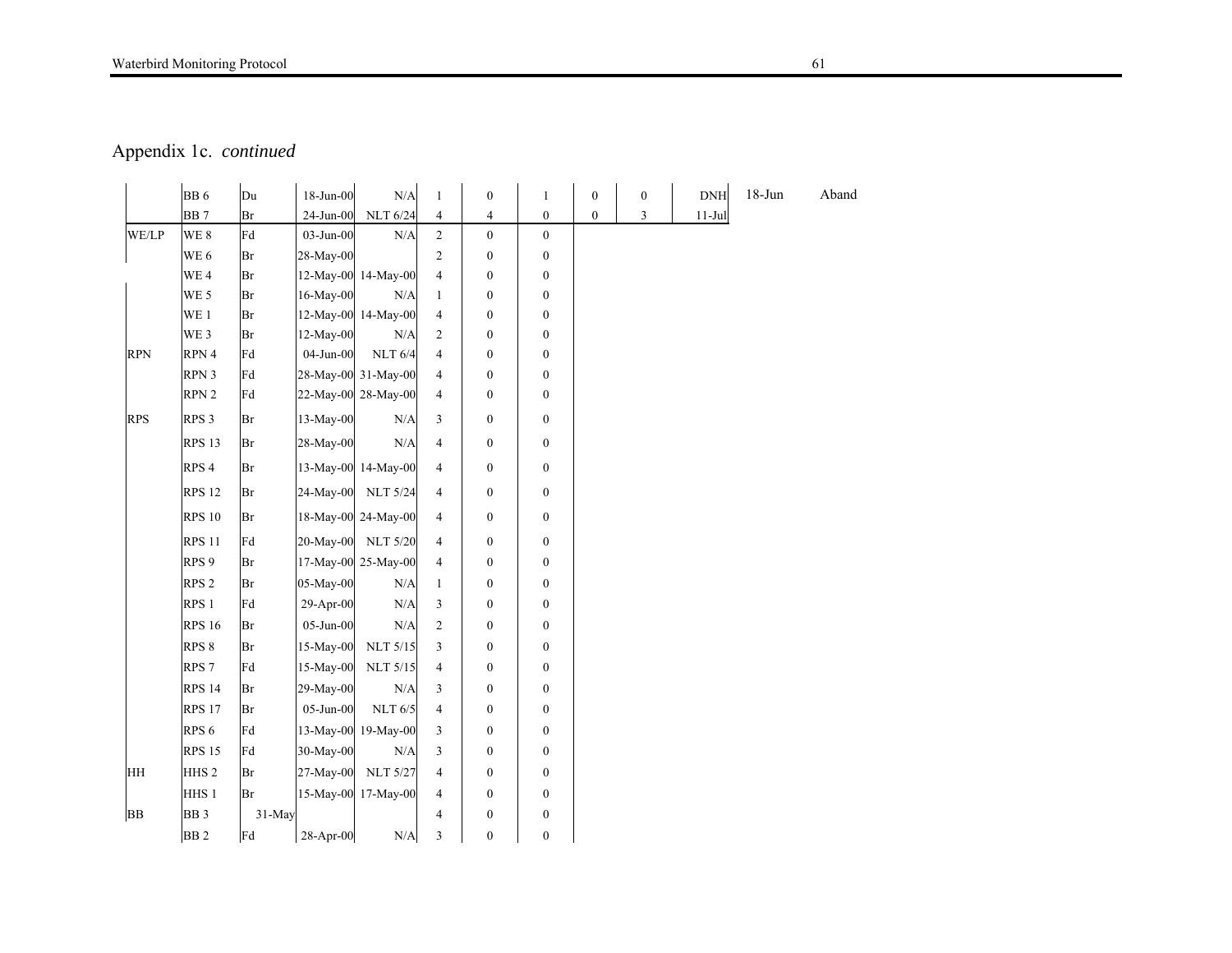# Waterbird Monitoring Protocol 62

Appendix 1c. *continued* 

|      | $03$ -Jun- $00$ | <b>NLT 6/3</b> |  |  |
|------|-----------------|----------------|--|--|
| RB 4 | $03$ -Jun- $00$ | NLT $6/3$      |  |  |
|      |                 |                |  |  |

| Site       | Pairs | <b>Nests</b> | <b>Broods</b> | Chicks | Fledged (Pairs) | Productivi<br>tv |
|------------|-------|--------------|---------------|--------|-----------------|------------------|
| WE/LP      |       |              |               |        | 9(5)            | 1.80             |
| <b>RPN</b> |       |              |               |        | 1(5)            | 0.20             |
| <b>RPS</b> | 14    |              |               |        | 15(14)          | 1.07             |
| <b>HH</b>  |       |              |               |        | 6(2)            | 3.00             |
| <b>BB</b>  |       |              |               |        | 6(5)            | 1.20             |
| Total      | 31    |              |               |        | 37(31)          | 1.19             |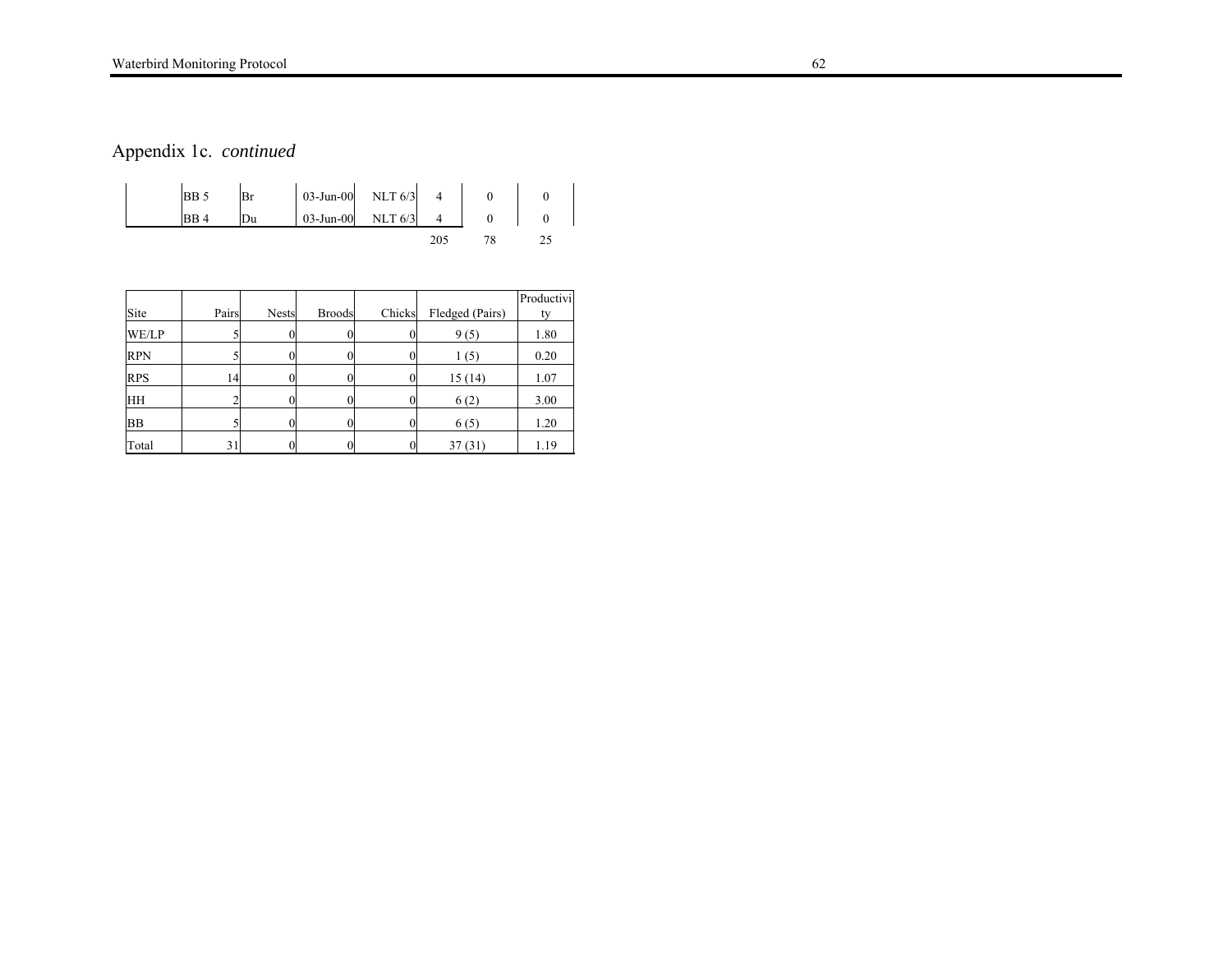Appendix 2a. Example of a marsh bird call-broadcast survey form for use in the breeding season.

| Date:       | Temperature:   |
|-------------|----------------|
| Marsh/Quad: | Wind speed:    |
| Observer:   | Cloud Cover:   |
| Survey#:    | Precipitation: |

Tape used:

\*put an '1' in appropriate column if bird was heard, 's' if bird was seen but not heard, '1s' if bird was seen and heard

| Survey      | start<br>time | Species |                                   |  |                                                                                                                                            | Responded During: |  |                |                          |           |                      | distance Comments |
|-------------|---------------|---------|-----------------------------------|--|--------------------------------------------------------------------------------------------------------------------------------------------|-------------------|--|----------------|--------------------------|-----------|----------------------|-------------------|
| station $#$ |               |         | $\mathbf{p}_\mathbf{1}^\text{ss}$ |  | $\begin{tabular}{ c c c c } \hline pass & pass & pass & pass \\ 2^{\rm nd} & 3^{\rm rd} & 4^{\rm th} & 5^{\rm th} \\ \hline \end{tabular}$ | LEBI SORA         |  | VIRA KIRA AMBI | $\rm{COM}$<br>${\cal O}$ | AMCO PBGR | repeat $\frac{1}{2}$ |                   |
|             |               |         |                                   |  |                                                                                                                                            |                   |  |                |                          |           |                      |                   |
|             |               |         |                                   |  |                                                                                                                                            |                   |  |                |                          |           |                      |                   |
|             |               |         |                                   |  |                                                                                                                                            |                   |  |                |                          |           |                      |                   |
|             |               |         |                                   |  |                                                                                                                                            |                   |  |                |                          |           |                      |                   |
|             |               |         |                                   |  |                                                                                                                                            |                   |  |                |                          |           |                      |                   |
|             |               |         |                                   |  |                                                                                                                                            |                   |  |                |                          |           |                      |                   |
|             |               |         |                                   |  |                                                                                                                                            |                   |  |                |                          |           |                      |                   |
|             |               |         |                                   |  |                                                                                                                                            |                   |  |                |                          |           |                      |                   |
|             |               |         |                                   |  |                                                                                                                                            |                   |  |                |                          |           |                      |                   |
|             |               |         |                                   |  |                                                                                                                                            |                   |  |                |                          |           |                      |                   |
|             |               |         |                                   |  |                                                                                                                                            |                   |  |                |                          |           |                      |                   |
|             |               |         |                                   |  |                                                                                                                                            |                   |  |                |                          |           |                      |                   |
|             |               |         |                                   |  |                                                                                                                                            |                   |  |                |                          |           |                      |                   |
|             |               |         |                                   |  |                                                                                                                                            |                   |  |                |                          |           |                      |                   |
|             |               |         |                                   |  |                                                                                                                                            |                   |  |                |                          |           |                      |                   |
|             |               |         |                                   |  |                                                                                                                                            |                   |  |                |                          |           |                      |                   |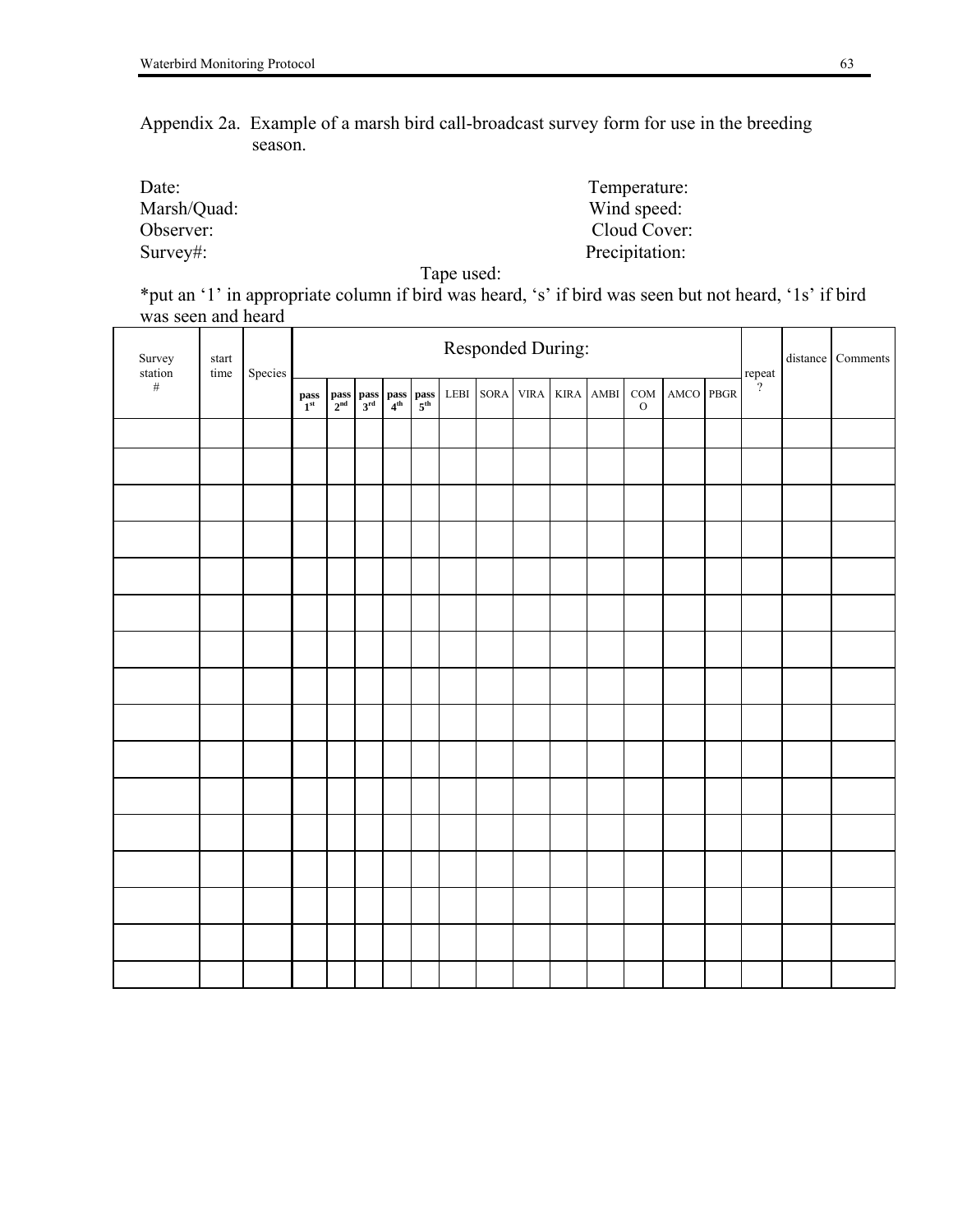Appendix 2b. Example of a marsh bird call broadcast survey form for use in nonbreeding season (note additional species).

Date: Temperature: Marsh/Quad: Wind speed: Wind speed: Wind speed: Cloud Cover: Observer: Cloud Cover: Survey#: Precipitation:

the contract of the contract of the contract of the contract of the contract of the contract of the contract of

Tape used:

\*put an '1' in appropriate column if bird was heard, 's' if bird was seen but not heard, '1s' if bird was seen and heard

| Survey                  | start   |                         |                    | Responded During:       |                                                  |                         |                          |            |                     |           |                            |          |                              |          |                          |    |                    | distance | Comments |  |
|-------------------------|---------|-------------------------|--------------------|-------------------------|--------------------------------------------------|-------------------------|--------------------------|------------|---------------------|-----------|----------------------------|----------|------------------------------|----------|--------------------------|----|--------------------|----------|----------|--|
| station<br>time<br>$\#$ | Species | pass<br>1 <sup>st</sup> | $_{2^{nd}}^{pass}$ | $\frac{\text{pass}}{3}$ | $\left \frac{\text{pass}}{4^{\text{th}}}\right $ | $\frac{\text{pass}}{5}$ | ${\rm BL}$<br>${\sf RA}$ | LE  <br>BI | ${\it YE}$<br>RA RA | <b>SO</b> | <b>VIR</b><br>$\mathbf{A}$ | KI<br>RA | $\mathbf{A}\mathbf{M}$<br>BI | CO<br>MO | AM PB<br>CO <sub>1</sub> | GR | repeat<br>$\gamma$ |          |          |  |
|                         |         |                         |                    |                         |                                                  |                         |                          |            |                     |           |                            |          |                              |          |                          |    |                    |          |          |  |
|                         |         |                         |                    |                         |                                                  |                         |                          |            |                     |           |                            |          |                              |          |                          |    |                    |          |          |  |
|                         |         |                         |                    |                         |                                                  |                         |                          |            |                     |           |                            |          |                              |          |                          |    |                    |          |          |  |
|                         |         |                         |                    |                         |                                                  |                         |                          |            |                     |           |                            |          |                              |          |                          |    |                    |          |          |  |
|                         |         |                         |                    |                         |                                                  |                         |                          |            |                     |           |                            |          |                              |          |                          |    |                    |          |          |  |
|                         |         |                         |                    |                         |                                                  |                         |                          |            |                     |           |                            |          |                              |          |                          |    |                    |          |          |  |
|                         |         |                         |                    |                         |                                                  |                         |                          |            |                     |           |                            |          |                              |          |                          |    |                    |          |          |  |
|                         |         |                         |                    |                         |                                                  |                         |                          |            |                     |           |                            |          |                              |          |                          |    |                    |          |          |  |
|                         |         |                         |                    |                         |                                                  |                         |                          |            |                     |           |                            |          |                              |          |                          |    |                    |          |          |  |
|                         |         |                         |                    |                         |                                                  |                         |                          |            |                     |           |                            |          |                              |          |                          |    |                    |          |          |  |
|                         |         |                         |                    |                         |                                                  |                         |                          |            |                     |           |                            |          |                              |          |                          |    |                    |          |          |  |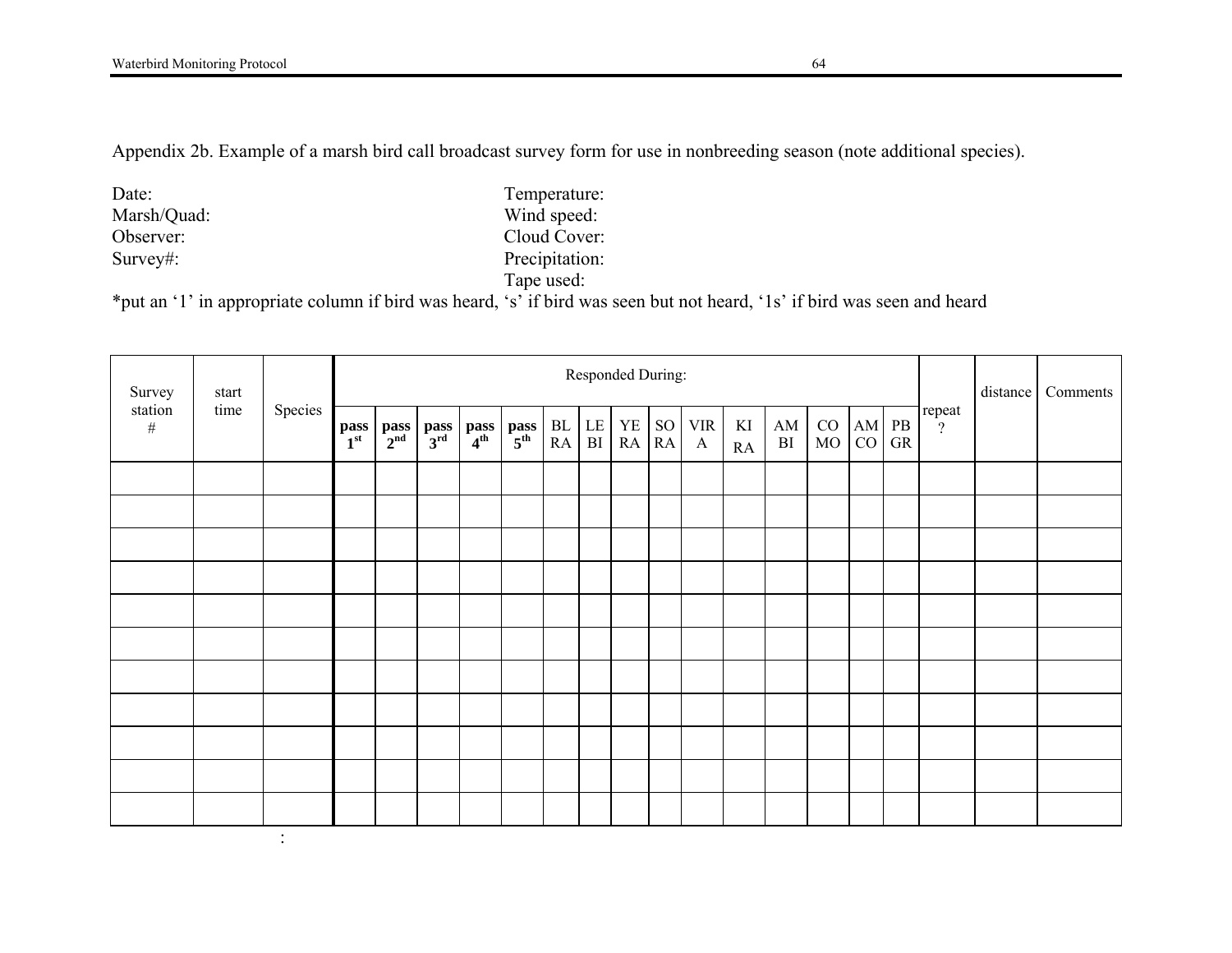Appendix 2c. Marsh bird habitat field form.

|              |     |  | PERCENT** AREA WITHIN: |               |  |                  |        |                   |  |  |             |             |  |  |
|--------------|-----|--|------------------------|---------------|--|------------------|--------|-------------------|--|--|-------------|-------------|--|--|
| Site<br>Code | Pt. |  | Date $ $ CAT $ $ OEV   | $SD/RSH$ REED |  | Spartina   Sali- | cornia | GRASS   H2O   MUD |  |  | <b>SHRB</b> | <b>UPLD</b> |  |  |
|              |     |  |                        |               |  |                  |        |                   |  |  |             |             |  |  |
|              |     |  |                        |               |  |                  |        |                   |  |  |             |             |  |  |
|              |     |  |                        |               |  |                  |        |                   |  |  |             |             |  |  |
|              |     |  |                        |               |  |                  |        |                   |  |  |             |             |  |  |
|              |     |  |                        |               |  |                  |        |                   |  |  |             |             |  |  |

\* Habitat codes: CAT=cattail; OEV= other emergent vegetation; SD/RSH=sedge or rush; REED=*Phragmites*; *Spartina; Salicornia*; GRASS=other types of grasses; H2O=open water; MUD=mudflat; SHRB=shrubs; UPLD=upland vegetation.

\*\* Percent figures in units of <1-5%, 6-25%, 26-50%, 51-75%, 76-100% (Braun-Blanquet cover scale)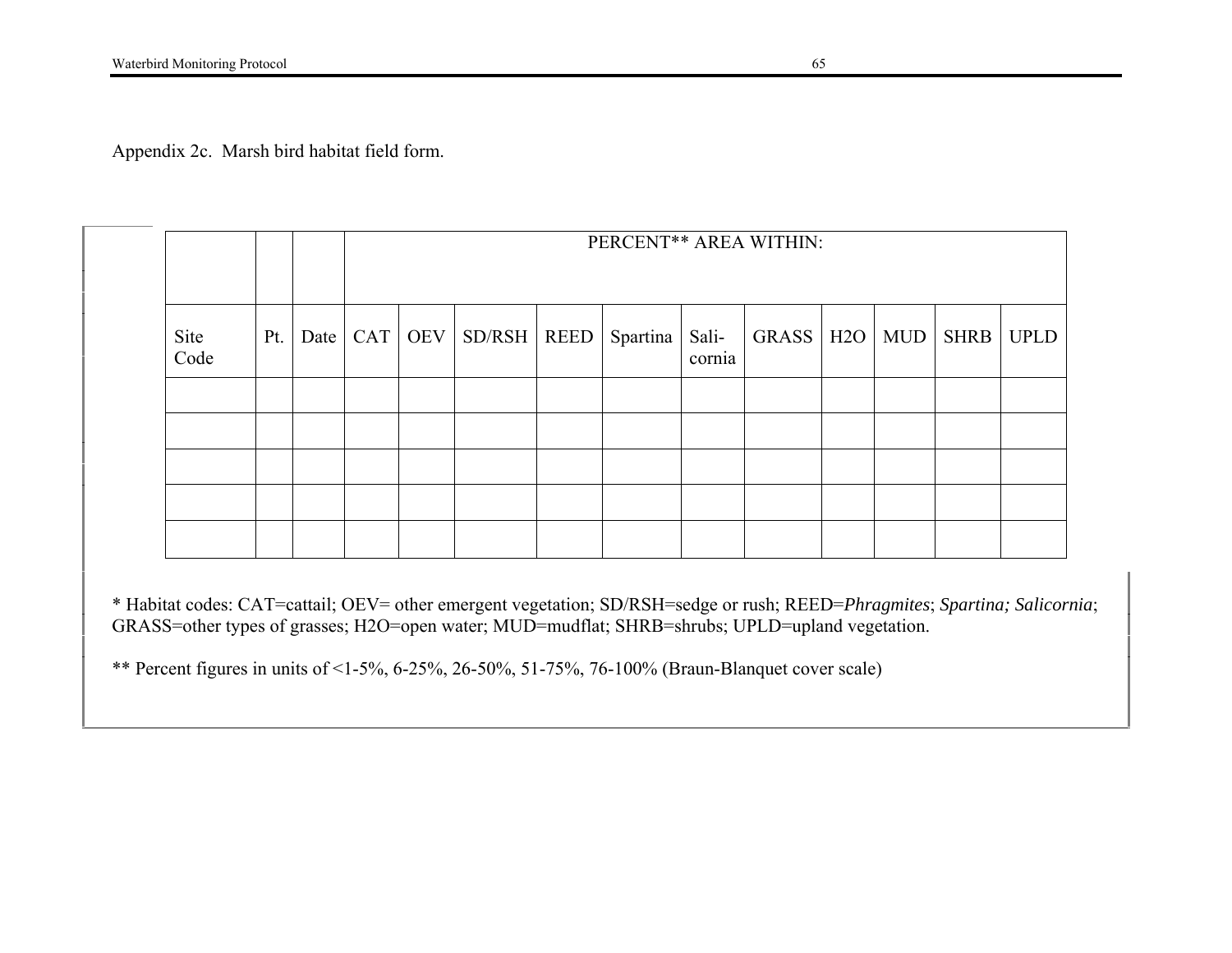# Appendix 3a. Example of a colonial waterbird nesting field form - Page 1.

|                                                                                                                                                                                                                                          | <b>USGS. Biological Resources Division</b>                                                                                                                                                                                                                                                                                                                                                                  |
|------------------------------------------------------------------------------------------------------------------------------------------------------------------------------------------------------------------------------------------|-------------------------------------------------------------------------------------------------------------------------------------------------------------------------------------------------------------------------------------------------------------------------------------------------------------------------------------------------------------------------------------------------------------|
| year, you may staple the forms together and omit duplicated information on subsequent forms.                                                                                                                                             | GENERAL INSTRUCTIONS: We appreciate any information you can provide us concerning nesting bird colonies. Please send n<br>report even if you cannot provide all the requested information. If you know the colony has been previously censused and you know the<br>official colony name or ID number, then some of the requested information can be omitted. If you visit a colony more than once during a  |
| VISIT AND LOCATION INSTRUCTIONS<br>(utles, etc.).                                                                                                                                                                                        | NAME: If you don't know an official name, use a nearby landmark (town, lake, river, etc.) Please provide a colony map / sketch that<br>includes the landmark used for the name. COLONY/SUBCOLONY: Treat nesting groups that are separated by > 200m as separate colo-<br>nies. TIME: Use military time, e.g. 1:00 PM = 1300, 9:00 AM = 0900. COLONY ID: If using a previous code, give the published source |
| <b>COLONY VISIT INFORMATION</b>                                                                                                                                                                                                          | <b>COLONY LOCATION INFORMATION</b>                                                                                                                                                                                                                                                                                                                                                                          |
| Date (mm/dd/yy)                                                                                                                                                                                                                          | Colony name (local):                                                                                                                                                                                                                                                                                                                                                                                        |
| Time started (military)                                                                                                                                                                                                                  |                                                                                                                                                                                                                                                                                                                                                                                                             |
| hours ________ hours                                                                                                                                                                                                                     | Lietude - Longitude + -                                                                                                                                                                                                                                                                                                                                                                                     |
| Observer names:                                                                                                                                                                                                                          | UTM Coordinates E N                                                                                                                                                                                                                                                                                                                                                                                         |
|                                                                                                                                                                                                                                          | Nearest Town: 2000                                                                                                                                                                                                                                                                                                                                                                                          |
|                                                                                                                                                                                                                                          | Nearest Waterbody and the control of the control of the control of the control of the control of the control of                                                                                                                                                                                                                                                                                             |
|                                                                                                                                                                                                                                          | Courity:                                                                                                                                                                                                                                                                                                                                                                                                    |
| Phone:                                                                                                                                                                                                                                   | State/Province/Territory                                                                                                                                                                                                                                                                                                                                                                                    |
| Colony visit # __ of ___ for this year.                                                                                                                                                                                                  | Colony ID numbers (and source)                                                                                                                                                                                                                                                                                                                                                                              |
|                                                                                                                                                                                                                                          |                                                                                                                                                                                                                                                                                                                                                                                                             |
|                                                                                                                                                                                                                                          | <b>COLONY SITE INFORMATION</b>                                                                                                                                                                                                                                                                                                                                                                              |
| other(7)                                                                                                                                                                                                                                 | General habitat: (Grole One) peninsula(0) barrier Island(1) satwater non-barrier island(2) freshwater island(3)<br>shoreline/lake, ponclimpoundment(4) shoreline/ocean, estuary(5) riparian / river, stream(6)                                                                                                                                                                                              |
|                                                                                                                                                                                                                                          | Specific habitat: [Circle One] salt marsh(0) fresh marsh(1) mangrove(2) shrub swamp(3) forested swamp(4)<br>bog(5) spol/fill area(6) sand bar(7) sat flat or beach(8) grave( beach(9) durie(10)<br>rocks(11) bank (12) cliff (13) grass/sedge (14) deciduous forest(15) evergreen forest(16) mixed<br>forest/17) rooftap(18) parking lot/19) piet/jetty/dock/breakwater(20) other(21)                       |
| Nest Substrate:                                                                                                                                                                                                                          | (Circle One) evergreen trees(0) deciduous trees(1) mixed trees(2) dead trees(3) shrub(4)<br>grass/sedge/rush/herb(5) dead herbaceous/wrack(6) salt flat(7) soil(8) sand(9) gravel(10)<br>cobble(11) rocks/crevices(12) rocks/clift(13) burrow(14)<br>man-made structure[15] [explain   other[16]                                                                                                            |
|                                                                                                                                                                                                                                          |                                                                                                                                                                                                                                                                                                                                                                                                             |
| <b>COLONY DISTURBANCE</b>                                                                                                                                                                                                                | <b>COLONY MANAGEMENT</b>                                                                                                                                                                                                                                                                                                                                                                                    |
|                                                                                                                                                                                                                                          | Landowner:                                                                                                                                                                                                                                                                                                                                                                                                  |
|                                                                                                                                                                                                                                          | Owner's Address:                                                                                                                                                                                                                                                                                                                                                                                            |
| LEAST TERN / PIPING PLOVER HABITAT<br>Beach Width: 1 ____; Center ____; 3 __<br>% Vegetation Cover along Transect: 1 _____; Center _____; 3 ____<br>Fencing/posting around colony? Y N<br>Off road vehicle tracks (>50m)? Y N<br>Y.<br>N | Management (Circle Yes, No. or Unknown)<br>Posted?<br>Y N U<br>Fenced?<br>Y N U                                                                                                                                                                                                                                                                                                                             |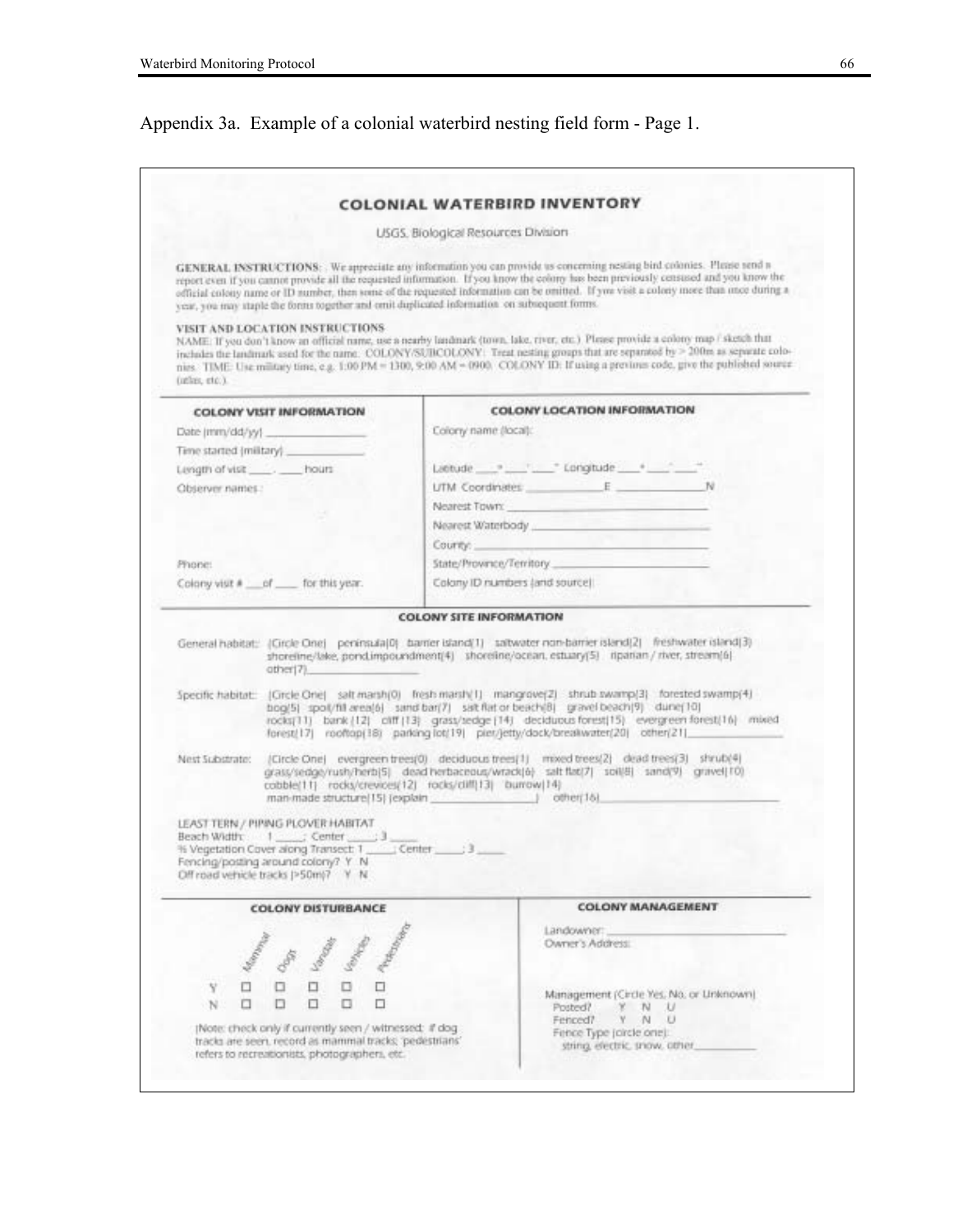# Appendix 3b. Example of a colonial waterbird nesting field form - Page 2.

INSTRUCTIONS FOR REPRODUCTIVE INFORMATION: Please list each species on a separate line. Choose codes for each column from the lists below. For nesting stage, check the appropriate code. If you band birds, please specify adult (A) and young (Y) numhers. Extra information should be put in REMARKS section. Thank you!

#### **CODES**

COUNTED FROM: 1-airplane, 2-helicopier, 3-boat, 4-motorized land vehicle, 5-foot (periphery of colony), 6-foot (within colony), 7-other (describe in REMARKS section). SURVEY TECHNIQUE: 1-total adult count, 2-total new count, 3-photography, 4-partial adult count, 5-partial nest count, 6-quadrat sample, 7-transect sample, 8-visual estimate, 0-educ (describe in REMARKS section). PERCENT OF POPULATION SURVEYED: e.g. 10, 20, or 100% sampled. NESTING STAGE: 1-presenting, 2-egg-laying, 3-incubation. 4-hatching, 5-downy young, 6-feathered young, 7-fledged young, 8-cenesting, 9-post-nesting. TOTAL PAIR ESTIMATE: if correction factor is used, please indicate in REMARKS section.



NOTE: In the section under remarks should be documentation of the sampling regime used and an assessment of detection probability. For example, if a mark-recapture method is used for nest estimation, a listing of the values in a Lincoln-Petersen equation should be included.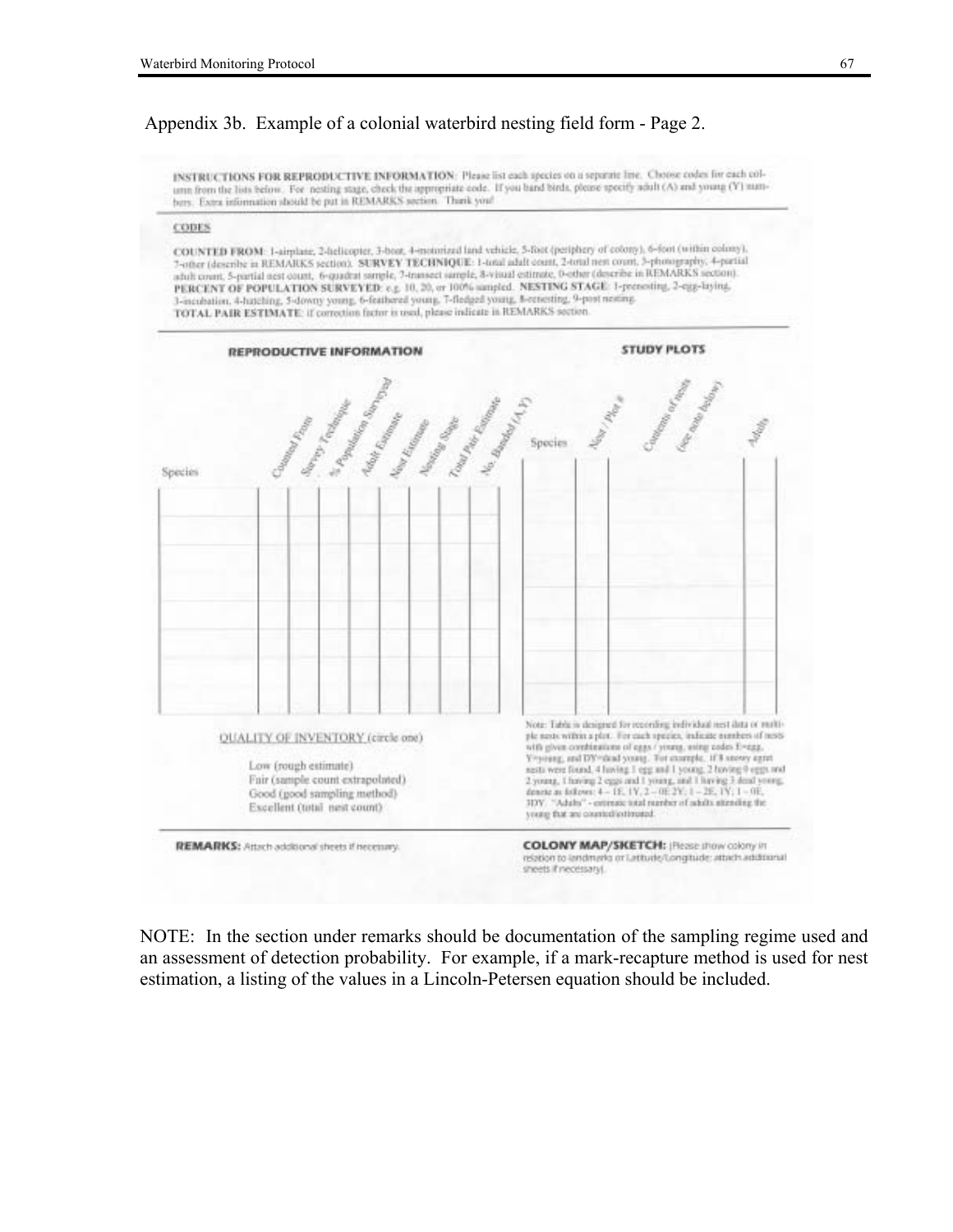Appendix 4. Example of shorebird/waterfowl roosting/feeding field form.

| Location | Date $(mo/da/yr)$ | Observer(s) (initials) |
|----------|-------------------|------------------------|
|          |                   |                        |

Temp. (F deg)  $\qquad \qquad$  Tide (L, E, F, H )  $\qquad \qquad$  Wind (1=<10 mph, 2=>10)

| Time (mil.) | Plot/pond# | Water level<br>$(near.10\%)$ | Species<br>(4 letters) | Count | Habitat | Behavior |
|-------------|------------|------------------------------|------------------------|-------|---------|----------|
|             |            |                              |                        |       |         |          |
|             |            |                              |                        |       |         |          |
|             |            |                              |                        |       |         |          |
|             |            |                              |                        |       |         |          |
|             |            |                              |                        |       |         |          |
|             |            |                              |                        |       |         |          |
|             |            |                              |                        |       |         |          |
|             |            |                              |                        |       |         |          |
|             |            |                              |                        |       |         |          |
|             |            |                              |                        |       |         |          |
|             |            |                              |                        |       |         |          |
|             |            |                              |                        |       |         |          |
|             |            |                              |                        |       |         |          |
|             |            |                              |                        |       |         |          |
|             |            |                              |                        |       |         |          |
|             |            |                              |                        |       |         |          |
|             |            |                              |                        |       |         |          |
|             |            |                              |                        |       |         |          |
|             |            |                              |                        |       |         |          |

**Location codes: (NAMA= Nauset Marsh, etc....)** 

**Species codes**: Use first two letters of the two names (LESA=Least Sandpiper) **Habitat codes**: Pond, tidal =TP; Pond, nontidal=NP; Pond, created=CP; Panne= PA; Tidal creek or ditch =TC; Spartina: Tall= TS; Medium= MS, Short= SS; Wrack=WR; Aerial (feeding)=AE **Tide codes:**  $L = low$ ,  $E = ebb$ ,  $F = flood$ ,  $H = high$ 

**Behavior codes**: Roosting=R; Feeding=F; Locomotion=L; Maintenance (preen)=M; Social=S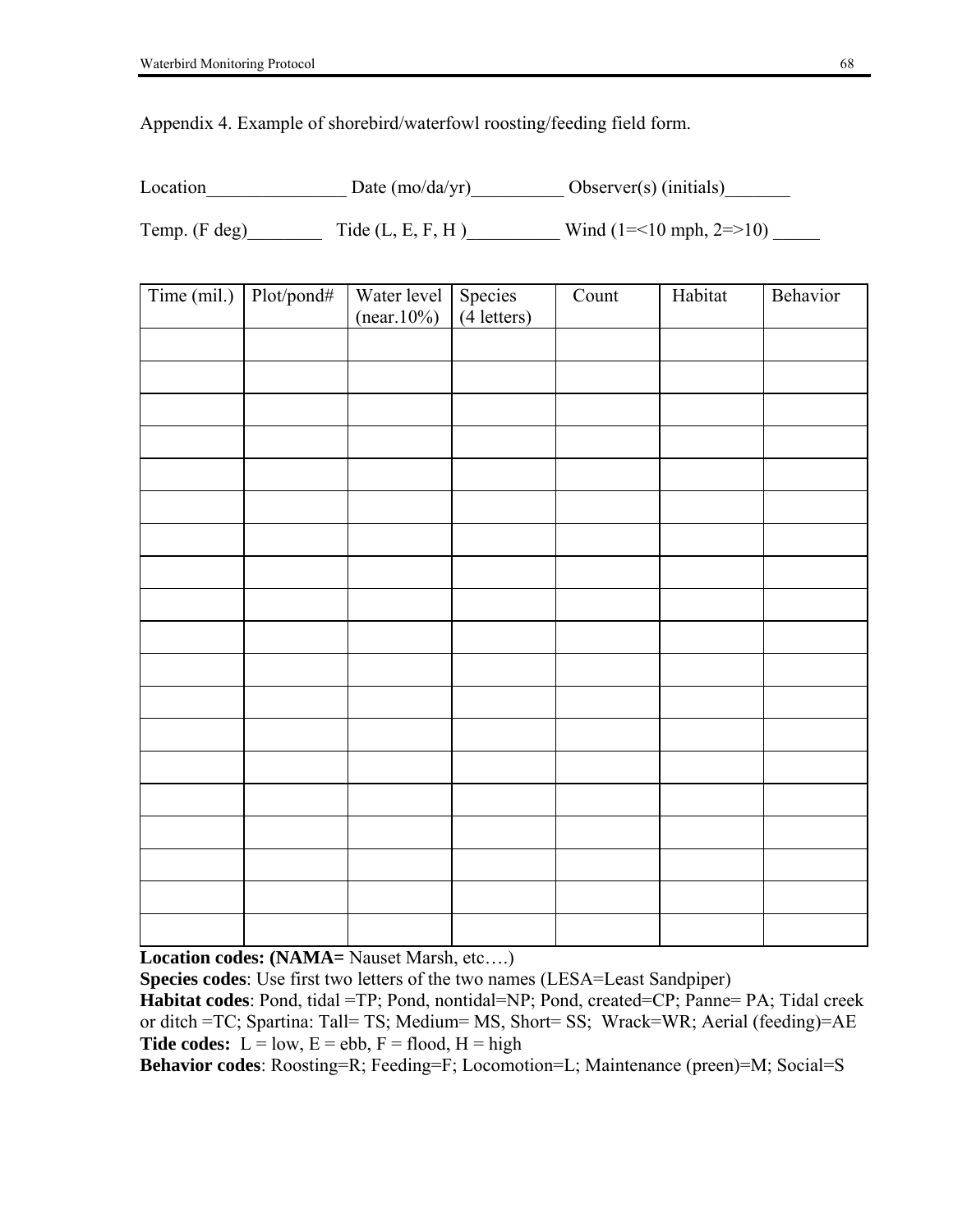Appendix 5a. Power analysis of shorebird counts made at Cape Cod National Seashore, 1999- 2000: Trend assessment, variation, and power.

# Conducted by: Diann Prosser, Jeff Hatfield, and Michael Erwin USGS Patuxent Wildlife Research Center, Laurel MD

To assist in our evaluation of how feasible it might be to determine population trends of selected species or guilds of migratory birds within CACO, we selected a few datasets where replicate counts were done uniformly in both 1999 and 2000. Nauset Bay (NB) and Salt Pond Bay (SPB) were the only sites with consistent spatial and temporal boundaries between the two sampling years, thus data from these sites were chosen to examine trends and power analysis.

The count data were obtained by estimating numbers, by species, of shorebirds at low tide during 5 survey periods from July to September in 1999 and 2000. At one fixed point per bay location, observers estimated numbers using 20-40X scopes and made three counts at ca. 15 min intervals over a 1-h period. For our analyses, we used the maximum count for each species or group on each survey date.

# Analysis Methods

The shorebird data were grouped for analysis into datasets based on common taxonomic groups: total count (all shorebirds observed), species richness, number of black-bellied plovers *(Pluvialis squatarola)*, greater yellowlegs *(Tringa melanoleuca)*, dowitchers *(Limnodromus,*  combined short- and long-billed), and sandpipers *(Calidris,* combining primarily least, semipalmated, and western). Separate analyses were conducted for NB and SPB. Exploratory statistics and Anderson-Darling normality tests were run for each dataset. Natural log transformations were performed on non-normal datasets; if normalization was achieved, 2 sample *t* tests were used to compare data between years. Otherwise, nonparametric Mann-Whitney *U* tests were run. Analyses were performed using Minitab 12.22 (1998) and SAS 6.12 (1996).

Power analyses over varying combinations of ranges of years and sampling frequencies were performed for each dataset using the correlation coefficient from a regression of 1999 and 2000 data. Power was tested for regression analysis of a given dataset over 5 sampling scenarios: 20, 15, 10, 7, and 5 years of data. Twenty, 10, and 7 years represent annual counts, counts taken every second, or every third year over a 20 year period, respectively; 15 years for surveys taken every other year for 30 years; and 5 years for surveys taken every other year for 10 years. Power estimates are conservative being based on 2 years of actual data, with little change in overall numbers between years (1999 and 2000). Parameters of the power analysis test were as follows:  $\alpha$ =0.10, 2-tailed test, sample size of 20, 15, 10, 7 or 5, and a correlation coefficient derived from regressions of each dataset for 1999 versus 2000 data. Power analyses were conducted using the software nQuery Advisor 4.0 (Elashoff 2000).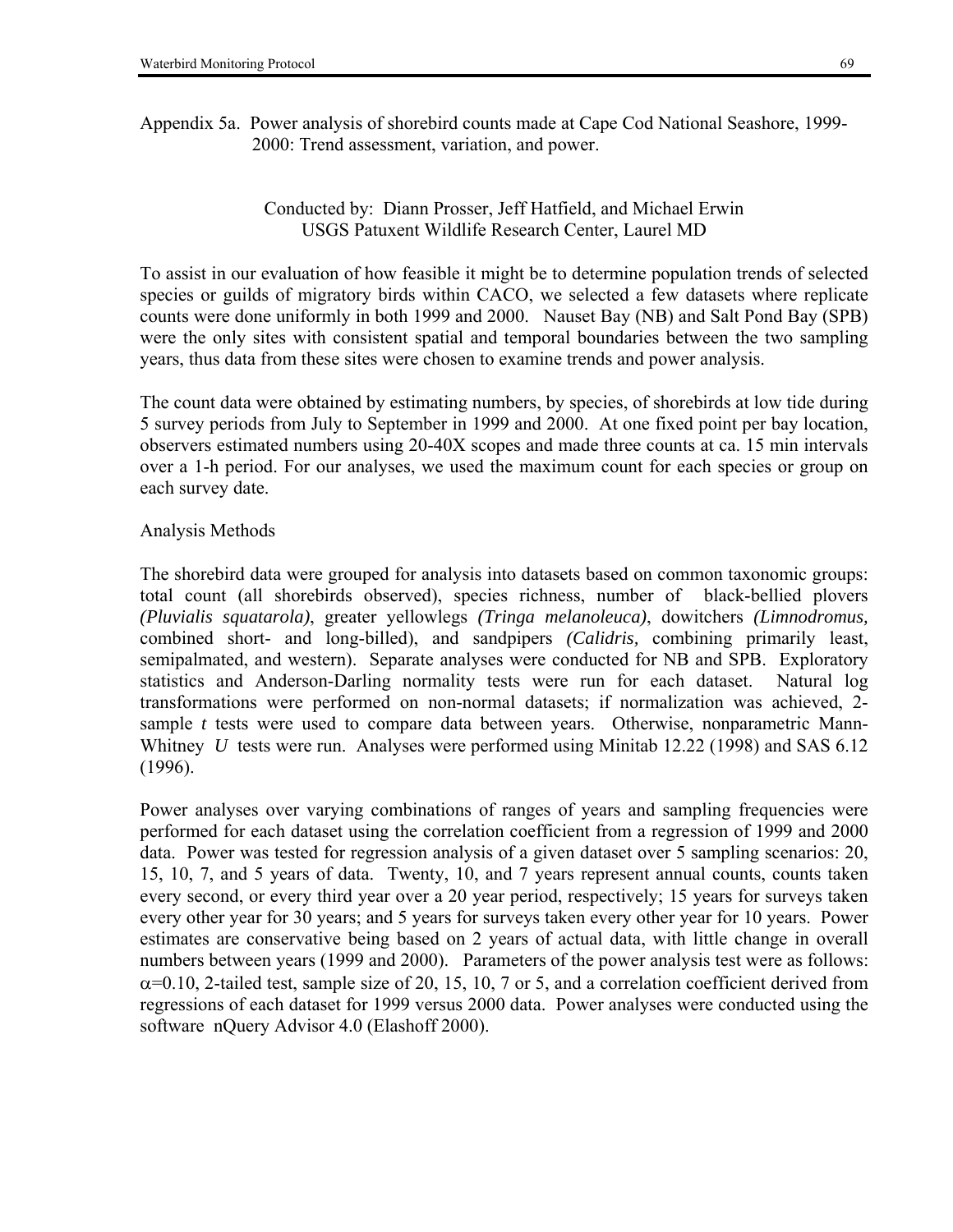### Results

The shorebird data were highly variable within and between years (Appendix 5b,Table 1). In none of the 10 cases did we detect a significant change in numbers between 1999 and 2000. Examining the standard deviations relative to the means however indicates the difficulty in demonstrating significant differences. Of all 10 datasets, only for dowitchers (undo) at Nauset Bay (NB) was there reasonable power shown; 0.62 for annual surveys over 20 years, or 0.51 for bi-annual surveys over 30 years (Appendix 5b,Table 1). There seemed to be a major decline in power when one reduced from annual surveys to every- other- year surveys (compare the n=20 to n=10 columns in Appendix 5b,Table 1). Based on this admittedly small sample of two sites in two years, shorebird migration counts, even when "smoothed" by taking only daily maxima among multiple counts, may be notoriously variable to produce reliable trend estimates even over 20 year periods or longer. Perhaps by combining simultaneous local counts into larger scale regional counts (*e.g.* the Outer Cape as a unit), would variances diminish to allow reasonable trend estimation for species or groups of interest.

### References

- Elashoff, J.D. 2000. nQuery Advisor Version 4.0 Users Guide. Statistical Solutions Ltd., Cork, Ireland.
- Minitab Inc. 1998. Minitab Release 12.22 for Windows. State College, Pennsylvania, USA 16801.
- SAS Institute, Inc. 1996. SAS Version 6.12. SAS Campus Drive, Cary, North Carolina, USA 27513.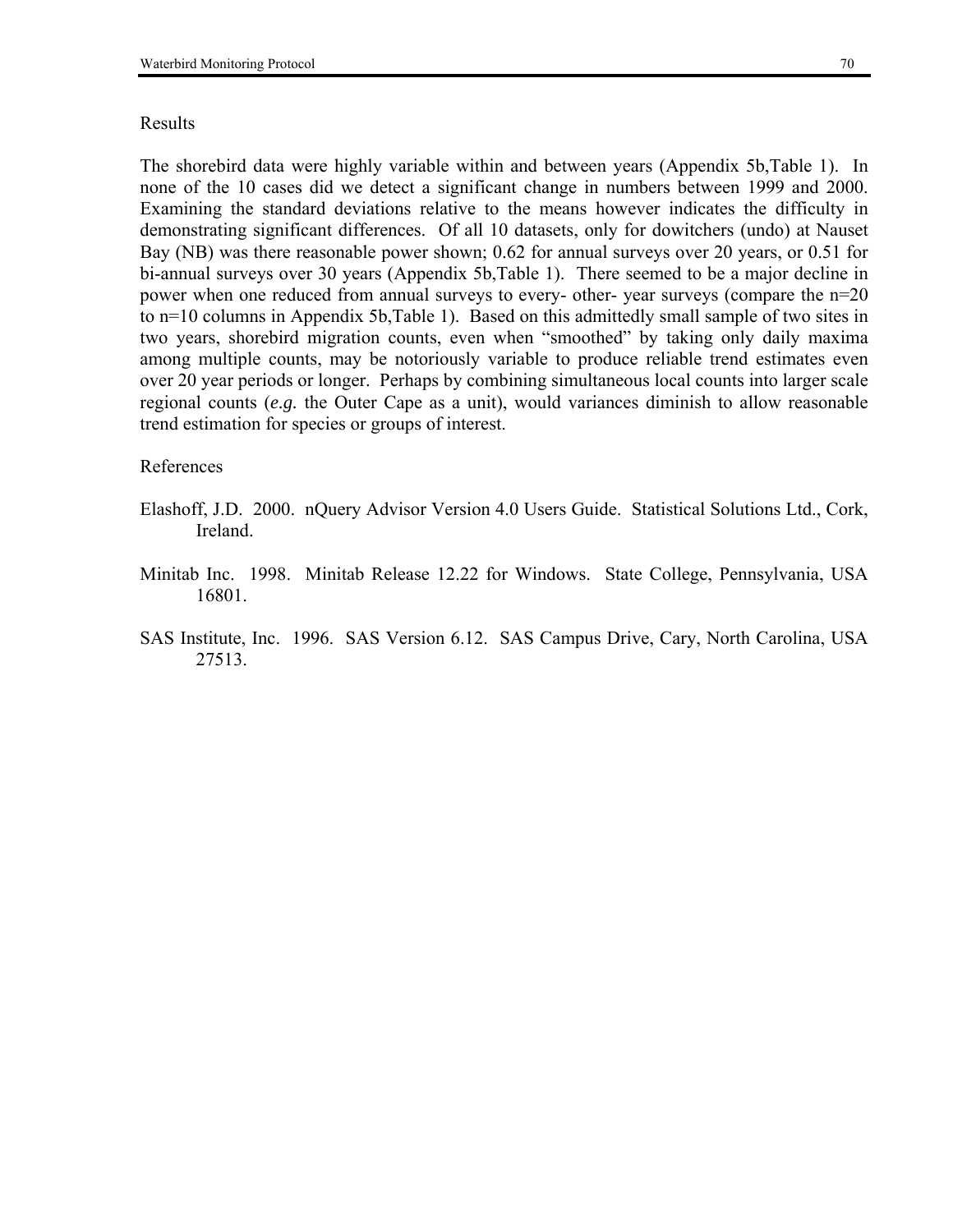Appendix 5b. Results of shorebird power analysis from Cape Cod, 1999-2000.

**Table 1. Power analysis and descriptive statistics of shorebird fall migration counts, 1999 and 2000 at Nauset Bay and Salt Pond Bay, Cape Cod National Seashore, Massachusetts.** 

|                             |                     |           |                     |           |                                              |    |                      |                                    |                                                |             |             | Power $e^{i}$ (n=number of years of data <sup>f</sup> ) |             |             |
|-----------------------------|---------------------|-----------|---------------------|-----------|----------------------------------------------|----|----------------------|------------------------------------|------------------------------------------------|-------------|-------------|---------------------------------------------------------|-------------|-------------|
| <b>Dataset</b> <sup>a</sup> | <b>Mean</b><br>1999 | <b>SD</b> | <b>Mean</b><br>2000 | <b>SD</b> | <b>Test</b><br><b>Statistic</b> <sup>b</sup> | df | P-value <sup>b</sup> | <b>Transformation</b> <sup>6</sup> | <b>Correlation</b><br>Coefficient <sup>d</sup> | $n=20$      | $n=15$      | $n=10$                                                  | $n=7$       | $n=5$       |
| NB, total count             | 525                 | 503       | 821                 | 460       | $-0.97$                                      | 7  | 0.36                 | none                               | 0.324                                          | 0.43        | 0.35        | 0.26                                                    | 0.20        | 0.16        |
| NB, spp richness            | 10                  |           | 10                  |           | $W=29g$                                      |    | 0.83 <sup>g</sup>    | none                               | $-0.032$                                       | ${}_{0.10}$ | < 0.10      | ${}_{0.10}$                                             | < 0.10      | ${}_{0.10}$ |
| NB, bbpl                    | 110                 | 140       | 79                  | 93        | 0.15                                         | 7  | 0.88                 | log                                | $-0.055$                                       | ${}_{0.10}$ | ${}_{0.10}$ | ${}_{0.10}$                                             | ${}_{0.10}$ | < 0.10      |
| NB, grye                    | 21                  | 19        | 23                  | 31        | 0.07                                         |    | 0.94                 | log                                | $-0.032$                                       | ${}< 0.10$  | ${}_{0.10}$ | ${}_{0.10}$                                             | ${}_{0.10}$ | < 0.10      |
| NB, undo                    | 22                  | 28        | 62                  | 63        | $-1.3$                                       | 7  | 0.25                 | none                               | 0.417                                          | 0.62        | 0.51        | 0.37                                                    | 0.28        | 0.20        |
| NB, unsp                    | 268                 | 282       | 384                 | 383       | $-0.55$                                      | 7  | 0.60                 | none                               | 0.190                                          | 0.21        | 0.18        | 0.15                                                    | 0.13        | 0.11        |
| SPB, total count            | 1535                | 1681      | 1712                | 942       | $-0.73$                                      | 7  | 0.49                 | log                                | 0.249                                          | 0.29        | 0.24        | 0.19                                                    | 0.15        | 0.13        |
| SPB, spp richness           | 8.6                 | 1.5       | 9.6                 | 1.5       | $-1.04$                                      | 7  | 0.33                 | none                               | 0.346                                          | 0.47        | 0.38        | 0.28                                                    | 0.21        | 0.17        |
| SPB, bbpl                   | 68                  | 60        | 94                  | 62        | $-0.68$                                      | 7  | 0.52                 | none                               | 0.235                                          | 0.27        | 0.23        | 0.18                                                    | 0.15        | 0.13        |
| SPB, grye                   | 22                  | 11        | 22                  | 17        | $-0.02$                                      | 6  | 0.98                 | none                               | 0.000                                          |             |             |                                                         |             |             |
| SPB, undo                   | 175                 | 282       | 252                 | 392       | $-0.05$                                      | 7  | 0.96                 | log                                | 0.000                                          |             |             |                                                         |             |             |
| SPB, unsp                   | 605                 | 922       | 759                 | 532       | $-1.05$                                      |    | 0.33                 | log                                | 0.348                                          | 0.48        | 0.39        | 0.28                                                    | 0.22        | 0.17        |

<sup>a</sup> NB=Nauset Bay, SPB=Salt Pond Bay, bbpl=black-bellied plover, grye=greater yellowlegs, undo=dowitchers, unsp=unidentified sandpipers.

 $<sup>b</sup>$  Two sample T test, unless otherwise noted.</sup>

 $\degree$  log=natural log transformation

d Correlation Coefficient obtained from regressions using 1999 and 2000 data (needed for Power Analysis)

<sup>e</sup> Power analyses using nQuery (Elashoff 2000); parameters:  $\alpha$ =0.10, 2-tailed test, correlation coefficient (see <sup>d</sup>), sample size n=20,15, 10, 7, 5 years

<sup>f</sup> Sample sizes: n=20 for 20 years of annual survey data; n=15 for 30 years, sampled every other year; n=10 for 20 years, sampled every other year or 30 years sampled every third year; n=7 for 21 years, sampled every third year; n=5 for 10 years, sampled every other year.

<sup>g</sup> Natural Log transformation did not normalize the data. Ran a Mann-Whitney Test.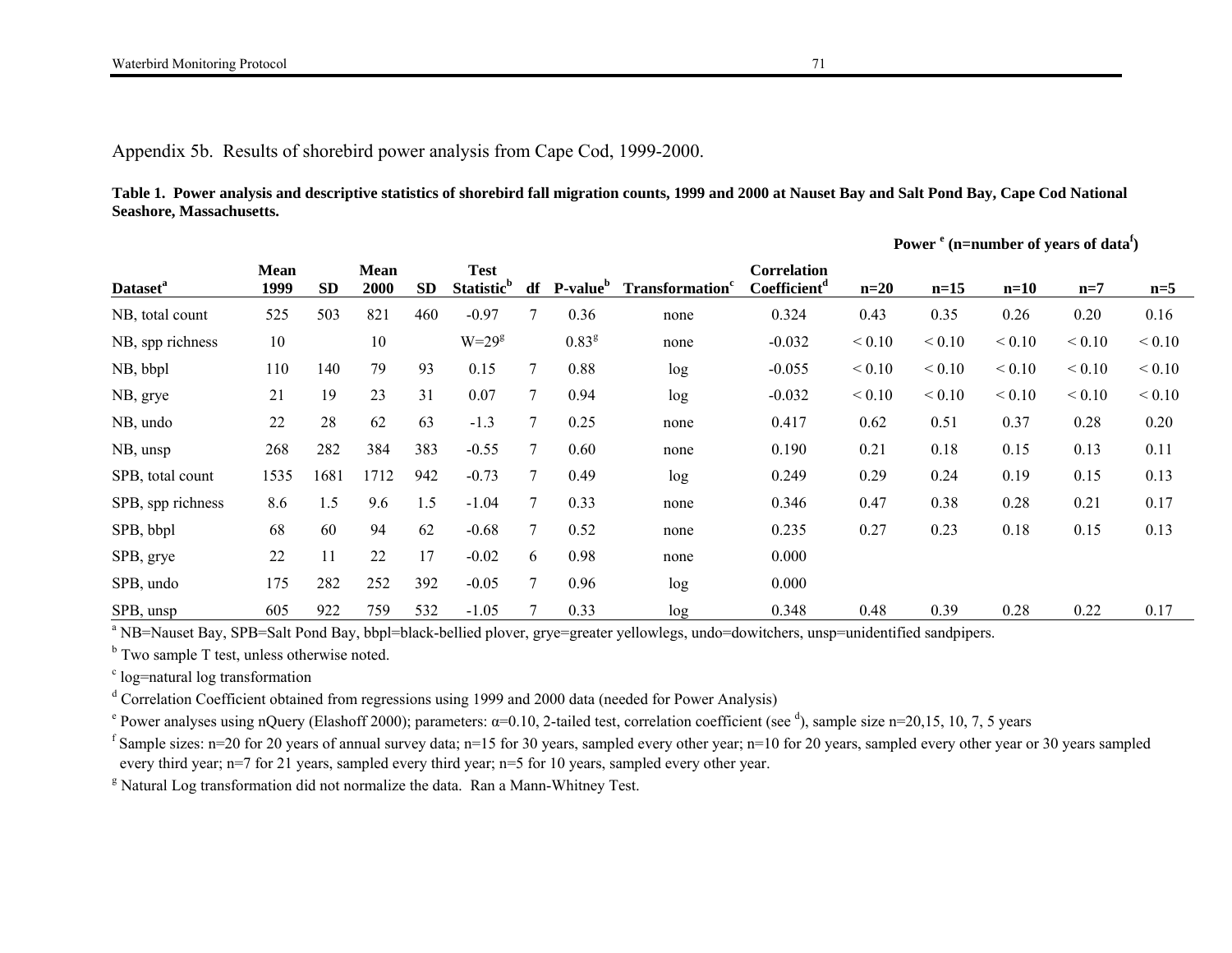Appendix 6. Example of a beached bird survey field form.

| Date (MO/DA/YR):                 | Observer $(s)$ :       |                      |           |  |  |  |  |  |  |  |  |
|----------------------------------|------------------------|----------------------|-----------|--|--|--|--|--|--|--|--|
| Time (Military):                 |                        | Tide Level (L,M, H): |           |  |  |  |  |  |  |  |  |
| Wind Direction*:                 | Wind Speed**           |                      |           |  |  |  |  |  |  |  |  |
| <b>TRANSECT</b><br><b>NUMBER</b> | <b>SPECIES (4 LTR)</b> | CONDITION***         | SIGNS**** |  |  |  |  |  |  |  |  |
|                                  |                        |                      |           |  |  |  |  |  |  |  |  |
|                                  |                        |                      |           |  |  |  |  |  |  |  |  |
|                                  |                        |                      |           |  |  |  |  |  |  |  |  |
|                                  |                        |                      |           |  |  |  |  |  |  |  |  |
|                                  |                        |                      |           |  |  |  |  |  |  |  |  |
|                                  |                        |                      |           |  |  |  |  |  |  |  |  |

\*Wind Direction: Give one of the 8 cardinal directions of predominant wind direction over past 24 hours

- \*\* Wind Speed: Give speed in ranges of 0-10, 10-20, 20-30, or > 30 knots (1 knot = 1.1 mph)
- \*\*\* Condition: DF (dead-fresh), DD (dead-decayed), M (moribund, dying), P (partial *i.e.* only a part of the carcass found, *e.g.* wing, leg, head)
- \*\*\*\*Signs: Oiled (O), Predated (P) (blood evidence), Scavenged (S)

[NOTE: Forms should be accompanied by a map of the beaches, and all transects should have a GPS point for start and end points]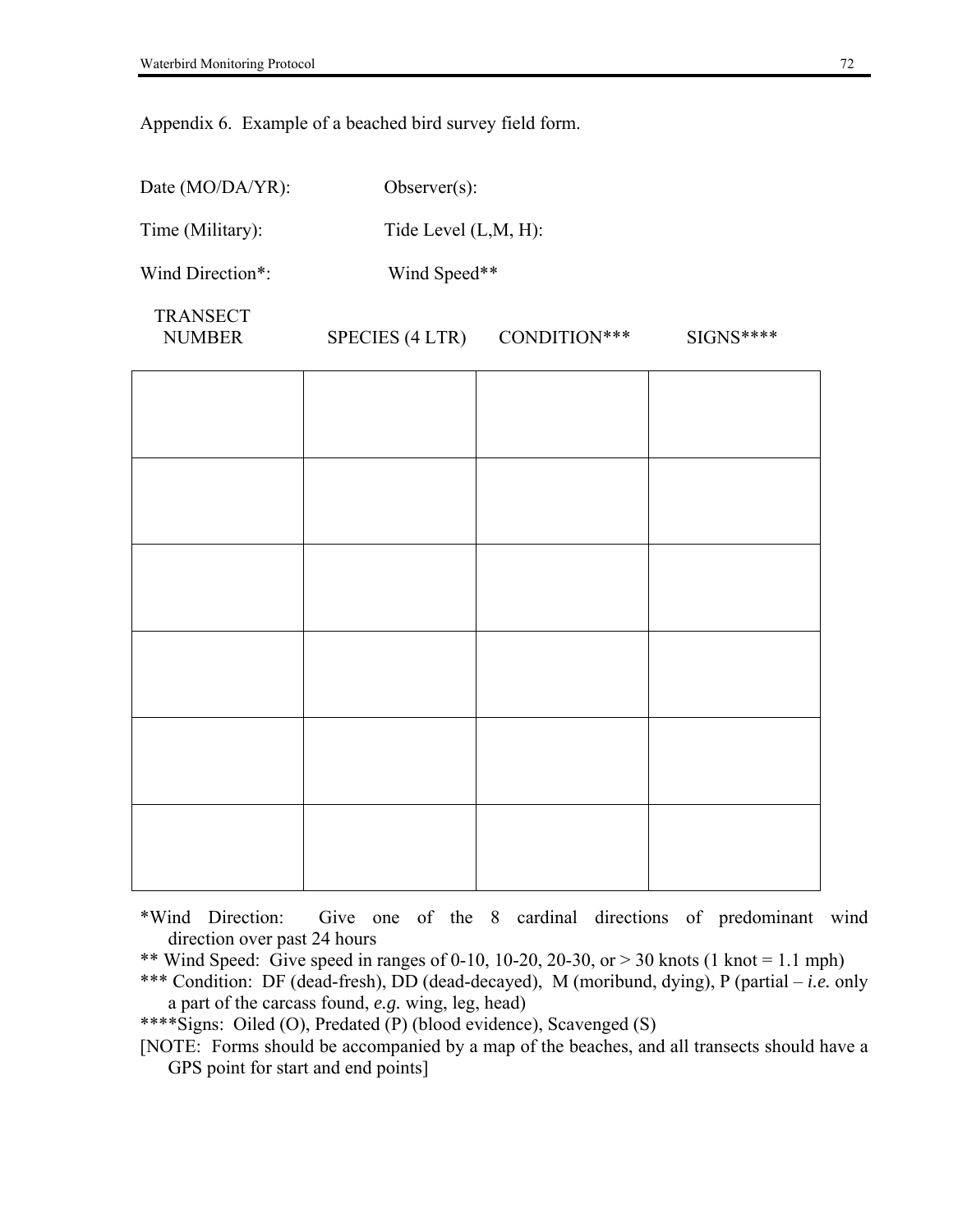| Microsoft Access                                               |                                                  |                          |                                                                             |   | $-101$                         |
|----------------------------------------------------------------|--------------------------------------------------|--------------------------|-----------------------------------------------------------------------------|---|--------------------------------|
| Eile<br>Edit View Insert Tools<br><u>W</u> indow               | Help                                             |                          |                                                                             |   |                                |
| 40 Q V<br>c i<br>ہ∟                                            | 人名尼戈                                             | $W -$<br>品 -<br>塑<br>KD. | ☞<br>昭御(図)                                                                  |   |                                |
| 图 WB-tblSBRoostingSurveyData: Table                            |                                                  |                          | E CACOWaterbird_vs_2000_TEMP : Database                                     |   | $L = 1$                        |
| Surv<br><b>Surv Loc Code</b><br>HR-SM.08032000.01              | <b>Species</b><br>LAGU                           |                          |                                                                             |   |                                |
| HR-SM.08032000.01                                              | <b>HERG</b>                                      | Objects                  | ◙<br>Create table in Design view                                            | 囲 | WB-keyWBAllSpecies             |
| HR-SM.08032000.01                                              | WHIM                                             | 圛<br>Tables              | ◙<br>Create table by using wizard                                           | 團 | WB-tblMarshbirdSurvey          |
| 1 HR-SM.08032000.01                                            | <b>AMOY</b>                                      |                          | ◙<br>Create table by entering data                                          | 囲 | WB-tblMBGPS                    |
| HR-SM.08032000.01                                              | <b>UNSA</b>                                      | 疅<br>Queries             | 囲<br>G-tblPoints                                                            | 囲 | WB-tblMBHabitatMeasurements    |
| 1 HR-SM.08032000.01                                            | COTE                                             | 團<br>Forms               | 圛<br>G-tblProject                                                           | 囲 | WB-tblPipingPloverSurvey       |
| 1 HR-SM.08032000.01                                            | <b>UNYE</b>                                      | c<br>Reports             | 圛<br>G-tblSite                                                              | 囲 | WB-tblSB1999GPS                |
| 2 HR-SM.08032000.02                                            | LAGU                                             |                          | 圛<br>WB-keyMBHabitatTypes                                                   | 囲 | WB-tblSB2000GPS                |
| 2 HR-SM.08032000.02                                            | <b>BBPL</b>                                      | 慍<br>Pages               | 囲<br>WB-keyMBPrimarySpp                                                     | 囲 | WB-tblSBFixedSiteSurvey        |
| 3 HR-SM.08032000.03                                            | WHIM                                             | Ζ<br>Macros              |                                                                             |   |                                |
| 3 HR-SM.08032000.03                                            | <b>BBPL</b>                                      | εÇ,<br><b>Modules</b>    | 團<br>WB-keyMBSeasons                                                        | 囲 | WB-tblSBFixedSiteSurveyData    |
| 3 HR-SM.08032000.03                                            | <b>RUTU</b>                                      |                          | 囲<br>WB-keyMBSecondarySpp                                                   | 囲 | WB-tblSBForagingAreas          |
| 4 HR-SM.08032000.04                                            | <b>SEPL</b>                                      | Groups                   | 囲<br>WB-keyObserver                                                         | 囲 | WB-tblSBForagingSurvey         |
| 4 HR-SM.08032000.04                                            | <b>RUTU</b>                                      | 来<br>Favorites           | 囲<br>WB-keySBRoostingHabitat                                                | 囲 | WB-tblSBForagingSurveyData     |
| 4 HR-SM.08032000.04                                            | SAND                                             |                          | 團<br>WB-keySBSurveyRoutes                                                   | 圛 | WB-tblSBRoostingSurvey         |
| 5JP.08032000.01                                                | COTE                                             |                          | 囲<br>WB-keySBSurveySegments                                                 | 囲 | WB-tblSBRoostingSurveyData     |
| 5JP.08032000.01                                                | <b>SESA</b>                                      |                          | 團<br>WB-keyWaterfowlSpp                                                     | 圛 | WB-tblShorebirdFixedSurvey1999 |
| 5JP.08032000.01                                                | <b>SEPL</b>                                      |                          |                                                                             |   |                                |
| 5JP.08032000.01                                                | LAGU                                             |                          | $\blacktriangleleft$                                                        |   | $\blacktriangleright$          |
| 5JP.08032000.01                                                | ROST                                             |                          |                                                                             |   |                                |
| 6JP.08032000.02                                                | <b>SEPL</b>                                      | 40                       |                                                                             |   |                                |
| 6 JP.08032000.02                                               | SAND                                             | 20                       |                                                                             |   |                                |
| <u>ch noncenso si la</u><br>Record: 14<br>-4                   | RERA<br>$1 \rightarrow  H $ $\rightarrow$ of 945 | ▼<br>20                  |                                                                             |   |                                |
|                                                                |                                                  |                          |                                                                             |   |                                |
| Ready                                                          |                                                  |                          |                                                                             |   | NUM                            |
| <b>13</b><br>@ Gi<br>$\blacktriangleright$ »<br><b>A</b> Start |                                                  |                          | @Dia   Q] temp   X] Mic   面Sa   <mark>G</mark> Mic   for CA  <br><b>圖</b> w |   | LT0149999D<br>1:51 PM          |

Appendix 7a. Example of the Access tables, and part of one example, in the Waterbird Access Database.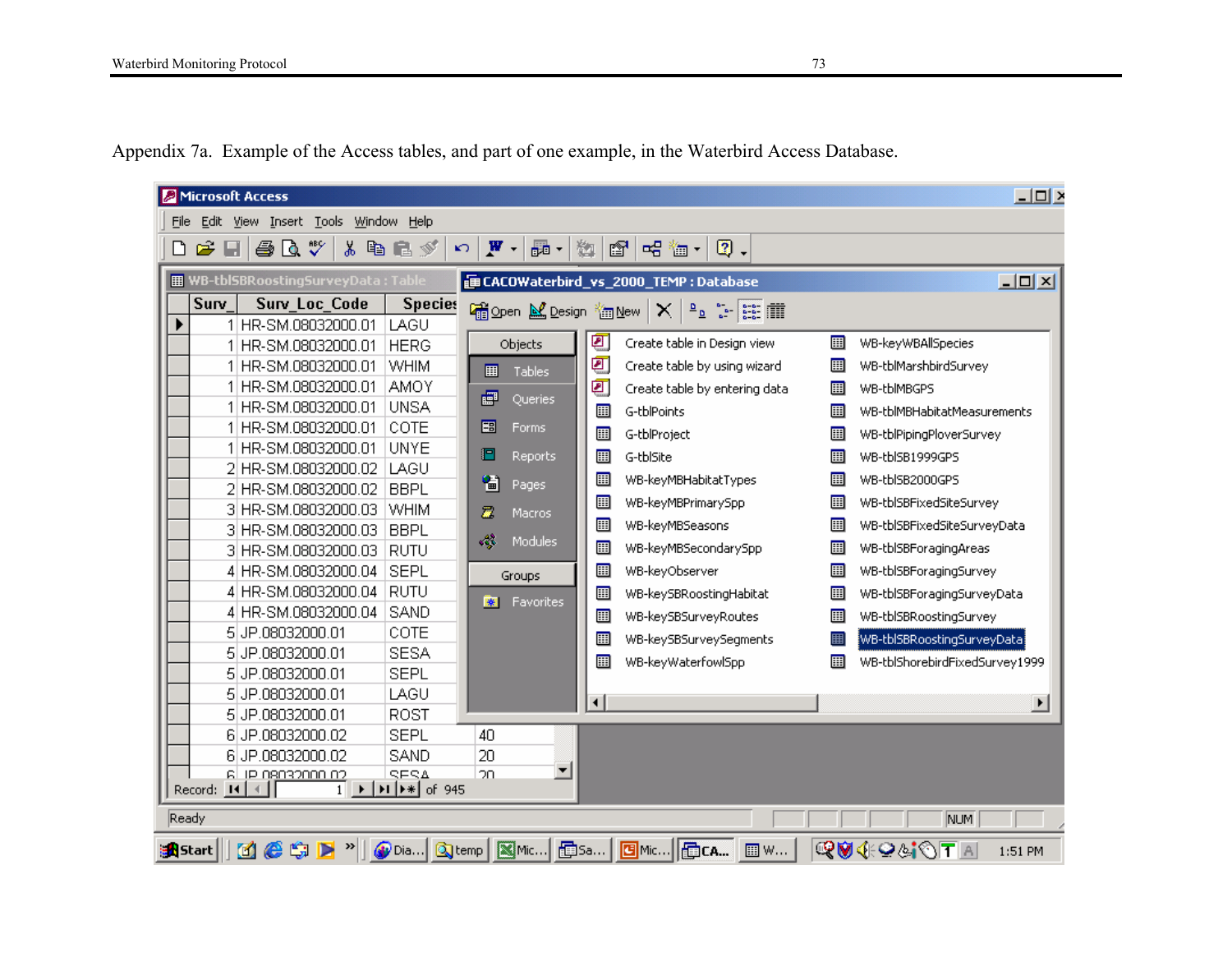Appendix 7b. Example of the relationships among the Access tables under the shorebird database.

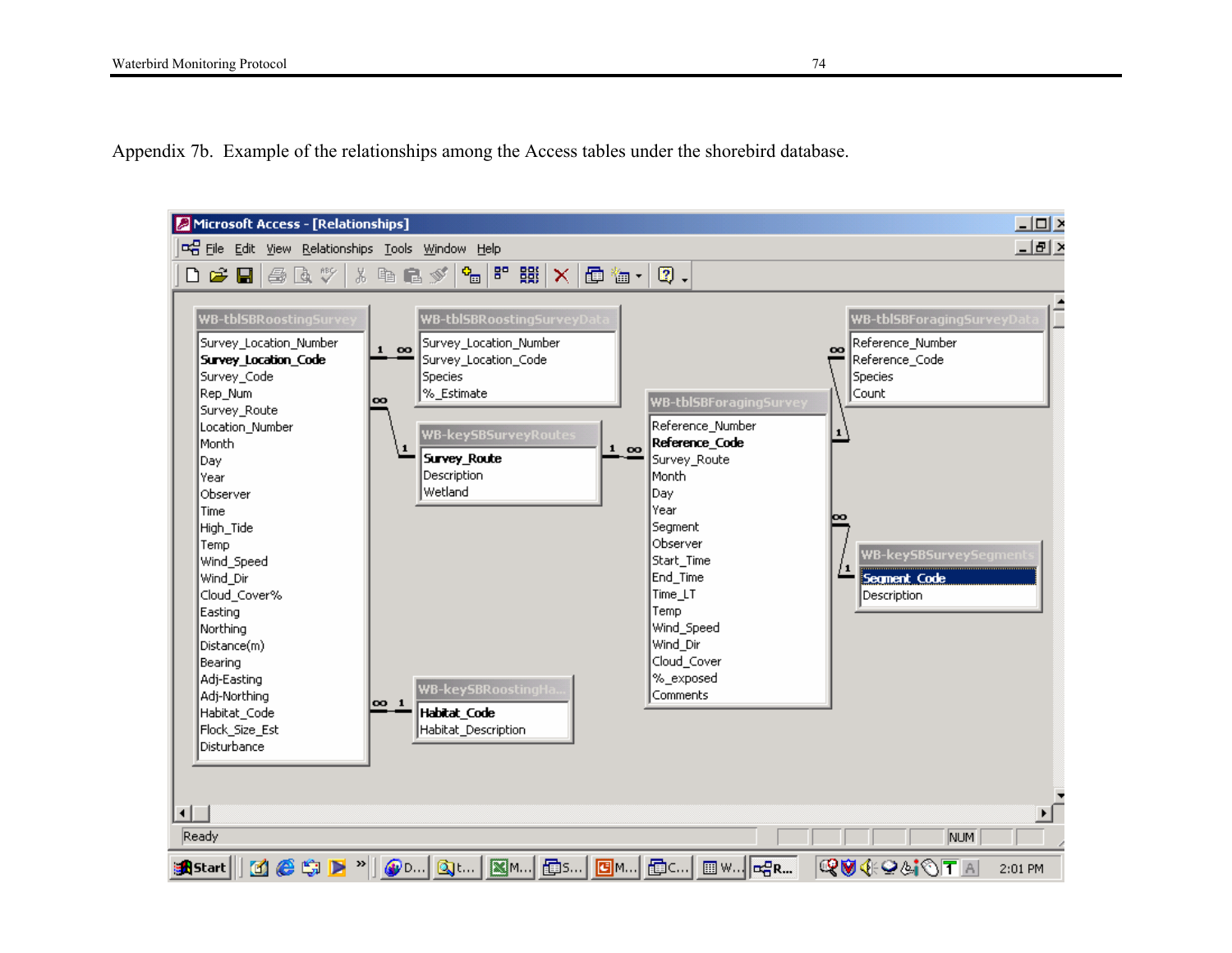| $\Box$ ol $\times$<br>Microsoft Access - [WB-tblMarshbirdSurvey : Table]<br>View Insert Format Records Tools Window |                                                                                                                                                                                                |            |              |                                                        |                          |                                                                                     |           |             |            |             |  |  |  |
|---------------------------------------------------------------------------------------------------------------------|------------------------------------------------------------------------------------------------------------------------------------------------------------------------------------------------|------------|--------------|--------------------------------------------------------|--------------------------|-------------------------------------------------------------------------------------|-----------|-------------|------------|-------------|--|--|--|
| 圛<br>File<br><b>Edit</b>                                                                                            |                                                                                                                                                                                                |            |              |                                                        | <u>Help</u>              |                                                                                     |           |             |            | 그리스         |  |  |  |
| <b>図</b><br>e<br>$\blacktriangledown$                                                                               | 6<br>Q.                                                                                                                                                                                        | ₩          | ¥,<br>酯<br>區 | $\mathcal{P}$<br>$\left\vert \mathcal{C}\right\rangle$ | $\frac{Z}{A}$<br>魯<br>ĝ∤ | 文星人<br>d4                                                                           | $**$ $K$  | 面 细 -   图 - |            |             |  |  |  |
| <b>Point</b>                                                                                                        | Month                                                                                                                                                                                          | <b>Day</b> | Year         | <b>Season</b>                                          |                          | Start_Time   DoubleObserver   Prim_Obs   Second_Ob More Buttons leed   Wind_Dir   2 |           |             |            |             |  |  |  |
| BB1                                                                                                                 | D5                                                                                                                                                                                             | 26         | 2000 B       |                                                        | 0646                     | □                                                                                   | LP        | <b>NT</b>   |            | $1 \vert W$ |  |  |  |
| BB1                                                                                                                 | 05                                                                                                                                                                                             | 26         | 2000 B       |                                                        | 0646                     | $\Box$                                                                              | LP        | <b>NT</b>   |            | $1\vert W$  |  |  |  |
| BB1                                                                                                                 | 05                                                                                                                                                                                             | 11         | 2000 B       |                                                        | 0711                     | $\Box$                                                                              | LP        | NT, SH      |            | 2 NW        |  |  |  |
| BB1                                                                                                                 | 05                                                                                                                                                                                             | 11         | 2000 B       |                                                        | 0711                     | □                                                                                   | LP        | NT,SH       |            | 2 NW        |  |  |  |
| BB1                                                                                                                 | 06                                                                                                                                                                                             | 09         | 2000 B       |                                                        | 0633                     | ☑                                                                                   | <b>NT</b> | LP          |            | 1 W         |  |  |  |
| BB1                                                                                                                 | 06                                                                                                                                                                                             | 09         | 2000 B       |                                                        | 0633                     | ☑                                                                                   | NT.       | LP          |            | $1\vert W$  |  |  |  |
| BB1                                                                                                                 | 09                                                                                                                                                                                             | 24         | 1999 F       |                                                        | 1024                     | $\Box$                                                                              | MH        | <b>SH</b>   |            |             |  |  |  |
| BB1                                                                                                                 | 10                                                                                                                                                                                             | 24         | 1999 F       |                                                        | 0948                     | $\Box$                                                                              | MH        | <b>ERH</b>  |            | 1 W         |  |  |  |
| BB1                                                                                                                 | 11                                                                                                                                                                                             | 13         | 1999 F       |                                                        | 0743                     | $\Box$                                                                              | MH        | ERH         |            | $0 $ Calm   |  |  |  |
| BB1                                                                                                                 | 12                                                                                                                                                                                             | 14         | 1999 W       |                                                        | 0919                     | $\Box$                                                                              | AP.       | SK          |            | 1 NW        |  |  |  |
| BB1                                                                                                                 | 01                                                                                                                                                                                             | 06         | 2000 W       |                                                        | 0817                     | $\Box$                                                                              | SK        | None        |            | $0 $ Calm   |  |  |  |
| BB <sub>2</sub>                                                                                                     | 05                                                                                                                                                                                             | 26         | 2000 B       |                                                        | 0707                     | $\Box$                                                                              | LP        | NT.         |            | $1\vert W$  |  |  |  |
| BB <sub>2</sub>                                                                                                     | 05                                                                                                                                                                                             | 26         | 2000 B       |                                                        | 0707                     | $\Box$                                                                              | LP        | <b>NT</b>   |            | 1 W         |  |  |  |
| BB <sub>2</sub>                                                                                                     | 05                                                                                                                                                                                             | 11         | 2000 B       |                                                        | 0739                     | $\Box$                                                                              | LP        | NT, SH      |            | 2 NW        |  |  |  |
| BB <sub>2</sub>                                                                                                     | 06                                                                                                                                                                                             | 09         | 2000 B       |                                                        | 0653                     | ☑                                                                                   | LP        | NT          |            | $1\vert W$  |  |  |  |
| BB <sub>2</sub>                                                                                                     | 06                                                                                                                                                                                             | 09         | 2000 B       |                                                        | 0653                     | ☑                                                                                   | LP        | NT          |            | 1 W         |  |  |  |
| BB <sub>2</sub>                                                                                                     | 09                                                                                                                                                                                             | 24         | 1999 F       |                                                        | 1005                     | $\Box$                                                                              | MH        | <b>SH</b>   |            |             |  |  |  |
| BB <sub>2</sub>                                                                                                     | 10                                                                                                                                                                                             | 24         | 1999 F       |                                                        | 0927                     | $\Box$                                                                              | MH        | ERH         |            | $1\vert W$  |  |  |  |
| BB <sub>2</sub>                                                                                                     | 11                                                                                                                                                                                             | 13         | 1999 F       |                                                        | 0720                     | $\Box$                                                                              | MH        | <b>ERH</b>  |            | $0 $ Calm   |  |  |  |
| BB <sub>2</sub>                                                                                                     | 12                                                                                                                                                                                             | 14         | 1999 W       |                                                        | 0938                     | $\Box$                                                                              | AP.       | SK          |            | 1 NW        |  |  |  |
| BB <sub>2</sub>                                                                                                     | 01                                                                                                                                                                                             | 06         | 2000 W       |                                                        | 0755                     | $\Box$                                                                              | SK        | None        |            | 0 Calm      |  |  |  |
| BB <sub>3</sub>                                                                                                     | 05                                                                                                                                                                                             | 26         | 2000 B       |                                                        | 0729                     | $\Box$                                                                              | LP        | <b>NT</b>   |            | 1 W         |  |  |  |
| BB <sub>3</sub>                                                                                                     | 05                                                                                                                                                                                             | 26         | 2000 B       |                                                        | 0729                     | $\Box$                                                                              | LP        | <b>NT</b>   |            | 1 W         |  |  |  |
| BB <sub>3</sub>                                                                                                     | 05                                                                                                                                                                                             | 11         | 2000 B       |                                                        | 0801                     | $\Box$                                                                              | LP        | NT,SH       |            | 2 NW        |  |  |  |
| $- - -$<br>Record: 14                                                                                               | Г. а<br>----<br>$\overline{a}$<br>سمسا<br>$\overline{a}$<br>$\widetilde{\mathbb{T}}$<br>$\widehat{H}$ $\widehat{F}$ of 695<br>$\rightarrow$<br>$\left  \cdot \right $<br>$\blacktriangleright$ |            |              |                                                        |                          |                                                                                     |           |             |            |             |  |  |  |
| Use two digits.                                                                                                     |                                                                                                                                                                                                |            |              |                                                        |                          |                                                                                     |           |             | NUM        |             |  |  |  |
| sAnstart  131 @ \$\$IDF ™                                                                                           |                                                                                                                                                                                                |            |              |                                                        |                          | @ Q Q Q B Q G 2 G A G Q O Q C A G Q O V C C O V                                     |           |             | LEDiotevio | 4:44 PM     |  |  |  |

Appendix 7c. Example of a marsh bird data table, showing breeding, migrating, and wintering marsh bird activity  $(1<sup>st</sup>$  of 4 tables).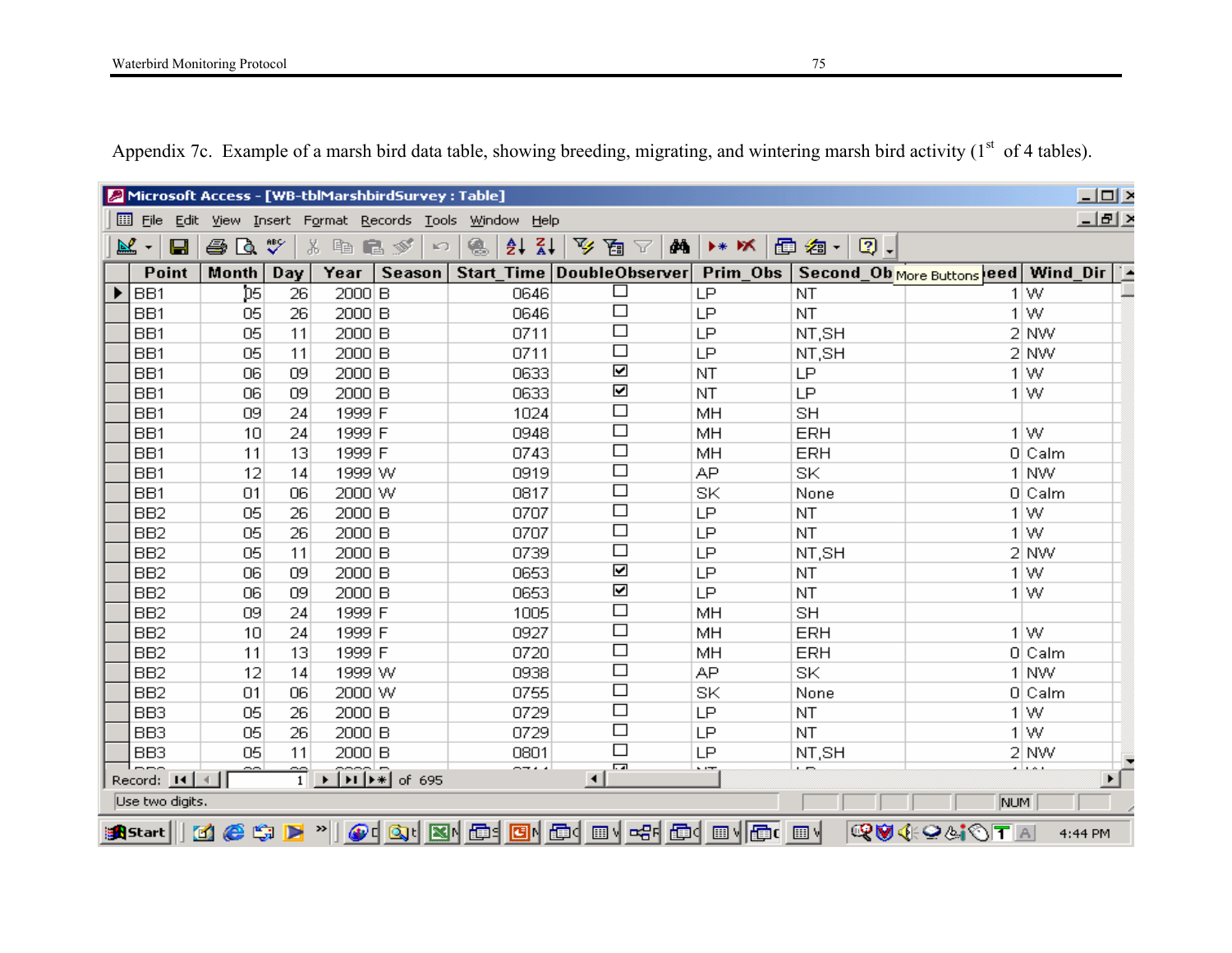Appendix 7 c. Marsh bird table continued  $(2<sup>nd</sup>$  of 4 tables).

|   |                      |                                                      | Microsoft Access - [WB-tblMarshbirdSurvey : Table]                                                     |   |                        |                                                                                                             |             |         | $\underline{\blacksquare} \underline{\blacksquare} \underline{\triangleright}$                                |
|---|----------------------|------------------------------------------------------|--------------------------------------------------------------------------------------------------------|---|------------------------|-------------------------------------------------------------------------------------------------------------|-------------|---------|---------------------------------------------------------------------------------------------------------------|
| ▣ |                      |                                                      | File Edit View Insert Format Records Tools Window Help                                                 |   |                        |                                                                                                             |             |         | 그리스                                                                                                           |
|   | $ \mathbb{Z} \cdot $ | $\blacksquare$ $\clubsuit$ $\mathbb{Q}$ $\mathbb{C}$ | ※ 脂 ■ ダ   ロ                                                                                            | 魯 |                        | $ A $ } } } 2 d $\mathbb{R}$   $\mathbb{N}$   $\mathbb{R}$   $\mathbb{N}$   面 h $\mathbb{Z}$ - $\mathbb{N}$ | $\bullet$ . |         |                                                                                                               |
|   |                      |                                                      |                                                                                                        |   |                        |                                                                                                             |             |         | Temp(F) Response_Spp  Pass5  BLRA_rec  BLRA_sil   LEBI_rec   LEBI_sil  CLRA_rec  CLRA_sil  YERA_rec  YERA_sil |
|   |                      | 55 COYE                                              | SO.                                                                                                    |   |                        |                                                                                                             |             |         |                                                                                                               |
|   |                      | 55 COYE                                              | SO                                                                                                     |   |                        |                                                                                                             |             |         |                                                                                                               |
|   |                      | 50 COYE                                              | SO                                                                                                     |   |                        |                                                                                                             |             |         |                                                                                                               |
|   |                      | 50 VIRA                                              |                                                                                                        |   |                        |                                                                                                             |             |         |                                                                                                               |
|   |                      | 55 COYE                                              | SO                                                                                                     |   |                        |                                                                                                             |             |         |                                                                                                               |
|   |                      | 55 COYE                                              | SO                                                                                                     |   |                        |                                                                                                             |             |         |                                                                                                               |
|   |                      | None                                                 |                                                                                                        |   |                        |                                                                                                             |             |         |                                                                                                               |
|   |                      | 52 None                                              |                                                                                                        |   |                        |                                                                                                             |             |         |                                                                                                               |
|   |                      | 50 None                                              |                                                                                                        |   |                        |                                                                                                             |             |         |                                                                                                               |
|   |                      | 40 None                                              |                                                                                                        |   |                        |                                                                                                             |             |         |                                                                                                               |
|   |                      | 35 None                                              |                                                                                                        |   |                        |                                                                                                             |             |         |                                                                                                               |
|   |                      | 55 COYE                                              | <b>SO</b>                                                                                              |   |                        |                                                                                                             |             |         |                                                                                                               |
|   |                      | 55 COYE                                              | <b>SO</b>                                                                                              |   |                        |                                                                                                             |             |         |                                                                                                               |
|   |                      | 50 COYE                                              | SO                                                                                                     |   |                        |                                                                                                             |             |         |                                                                                                               |
|   |                      | 55 COYE                                              | <b>SO</b>                                                                                              |   |                        |                                                                                                             |             |         |                                                                                                               |
|   |                      | 55 ABDU                                              | <b>SO</b>                                                                                              |   |                        |                                                                                                             |             |         |                                                                                                               |
|   |                      | None                                                 |                                                                                                        |   |                        |                                                                                                             |             |         |                                                                                                               |
|   |                      | 52 None                                              |                                                                                                        |   |                        |                                                                                                             |             |         |                                                                                                               |
|   |                      | 50 None                                              |                                                                                                        |   |                        |                                                                                                             |             |         |                                                                                                               |
|   |                      | 40 None                                              |                                                                                                        |   |                        |                                                                                                             |             |         |                                                                                                               |
|   |                      | 35 None                                              |                                                                                                        |   |                        |                                                                                                             |             |         |                                                                                                               |
|   |                      | 55 COYE                                              | <b>SO</b>                                                                                              |   |                        |                                                                                                             |             |         |                                                                                                               |
|   |                      | 55 COYE                                              | SO                                                                                                     |   |                        |                                                                                                             |             |         |                                                                                                               |
|   |                      | 50 COYE                                              | <b>SO</b>                                                                                              |   |                        |                                                                                                             |             |         |                                                                                                               |
|   | Record: 11 4         |                                                      | $\overline{1}$   $\blacktriangleright$   $\blacktriangleright$   $\blacktriangleright$ $\ast$   of 695 |   | $\left  \cdot \right $ |                                                                                                             |             |         |                                                                                                               |
|   | Use two digits.      |                                                      |                                                                                                        |   |                        |                                                                                                             |             | NUM     |                                                                                                               |
|   |                      |                                                      |                                                                                                        |   |                        |                                                                                                             |             | RUICITA | 4:45 PM                                                                                                       |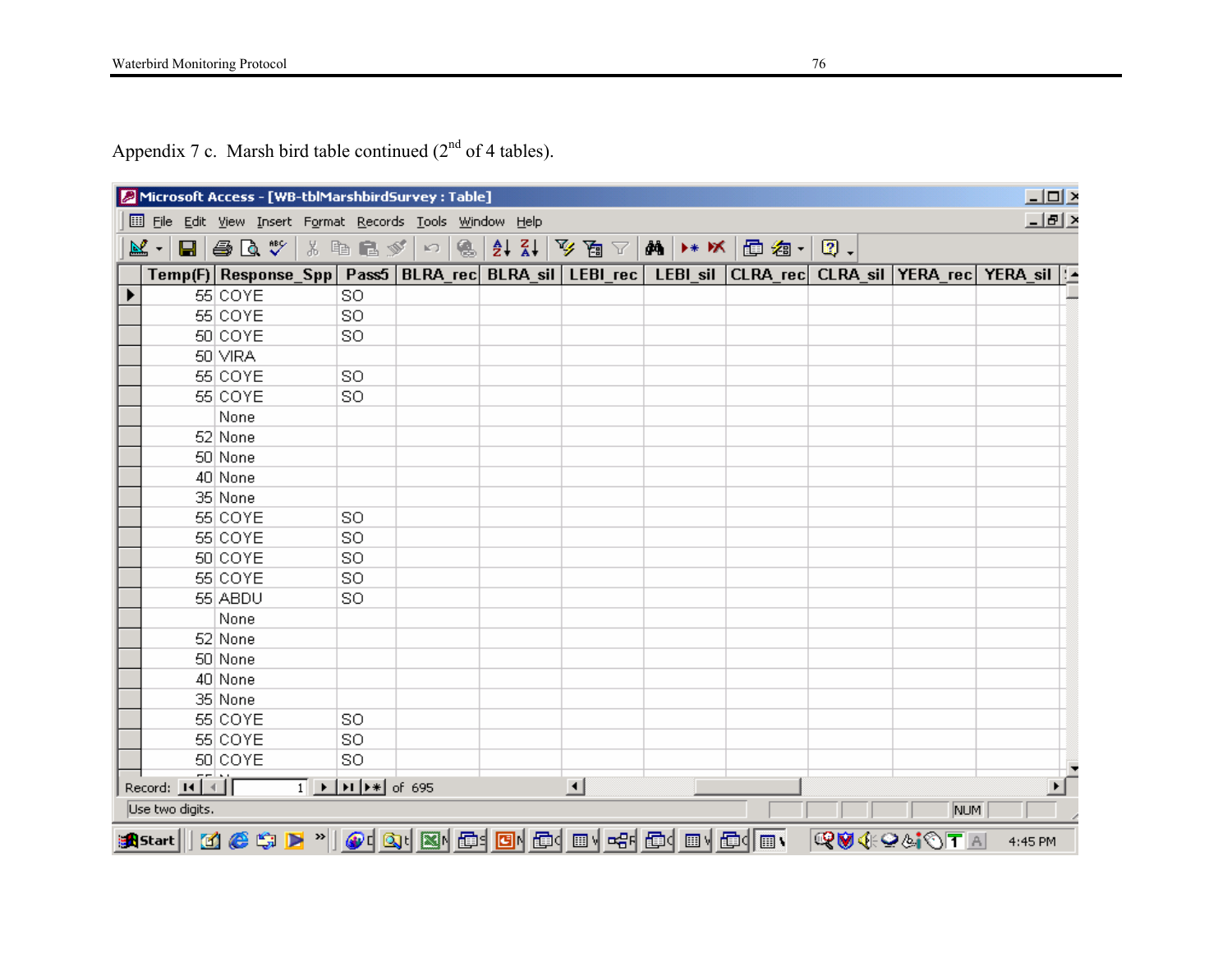Appendix 7c. Marsh bird data table continued  $(3<sup>rd</sup>$  of 4 tables)

|                 |  |  |                                                                                                              |  | Microsoft Access - [WB-tblMarshbirdSurvey : Table]<br>File Edit View Insert Format Records Tools Window Help |  |  |                     |  |  |  |                                                                                                                          |  |  |          |     |         | $L = 2$<br>그리스 |
|-----------------|--|--|--------------------------------------------------------------------------------------------------------------|--|--------------------------------------------------------------------------------------------------------------|--|--|---------------------|--|--|--|--------------------------------------------------------------------------------------------------------------------------|--|--|----------|-----|---------|----------------|
|                 |  |  |                                                                                                              |  |                                                                                                              |  |  |                     |  |  |  |                                                                                                                          |  |  |          |     |         |                |
|                 |  |  |                                                                                                              |  |                                                                                                              |  |  |                     |  |  |  | SORA_rec  SORA_sil   VIRA_rec   VIRA_sil   KIRA_rec   KIRA_sil   AMBI_rec   AMBI_sil   COMO_rec COMO_sil   AMCO_rec   J_ |  |  |          |     |         |                |
|                 |  |  |                                                                                                              |  |                                                                                                              |  |  |                     |  |  |  |                                                                                                                          |  |  |          |     |         |                |
|                 |  |  |                                                                                                              |  |                                                                                                              |  |  |                     |  |  |  |                                                                                                                          |  |  |          |     |         |                |
|                 |  |  |                                                                                                              |  |                                                                                                              |  |  |                     |  |  |  |                                                                                                                          |  |  |          |     |         |                |
|                 |  |  |                                                                                                              |  |                                                                                                              |  |  |                     |  |  |  |                                                                                                                          |  |  |          |     |         |                |
|                 |  |  |                                                                                                              |  |                                                                                                              |  |  |                     |  |  |  |                                                                                                                          |  |  |          |     |         |                |
|                 |  |  |                                                                                                              |  |                                                                                                              |  |  |                     |  |  |  |                                                                                                                          |  |  |          |     |         |                |
|                 |  |  |                                                                                                              |  |                                                                                                              |  |  |                     |  |  |  |                                                                                                                          |  |  |          |     |         |                |
|                 |  |  |                                                                                                              |  |                                                                                                              |  |  |                     |  |  |  |                                                                                                                          |  |  |          |     |         |                |
|                 |  |  |                                                                                                              |  |                                                                                                              |  |  |                     |  |  |  |                                                                                                                          |  |  |          |     |         |                |
|                 |  |  |                                                                                                              |  |                                                                                                              |  |  |                     |  |  |  |                                                                                                                          |  |  |          |     |         |                |
|                 |  |  |                                                                                                              |  |                                                                                                              |  |  |                     |  |  |  |                                                                                                                          |  |  |          |     |         |                |
|                 |  |  |                                                                                                              |  |                                                                                                              |  |  |                     |  |  |  |                                                                                                                          |  |  |          |     |         |                |
|                 |  |  |                                                                                                              |  |                                                                                                              |  |  |                     |  |  |  |                                                                                                                          |  |  |          |     |         |                |
|                 |  |  |                                                                                                              |  |                                                                                                              |  |  |                     |  |  |  |                                                                                                                          |  |  |          |     |         |                |
|                 |  |  |                                                                                                              |  |                                                                                                              |  |  |                     |  |  |  |                                                                                                                          |  |  |          |     |         |                |
| Record: 14 4    |  |  | $\overline{1}$ $\rightarrow$ $\overline{1}$ $\rightarrow$ $\overline{1}$ $\rightarrow$ $\overline{1}$ of 695 |  |                                                                                                              |  |  | $\vert \cdot \vert$ |  |  |  |                                                                                                                          |  |  |          |     |         | $\mathbf{F}$   |
| Use two digits. |  |  |                                                                                                              |  |                                                                                                              |  |  |                     |  |  |  |                                                                                                                          |  |  |          | NUM |         |                |
|                 |  |  |                                                                                                              |  |                                                                                                              |  |  |                     |  |  |  | <b>A</b> Start    11 6 5 1 2 "    0 1 3 1 3 1 6 1 8 1 6 1 8 1 6 1 8 1 6 1 8 1 6 1 8 1 6 1 8 1 6 1 8 1 6 1 8 1 6 1 8 1    |  |  | RUIGIOTA |     | 4:45 PM |                |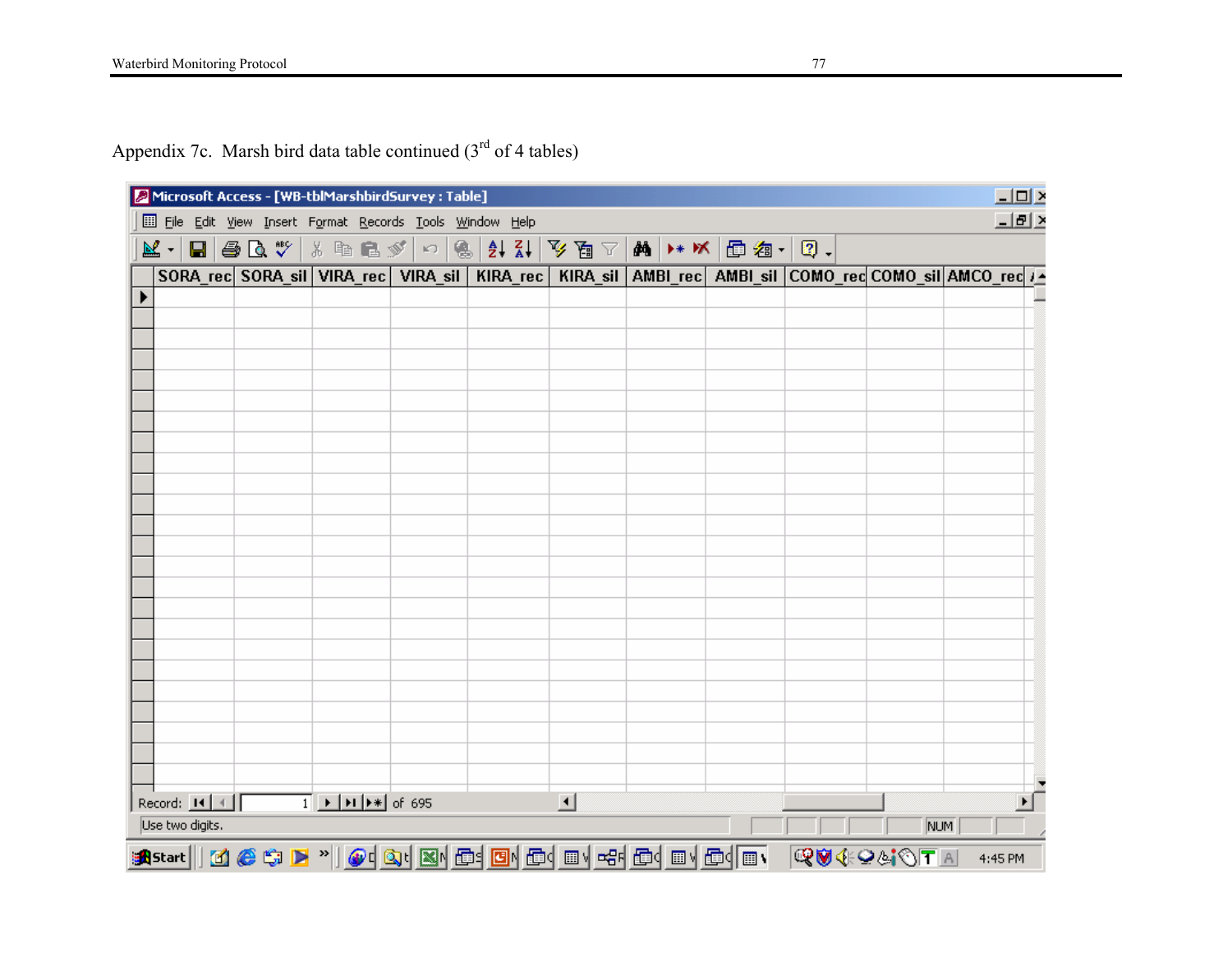Appendix 7 c. Marsh bird data table continued  $(4<sup>th</sup>$  of 4 tables).

|   |                       |  | Microsoft Access - [WB-tblMarshbirdSurvey : Table]                                                                                                                                                                                                                                                                                                                                                     |  |                                                                        |                      |  |                 |  |  |             |            | $-10 \times$ |  |
|---|-----------------------|--|--------------------------------------------------------------------------------------------------------------------------------------------------------------------------------------------------------------------------------------------------------------------------------------------------------------------------------------------------------------------------------------------------------|--|------------------------------------------------------------------------|----------------------|--|-----------------|--|--|-------------|------------|--------------|--|
| 圍 |                       |  | File Edit View Insert Format Records Tools Window Help                                                                                                                                                                                                                                                                                                                                                 |  |                                                                        |                      |  |                 |  |  |             |            | 그리스          |  |
|   | ⊠・                    |  | $\blacksquare$  @ Q $\mathfrak{P}$   $\lambda$   & C $\mathscr{I}$   $\circ$                                                                                                                                                                                                                                                                                                                           |  | $9477$                                                                 |                      |  |                 |  |  |             |            |              |  |
|   |                       |  | AMCO sil PBGR rec PBGR sil                                                                                                                                                                                                                                                                                                                                                                             |  |                                                                        |                      |  | <b>Comments</b> |  |  |             |            |              |  |
|   |                       |  |                                                                                                                                                                                                                                                                                                                                                                                                        |  |                                                                        |                      |  |                 |  |  |             |            |              |  |
|   |                       |  |                                                                                                                                                                                                                                                                                                                                                                                                        |  |                                                                        |                      |  |                 |  |  |             |            |              |  |
|   |                       |  |                                                                                                                                                                                                                                                                                                                                                                                                        |  | COYE > 100m from pt.                                                   |                      |  |                 |  |  |             |            |              |  |
|   |                       |  |                                                                                                                                                                                                                                                                                                                                                                                                        |  | Double Observer Test: NT Primary; LP Recorded No Additional Spp/Indiv. |                      |  |                 |  |  |             |            |              |  |
|   |                       |  |                                                                                                                                                                                                                                                                                                                                                                                                        |  |                                                                        |                      |  |                 |  |  |             |            |              |  |
|   |                       |  |                                                                                                                                                                                                                                                                                                                                                                                                        |  |                                                                        |                      |  |                 |  |  |             |            |              |  |
|   |                       |  |                                                                                                                                                                                                                                                                                                                                                                                                        |  |                                                                        |                      |  |                 |  |  |             |            |              |  |
|   |                       |  |                                                                                                                                                                                                                                                                                                                                                                                                        |  | freshwater; non-tidal                                                  |                      |  |                 |  |  |             |            |              |  |
|   |                       |  |                                                                                                                                                                                                                                                                                                                                                                                                        |  |                                                                        |                      |  |                 |  |  |             |            |              |  |
|   |                       |  |                                                                                                                                                                                                                                                                                                                                                                                                        |  |                                                                        |                      |  |                 |  |  |             |            |              |  |
|   |                       |  |                                                                                                                                                                                                                                                                                                                                                                                                        |  |                                                                        |                      |  |                 |  |  |             |            |              |  |
|   |                       |  |                                                                                                                                                                                                                                                                                                                                                                                                        |  |                                                                        |                      |  |                 |  |  |             |            |              |  |
|   |                       |  |                                                                                                                                                                                                                                                                                                                                                                                                        |  | Double Observer Test: LP Primary; NT Recorded No Additional Spp/Indiv. |                      |  |                 |  |  |             |            |              |  |
|   |                       |  |                                                                                                                                                                                                                                                                                                                                                                                                        |  |                                                                        |                      |  |                 |  |  |             |            |              |  |
|   |                       |  |                                                                                                                                                                                                                                                                                                                                                                                                        |  |                                                                        |                      |  |                 |  |  |             |            |              |  |
|   |                       |  |                                                                                                                                                                                                                                                                                                                                                                                                        |  | freshwater; non-tidal                                                  |                      |  |                 |  |  |             |            |              |  |
|   |                       |  |                                                                                                                                                                                                                                                                                                                                                                                                        |  |                                                                        |                      |  |                 |  |  |             |            |              |  |
|   |                       |  |                                                                                                                                                                                                                                                                                                                                                                                                        |  |                                                                        |                      |  |                 |  |  |             |            |              |  |
|   |                       |  |                                                                                                                                                                                                                                                                                                                                                                                                        |  |                                                                        |                      |  |                 |  |  |             |            |              |  |
|   |                       |  |                                                                                                                                                                                                                                                                                                                                                                                                        |  |                                                                        |                      |  |                 |  |  |             |            |              |  |
|   | Record: $H \setminus$ |  | $\overline{1}$ $\overline{)$ $\overline{)$ $\overline{)$ $\overline{)$ $\overline{)$ $\overline{)$ $\overline{)$ $\overline{)$ $\overline{)$ $\overline{)$ $\overline{)$ $\overline{)$ $\overline{)$ $\overline{)$ $\overline{)$ $\overline{)$ $\overline{)$ $\overline{)$ $\overline{)$ $\overline{)$ $\overline{)$ $\overline{)$ $\overline{)$ $\overline{)$ $\overline{)$ $\overline{)$ $\overline$ |  |                                                                        | $\blacktriangleleft$ |  |                 |  |  |             |            |              |  |
|   | Use two digits.       |  |                                                                                                                                                                                                                                                                                                                                                                                                        |  |                                                                        |                      |  |                 |  |  |             | <b>NUM</b> |              |  |
|   |                       |  | Start    11 6 \$ 1 2 "    0 1 Q 1 B 1 B 1 O 1 G 1 O 1 C 1 B 1 C 1 C 1 O 1 C 1 C                                                                                                                                                                                                                                                                                                                        |  |                                                                        |                      |  |                 |  |  | LT0`&®\$\$™ |            | 4:46 PM      |  |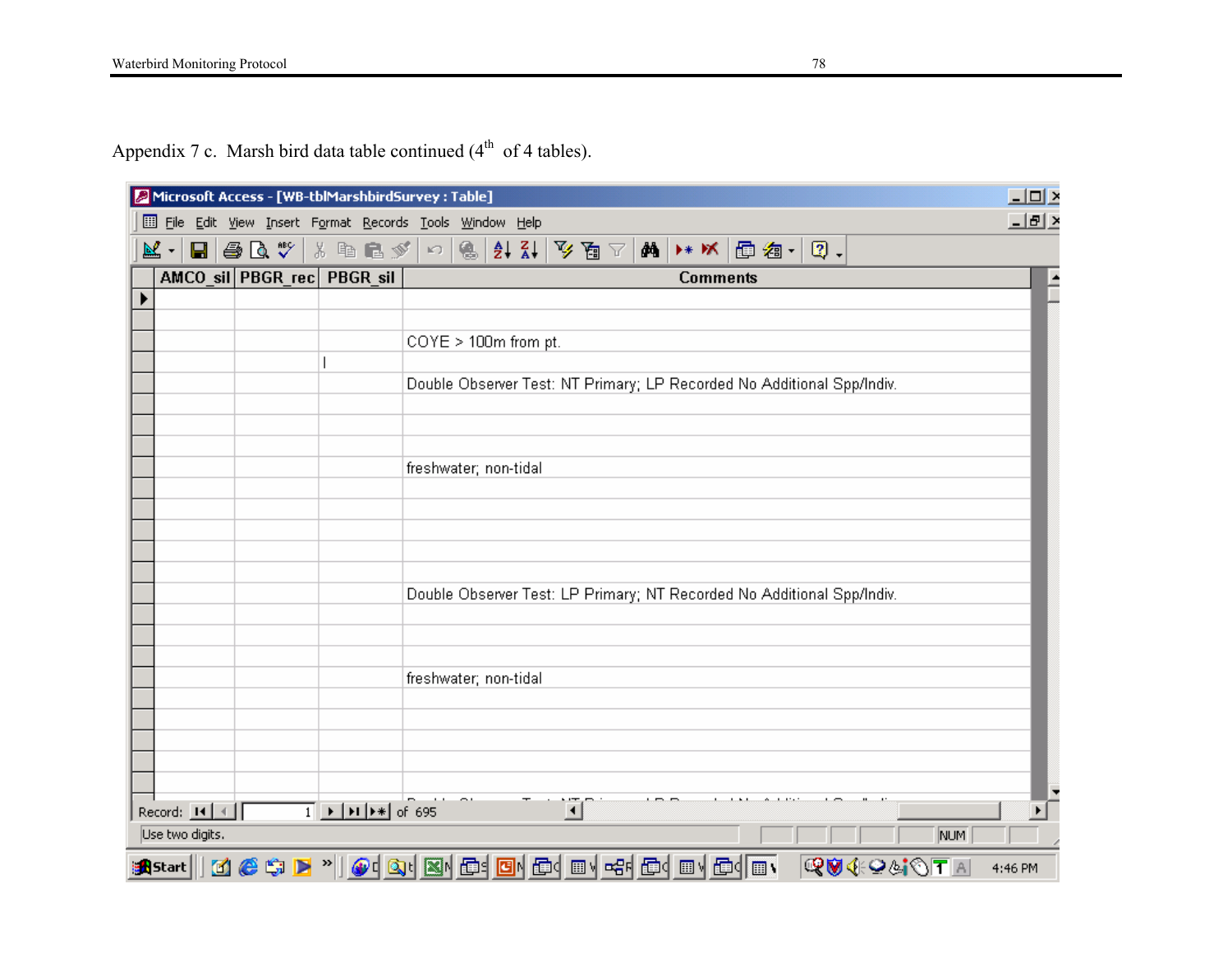Appendix 7d. Example of a shorebird roosting survey table (linked to following survey table).

| Microsoft Access - [WB-tbl5BRoostingSurveyData : Table]                                                                                                                                                                                                                                                                                                                                                                                                                               |                |                                   |  |            | 三回区     |
|---------------------------------------------------------------------------------------------------------------------------------------------------------------------------------------------------------------------------------------------------------------------------------------------------------------------------------------------------------------------------------------------------------------------------------------------------------------------------------------|----------------|-----------------------------------|--|------------|---------|
| Ell File Edit View Insert Format Records Tools Window Help                                                                                                                                                                                                                                                                                                                                                                                                                            |                |                                   |  |            | 그미지     |
| 國<br>60 Q<br>人名尼戈<br>Н                                                                                                                                                                                                                                                                                                                                                                                                                                                                | も<br>ĝ↓<br>K)  | 受冒乏<br>$\frac{Z}{A}$              |  |            |         |
| Surv_Loc_Num<br><b>Surv Loc Code</b>                                                                                                                                                                                                                                                                                                                                                                                                                                                  | <b>Species</b> | % Estimate                        |  |            |         |
| 1 HR-SM.08032000.01                                                                                                                                                                                                                                                                                                                                                                                                                                                                   | LAGU           | 80                                |  |            |         |
| HR-SM.08032000.01                                                                                                                                                                                                                                                                                                                                                                                                                                                                     | <b>HERG</b>    | 10                                |  |            |         |
| 1 HR-SM.08032000.01                                                                                                                                                                                                                                                                                                                                                                                                                                                                   | <b>WHIM</b>    | $<$ 10                            |  |            |         |
| 1 HR-SM.08032000.01                                                                                                                                                                                                                                                                                                                                                                                                                                                                   | <b>AMOY</b>    | $<$ 10                            |  |            |         |
| 1 HR-SM.08032000.01                                                                                                                                                                                                                                                                                                                                                                                                                                                                   | <b>UNSA</b>    | $<$ 10                            |  |            |         |
| 1 HR-SM.08032000.01                                                                                                                                                                                                                                                                                                                                                                                                                                                                   | COTE           | $<$ 10                            |  |            |         |
| 1 HR-SM.08032000.01                                                                                                                                                                                                                                                                                                                                                                                                                                                                   | <b>UNYE</b>    | $<$ 10                            |  |            |         |
| 2 HR-SM.08032000.02                                                                                                                                                                                                                                                                                                                                                                                                                                                                   | LAGU           | 70                                |  |            |         |
| 2 HR-SM.08032000.02                                                                                                                                                                                                                                                                                                                                                                                                                                                                   | <b>BBPL</b>    | 30                                |  |            |         |
| 3 HR-SM.08032000.03                                                                                                                                                                                                                                                                                                                                                                                                                                                                   | WHIM           | 60                                |  |            |         |
| 3 HR-SM.08032000.03                                                                                                                                                                                                                                                                                                                                                                                                                                                                   | <b>BBPL</b>    | 30                                |  |            |         |
| 3 HR-SM.08032000.03                                                                                                                                                                                                                                                                                                                                                                                                                                                                   | <b>RUTU</b>    | 10                                |  |            |         |
| 4 HR-SM.08032000.04                                                                                                                                                                                                                                                                                                                                                                                                                                                                   | <b>SEPL</b>    | 60                                |  |            |         |
| 4 HR-SM.08032000.04                                                                                                                                                                                                                                                                                                                                                                                                                                                                   | <b>RUTU</b>    | 20                                |  |            |         |
| 4 HR-SM.08032000.04                                                                                                                                                                                                                                                                                                                                                                                                                                                                   | SAND           | 20                                |  |            |         |
| 5 JP.08032000.01                                                                                                                                                                                                                                                                                                                                                                                                                                                                      | COTE           | 60                                |  |            |         |
| 5JP.08032000.01                                                                                                                                                                                                                                                                                                                                                                                                                                                                       | <b>SESA</b>    | 10                                |  |            |         |
| 5JP.08032000.01                                                                                                                                                                                                                                                                                                                                                                                                                                                                       | <b>SEPL</b>    | 10                                |  |            |         |
| 5JP.08032000.01                                                                                                                                                                                                                                                                                                                                                                                                                                                                       | LAGU           | 10                                |  |            |         |
| 5 JP.08032000.01                                                                                                                                                                                                                                                                                                                                                                                                                                                                      | ROST           | 10                                |  |            |         |
| 6JP.08032000.02                                                                                                                                                                                                                                                                                                                                                                                                                                                                       | <b>SEPL</b>    | 40                                |  |            |         |
| 6JP.08032000.02                                                                                                                                                                                                                                                                                                                                                                                                                                                                       | SAND           | 20                                |  |            |         |
| 6JP.08032000.02                                                                                                                                                                                                                                                                                                                                                                                                                                                                       | <b>SESA</b>    | 20                                |  |            |         |
| 6 JP.08032000.02                                                                                                                                                                                                                                                                                                                                                                                                                                                                      | COTE           | 10                                |  |            |         |
| $\overline{1}$ $\rightarrow$ $\overline{1}$ $\rightarrow$ $\overline{1}$ $\rightarrow$ $\overline{1}$ $\rightarrow$ $\overline{1}$ $\rightarrow$ $\overline{1}$ $\rightarrow$ $\overline{1}$ $\rightarrow$ $\overline{1}$ $\rightarrow$ $\overline{1}$ $\rightarrow$ $\overline{1}$ $\rightarrow$ $\overline{1}$ $\rightarrow$ $\overline{1}$ $\rightarrow$ $\overline{1}$ $\rightarrow$ $\overline{1}$ $\rightarrow$ $\overline{1}$ $\rightarrow$ $\overline{1}$ $\$<br>Record: 14 4 | ---            | $\overline{\phantom{a}}$          |  |            |         |
| Datasheet View                                                                                                                                                                                                                                                                                                                                                                                                                                                                        |                |                                   |  | NUM        |         |
| Met en<br><b>A</b> Start                                                                                                                                                                                                                                                                                                                                                                                                                                                              |                | O Q Q B B O D Q Q O C C O D C O U |  | QVI€Q&jOTA | 4:48 PM |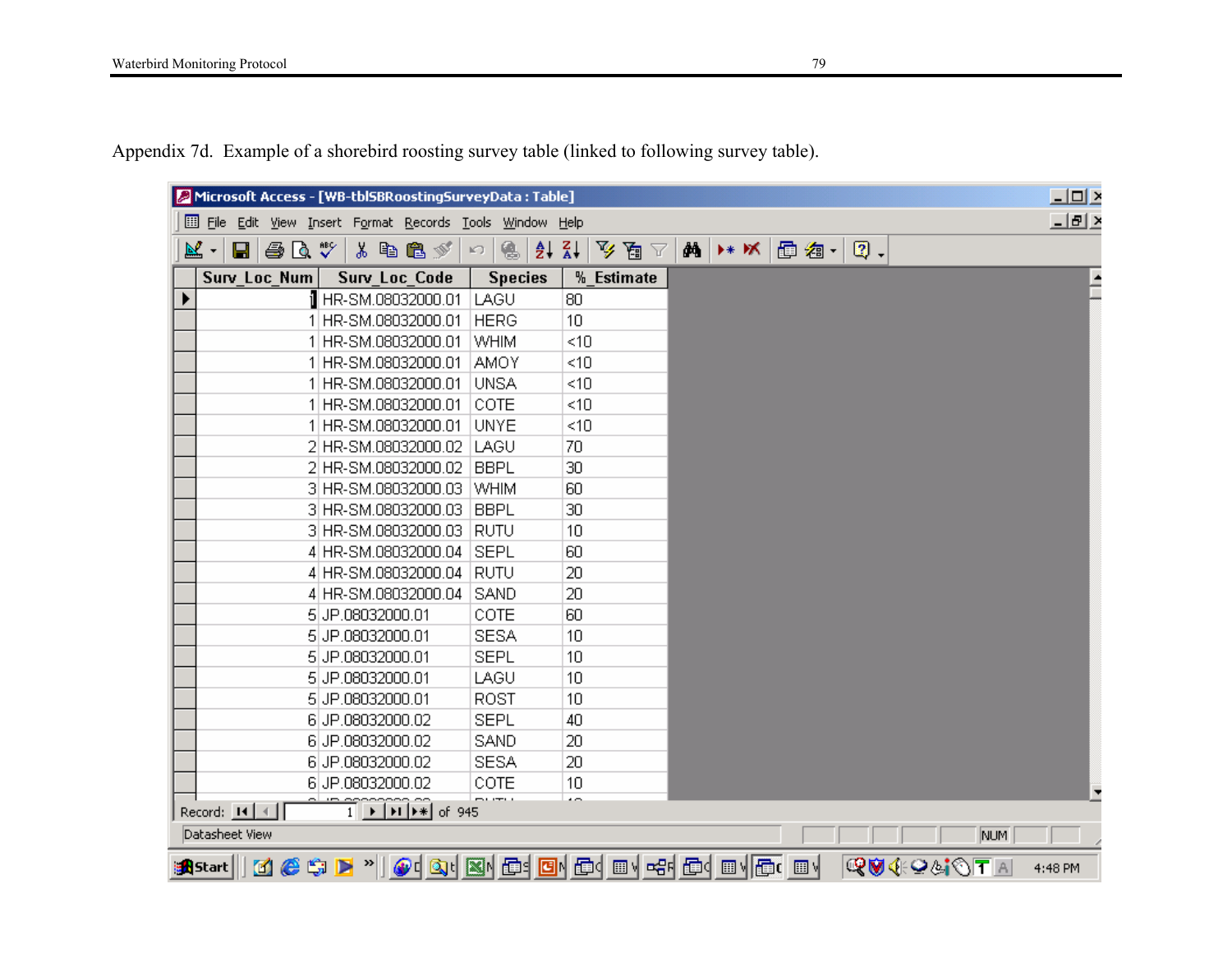|  | Appendix 7e. Example of a shorebird roosting survey database $(1st$ of 3 tables). |  |  |
|--|-----------------------------------------------------------------------------------|--|--|
|  |                                                                                   |  |  |

|                          |                                        | Microsoft Access - [WB-tblSBRoostingSurvey : Table]             |                                         |             |                       |       |               |      |         | $\Box$ lell $\times$      |
|--------------------------|----------------------------------------|-----------------------------------------------------------------|-----------------------------------------|-------------|-----------------------|-------|---------------|------|---------|---------------------------|
| 團                        | Eile                                   | Edit View Insert Format Records Tools                           | <u>W</u> indow Help                     |             |                       |       |               |      |         | $\Box$ el >               |
| 図                        | ᢟ<br>Ч<br>68 Q<br>$\blacktriangledown$ | よも言ず<br>$ C\rangle$                                             | $\frac{A}{2}$ $\frac{B}{A}$<br>Y<br>魯   | 眉口          | ₫ã.∣<br>⊁* <i>Y</i> K | 面 淘 - | $\boxed{2}$ . |      |         |                           |
|                          | <b>Surv Loc Num</b>                    | <b>Surv Loc Code</b>                                            | <b>Survey_Code</b>                      | Surv_Rte    | Loc Num Rep Num Month |       |               | Day  | Year    | Observer $\blacktriangle$ |
| $+$                      |                                        | HR-SM.08032000.01   HR-SM.08032000                              |                                         | HR-SM       | 01                    |       | 08            | 03   | 2000 SH |                           |
| $\overline{\phantom{a}}$ |                                        | 2 HR-SM.08032000.02 HR-SM.08032000                              |                                         | HR-SM       | 02                    |       | 08            | 03   | 2000 SH |                           |
| $\overline{+}$           |                                        | 3 HR-SM.08032000.03 HR-SM.08032000                              |                                         | HR-SM       | 03                    |       | 08            | 03   | 2000 SH |                           |
| $\overline{\phantom{a}}$ |                                        | 4 HR-SM.08032000.04 HR-SM.08032000                              |                                         | HR-SM       | 04                    |       | 08            | 03   | 2000 SH |                           |
| $\overline{+}$           |                                        | 5JP.08032000.01                                                 | JP.08032000                             | JP          | 01                    | 1     | 08            | 03   | 2000 NT |                           |
| $\overline{+}$           |                                        | 6 JP.08032000.02                                                | JP.08032000                             | JP          | 02                    | 1     | 08            | 03   | 2000 NT |                           |
| $\overline{+}$           |                                        | 7 JP.08032000.03                                                | JP.08032000                             | JP          | 03                    |       | 08            | 03   | 2000 NT |                           |
| $\pm$                    |                                        | 8 JP.08032000.04                                                | JP.08032000                             | JP          | 04                    | 1     | 08            | 03   | 2000 NT |                           |
| $\pm$                    |                                        | 9 CGB.08032000.01                                               | CGB.08032000                            | CGB         | 01                    | 1     | 08            | 03   | 2000 LP |                           |
| $\overline{+}$           |                                        | 10 CGB.08032000.02                                              | CGB.08032000                            | CGB         | 02                    | 1     | 08            | 03   | 2000 LP |                           |
| $\overline{+}$           |                                        | 11 CGB.08032000.03                                              | CGB.08032000                            | CGB         | 03                    |       | 08            | 03   | 2000 LP |                           |
| $+$                      |                                        | 12 CGB.08032000.04                                              | CGB.08032000                            | CGB         | 04                    | 1     | 08            | 03   | 2000 LP |                           |
| $+$                      |                                        | 13 CGB.08032000.05                                              | CGB.08032000                            | CGB         | 05                    | 1     | 08            | 03   | 2000 LP |                           |
| $\overline{+}$           |                                        | 14 CGB.08032000.06                                              | CGB.08032000                            | CGB         | 06                    | 1     | 08            | 03   | 2000 LP |                           |
| $\overline{+}$           |                                        | 15 CGB.08032000.07                                              | CGB.08032000                            | CGB         | 07                    |       | 08            | 03   | 2000 LP |                           |
| $\overline{+}$           |                                        | 16 CGB.08032000.08                                              | CGB.08032000                            | CGB         | 08                    | 1     | 08            | 03   | 2000 LP |                           |
| $\overline{+}$           |                                        | 17 CGB.08032000.09                                              | CGB.08032000                            | CGB         | 09                    | 1     | 08            | 03   | 2000 LP |                           |
| $\pm$                    |                                        | 18 CGB.08032000.10                                              | CGB.08032000                            | CGB         | 10                    | 1     | 08            | 03   | 2000 LP |                           |
| $\overline{\phantom{a}}$ |                                        | 19 WE.08172000.01                                               | WE.08172000                             | WE-LP       | 01                    |       | 08            | 17   | 2000 LP |                           |
| $\pm$                    |                                        | 20 WE.08172000.02                                               | WE.08172000                             | WE-LP       | 02                    | 1     | 08            | 17   | 2000 LP |                           |
| $\pm$                    |                                        | 21 LP.08172000.01                                               | LP.08172000                             | WE-LP       | 01                    | 1     | 08            | 17   | 2000 NT |                           |
| $\pm$                    |                                        | 22 LP.08172000.02                                               | LP.08172000                             | WE-LP       | 02                    | 1     | 08            | 17   | 2000 NT |                           |
| $\overline{\phantom{a}}$ |                                        | 23 LP.08172000.03                                               | LP.08172000                             | WE-LP       | 03                    | 1     | 08            | 17   | 2000 NT |                           |
| $\overline{\phantom{a}}$ |                                        | 24 HH.08212000.01                                               | HH.08212000                             | HH          | 01                    | 1     | 08            | 21   | 2000 SH |                           |
|                          | Record: $H \mid $                      | $\overline{1}$ $\overline{)$ $\overline{) +   +   +   }$ of 264 |                                         | المعرة<br>◂ | 00.                   |       | $\sim$        | o.e. | socolou | $\blacktriangleright$     |
|                          | Datasheet View                         |                                                                 |                                         |             |                       |       |               |      | NUM     |                           |
| <b>A</b> Start           | ø                                      | (C \$ D *                                                       | @ Q Q Q B Q @ @ @ @ @ Q @ @ @ @ @ @ @ @ |             |                       |       | IQV4O61ÔTA    |      |         | 4:50 PM                   |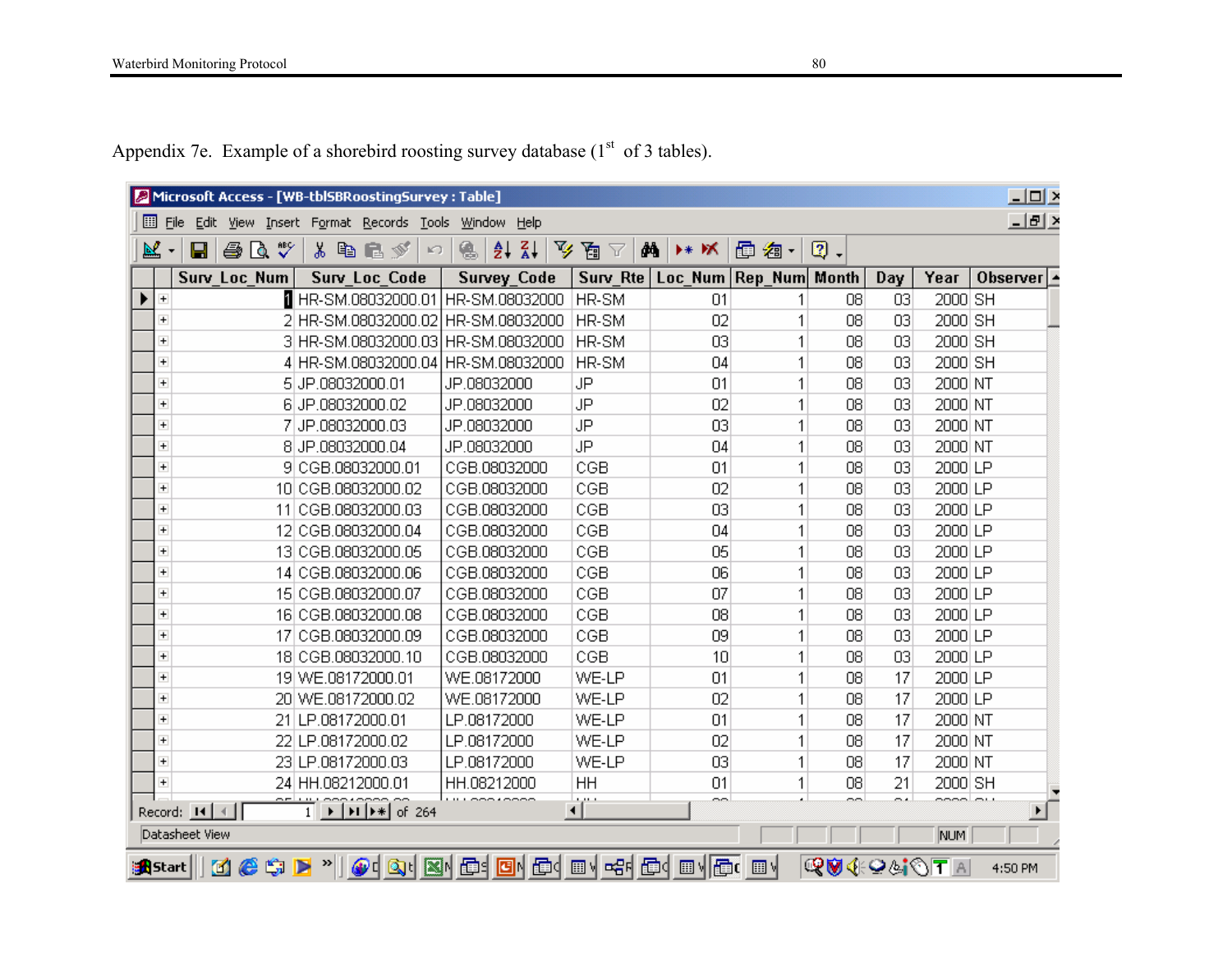|                                  |                  |              |                     |                                                                          | Microsoft Access - [WB-tbl5BRoostingSurvey : Table] |              |                                         |                     |                          |                                             |       |                    |             |                |                    | $\Box$ el $\times$ |
|----------------------------------|------------------|--------------|---------------------|--------------------------------------------------------------------------|-----------------------------------------------------|--------------|-----------------------------------------|---------------------|--------------------------|---------------------------------------------|-------|--------------------|-------------|----------------|--------------------|--------------------|
| $\Box$ File                      | Edit             | <b>View</b>  | Insert              |                                                                          | Format Records Tools                                |              | Window                                  | Help                |                          |                                             |       |                    |             |                |                    |                    |
| ≝<br>$\overline{\phantom{a}}$    | $\blacksquare$   | 4            | $\sqrt[36]{}$<br>Q. | y,                                                                       | 电电<br>$\mathscr{D}$                                 | $\mathbb{K}$ | €                                       | $\frac{7}{4}$<br>₫↓ | V<br>圓                   | đА<br>Y                                     | D* DX |                    | 面 淘 -<br>図. |                |                    |                    |
|                                  | Survey_Locatio + |              | Arial               |                                                                          |                                                     | $-10$        | $\overline{\phantom{0}}$<br>$\mathbf B$ | I<br>$u$            | ♨<br>$\color{blue}\star$ | ◬<br>$\blacktriangledown$                   | ◢・ ⊞  | ▾∥▭▾。              |             |                |                    |                    |
|                                  | <b>High Tide</b> |              | <b>Temp</b>         |                                                                          | Wind Speed                                          |              |                                         |                     | Wind Dir Cloud Cover%    | Easting                                     |       | <b>Northing</b>    | Distance(m) | <b>Bearing</b> | <b>Adj-Easting</b> |                    |
| $+$                              |                  | 1455         | 80                  |                                                                          |                                                     | $2$ SW       |                                         |                     | 60                       | 411323                                      |       | 4639341            | 40          | 090            | 411363             |                    |
| $\overline{+}$                   |                  | 1455         | 80                  |                                                                          |                                                     | 1 SW         |                                         |                     | 70                       | 411647                                      |       | 4640461            | 30          | 017            |                    | 411656 -           |
| $\overline{+}$                   |                  | 1455         | 80                  |                                                                          |                                                     | 1 SW         |                                         |                     | 90                       | 411447                                      |       | 4640127            | 0           | 999            | 411447             |                    |
| $\overline{+}$                   |                  | 1455         | 80                  |                                                                          |                                                     | 2 SW         |                                         |                     | 100                      | 412246                                      |       | 4641226            | 20          | 045            | 412260             |                    |
| $+$                              |                  | 1455         | 75                  |                                                                          |                                                     | 1 SW         |                                         |                     | 80                       | 411170                                      |       | 4639074            | 50          | 150            | 411195             |                    |
| $\overline{+}$                   |                  | 1455         | 75                  |                                                                          |                                                     | 1 SW         |                                         |                     | 100                      | 411261                                      |       | 4638527            | 0           | 999            | 411261             |                    |
| $+$                              |                  | 1455         | 75                  |                                                                          |                                                     | SW           |                                         |                     | 100                      | 411265                                      |       | 4638321            | 0           | 999            | 411265             |                    |
| $\overline{+}$                   |                  | 1455         | 75                  |                                                                          |                                                     | 1 SW         |                                         |                     | 100                      | 411308                                      |       | 4638252            | 0           | 999            | 411308             |                    |
| $\overline{+}$                   |                  | 1648         | 75                  |                                                                          |                                                     | 2 SW         |                                         |                     | 100                      | 421452                                      |       | 4631850            | 75          | 190            | 421439             |                    |
| $\overline{+}$                   |                  | 1648         | 70                  |                                                                          |                                                     | 2 SW         |                                         |                     | 100                      | 421420                                      |       | 4631504            | 40          | 195            | 421410             |                    |
| $\overline{+}$                   |                  | 1648         | 70                  |                                                                          |                                                     | 2 SW         |                                         |                     | 100                      | 421580                                      |       | 4631450            | 20          | 090            | 421600             |                    |
| $\overline{+}$                   |                  | 1648         | 70                  |                                                                          |                                                     | 2 SW         |                                         |                     | 100                      | 421589                                      |       | 4631385            | 40          | 220            | 421563             |                    |
| $\overline{+}$                   |                  | 1648         | 70                  |                                                                          |                                                     | 2 SW         |                                         |                     | 100                      | 421632                                      |       | 4631226            | 30          | 270            | 421602             |                    |
| $+$                              |                  | 1648         | 70                  |                                                                          |                                                     | 2 SW         |                                         |                     | 100                      | 421662                                      |       | 4631124            | 10          | 090            | 421672             |                    |
| $\overline{+}$                   |                  | 1648         | 70                  |                                                                          |                                                     | 2 SW         |                                         |                     | 100                      | 421698                                      |       | 4630722            | 60          | 090            | 421758             |                    |
| $+$                              |                  | 1648         | 70                  |                                                                          |                                                     | 2 SW         |                                         |                     | 100                      | 421676                                      |       | 4630553            | 80          | 270            | 421596             |                    |
| $\overline{+}$                   |                  | 1648         | 70                  |                                                                          |                                                     | 2 SW         |                                         |                     | 100                      | 421726                                      |       | 4631093            | 3           | 270            | 421723             |                    |
| $\overline{+}$                   |                  | 1648         | 70                  |                                                                          |                                                     | 2 SW         |                                         |                     | 100                      | 421533                                      |       | 4632464            | 10          | 190            | 421531             |                    |
| $+$                              |                  | 1357         | 75                  |                                                                          |                                                     | 2 NNW        |                                         |                     | 10                       | 400783                                      |       | 4653196            | 25          | 020            | 400792             |                    |
| $\overline{+}$                   |                  | 1357         | 75                  |                                                                          |                                                     | 2 NNW        |                                         |                     | 10                       | 400548                                      |       | 4653417            | 15          | 030            | 400556             |                    |
| $\overline{+}$<br>$\overline{+}$ |                  | 1357         | 80<br>80            |                                                                          |                                                     | 2 N          |                                         |                     | 20<br>20                 | 402315                                      |       | 4653336            | 80<br>70    | 070            | 402390             |                    |
| $\overline{+}$                   |                  | 1357<br>1357 | 80                  |                                                                          |                                                     | 1 N<br>1 N   |                                         |                     | 20                       | 403104<br>402452                            |       | 4653726<br>4652939 | 15          | 175<br>180     | 403110<br>402452   |                    |
|                                  |                  |              |                     |                                                                          |                                                     |              |                                         |                     | 4O.                      | oozooo                                      |       | $-770.40$          | ---         | ويستد          | ------             |                    |
|                                  | Record: 14       |              |                     | $\overline{1}$ $\rightarrow$ $\overline{1}$ $\rightarrow$ $\overline{1}$ |                                                     | of 264       |                                         |                     | $\blacktriangleleft$     |                                             |       |                    |             |                |                    |                    |
|                                  | Datasheet View   |              |                     |                                                                          |                                                     |              |                                         |                     |                          |                                             |       |                    |             |                | NUM                |                    |
| <b>an</b> Start                  |                  |              | MetP"               |                                                                          |                                                     |              |                                         |                     |                          | $\bigcirc$ iqikida idiqida ishlarida ishlar |       |                    |             | QV4∶Q&j⊙T∆     | 4:57 PM            |                    |

Appendix 7e. Shorebird roosting database continued  $(2<sup>nd</sup>$  of 3 tables).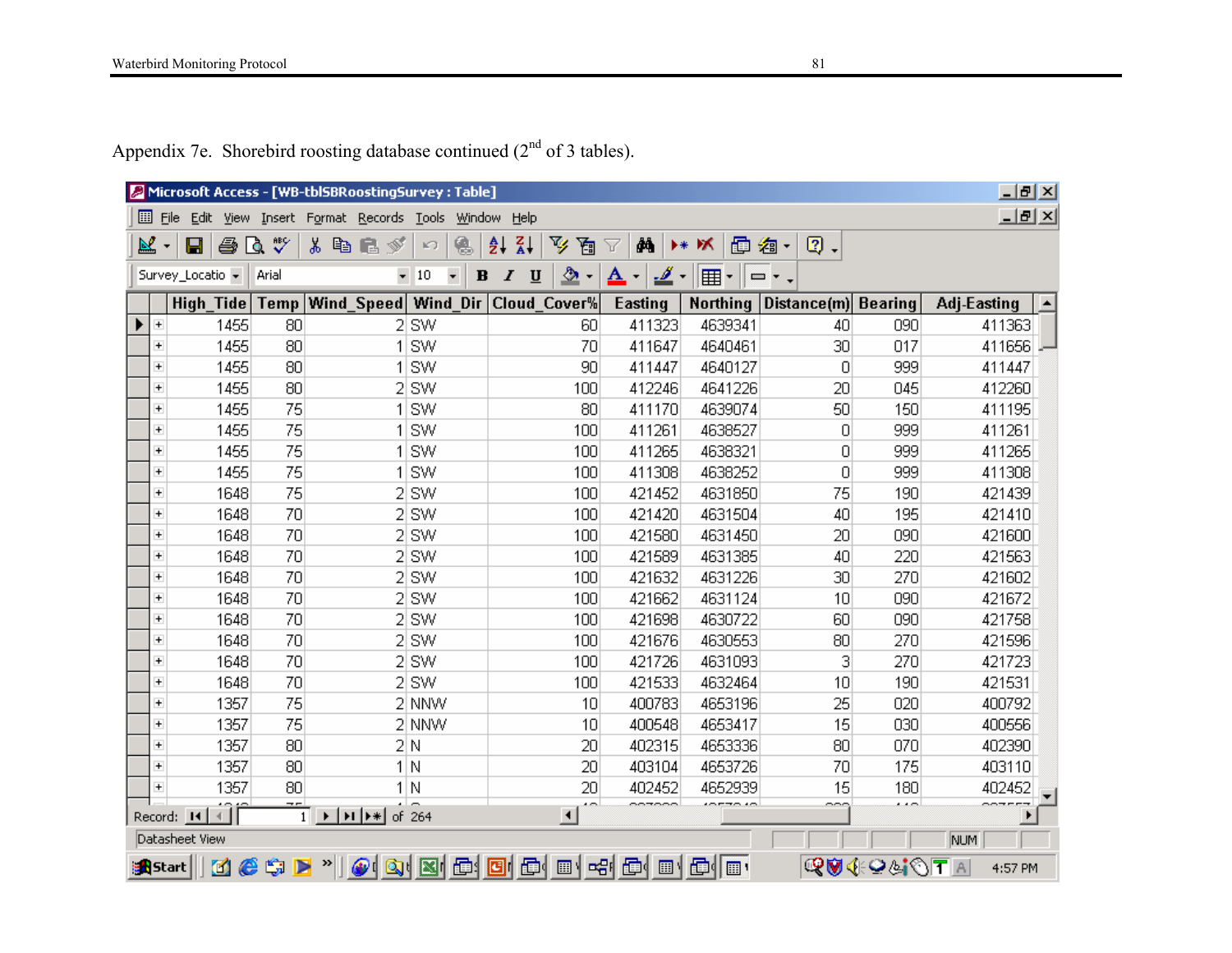Appendix 7e. Shorebird roosting database continued  $(3<sup>rd</sup>$  of 3 tables).

|                                  | Microsoft Access - [WB-tbl5BRoostingSurvey : Table]        |                                                                                                                                                                                                                                                                                                                                                                                                                                                                       |                                       |   |                                                                                                                                                  |  |                    |            |     | <u>니라지</u>               |
|----------------------------------|------------------------------------------------------------|-----------------------------------------------------------------------------------------------------------------------------------------------------------------------------------------------------------------------------------------------------------------------------------------------------------------------------------------------------------------------------------------------------------------------------------------------------------------------|---------------------------------------|---|--------------------------------------------------------------------------------------------------------------------------------------------------|--|--------------------|------------|-----|--------------------------|
|                                  | Ell File Edit View Insert Format Records Tools Window Help |                                                                                                                                                                                                                                                                                                                                                                                                                                                                       |                                       |   |                                                                                                                                                  |  |                    |            |     | <u>니리지</u>               |
| ≌ -⊺                             | $\oplus$ Q $\mathbb{v}$<br>81                              | 人名尼戈                                                                                                                                                                                                                                                                                                                                                                                                                                                                  | $\left\vert \mathcal{C}\right\rangle$ | ❀ | $ A $ $ A $ $ B $ $\overline{B}$ $\overline{C}$ $ A $ $ A $ $M$ $ B $ $\overline{B}$ $\overline{C}$ $\overline{C}$ $\overline{C}$ $\overline{C}$ |  |                    |            |     |                          |
|                                  | Survey_Locatio v   Arial                                   |                                                                                                                                                                                                                                                                                                                                                                                                                                                                       | $-10$                                 |   |                                                                                                                                                  |  |                    |            |     |                          |
|                                  | Adj-Northing Habitat Code Flock Size Est                   |                                                                                                                                                                                                                                                                                                                                                                                                                                                                       |                                       |   |                                                                                                                                                  |  | <b>Disturbance</b> |            |     |                          |
| $+$                              | 4639341 SS                                                 |                                                                                                                                                                                                                                                                                                                                                                                                                                                                       |                                       |   | 85 None                                                                                                                                          |  |                    |            |     |                          |
| $+$                              | 4640490 SS                                                 |                                                                                                                                                                                                                                                                                                                                                                                                                                                                       |                                       |   | 30 Boaters picnicing on beach.                                                                                                                   |  |                    |            |     |                          |
| $\overline{+}$                   | 4640127 HM                                                 |                                                                                                                                                                                                                                                                                                                                                                                                                                                                       |                                       |   | 45 None                                                                                                                                          |  |                    |            |     |                          |
| $+$                              | 4641240 SS                                                 |                                                                                                                                                                                                                                                                                                                                                                                                                                                                       |                                       |   | 25 None                                                                                                                                          |  |                    |            |     |                          |
| $+$                              | 4639031 SS                                                 |                                                                                                                                                                                                                                                                                                                                                                                                                                                                       |                                       |   | 50 Potential from walkers and boaters.                                                                                                           |  |                    |            |     |                          |
| $\ddot{}$                        | 4638527 SS                                                 |                                                                                                                                                                                                                                                                                                                                                                                                                                                                       |                                       |   | 25 Potential from walkers and boaters.                                                                                                           |  |                    |            |     |                          |
| $\ddot{}$                        | 4638321 SS                                                 |                                                                                                                                                                                                                                                                                                                                                                                                                                                                       |                                       |   | 40 Potential from walkers and boaters.                                                                                                           |  |                    |            |     |                          |
| $+$                              | 4638252 SS                                                 |                                                                                                                                                                                                                                                                                                                                                                                                                                                                       |                                       |   | 60 Potential from walkers and boaters.                                                                                                           |  |                    |            |     |                          |
| $+$                              | 4631776 SS                                                 |                                                                                                                                                                                                                                                                                                                                                                                                                                                                       |                                       |   | 3600 Potential from walkers and boaters.                                                                                                         |  |                    |            |     |                          |
| $+$                              | 4631465 SS                                                 |                                                                                                                                                                                                                                                                                                                                                                                                                                                                       |                                       |   | 125 Potential from boaters. Two clammers <30m.                                                                                                   |  |                    |            |     |                          |
| $\ddot{}$                        | 4631450 SS                                                 |                                                                                                                                                                                                                                                                                                                                                                                                                                                                       |                                       |   | 150 Potential from walkers and boaters.                                                                                                          |  |                    |            |     |                          |
| $\overline{+}$                   | 4631354 SS                                                 |                                                                                                                                                                                                                                                                                                                                                                                                                                                                       |                                       |   | 300 Potential from walkers and boaters.                                                                                                          |  |                    |            |     |                          |
| $\overline{+}$                   | 4631226 SS                                                 |                                                                                                                                                                                                                                                                                                                                                                                                                                                                       |                                       |   | 80 Potential from walkers and boaters.                                                                                                           |  |                    |            |     |                          |
| $\begin{array}{c} + \end{array}$ | 4631124 SS                                                 |                                                                                                                                                                                                                                                                                                                                                                                                                                                                       |                                       |   | 190 Potential from walkers and boaters.                                                                                                          |  |                    |            |     |                          |
| $\overline{+}$                   | 4630722 SS                                                 |                                                                                                                                                                                                                                                                                                                                                                                                                                                                       |                                       |   | 300 Potential from walkers and boaters.                                                                                                          |  |                    |            |     |                          |
| $\overline{+}$                   | 4630553 SS                                                 |                                                                                                                                                                                                                                                                                                                                                                                                                                                                       |                                       |   | 800 Potential from walkers and boaters.                                                                                                          |  |                    |            |     |                          |
| $\ddot{}$                        | 4631093 SS                                                 |                                                                                                                                                                                                                                                                                                                                                                                                                                                                       |                                       |   | 150 Potential from walkers.                                                                                                                      |  |                    |            |     |                          |
| $\overline{+}$                   | 4632454 SS                                                 |                                                                                                                                                                                                                                                                                                                                                                                                                                                                       |                                       |   | 30 Potential from walkers.                                                                                                                       |  |                    |            |     |                          |
| $\ddot{}$                        | 4653219 SS                                                 |                                                                                                                                                                                                                                                                                                                                                                                                                                                                       |                                       |   | 800 Actual from beach visitors. Potential from kayakers.                                                                                         |  |                    |            |     |                          |
| $+$                              | 4653430 SS                                                 |                                                                                                                                                                                                                                                                                                                                                                                                                                                                       |                                       |   | 70 Actual beach visitors.                                                                                                                        |  |                    |            |     |                          |
| $+$                              | 4653363 SS                                                 |                                                                                                                                                                                                                                                                                                                                                                                                                                                                       |                                       |   | 100 Potential from boaters and walkers                                                                                                           |  |                    |            |     |                          |
| $\begin{array}{c} + \end{array}$ | 4653656 SS                                                 |                                                                                                                                                                                                                                                                                                                                                                                                                                                                       |                                       |   | 400 Potential from boaters and walkers                                                                                                           |  |                    |            |     |                          |
| $\ddot{}$                        | 4652924 SS                                                 |                                                                                                                                                                                                                                                                                                                                                                                                                                                                       |                                       |   | 250 Potential from boaters and walkers                                                                                                           |  |                    |            |     | $\overline{\phantom{a}}$ |
|                                  | Record: 14                                                 | $\overline{1}$ $\rightarrow$ $\overline{1}$ $\rightarrow$ $\overline{1}$ $\rightarrow$ $\overline{1}$ $\rightarrow$ $\overline{1}$ $\rightarrow$ $\overline{1}$ $\rightarrow$ $\overline{1}$ $\rightarrow$ $\overline{1}$ $\rightarrow$ $\overline{1}$ $\rightarrow$ $\overline{1}$ $\rightarrow$ $\overline{1}$ $\rightarrow$ $\overline{1}$ $\rightarrow$ $\overline{1}$ $\rightarrow$ $\overline{1}$ $\rightarrow$ $\overline{1}$ $\rightarrow$ $\overline{1}$ $\$ |                                       |   | $\blacktriangleleft$                                                                                                                             |  |                    |            |     |                          |
|                                  | Datasheet View                                             |                                                                                                                                                                                                                                                                                                                                                                                                                                                                       |                                       |   |                                                                                                                                                  |  |                    |            | NUM |                          |
|                                  | Astart    11 6 5 D *   0 Q Q B G G G G G G G G G G G       |                                                                                                                                                                                                                                                                                                                                                                                                                                                                       |                                       |   |                                                                                                                                                  |  |                    | QVI€Q&jOTA |     | 4:59 PM                  |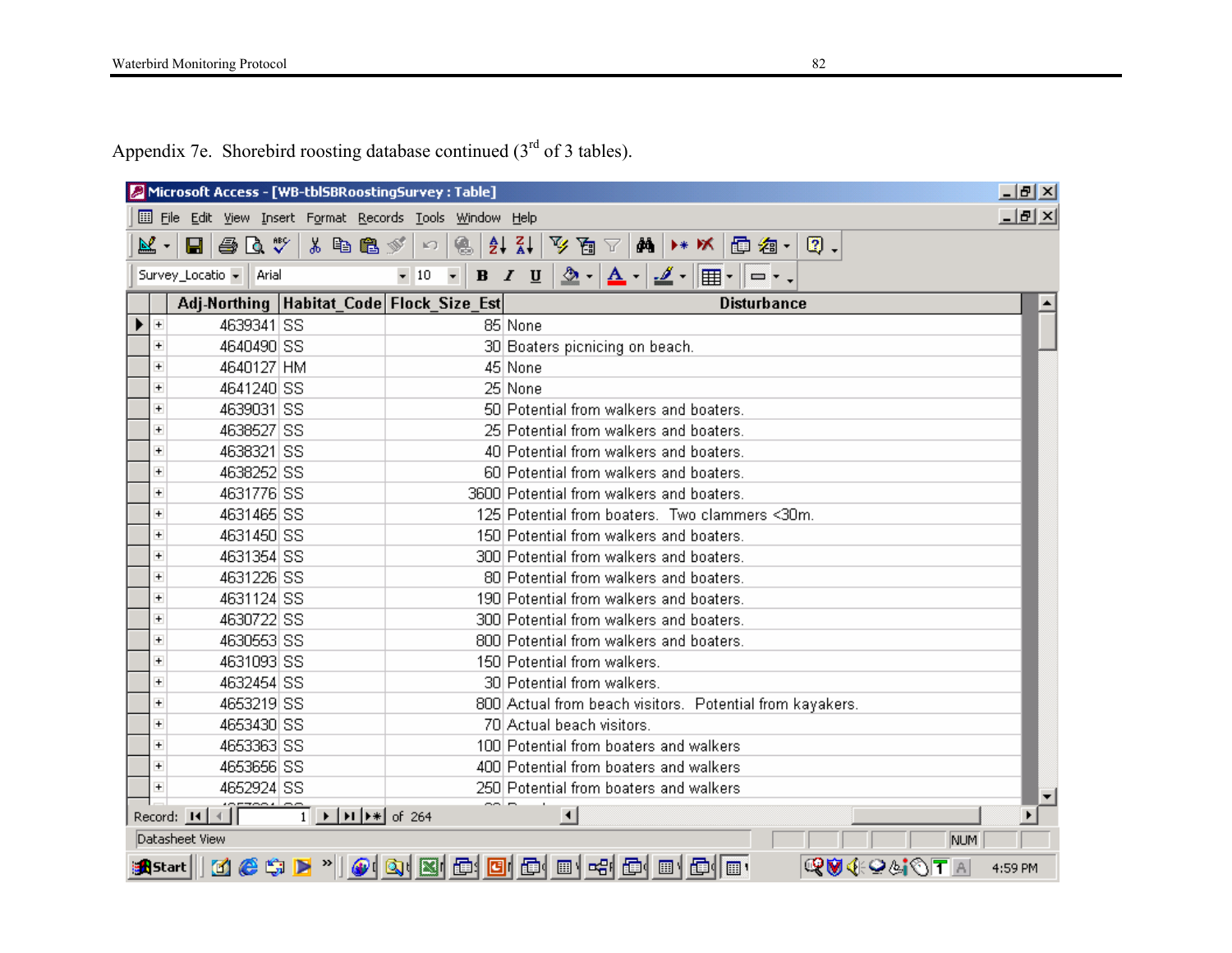|                | Microsoft Access - [WB-tblSBForagingSurvey : Table] |                                  |                                   |                                 |                          |                                       |                                     |          |                |            |                   | $-10 \times$ |  |
|----------------|-----------------------------------------------------|----------------------------------|-----------------------------------|---------------------------------|--------------------------|---------------------------------------|-------------------------------------|----------|----------------|------------|-------------------|--------------|--|
|                | File Edit View Insert Format Records Tools          |                                  |                                   | Window<br>Help                  |                          |                                       |                                     |          |                |            |                   |              |  |
| ⊻              | 40 Q V<br>81                                        | 人生出水                             | $\mathbb{E}$                      | も<br>ĝ↓                         | $\frac{z}{4}$<br>¥       | 囿<br>Y                                | đ4,                                 | ⊁∗ ₩     | Ð<br>淘・        | ②.         |                   |              |  |
|                |                                                     |                                  |                                   |                                 |                          |                                       |                                     |          |                |            |                   |              |  |
|                | Reference_Num -<br>Arial                            |                                  | $\overline{\phantom{a}}$<br>$-10$ | $\mathbf B$<br>$\boldsymbol{I}$ | $\underline{\mathbf{u}}$ | ♨<br>$\Delta$<br>$\blacktriangledown$ | <u> 2</u> -<br>$\blacktriangledown$ | 囲・       | $  \square$ ,  |            |                   |              |  |
|                | Reference Number Reference Code                     |                                  |                                   | <b>Survey_Route</b>             |                          | Month                                 | Day                                 | Year     | <b>Segment</b> | Observer   | <b>Start Time</b> |              |  |
| $+$            |                                                     | I WEDO.07202000                  |                                   | WE-LP                           |                          | 07                                    | 20                                  |          | 2000 WEDO      | <b>NT</b>  |                   | 0815         |  |
| $\overline{+}$ |                                                     | 2 WEDI.07202000                  |                                   | WE-LP                           |                          | 07                                    | 20                                  |          | 2000 WEDI      | LP         |                   | 0815         |  |
| $\overline{+}$ |                                                     | 3 LP1.08042000                   |                                   | WE-LP                           |                          | 08                                    | 04                                  | 2000 LP1 |                | NT         |                   | 0850         |  |
| $\overline{+}$ |                                                     | 4 LP2.08042000                   |                                   | WE-LP                           |                          | 08                                    | 04                                  | 2000 LP2 |                | NT         |                   | 0931         |  |
| $\overline{+}$ |                                                     | 5 LP3.08042000                   |                                   | WE-LP                           |                          | 08                                    | 04                                  | 2000 LP3 |                | NT         |                   | 0908         |  |
| $\overline{+}$ |                                                     | 6 LP4.08042000                   |                                   | WE-LP                           |                          | 08                                    | 04                                  | 2000 LP4 |                | NT         |                   | 0857         |  |
| $\overline{+}$ |                                                     | 7 LP5.08042000                   |                                   | WE-LP                           |                          | 08                                    | 04                                  | 2000 LP5 |                | NT         |                   | 0950         |  |
| $\overline{+}$ |                                                     | 8 WE1.08042000                   |                                   | WE-LP                           |                          | 08                                    | 04                                  | 2000 WE1 |                | LP         |                   | 0840         |  |
| $\overline{+}$ |                                                     | 9 WE2.08042000                   |                                   | WE-LP                           |                          | 08                                    | 04                                  |          | 2000 WE2       | LP         |                   | 0901         |  |
| $\overline{+}$ |                                                     | 10 WE3.08042000                  |                                   | WE-LP                           |                          | 08                                    | 04                                  |          | 2000 WE3       | LP         |                   | 0916         |  |
| $\overline{+}$ |                                                     | 11 SM.08082000                   |                                   | HR-SM                           |                          | 08                                    | 08                                  | 2000 SM  |                | LP         |                   | 1142         |  |
| $\overline{+}$ |                                                     | 12 SMP2.08082000                 |                                   | HR-SM                           |                          | 08                                    | 08                                  |          | 2000 SMP2      | LP         |                   | 1202         |  |
| $\overline{+}$ |                                                     | 13 SMP1.08082000                 |                                   | HR-SM                           |                          | 08                                    | 08                                  |          | 2000 SMP1      | LP         |                   | 1218         |  |
| $\overline{+}$ |                                                     | 14 GBH.08082000                  |                                   | HR-SM                           |                          | 08                                    | 08                                  | 2000 GBH |                | LP         |                   | 1251         |  |
| $\overline{+}$ |                                                     | 15 MM3.08082000                  |                                   | HR-SM                           |                          | 08                                    | 08                                  |          | 2000 MM3       | LP         |                   | 1306         |  |
| $\overline{+}$ |                                                     | 16 MM2.08082000                  |                                   | HR-SM                           |                          | 08                                    | 08                                  |          | 2000 MM2       | LP         |                   | 1325         |  |
| $\overline{+}$ |                                                     | 17 MM1.08082000                  |                                   | HR-SM                           |                          | 08                                    | 08                                  | 2000 MM1 |                | NT         |                   | 1155         |  |
| $\overline{+}$ |                                                     | 18 GI3.08082000                  |                                   | HR-SM                           |                          | 08                                    | 08                                  | 2000 GI3 |                | NT         |                   | 1216         |  |
| $\overline{+}$ |                                                     | 19 GIP.08082000                  |                                   | HR-SM                           |                          | 08                                    | 08                                  | 2000 GIP |                | NT         |                   | 1226         |  |
| $\overline{+}$ |                                                     | 20 GI2.08082000                  |                                   | HR-SM                           |                          | 08                                    | 08                                  | 2000 GI2 |                | NT         |                   | 1255         |  |
| $\overline{+}$ |                                                     | 21 GI1.08082000                  |                                   | HR-SM                           |                          | 08                                    | 08                                  | 2000 GI1 |                | <b>NT</b>  |                   | 1305         |  |
| $\overline{+}$ |                                                     | 22 LGUT.08082000                 |                                   | HR-SM                           |                          | 08                                    | 08                                  |          | 2000 LGUT      | NT         |                   | 1316         |  |
| $\overline{+}$ |                                                     | 23 MGUT.08082000                 |                                   | HR-SM                           |                          | 08                                    | 08                                  |          | 2000 MGUT      | NT         |                   | 1330         |  |
|                | Record: $H \times$                                  | $\frac{2}{1}$ >   H   F   of 280 |                                   | $\cdots$                        | $\blacktriangleleft$     | $\sim$                                | $\sim$                              | $\sim$   |                | والمستد    |                   | لتصادف       |  |
|                | Datasheet View                                      |                                  |                                   |                                 |                          |                                       |                                     |          |                |            | NUM               |              |  |
|                | KGSP" <br><b>A</b> Start                            | OQBEBOODE                        |                                   |                                 |                          |                                       |                                     |          |                | QV4∶Q&j⊙T∆ |                   | 5:01 PM      |  |

Appendix 7f. Example of a shorebird foraging survey table-locational data  $(1<sup>st</sup>$  of 2).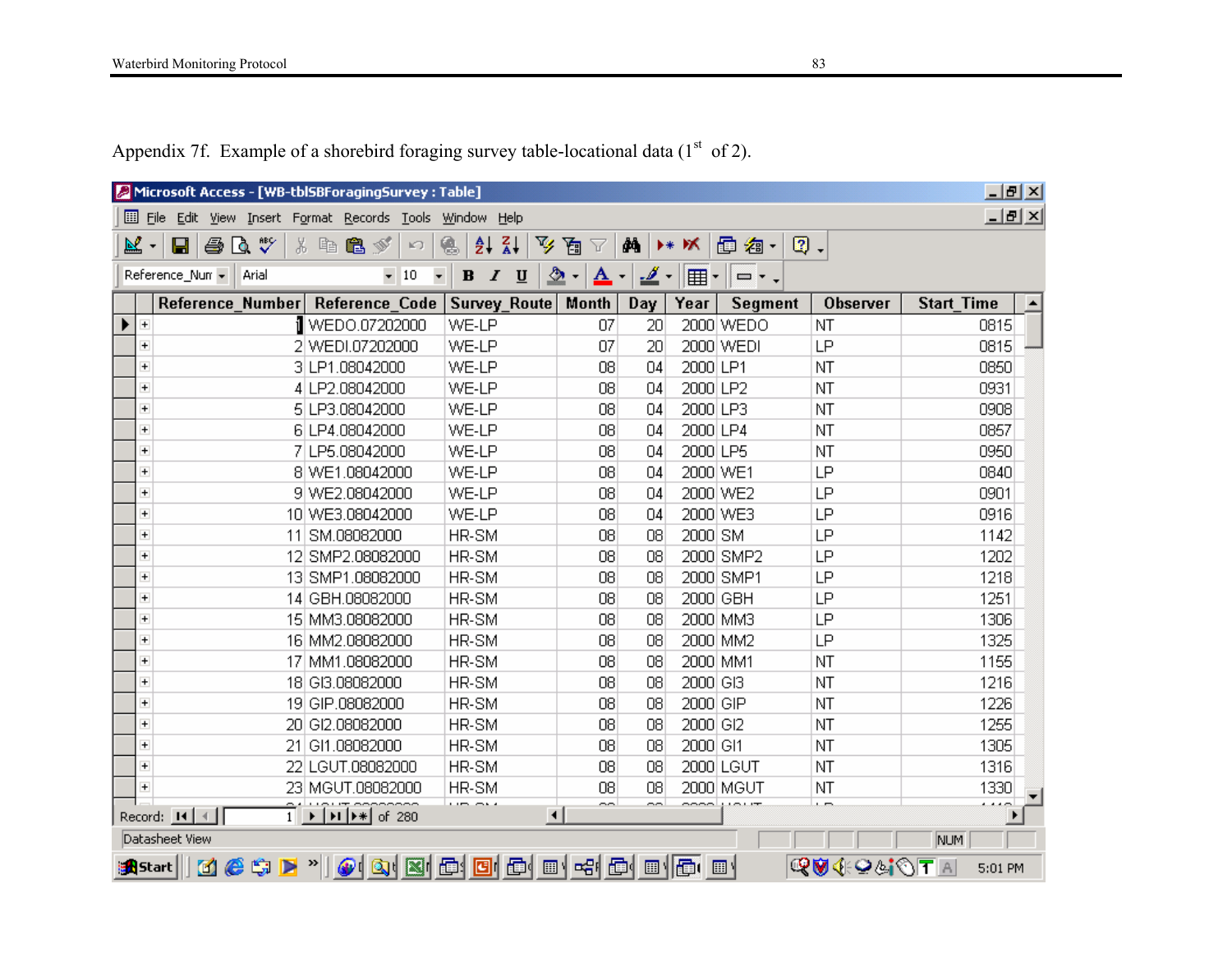|                                                                                                               | $-10$ $\times$<br>Microsoft Access - [WB-tblSBForagingSurvey : Table]                                  |                                      |                                                  |             |                                                            |                    |                         |                                          |                 |                                              |                                                        |                |  |                    |     |         |
|---------------------------------------------------------------------------------------------------------------|--------------------------------------------------------------------------------------------------------|--------------------------------------|--------------------------------------------------|-------------|------------------------------------------------------------|--------------------|-------------------------|------------------------------------------|-----------------|----------------------------------------------|--------------------------------------------------------|----------------|--|--------------------|-----|---------|
|                                                                                                               | $-10 \times$<br>圓<br>View Insert Format Records Tools<br>File<br><b>Edit</b><br>Window<br><u>H</u> elp |                                      |                                                  |             |                                                            |                    |                         |                                          |                 |                                              |                                                        |                |  |                    |     |         |
|                                                                                                               | ≝<br>$\bar{\mathbf{v}}$                                                                                | 4<br>Ч                               | $\stackrel{\text{ABC}}{\blacktriangledown}$<br>Q | y,<br>哈尼    | ∾<br>$ K\rangle$                                           | $\bullet$          | $\frac{z}{A}$<br>ĝĻ     | V<br>圓<br>7                              | åå              | D∗ DX                                        | Ð<br>毱<br>$\blacktriangledown$                         | $\mathbb{Q}$ . |  |                    |     |         |
|                                                                                                               |                                                                                                        |                                      |                                                  |             |                                                            |                    |                         |                                          |                 |                                              |                                                        |                |  |                    |     |         |
|                                                                                                               |                                                                                                        | $\overline{\phantom{a}}$<br>Comments | Arial                                            |             | $\overline{\phantom{a}}$<br>$\overline{\phantom{a}}$<br>18 | $\, {\bf B}$       | $\boldsymbol{I}$<br>$u$ | ♨<br>$\mathbf A$<br>$\blacktriangledown$ | ۰               | <u>. 8</u><br>囲<br>$\blacktriangledown$      | $\Box$ r.<br>▼                                         |                |  |                    |     |         |
|                                                                                                               |                                                                                                        | <b>End_Time</b>                      | Time_LT                                          | <b>Temp</b> | Wind_Speed                                                 |                    | Wind Dir                | <b>Cloud_Cover</b>                       |                 | %_exposed                                    |                                                        |                |  | Comments           |     | ▲       |
|                                                                                                               | $\overline{\phantom{a}}$                                                                               | 0930                                 | 0855                                             | 60          |                                                            | $2$ NNE            |                         |                                          | 70              |                                              | 70 Seven people on flats at beginning of dike.         |                |  |                    |     |         |
|                                                                                                               | $\overline{+}$                                                                                         | 0930                                 | 0855                                             | 65          |                                                            | 1 NNE              |                         |                                          | 50              | 80                                           |                                                        |                |  |                    |     |         |
|                                                                                                               | $\overline{+}$                                                                                         | 0853                                 | 0932                                             | 72          |                                                            | $1 \mid W$         |                         | 100                                      |                 | 50                                           |                                                        |                |  |                    |     |         |
|                                                                                                               | $\overline{+}$                                                                                         | 0940                                 | 0932                                             | 72          |                                                            | $1 \mid W$         |                         | 100                                      |                 | 60                                           |                                                        |                |  |                    |     |         |
|                                                                                                               | $\overline{+}$                                                                                         | 0925                                 | 0932                                             | 72          |                                                            | $1 \mid W$         |                         | 100                                      |                 | 60                                           |                                                        |                |  |                    |     |         |
|                                                                                                               | $\overline{+}$                                                                                         | 0902                                 | 0932                                             | 72          |                                                            | 1 W                |                         | 100                                      |                 | 90                                           |                                                        |                |  |                    |     |         |
|                                                                                                               | $\overline{+}$                                                                                         | 0955                                 | 0932                                             | 72          |                                                            | 1 W                |                         | 100                                      |                 | 90                                           |                                                        |                |  |                    |     |         |
|                                                                                                               | $\overline{+}$                                                                                         | 0855                                 | 0932                                             | 72          |                                                            | 1 W                |                         | 100                                      |                 | 90                                           |                                                        |                |  |                    |     |         |
|                                                                                                               | $\overline{+}$                                                                                         | 0911                                 | 0932                                             | 72          |                                                            | 1 W                |                         | 100                                      |                 | 80                                           |                                                        |                |  |                    |     |         |
|                                                                                                               | $\overline{+}$                                                                                         | 0956                                 | 0932                                             | 72          |                                                            | 1W                 |                         | 100                                      |                 |                                              | 70 Data from "old" WE4 added into WE3 on 09/07/2000 by |                |  |                    |     |         |
|                                                                                                               | $\overline{+}$                                                                                         | 1152                                 | 1316                                             | 80          |                                                            | $1$ SW             |                         |                                          | 10              |                                              | 100 Flock of approx. 100 UNTE south of plot (in JPI1). |                |  |                    |     |         |
|                                                                                                               | $\overline{+}$                                                                                         | 1213                                 | 1316                                             | 80          |                                                            | $1$ SW             |                         |                                          | 10              |                                              | 90 Fisherman 3m from peninsula in plot.                |                |  |                    |     |         |
|                                                                                                               | $\overline{+}$                                                                                         | 1239                                 | 1316                                             | 85          |                                                            | $1$ SW             |                         |                                          | 10              | 90                                           |                                                        |                |  |                    |     |         |
|                                                                                                               | $\overline{+}$                                                                                         | 1301                                 | 1316                                             | 85          |                                                            | $1$ SW             |                         |                                          | 10              | 80                                           |                                                        |                |  |                    |     |         |
|                                                                                                               | $\overline{+}$                                                                                         | 1314                                 | 1316                                             | 85          |                                                            | $1$ SW             |                         |                                          | 10              | 100                                          |                                                        |                |  |                    |     |         |
|                                                                                                               | $\overline{+}$                                                                                         | 1338                                 | 1316                                             | 85          |                                                            | $1$ SW             |                         |                                          | 10              | 100                                          |                                                        |                |  |                    |     |         |
|                                                                                                               | $\overline{+}$                                                                                         | 1212                                 | 1316                                             | 85          |                                                            | $1$ SSW            |                         |                                          | 10 <sup>1</sup> | 100                                          |                                                        |                |  |                    |     |         |
|                                                                                                               | $+$                                                                                                    | 1225                                 | 1316                                             | 85          |                                                            | $1$ SSW            |                         |                                          | 10 <sup>1</sup> | 100                                          |                                                        |                |  |                    |     |         |
|                                                                                                               | $\overline{+}$                                                                                         | 1251                                 | 1316                                             | 85          |                                                            | $1$ SSW            |                         |                                          | 10 <sup>1</sup> | 100                                          |                                                        |                |  |                    |     |         |
|                                                                                                               | $\overline{+}$                                                                                         | 1305                                 | 1316                                             | 85          |                                                            | $1$ NW             |                         |                                          | 20              |                                              | 100 No Birds Present.                                  |                |  |                    |     |         |
|                                                                                                               | $\overline{+}$                                                                                         | 1315                                 | 1316                                             | 85          |                                                            | 0                  |                         |                                          | 20 <sub>1</sub> |                                              | 100 No Birds Present.                                  |                |  |                    |     |         |
|                                                                                                               | $\overline{+}$                                                                                         | 1330                                 | 1316                                             | 85          |                                                            | 1 NW               |                         |                                          | 20 <sub>1</sub> | 100                                          |                                                        |                |  |                    |     |         |
|                                                                                                               | $\overline{+}$                                                                                         | 1342                                 | 1316                                             | 85          |                                                            | $1$ MW             |                         |                                          | 20 <sub>1</sub> | 100                                          |                                                        |                |  |                    |     |         |
|                                                                                                               | $+$                                                                                                    | 1415                                 | 1316                                             | 85          |                                                            | 1 W                |                         |                                          | 10 <sup>1</sup> | 40                                           |                                                        |                |  |                    |     |         |
|                                                                                                               | $\overline{+}$                                                                                         | 1414                                 | 1316                                             | 85          |                                                            | 1 W                |                         |                                          | 20              | 100                                          |                                                        |                |  |                    |     |         |
|                                                                                                               | $\overline{+}$                                                                                         | 1420                                 | 1316<br>$\sim$                                   | 85          |                                                            | $1 \mid W$<br>بماء |                         |                                          | 20<br>oo.       | 100<br>ماممه                                 | $\overline{\phantom{a}}$                               |                |  |                    |     |         |
| $\blacktriangleright$   $\blacktriangleright$ $\neq$   of 280<br>◂<br>18<br>Record: 14<br>◂ ∣<br>$\mathbf{F}$ |                                                                                                        |                                      |                                                  |             |                                                            |                    |                         |                                          |                 |                                              |                                                        |                |  |                    |     |         |
|                                                                                                               |                                                                                                        | Datasheet View                       |                                                  |             |                                                            |                    |                         |                                          |                 |                                              |                                                        |                |  |                    | NUM |         |
|                                                                                                               |                                                                                                        | ø<br><b>B</b> Start                  | æ<br>噏                                           | ≫           | $\bigcirc$ iqini                                           |                    | 画回画                     | 画画明                                      | 画               | $\blacksquare$ $\blacksquare$ $\blacksquare$ |                                                        |                |  | QV4∶Q&j⊙T <u>a</u> |     | 5:04 PM |

Appendix 7f. Example of a shorebird foraging survey table-locational data continued  $(2^{nd}$  of 2).